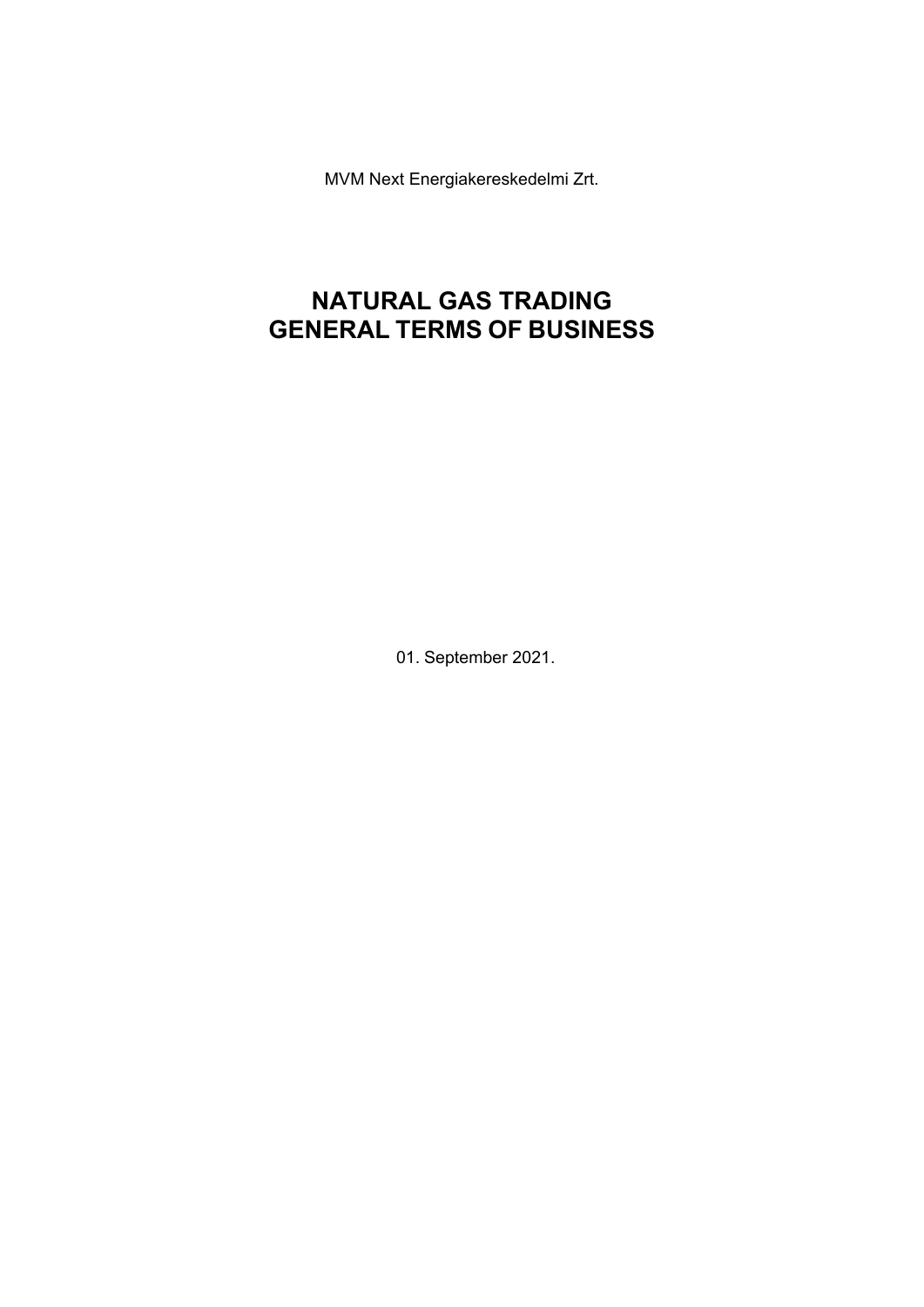## **Table of Contents**

|                         |                                       | SCOPE AND VALIDITY OF THE GENERAL TERMS OF BUSINESS, DEFINITIONS, DATA                                                                                                        |  |
|-------------------------|---------------------------------------|-------------------------------------------------------------------------------------------------------------------------------------------------------------------------------|--|
|                         | 1.1<br>1.2<br>1.3<br>1.4              |                                                                                                                                                                               |  |
| $\mathbf{2}$            |                                       | INTRODUCTION OF THE ACTIVITY PERFORMED AND SERVICES PROVIDED BY THE                                                                                                           |  |
|                         | 2.1<br>2.2                            |                                                                                                                                                                               |  |
| $3^{\circ}$             |                                       | <b>COMMUNICATION WITH THE EXTERNAL ENVIRONMENT, THE BUYERS AND THE SYSTEM</b>                                                                                                 |  |
|                         | 3.1<br>3.2<br>3.3<br>3.4              | COMMUNICATION WITH THE AUTHORITIES AND CONCILIATION BODIES AND THE TASKS THESE BODIES<br>INFORMATION THAT IS REGULARLY PROVIDED TO THE BUYER AND CAN BE PROVIDED BASED ON THE |  |
| $\overline{\mathbf{4}}$ |                                       | GENERAL RULES OF THE SAFETY OF NATURAL GAS SUPPLY, DATA PROTECTION AND                                                                                                        |  |
|                         | 4.1<br>SUPPLY 16<br>4.2<br>4.3<br>4.4 | THE GUARANTEES REGARDING THE BUYERS' SAFE SUPPLY AND THE REGULATIONS ENSURING<br>ENVIRONMENTAL REQUIREMENTS AND PROVISIONS TO FULFIL THE REQUIREMENTS 20                      |  |
|                         |                                       |                                                                                                                                                                               |  |
| 5                       |                                       | QUALITY REQUIREMENTS OF NATURAL GAS TRADING SERVICES AND THE NATURAL                                                                                                          |  |
|                         | 5.1<br>5.2<br>5.3                     | QUALITY CHARACTERISTICS OF THE NATURAL GAS TRADING ACTIVITY PROVIDED BY THE SELLER 20<br>THE RULES OF PROCEDURE OF THE QUALITY CONTROL OF NATURAL GAS 21                      |  |
| 6                       |                                       | WAYS AND DETAILED RULES OF SATISFYING USER NEEDS AND RULES OF REPORTING                                                                                                       |  |
|                         | 6.1<br>6.2<br>6.3<br>6.4              | LIST OF THE DATA AND DOCUMENTS REQUESTED FROM THE REQUESTOR AND THE METHOD OF<br>THE PROCEDURE APPLIED IN CASE OF A CHANGE OF BUYERS (TRANSFER) 27                            |  |
| $\overline{7}$          |                                       |                                                                                                                                                                               |  |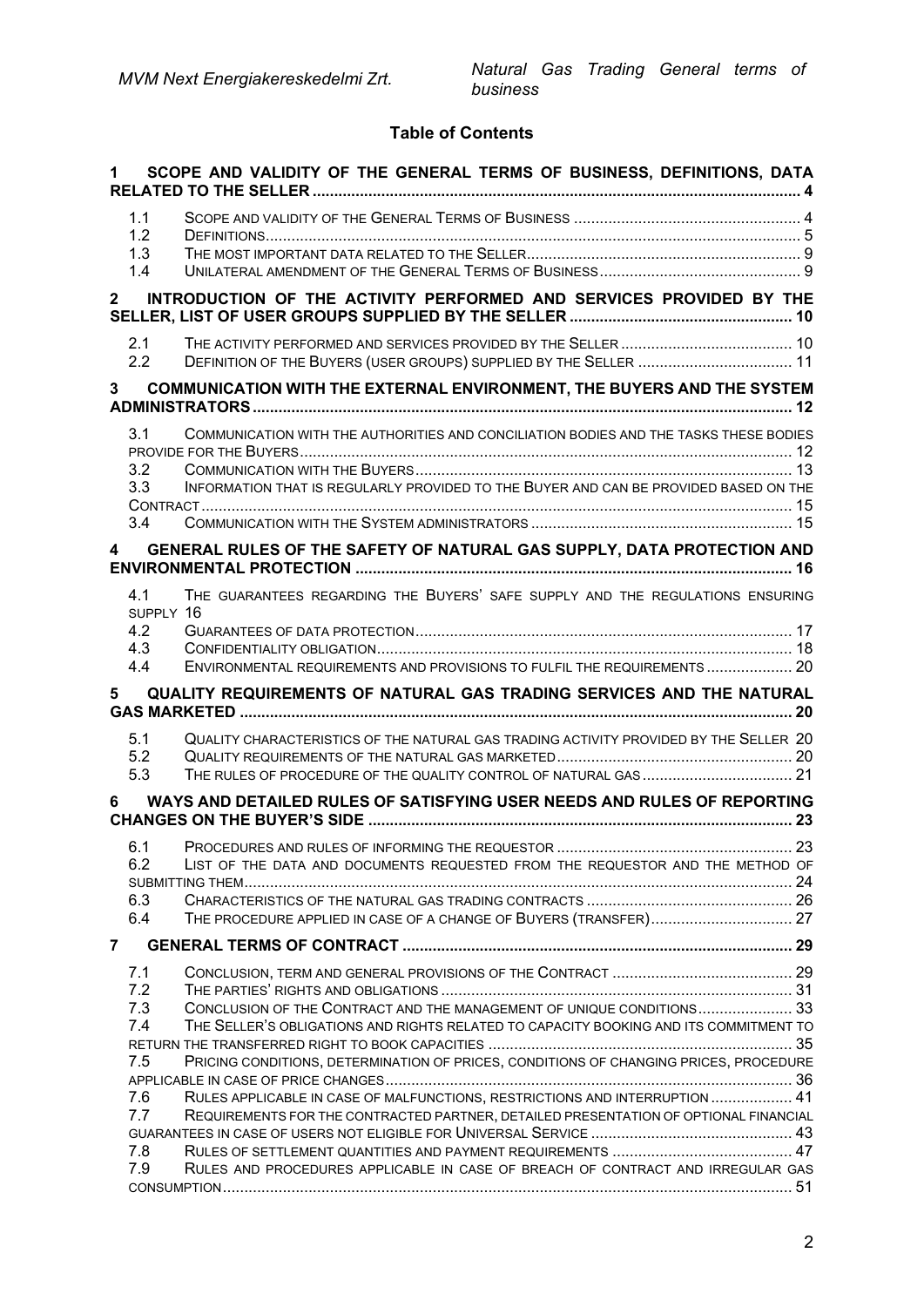|    | 7.10<br>7.11<br>7.12<br>7.13 | RULES OF ADMINISTERING USER COMPLAINTS AND COMPLAINT MANAGEMENT 60                                                                                        |  |
|----|------------------------------|-----------------------------------------------------------------------------------------------------------------------------------------------------------|--|
| 8  |                              | RULES AND PROCEDURE OF TRADER CHANGE AND METHODS OF SETTLEMENT 67                                                                                         |  |
|    | 8.1<br>8.2<br>8.3<br>8.4     | RULES RELATED TO THE CHANGE OF TRADERS IN CASE OF USERS ELIGIBLE FOR UNIVERSAL SERVICE<br>71                                                              |  |
|    |                              |                                                                                                                                                           |  |
| 9  |                              | SPECIAL RULES RELATED TO USERS ELIGIBLE FOR UNIVERSAL SERVICE  71                                                                                         |  |
|    | 9.1<br>9.2<br>9.3<br>9.4     | CASES OF UNILATERAL AMENDMENT OF THE CONTRACT BY THE SELLER, INCLUSIVE OF PRICE<br>RULES OF PROCEDURE REGARDING THE MANAGEMENT OF THE CHANGE OF USERS  80 |  |
| 10 |                              | SPECIAL CONDITIONS REGARDING DISTRICT HEAT PRODUCER LICENSEES AS                                                                                          |  |

#### **Annexes**

| Annex 1 | Contact information of the customer service offices                                         |
|---------|---------------------------------------------------------------------------------------------|
| Annex 2 | The calculation procedures and parameters applied during settlement                         |
| Annex 3 | General content elements of contracts                                                       |
| Annex 4 | Contract templates, general terms of contract for users eligible for universal<br>service   |
| Annex 5 | The natural gas trading General Terms of Business of MVM Partner<br>Energiakereskedelmi Zrt |

### **Appendices**

| Appendix 1 | Statement of handover-receipt for reporting of user change |
|------------|------------------------------------------------------------|
| Appendix 2 | Request for permanent termination of gas service           |
| Appendix 3 | Guaranteed services                                        |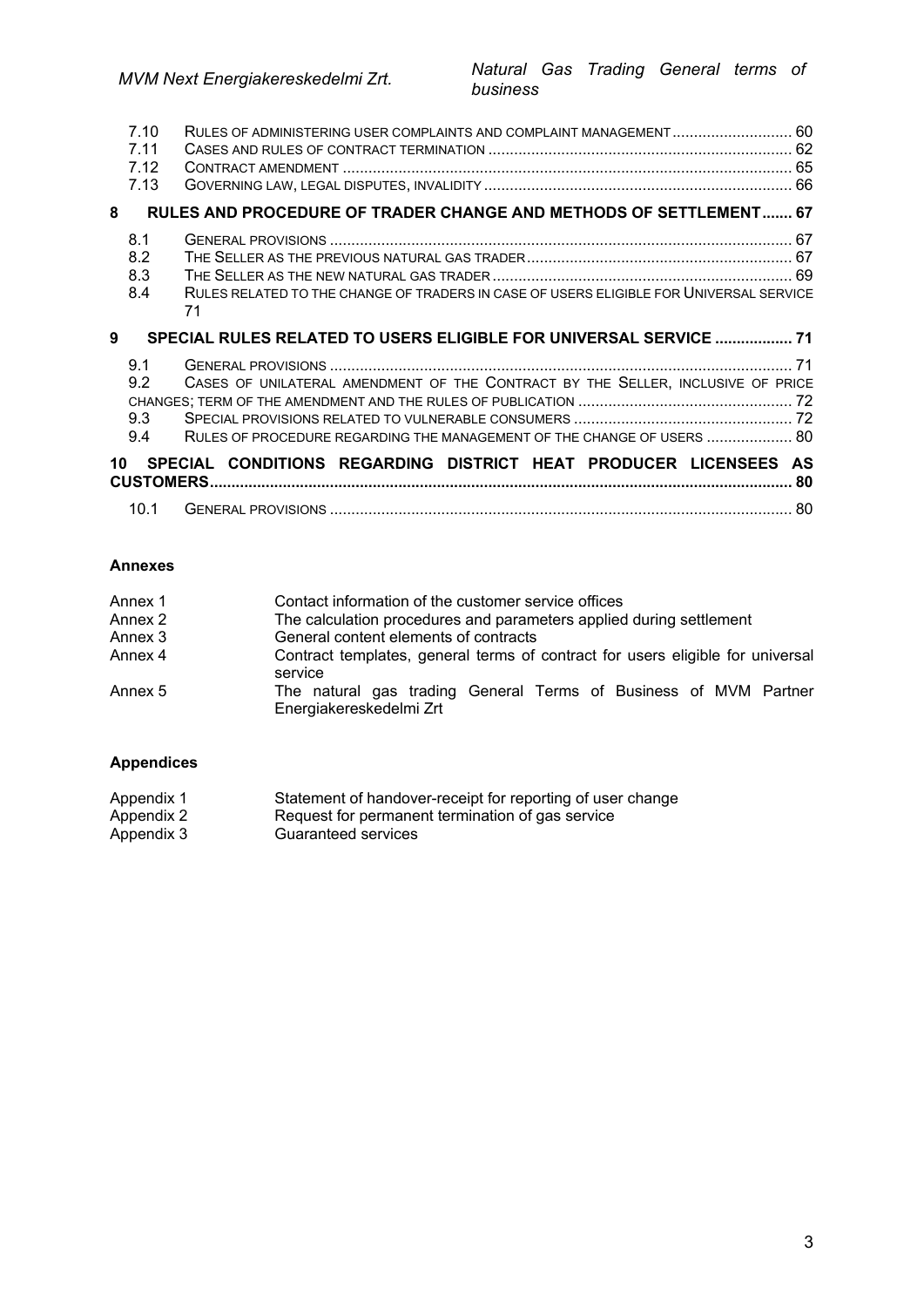## <span id="page-3-0"></span>**1 SCOPE AND VALIDITY OF THE GENERAL TERMS OF BUSINESS, DEFINITIONS, DATA RELATED TO THE SELLER**

## <span id="page-3-1"></span>*1.1 Scope and validity of the General Terms of Business*

- 1.1.1 MVM Next Energiakereskedelmi Zrt. as natural gas trader (hereinafter: the **Seller**) performs its natural gas trading activity based on the operating license issued with the resolution of the Hungarian Energy and Public Utility Regulatory Authority (hereinafter: **MEKH**) issued under reference number H2405/2019. The Seller drew up these consolidated natural gas trading general terms of business (hereinafter: **General Terms of Business**) in accordance with Act XL of 2008 on the supply of natural gas (hereinafter: the **GET**), the legal regulations issued to implement the GET, the Operational and Commercial Rules (hereinafter: the **OCR**) and the provisions of its operating license.
- 1.1.2 The goal of the General Terms of Business is that the Seller can make it possible for the users buying natural gas (hereinafter: the **Buyer** or **Buyers**) to get familiar with the rules of its natural gas trading services, binding for both parties. The natural gas trading contract concluded with the Buyer may differ from the provisions of the General Terms of Business and it may contain further additional provisions to regulate the legal relationship of the parties.
- 1.1.3 The *personal scope* of the General Terms of Business extends to the Seller and the Buyers purchasing natural gas from the Seller based on a natural gas trading contract (hereinafter: the **Contract**), as well as any other person/entity that may be concerned by or interested in the use or provision of the natural gas trading service. According to the terms of the General Terms of Business, the Seller is also entitled to provide natural gas trading services to users eligible for Universal service.
- 1.1.4 The *territorial scope* of the General Terms of Business extends to all territories where the Buyers use the natural gas trading service provided by the Seller.
- 1.1.5 The *material scope* of the General Terms of Business extends to the general commercial, quantity, settlement and payment regulations, contract terms, breach of contract and complaint management of the natural gas trading services provided by the Seller, as well as the other conditions and rules of the legal relationship between the Seller and the Buyer. The material scope of the General Terms of Business also extends to the cross-border natural gas importing and exporting activities of the Seller.
- 1.1.6 The General Terms of Business and its revisions come into effect when approved by the MEKH and on the date specified in the resolution of approval (*temporal scope*).
- 1.1.7 The Seller may unilaterally modify the General Terms of Business as specified under Point 1.4. The modification of the General Terms of Business shall be applicable to the valid and effective legal relationships established before the modification came into force, including the valid and effective legal relationships established by the legal predecessor of the Seller.
- 1.1.8 The consolidated text of the General Terms of Business, as amended, can be viewed at the customer service office and it is available on the Seller's website. A copy or extract of the General Terms of Business may be requested for a charge.
- 1.1.9 The Seller repeals all general contracting terms and conditions published on the website of the Seller in relation to the Contracts and not forming part of the General Terms of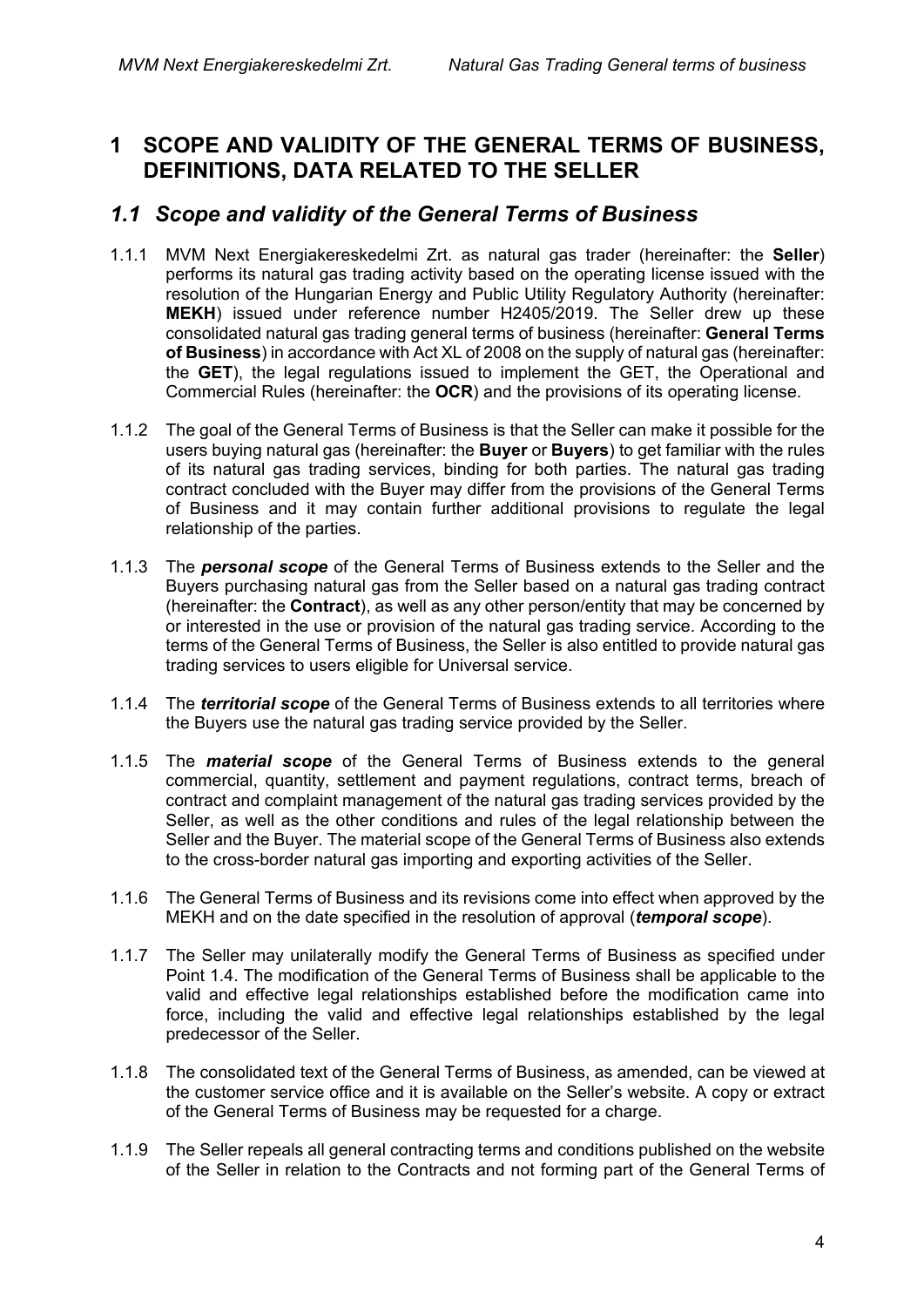Business (General Terms of Contract regarding Buyers with capacity booking for 101 m3/hour or higher; General Terms of Contract for Buyers with capacity booking for 20 and 100  $\mathrm{m}^3$ /hour or higher), not including the notice about the fees of the Basic tariff. which shall be replaced by these General Terms of Business in their consolidated structure with previous amendments.

1.1.10 In case of any change in the legal regulations or the issue of a mandatory authority resolution that concerns an issue regulated in the General Terms of Business, in particular the rights or obligations of the parties, then the Seller shall act in compliance with the applicable provisions of the legal regulation change or the applicable provisions in case of an authority resolution regardless of the relevant provisions of the General Terms of Business (higher-level legislation). The change in the legal regulations and the authority resolutions shall be incorporated in the General Terms of Business as part of the regular review prescribed by the Government Decree 19/2009 (I.30.) on the implementation of Act XL of 2008 on the supply of natural gas (hereinafter: the **Vhr**). The Seller shall notify the Buyers of any modifications of the General Terms of Business and provides them the opportunity to view the modified General Terms of Business as specified in the General Terms of Business.

## <span id="page-4-0"></span>*1.2 Definitions*

1.2.1 Unless otherwise provided for in the Contract, the defined terms used in the Contract and the General Terms of Business shall have the meanings determined in this point. The terms not defined in the Contract or the General Terms of Business shall have the meanings specified in the GET, the Vhr, the Operational and Commercial Rules (OCR) and any other legal regulations in force that govern and apply to the legal relationship of the parties.

**Base fee:** the system access fee payable for the utilization of the natural gas network, which the Buyer (e.g. the user eligible for Universal service, as well as the user not eligible for Universal service that does not have a transmitting telemechanical system at the Place of consumption subject to the Contract) shall pay according to the provisions of the Contract.

**Undersupply:** provision of a lower quantity of natural gas to the Buyer where the difference exceeds the allowed tolerance value determined in the Contract.

**Under-consumption:** the Buyer fails to receive the minimum quantity determined in the Contract during the period determined in the Contract.

**Receipt point:** the point of receipt where the natural gas is provided and received as determined in the Contract. Unless otherwise provided, this shall be the end point of the natural gas distribution pipeline supplying the Buyer's Place of consumption on the boundary of the property where the Place of consumption is located.

**Basic tariff package:** the Buyer's basic tariff in force determined for the given range of users, which the Seller shall publish on its website in the form of a notice.

**Heat of combustion:** the amount of heat released during the perfect combustion of the determined quantity of natural gas in the air if the reacting substances cool down to the initial temperature and the water produced during the combustion is liquid. The initial temperature is the so-called combustion reference temperature.

**User eligible for Universal service:** the Buyer that qualifies as a Domestic User or has a purchased capacity that does not exceed 20  $m<sup>3</sup>/hour$ , as well as the local municipal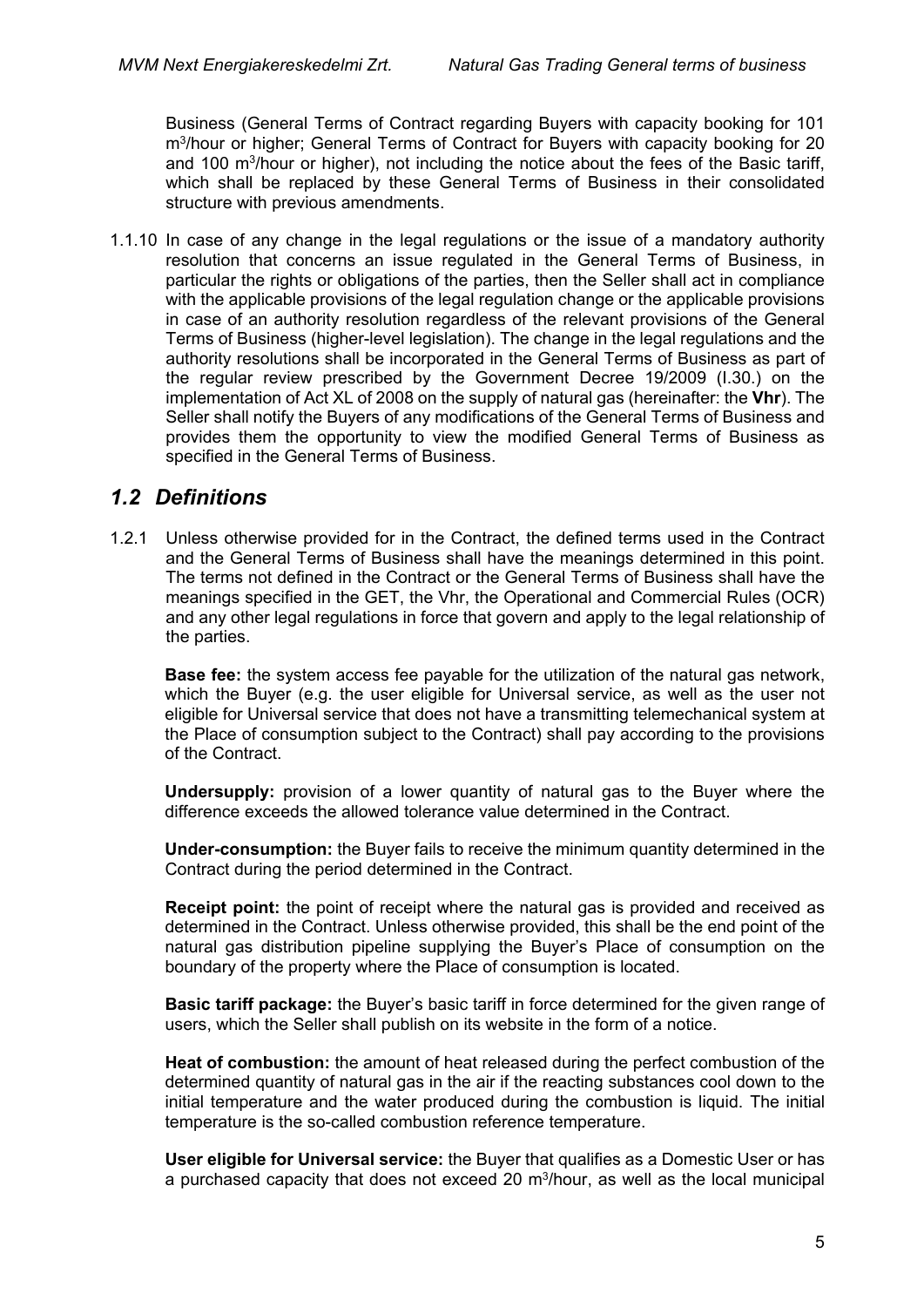government to the extent necessary to ensure the supply of the Places of consumption of tenants of municipally owned housing.

**User not eligible for Universal service:** the Buyer that does not qualify as a User eligible for Universal service.

**Seller:** MVM Next Energiakereskedelmi Zrt. (registered office: 1081 Budapest, II. János Pál pápa tér 20.; corporate registration number: 01-10-140263), as a natural gas trading company holding an operating license for natural gas trading. If the Contract defines MVM Next Energiakereskedelmi Zrt. using any other term (e.g. Trader), the provisions of the General Terms of Business related to the Seller shall appropriately govern and apply to MVM Next Energiakereskedelmi Zrt.

**Settlement period:** the period between two meter readings as determined in the Contract, which serves as the basis of settlement. As for the reading of the consumption meters, the provisions in Sections 100 and 115/B of the GET shall appropriately apply.

**Measurement for settlement:** recording the data of a consumption metering device suitable for measurement according to the legislation on metrology, designed according to the OCR and operated by the System Operator in order to determine flow of natural gas.

**Settlement invoice:** the invoice based on the initial and closing meter reading of the Settlement period during the term of the Contract.

**Place of consumption:** the property where the connecting pipe, the user equipment, the gas meter, the user's main gas shutoff tap or the pressure regulator serving gas consumption are located, not including the gas transfer station serving to supply users of direct transmission pipeline users.

**Payer:** the natural person or legal entity that settles the price of the natural gas consumption at the Place of consumption under the Contract and the other related fees against an invoice.

**Total nominal capacity of metering equipment:** the total of the capacity of the metering devices installed at the Place of consumption as long as the measuring pressure is 25 mbar; in case the pressure exceeds this value, it is the total value corrected with pressure values expressed in m3/h.

**Consumer protection act:** Act CLV of 1997 on Consumer Protection.

**Volume charge:** the network access fee payable for the utilization of the natural gas network, which the Buyer shall pay the Seller based on the unit price determined in the Contract and the amount of natural gas, heat or energy received by the Buyer during the given month.

**Natural gas supply crisis:** according to Section 11 of Regulation 2017/1938/EU of the European Parliament and the Council, the early warning level, the alert level or the emergency level.

**Calorific value:** the amount of heat released during the perfect combustion of a determined amount of natural gas if all the combustion products gaseous at the temperature of the reacting substances.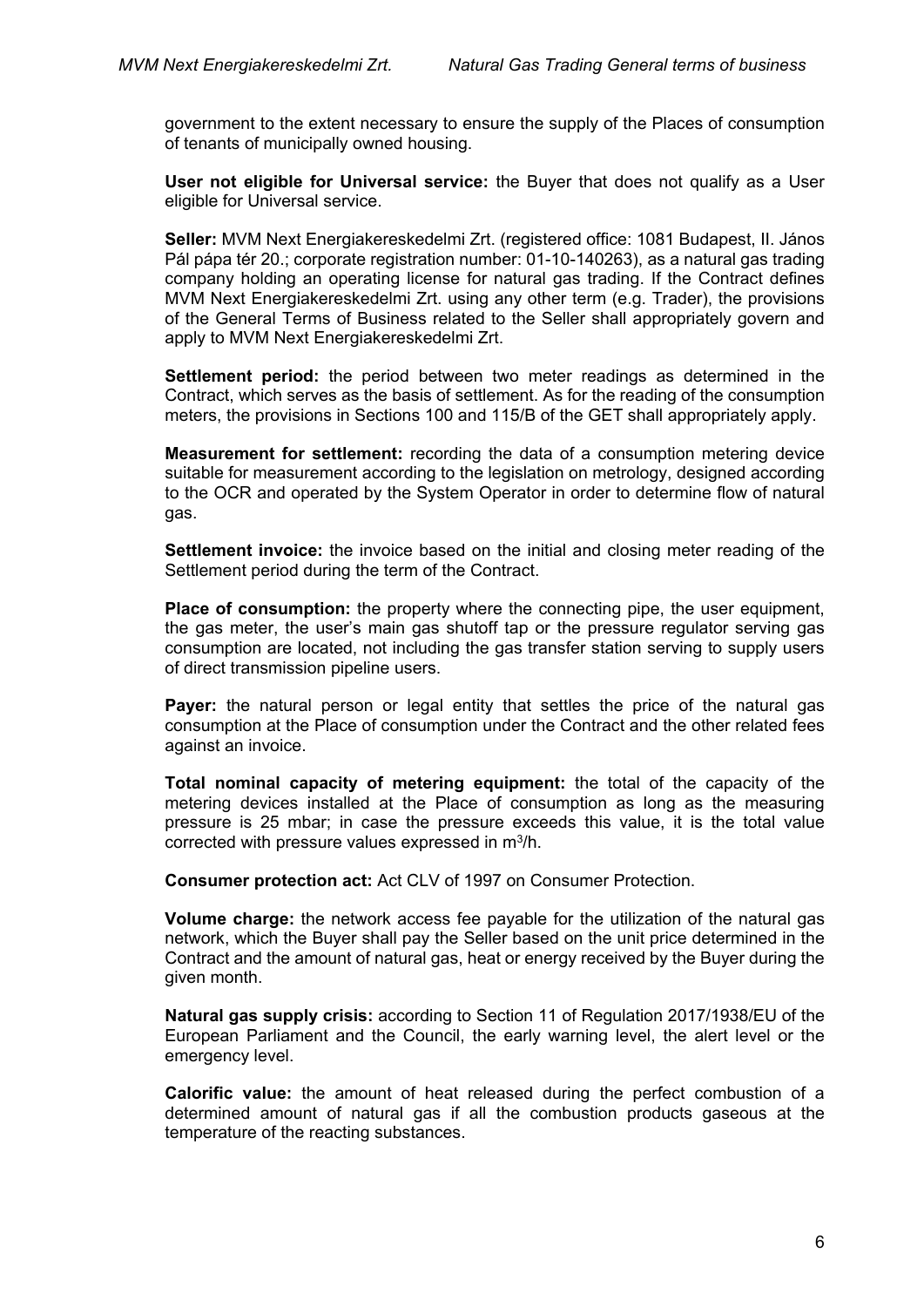**Guaranteed service:** means the minimum requirements determined by the MEKH according to Annex 3 of the General terms of business regarding the Seller based on Point l), Section 127 of the GET in relation to the capacity of natural gas trading activities.

Gas year: the period lasting from the start of the gas day on 1<sup>st</sup> October of the given year to the start of the gas day on  $1<sup>st</sup>$  October of the year following the given year.

**Gas month:** the period lasting from the start of the first gas day of the calendar month to the end of the last gas day of the same calendar month.

**Gas day:** the period lasting from 06:00 a.m. of a given calendar day to 06:00 a.m. of the following calendar day.

**GET:** Act XL of 2008 on the Supply of Natural Gas.

**Household:** the community of the natural persons cohabiting in one apartment and having their registered domicile or place of residence in that apartment.

**Loyalty period:** the period of time agreed upon by the Buyer according to the Contract during which the Buyer receives supply based on unique conditions in return for his/her commitment to the Loyalty period.

**Capacity fee:** the network access fee payable for the utilization of the natural gas network that the Buyer shall pay the Seller based on the unit price determined in the Contract and the amount of the booked capacity.

**Related undertaking:** means the related undertaking in accordance with Act C of 2000 on Settlement, as amended.

**Domestic user:** the Buyer who purchases natural gas for the purposes of his/her own household (one or multiple residential buildings, apartments, holiday homes, weekend houses or garages used for domestic purposes) based on a contract concluded on the purchase of natural gas and does not pursue business activities with the thus purchased natural gas. If the number of technically divided individual apartments in the residential building exceed the number or individual non-residential rooms, with regards to the common consumption, it shall be considered that the residential building as user purchases for the purposes of his/her own household and does not pursue business activities with the purchased natural gas.

**MEKH**: the Hungarian Energy and Public Utility Regulatory Authority.

**Quality error:** if the deviation from the natural gas quality stipulated in the Contract exceeds the value determined therein.

**Qualified bank:** a financial institute with a balance sheet total of at least 50 bnHUF and included on the membership list of the Hungarian Banking Association.

**MSZKSZ fee:** the membership contribution payable to the Hungarian Hydrocarbon Stockpiling Association (MSZKSZ) under Act XXVI of 2006 on the Safety stockpiling of natural gas.

**Abnormal course of business:** the state where one or several of the installations at the gas delivery station of the transmission pipeline have a failure and is not in good functional order as it is determined in the general terms of business of the transmission system administrator. Continuous natural gas delivery and capacity is still ensured in this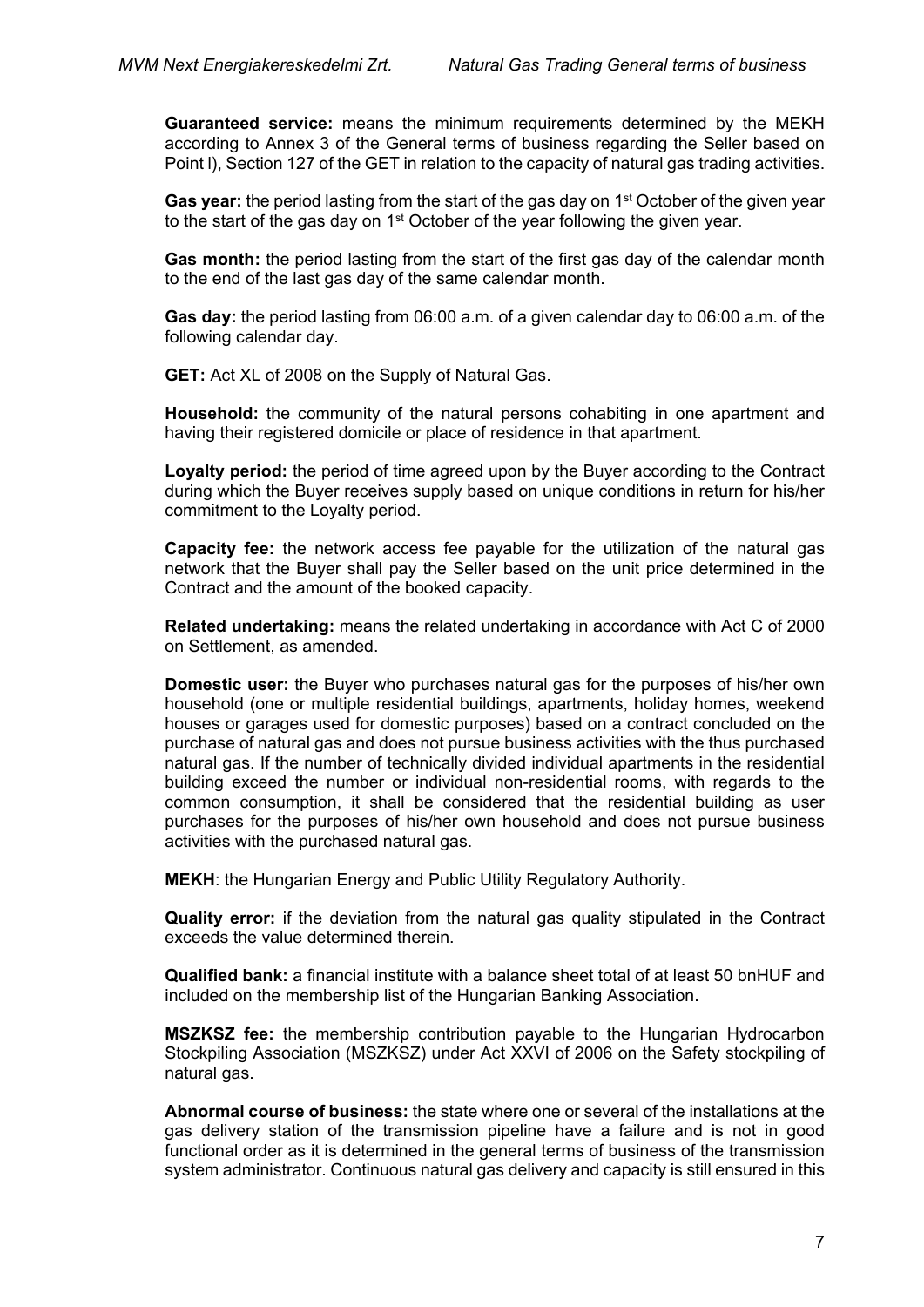situation. Abnormal course of business shall be considered contractual performance within the time limitation determined in the general terms of business of the transmission network administrator.

**Daily consumption demand report (nominating):** if the Contract so provides, the Buyer shall specify the amount of natural gas he/she plans to purchase on the given Gas day, taking into account the booked capacity regarding the Receipt point.

**Ptk:** unless otherwise provided for in the law, this shall mean Act IV of 1959 on the Civil Code in relation to the legal relationships, facts and legal statements established before 15<sup>th</sup> March 2014 and the facts and legal statements arising in relation to these obligations after 15<sup>th</sup> March 2014, including any recent obligations resulting from such facts and legal statements; or Act V of 2013 on the Civil Code in relation to the legal relationships, facts and legal statements established after 15<sup>th</sup> March 2014.

**Network access fee:** the total of the rates payable by the Buyer to the Seller based on the Contract and related to the utilization of the cooperating natural gas network (e.g. Base fee, Capacity fee, Volume charge, etc.).

**System administrator:** the transmission system administrator, the natural gas distribution license holder and, if applicable, the natural gas storage license holder.

**Partial invoice:** the invoice issued by the Seller to the Buyer about the amount of gas established through statistical analysis or data reporting within the Settlement period.

**Contract:** the natural gas trading contract concluded between the Seller and the Buyer, including all its annexes, an integral part of which is the General Terms of Business.

**Contracted amount:** the amount of natural gas the Buyer undertakes to receive and the Seller undertakes to deliver during the contract period determined in the contract.

**Transfer price:** in case of a change in users in mass management, it is the price identical with the price maximized for the universal service for the given user group, and applied in relation to the user eligible for Universal service contracting under the contract template and general term of contract determined in *Annex 4*, which shall be applied from the change of users until the time the user returns to the universal service.

**Over-consumption:** the Buyer receives more than the maximum quantity determined in the Contract during the period determined in the Contract.

**Operating and Commercial Rules (OCR):** the regulation containing the main rules regarding the technical operation of the cooperating natural gas system and the commercial processes, approved by the MEKH.

**General Terms of Business:** the natural gas trading general terms of business of the Buyer consolidated with its amendments and approved by the MEKH, which contains the general terms of contract related to the legal relationship established between the Buyer and the Seller.

**Malfunction:** any such event restricting or preventing the production, storage, transmission or distribution of natural gas, which is caused by the operation of the cooperating natural gas system deviating from the normal course of business, the consequence of which is endangering or disorder in the supply of natural gas and which causes the an interruption of the natural gas supply of one or more Buyers.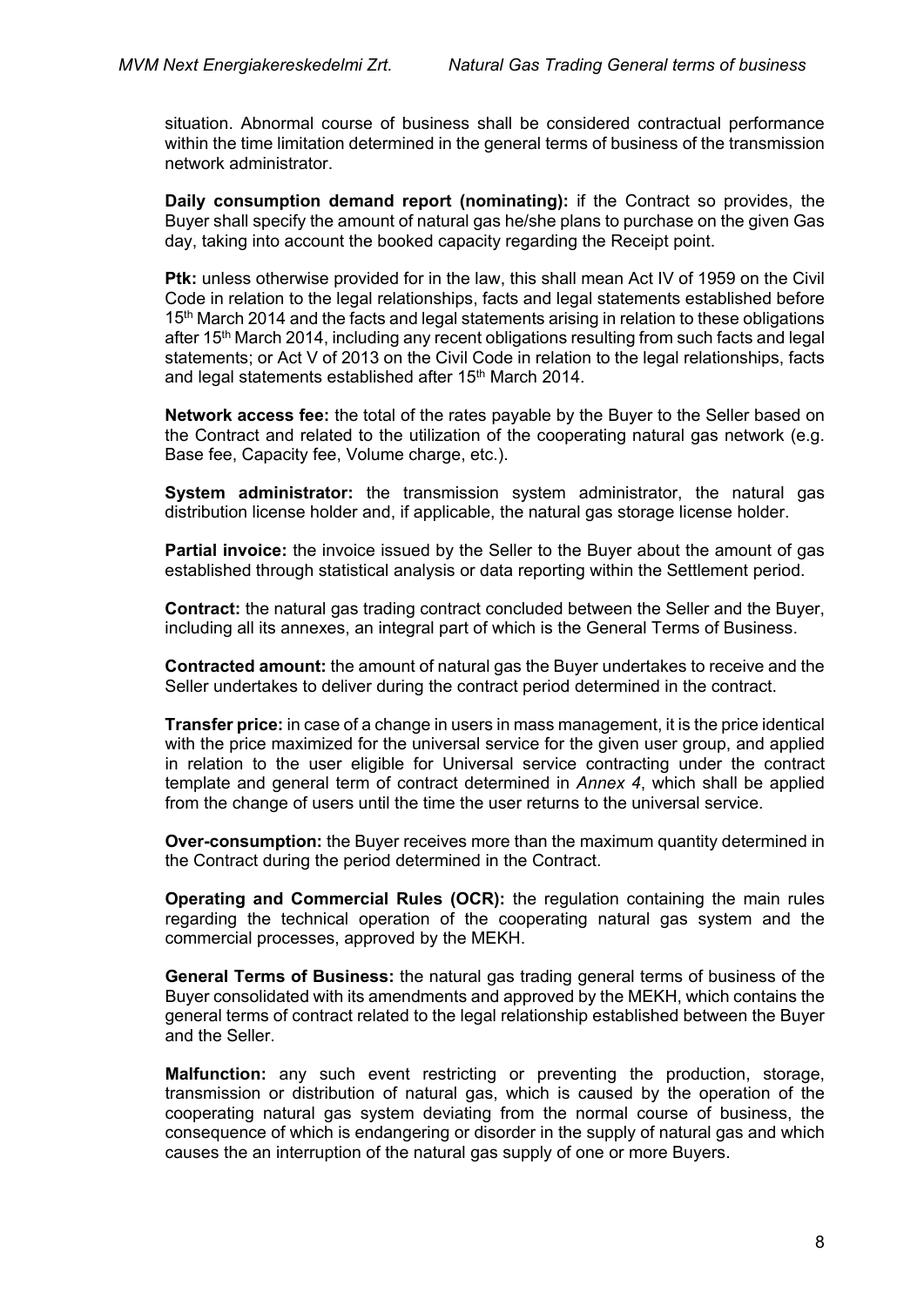**Buyer:** users not eligible for Universal service and users eligible for Universal service, including Domestic consumers, that use the natural gas trading service provided by the Seller or state their intention to use the Seller's service. If the Buyer sells natural gas to a System administrator, the System administrator shall be considered a Buyer in respect to this legal relationship of natural gas trading.

**Vulnerable customer:** the group of domestic consumers who (based on their social situation determined in the law or other characteristic features) can participate in the supply of natural gas with special conditions.

**Final invoice:** the invoice issued on the basis of meter readings after the termination of the Contract.

**Vhr:** Government Decree 19/2009 (I.30.) on the implementation of Act XL of 2008 on the Supply of Natural Gas.

### <span id="page-8-0"></span>*1.3 The most important data related to the Seller*

- 1.3.1 The Seller was established on  $30<sup>th</sup>$  June 2019 as the general legal successor of NKM Földgázszolgáltató Zrt. and NKM Áramszolgáltató Zrt. As of  $1<sup>st</sup>$  January 2021 the company name of the Seller changed from NKM Energia Zrt. to MVM Next Energiakereskedelmi Zrt. The retail division of MVM Partner Energiakereskedelmi Zártkörűen Működő Részvénytársaság (shortened company name: MVM Partner Zrt., registered office: 1031 Budapest, Szentendrei út 207-209.; company registration number: 01-10-044818; tax number: 12898019-2-44) was transferred to MVM Next Energiakereskedelmi Zrt. (former company name: NKM Energia Zrt.) through demerger combined with merger on 31st March 2020 so MVM Next Energiakereskedelmi Zrt. qualifies as the general legal successor with regards to the natural gas trading portfolio of MVM Partner Zrt.
- 1.3.2 The most important corporate law data of the Seller:

| Seller company name:   | MVM Next Energiakereskedelmi Zrt.         |
|------------------------|-------------------------------------------|
| Registered office:     | 1081 Budapest, II. János Pál pápa tér 20. |
| Place of registration: | Fővárosi Törvényszék, mint Cégbíróság     |
| Registration number:   | 01-10-140263                              |
| Tax number:            | 26713111-2-44                             |
|                        |                                           |

1.3.3 The Seller was established for an indefinite term. The business year of the Seller starts on  $1<sup>st</sup>$  January and ends on  $31<sup>st</sup>$  December of the same calendar year while its first business year lasted from the day of the merger of NKM Földgázszolgáltató Zrt. and NKM Áramszolgáltató Zrt. (30<sup>th</sup> June 2019) to the end of the calendar year.

## <span id="page-8-1"></span>*1.4 Unilateral amendment of the General Terms of Business*

1.4.1 The Seller is entitled to unilaterally amend the General Terms of Business, about which it shall previously notify the Buyer in writing by way of disclosure on its website and/or other methods (e.g. information letter, notice on the invoice, electronic letter sent to the email address specified by the Buyer, etc.). If the amendment harms the Buyer's right or legitimate interest, the Buyer shall be entitled to terminate the Contract within 30 (thirty) days after the date of effect of the amendment for the last day of the gas month following the disclosure of the termination notice. The Buyer shall indicate in the termination notice which amendment he/she considers to prejudice his/her interests. The Seller may initiate negotiations in the subject of the objected amendment. If the Seller does not initiate negotiations or if the negotiations do not yield a result, the Contract shall become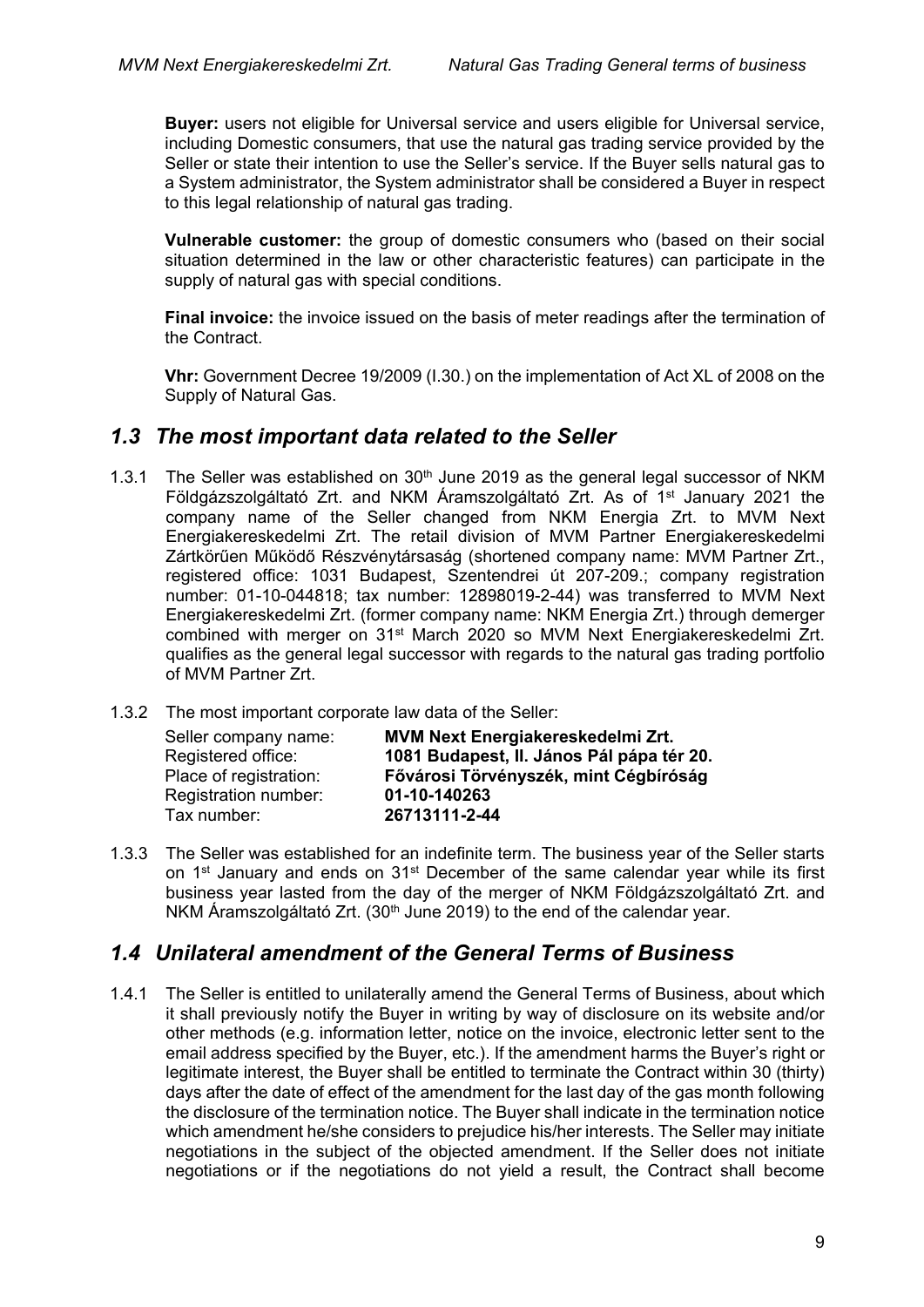terminated without further legal consequences by the end of the gas month following the Buyer's notification of termination in case the amendment disadvantageous to the Buyer continues to be effective. If the Seller does not receive the Buyer's preliminary termination notice within the determined 30-day timeframe, on the expiry of the deadline it shall be considered that the Buyer expressly accepted the amendment of the General Terms of Business.

- 1.4.2 The Buyer shall not be entitled to terminate the Contract on the basis of Point 1.4.1 if the amendment:
	- a) was necessary due to the introduction of a new service and it does not affect the general terms of contract regarding the existing services;
	- b) creates better conditions to use the existing services;
	- c) is to correct any contradicting, invalid or ineffective provisions, stylistic, drafting or grammatical mistakes or changes in the use of definitions,
	- d) is due the change of legal regulations or authority resolutions.
- 1.4.3 The Seller may choose not to notify the Buyer in the cases set under sub-points a) and c) in Point 1.4.2.

## <span id="page-9-0"></span>**2 INTRODUCTION OF THE ACTIVITY PERFORMED AND SERVICES PROVIDED BY THE SELLER, LIST OF USER GROUPS SUPPLIED BY THE SELLER**

### <span id="page-9-1"></span>*2.1 The activity performed and services provided by the Seller*

- 2.1.1 The Seller provides the Buyer with the natural gas trading services determined under Point 2.1.3 according to the provisions of the Contract against the payment of the fees set in the Contract.
- 2.1.2 The General Terms of Business also extend to the Seller's cross-border natural gas import and export activities.
- 2.1.3 The Seller provides the following natural gas trading services to the Buyers:
	- a) Sale of natural gas to the Buyer for his/her own consumption to the extent of the network loss or measurement difference.
	- b) for the sale of natural gas (as a comprehensive service), the Seller provides or, in case of the parties' agreement, may provide the following services based on the legal regulations in effect:
		- i. transmission of the odorized gas to the receipt point (e.g. gas delivery point, Place of consumption),
		- ii. if requested by the Buyer, joint management of the Contract and the distribution network access contract as representative,
		- iii. booking the capacity needed to supply the Buyer according to the Contract,
		- iv. provision of data, advisory and other support as determined in the Contract,
		- v. taking the necessary measures in case of malfunctions or restrictions,
		- vi. investigation of the incidents and complaints reported by the Buyer and informing the Buyer.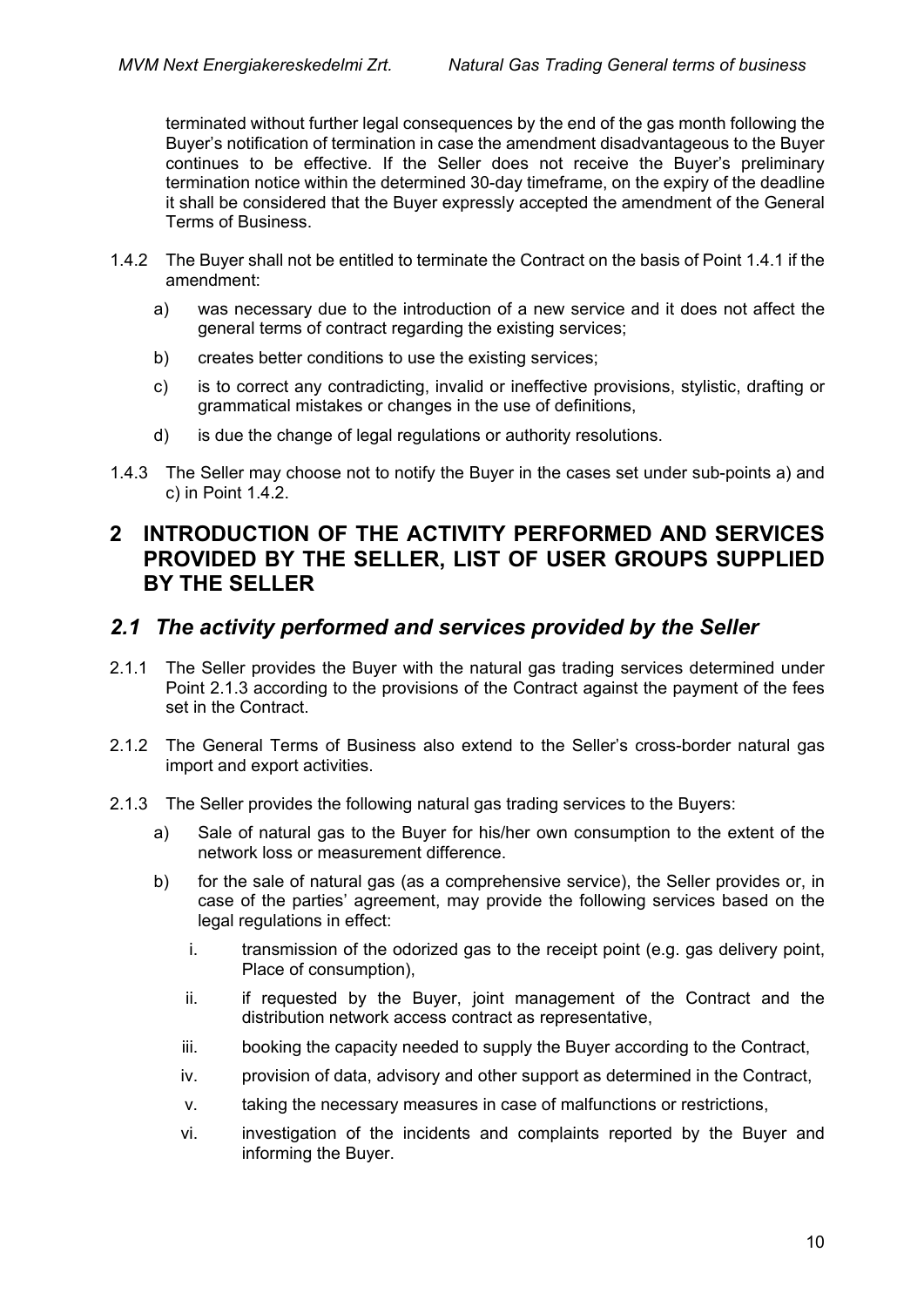- c) Additional services: in order to improve the standard of service and enhance consumer satisfaction, the Seller develops and introduces various products and services based on customer needs and makes them available based on agreement in return for determined fees.
- 2.1.4 The Seller shall be entitled to offer detailed information about the currently available and selectable products and services on the website at [www.mvmenergiakereskedo.hu.](http://www.mvmenergiakereskedo.hu/)
- 2.1.5 The detailed description of the natural gas trading services provided to the Buyer can be found in the Contract and the other agreements concluded with the Buyer.
- 2.1.6 The Seller shall also be entitled to publish the detailed descriptions and the conditions of using the tariff provided to the users eligible for Universal service on its website and in notices. The notice related to the given tariff shall contain the following as a minimum:
	- a) the starting date of using the tariff,
	- b) the end date of using the tariff (if any),
	- c) definition of the Buyers entitled to use the tariff (if the tariff is restricted to certain Buyers),
	- d) the data to be supplied by the Buyer to use the tariff and the method of supplying such data,
	- e) the price elements of the tariff and the definition of the price elements,
	- f) definition of the terms of settlement, invoicing and payment related to the tariff,
	- g) description of the other special conditions to use the tariff (if any),
	- h) how the general terms of contract related to the tariff can be accessed,
	- i) the forms of requesting information regarding the tariff.
- 2.1.7 The Seller may provide differing natural gas trading services to the domestic consumers and those users eligible for Universal service who do not qualify as Domestic consumers. The Seller may restrict the circle of users entitled to the given tariff in its notice related to the given tariff.
- 2.1.8 The natural gas trading services provided for the Buyers may be continuous or temporary or occasional depending on the prevailing situation on the natural gas market. In addition to its natural gas trading service, the Seller performs universal service provision of the natural gas industry activities subject to licensing in accordance with the legal regulations in effect and as determined in its Universal Natural Gas Servicing General terms of business.

## <span id="page-10-0"></span>*2.2 Definition of the Buyers (user groups) supplied by the Seller*

- 2.2.1 The Seller provides the natural gas trading services for the following Buyers:
	- a) Users not eligible for Universal service,
	- b) Users not eligible for Universal service who do not qualify as Domestic users, and
	- c) Domestic consumers.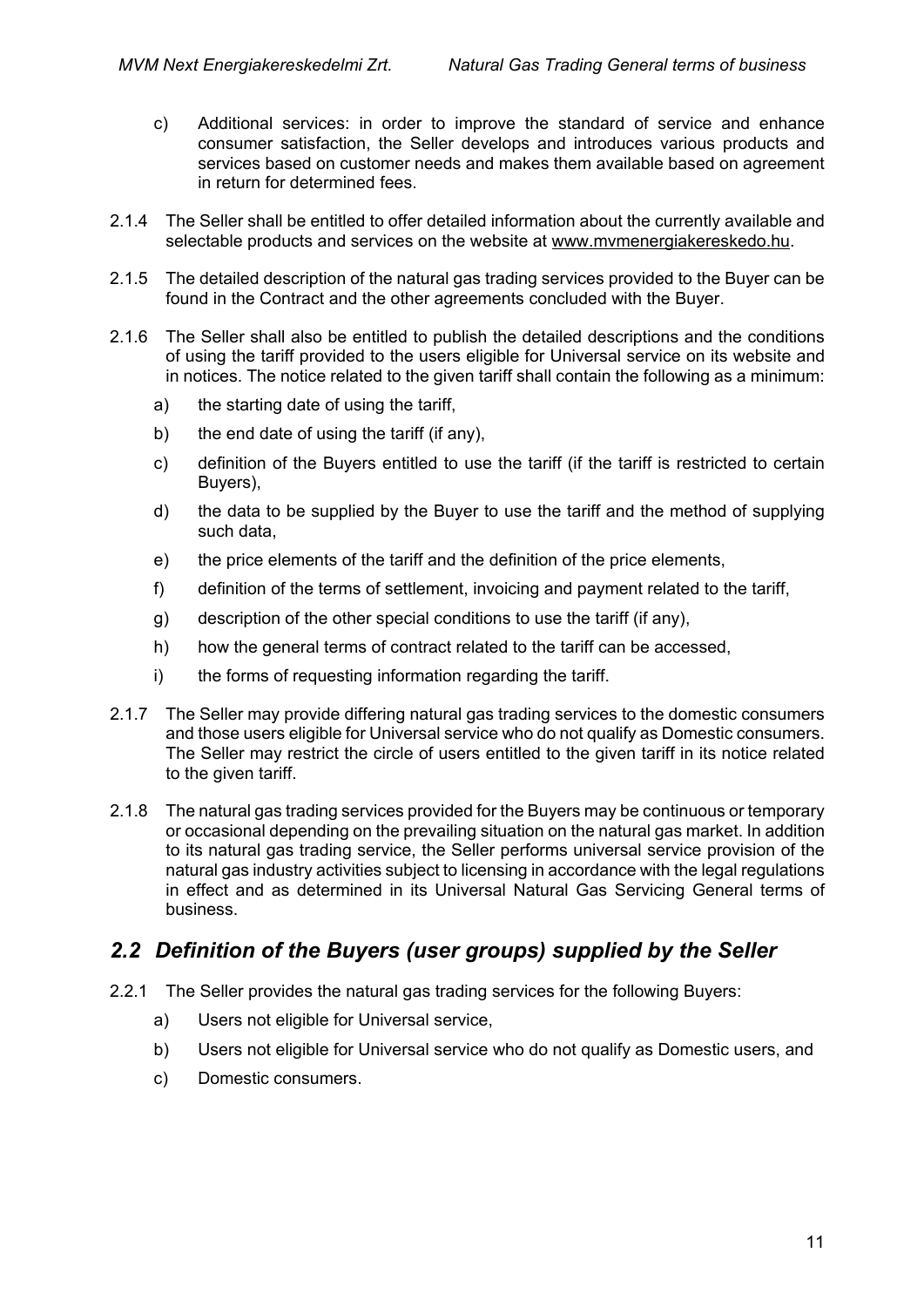## <span id="page-11-0"></span>**3 COMMUNICATION WITH THE EXTERNAL ENVIRONMENT, THE BUYERS AND THE SYSTEM ADMINISTRATORS**

### <span id="page-11-1"></span>*3.1 Communication with the authorities and conciliation bodies and the tasks these bodies provide for the Buyers*

#### **3.1.1 Hungarian Energy and Public Utility Regulatory Authority (MEKH)**

- 3.1.1.1 The task of MEKH is to check the compliance of the Seller's natural gas trading activity with the legislation on the natural gas market and the authority regulations. In this context, MEKH in particular performs the following procedures and obligations while exercising supervision over the safety of natural gas supply and the effective operation of the natural gas market and the requirement of equal treatment:
	- a) issues and, in cases determined in the legislation, modifies and withdraws the Seller's operating license,
	- b) approves the Seller's general terms of business and its amendments,
	- c) establishes the minimum quality requirements of performing natural gas trading and the minimum requisites of communication with the Buyers and the detailed rules on informing Buyers,
	- d) acts upon the complaints that belong to its competence based on the legislation, thus, for instance, makes decisions about the Buyers' issues related to settlement, invoicing, payment of fees or measurement.

#### **3.1.2 Hungarian Consumer Protection Authority, Hungarian Competition Authority**

- 3.1.2.1 The consumer protection authority acts upon Buyers' issues related to settlement, invoicing, payment of fees or measurement, their suspension and disconnection from the supply of natural gas implemented due to late payment, as well as the Buyer's reconnection following the settlement of the overdue debt while respecting the competence of MEKH determined in the GET. The government agency shall act in administrative matters of consumer protection.
- 3.1.2.2 The consumer protection authority shall have the competence to carry out procedures in case the provisions set forth in Paragraph (2), Section 36 and Paragraph (8), Section 104 of the GET are infringed to the disadvantage of Domestic consumers. The rules determined in Act XLVII of 2008 on the Prohibition of Unfair Commercial Practices against Consumers (hereinafter: the **Fttv**) shall be applied with regards to the procedure by the consumer protection authority noting that the Domestic consumer in the context of the GET shall be considered a consumer for the purposes of the Fttv even if it is not a natural person.
- 3.1.2.3 Contrary to the above, if the objected commercial practice is suitable to substantially impact the economic competition, then the Competition Authority shall act instead of the consumer protection authority. Further, the Competition Authority shall act in case of matters referred to its competence based on Act LVII of 1996 on the Prohibition of Unfair Market Behavior and the Restriction of Competition.

#### **3.1.3 Conciliation bodies**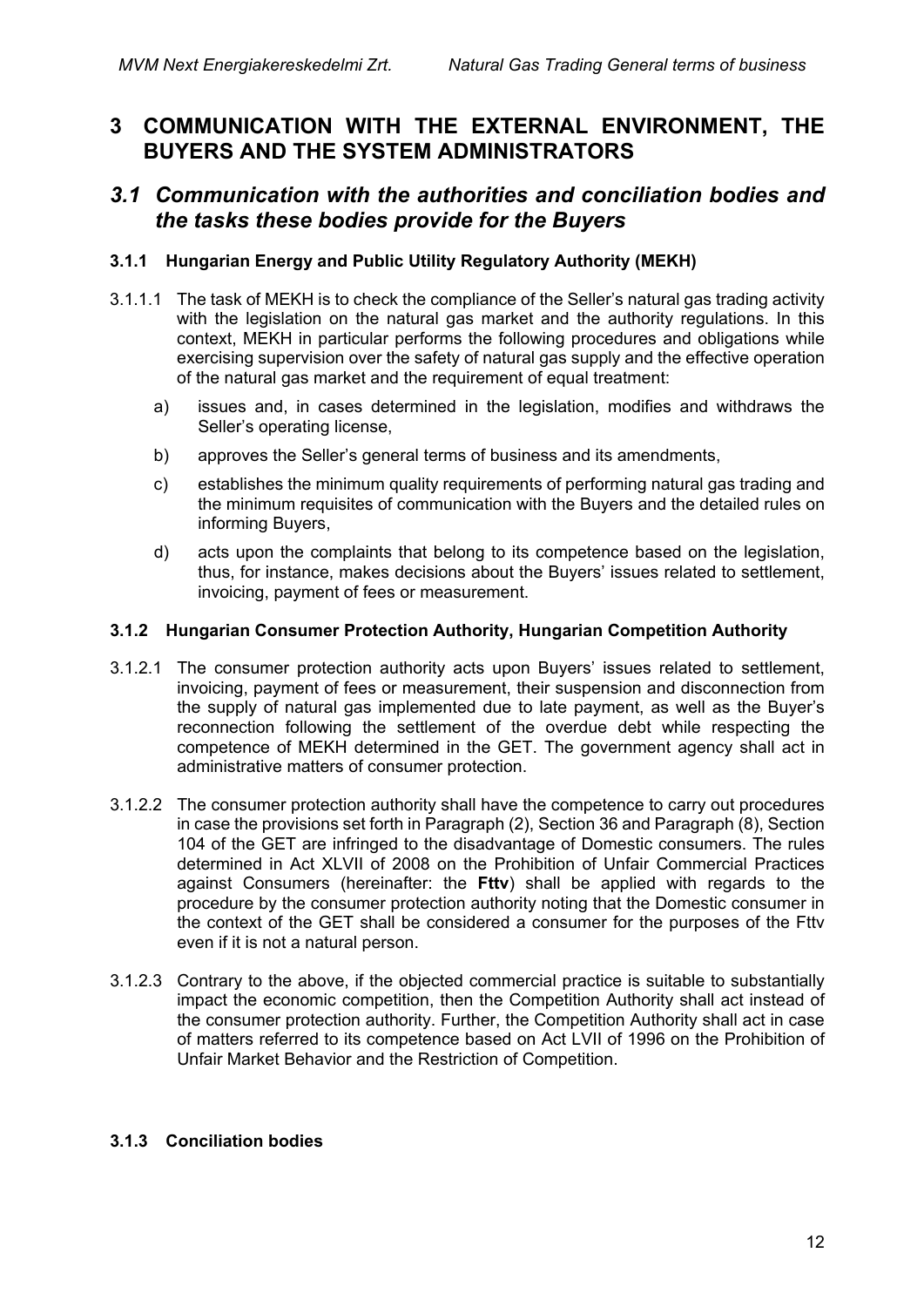- 3.1.3.1 It will be the competence of the conciliation bodies operated by the county (metropolitan) commercial and industrial chambers to settle those consumer disputes outside court procedure where the legal dispute of the Buyer (who qualifies as a natural person, a civil society organization, an ecclesiastical legal person, a condominium, a housing cooperative, or a micro, small or medium enterprise) and the Seller is related to the conclusion or performance of the Contract.
- 3.1.3.2 It is the task of the conciliation body to attempt to reach settlement between the parties in order to settle the consumer dispute and, in case of the failure of this attempt, it takes a decision in the matter in order to ensure that the consumer rights are exercised. If requested by the consumer or the enterprise, the conciliation body shall provide advice in relation to the rights and obligations of the consumer. Participation in the procedure of the conciliation body does not exclude that the parties may apply for legal remedy in court proceedings.
- 3.1.3.3 It is the condition of turning to the conciliation body that the Buyer should attempt to settle the dispute directly with the Buyer.

## <span id="page-12-0"></span>*3.2 Communication with the Buyers*

- 3.2.1 The Seller shall maintain customer service in order to ensure direct communication with the Buyers, investigate complaints and inform Buyers.
- 3.2.2 The Seller may appoint an account manager to the Buyer and, in any other case, ensures general customer relations contact channels.
- 3.2.3 If the Seller appoints an account manager to the Buyer, the account manager shall process the Buyer's comments, indications and questions immediately, if this is possible and not excluded by a legal regulation, or, in other cases, within the shortest possible time but no later than 15 (fifteen) days and informs the Buyer about the result.
- 3.2.4 If no dedicated account manager is assigned to the Buyer, then the means of communication with the Buyer shall be: personal customer service, telephone, electronic letter (email), electronic message sent to the central company gateway/official gateway and the internet contact channel designed for the purpose. The Seller's customer service contact information can be found in *Annex 1* while the rules related to complaint management are determined under Point [7.10.](#page-59-0)
- 3.2.5 In cases where the Buyer's original signature is needed and the Buyer does not have an electronic signature of advanced security based on at least a qualified certificate, the Seller shall not provide electronic administration to the Buyer. In case of Domestic consumers, the Seller shall provide electronic administration if the Domestic consumer can certify the electronic documents with AVDH certification service as a minimum. The Buyer shall make sure that the electronic signature or the AVDH service should not be used by unauthorized persons.
- 3.2.6 In order to ensure the proper operation of communication, the parties may at the time of signing the Contract specify the name(s) and contact details of the person(s) authorized to send emails. The parties shall immediately inform the other party about any changes in the persons of contact details of the authorized persons.
- 3.2.7 The electronic proof of the correspondence shall certify that the email has been sent. It is the responsibility of the sending party to prevent unauthorized parties from sending emails. The party sending the message shall be liable for the consequences of any abuses.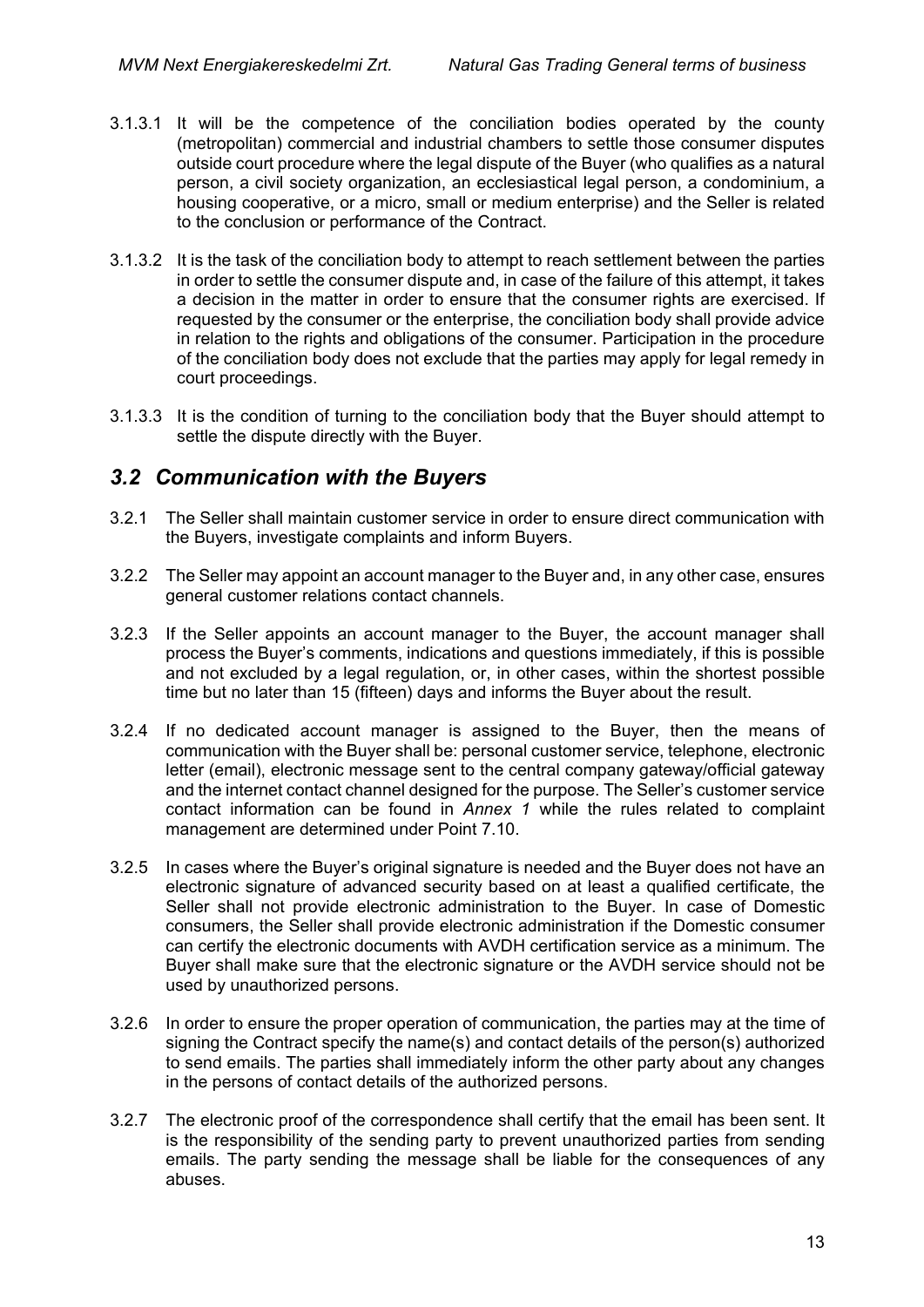- 3.2.8 A Buyer not subject to the Act on Consumer Protection shall confirm his/her orally presented claim in writing to the Seller within 24 (twenty-four) hours, unless otherwise provided by the law.
- 3.2.9 The Seller shall generally send the documents, offers and notifications addressed to the Buyer by post as normal mail to the Hungarian address that is the Buyer's notification address or the Payer's notification address specified in the agreement concluded between the Payer and the Buyer. If the Buyer also specifies an email address in the Contract, the mail may also be sent to the Buyer electronically in email, unless otherwise provided for in the law. In the absence of a notification address, the Seller shall send the documents to the Hungarian address on the latest invoice issued. If the Buyer (Payer) does not have any notification option in Hungary (permanent domicile/residence/notification address/registered office/postal address), the Buyer shall supply and maintain a telephone number and email address in Hungary, as well as register for electronic invoicing and in this case any documents that can be sent by post will be mailed to the address of the Place of consumption.
- 3.2.10 The Seller shall send the mail addressed to the Buyer in a way that its receipt should be attestable (e.g. by registered letter with acknowledgement of receipt), if the Seller considers it necessary due to the contents or if it is required by the law. If the registered letter forwarded by post could not be delivered because the post returned the letter to the Seller marked
	- a) "**unclaimed**", "moved", "deceased/closed", "delivery prevented" or if the postal provider returned the letter to the Seller citing any other reason for not being able to deliver it according to the general terms of contract of the postal provider, then the mail shall be deemed to have been received on the day the undeliverable mail was returned to the Seller by the post;
	- b) "**receipt refused**", the mail shall be deemed to have been received on the day its postal delivery was attempted.
- 3.2.11 Postal mail not sent registered with acknowledgement of receipt shall be deemed to have been received on the  $5<sup>th</sup>$  day after it is posted. The starting day of the timeframe related to all documents sent by post shall be the day of delivery unless otherwise provided for in the Contract.
- 3.2.12 The Seller shall be entitled to send the documents related to the Contract (e.g. natural gas trading offer, Contract, contract amendment, documents related to the performance of the Contract, termination notice, etc.) with a scanned authorized signature to the Buyer, which shall be considered a document certified with the Seller's authorized signature. If the Buyer expressly objects to this within 15 days after the (certified or assumed) receipt of the document sent to him/her by the Seller, then the Seller shall send him/her a document certified with an original authorized signature. In other cases, the document signed by the Seller as defined above and not objected to by the Buyer shall be considered a written and valid document by the parties.
- 3.2.13 The date of delivery shall be the date of receipt in case of delivery in person, the date specified on the acknowledgement of receipt in case of registered mail, the time and date the message arrived at the addressee if it arrives before 3:00 p.m. in the addressee's time zone or 8:00 a.m. in the addressee's time zone in any other case in case of email messages.
- 3.2.14 If the parties agreed on the use of communication through the central company gateway/official gateway, the mail sent to the company gateway or official gateway shall be deemed to have been received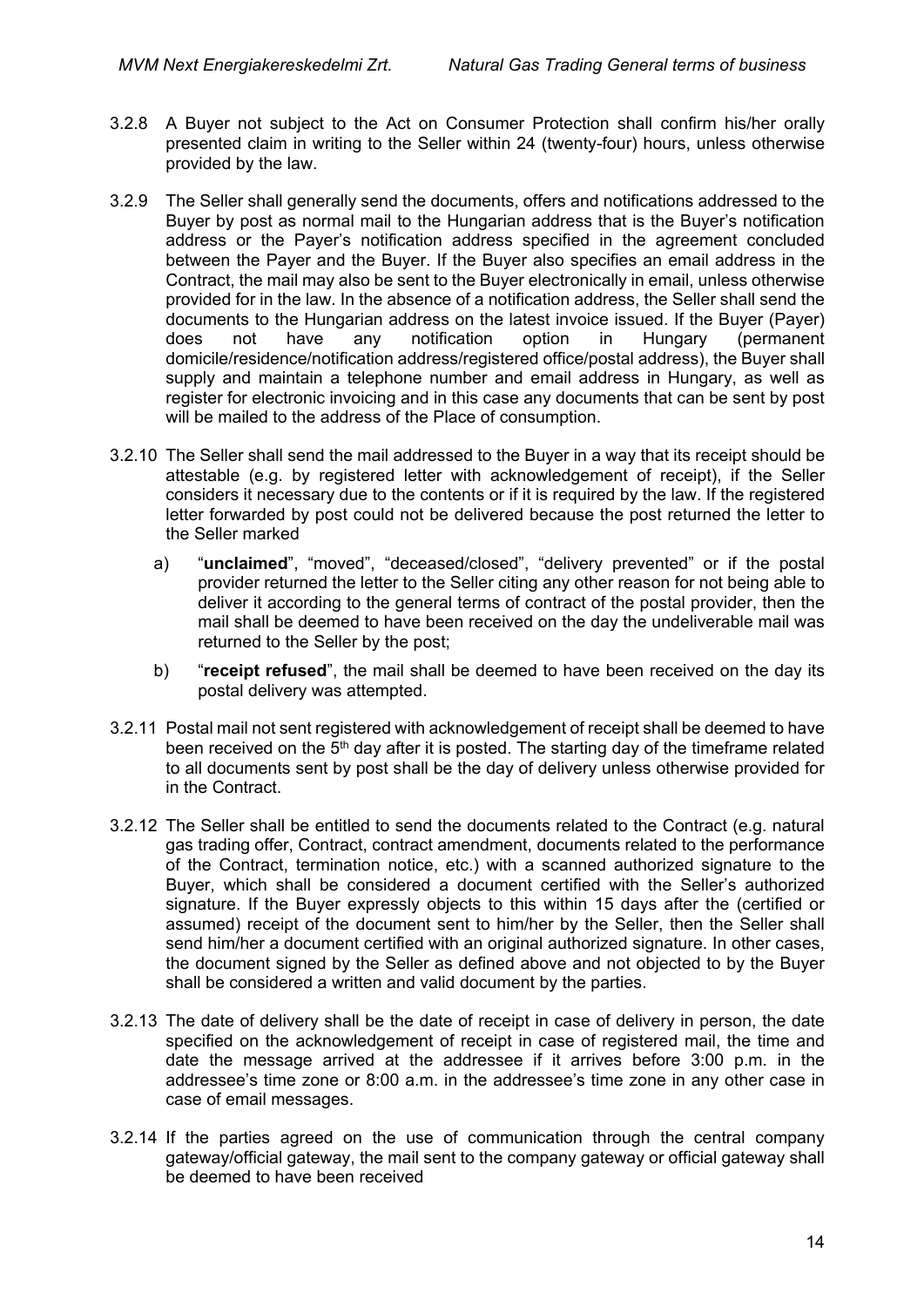- a) at the time specified in the certificate if the provider ensuring the official communication certifies the receipt of the mail by the client,
- b) at the time specified in the certificate of refusal if the provider ensuring the official communication certifies that the addressee has refused to receive the mail, or
- c) on the fifth working day after the date specified in the certificate of the second notification if the provider ensuring the official communication certifies that the addressee failed to receive the mail despite being notified on two occasions.

## <span id="page-14-0"></span>*3.3 Information that is regularly provided to the Buyer and can be provided based on the Contract*

- 3.3.1 The Seller's contact details, most important telephone numbers and the address of its website can be found in *Annex 1*.
- 3.3.2 The Seller shall:
	- a) publish the information related to any modifications of the General terms of business;
	- b) make the General Terms of Business accessible according to Point 1.1.8;
	- c) provide information about the Buyer's consumption data free of charge if requested by the Buyer;
	- d) publish the energy consumer checklist offering information about user rights and provided by the consumer protection authority on its website and in the customer service office;
	- e) publish the contact details of the energy certifiers operating in its servicing area and performing the certification of the energy performance of buildings and the persons and organizations performing energy auditing, as well as the accessibility of the measures and programs improving energy efficiency and make them available for the Buyer free of charge at the customer service office;
	- f) supply the available invoicing and consumption data related to the Buyer's data and specified by the Buyer in the form of user information to the energy efficiency provider specified by the Buyer within 15 days, if requested by the Buyer;
	- g) provide such information and advisory on energy efficiency to the energy consumers at its customer service office and on its website that helps to shape consumers' conscious energy consumption approach and contains practical and useful information about the energy-saving opportunities feasible for the different consumer target groups and the aid schemes available for their implementation, in accordance with Act LVII of 2015 on Energy Efficiency.
	- h) maintains a list of the representative bodies.

### <span id="page-14-1"></span>*3.4 Communication with the System administrators*

- 3.4.1 The task of System administrators is to transmit the natural gas to the Buyers and ensure the necessary technical infrastructure. The detailed obligations and rights of the System administrators are determined in the legal regulations in force, the OCR, the general terms of business of the System administrators and the contracts concluded with the System administrators based thereon. The System administrators operate their own websites, where they provide public information about their activity and operation. The list of System administrators can be found on the website of MEKH [\(www.mekh.hu\)](http://www.mekh.hu/).
- 3.4.2 During the course of the natural gas trading service the Seller provides the Buyer with the full range of the services necessary for the trade of natural gas determined in the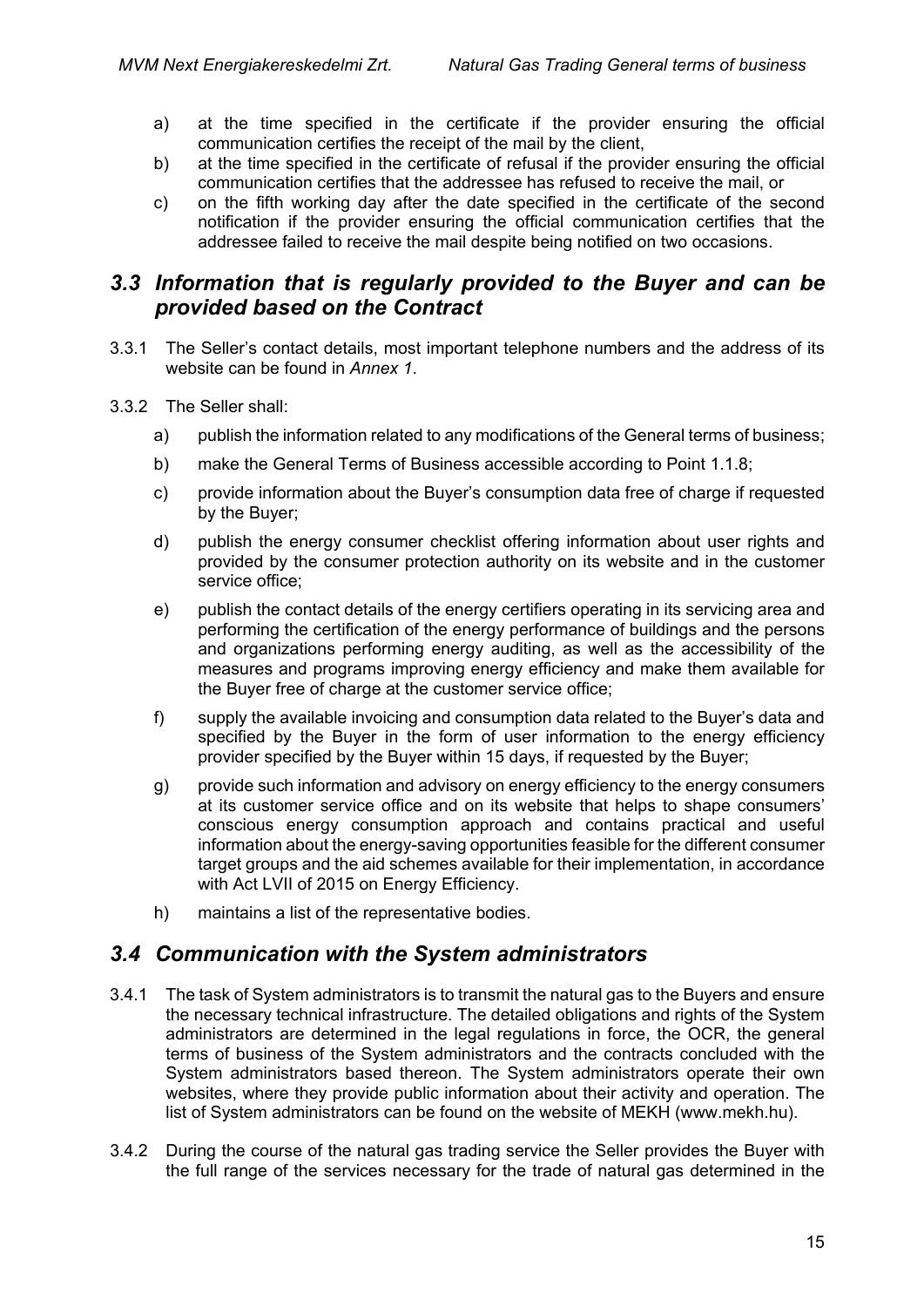law. For this purpose, the Seller shall cooperate with the other license holders during its activity under the general rules of civil law and the legal regulations related to the natural gas industry and concludes contracts with the appropriate license holders. The rules of the cooperation between the Seller and the System administrators can be found in the agreements between the parties in addition to the legal regulations and the OCR.

3.4.3 The activities related to the supply of natural gas determined in the legislation shall be provided to the Buyer directly by the territorially competent natural gas distributor based on the distribution network access contract and connection contract concluded between the Buyer and the natural gas distributor. If authorized by the Buyer, the Seller shall jointly manage the Buyer's distribution network access contract and connection contract. In case of the Buyer's authorization, the Seller shall participate in the conclusion of the distribution network access contract and forward the Buyer's comments, requests and complaints to the competent natural gas distributor. Regardless of the joint management of these contracts, the Buyer enjoys the rights and bears the responsibilities related to the distribution network access contract.

## <span id="page-15-0"></span>**4 GENERAL RULES OF THE SAFETY OF NATURAL GAS SUPPLY, DATA PROTECTION AND ENVIRONMENTAL PROTECTION**

## <span id="page-15-1"></span>*4.1 The guarantees regarding the Buyers' safe supply and the regulations ensuring supply*

#### **4.1.1 Provision of sources and ensuring the utilization of the cooperating natural gas system**

- 4.1.1.1 Under the guarantee conditions specified in the Contract, the Seller shall ensure the availability of the natural gas sources and the booked capacity needed to satisfy the Contracts concluded with the Buyers. For this purpose the Seller shall directly or indirectly conclude contracts:
	- a) to purchase natural gas,
	- b) to book transmission capacities and perform transmission tasks,
	- c) to book distribution capacities and perform distribution tasks,
	- d) to book storage capacities and the storage of natural gas,
	- e) for the joint management of the distribution network access contract and connection contract, if authorized by the Buyer,
	- f) with other participants in order to ensure other natural gas trading services in accordance with the Buyers' needs.
- 4.1.1.2 The Seller may conclude contract with the transmission system administrator, the transmission system operator and/or other natural gas traders to ensure the availability of optional sources and other flexibility services.
- 4.1.1.3 The Seller disposes of the source and system access contracts ensuring the supply of the Buyer under the Contract. The cooperation between the Seller and the System administrators is ensured under the agreements established according to the legal regulations and the OCR.
- 4.1.1.4 The Seller shall draw up a detailed source plan for the supply of the Buyers to certify that the sources satisfying the consumption per Gas year determined on the basis of the supply level undertaken by the Seller for the Buyers are available for the Seller. The source plan is not public; however the MEKH shall be entitled to review it.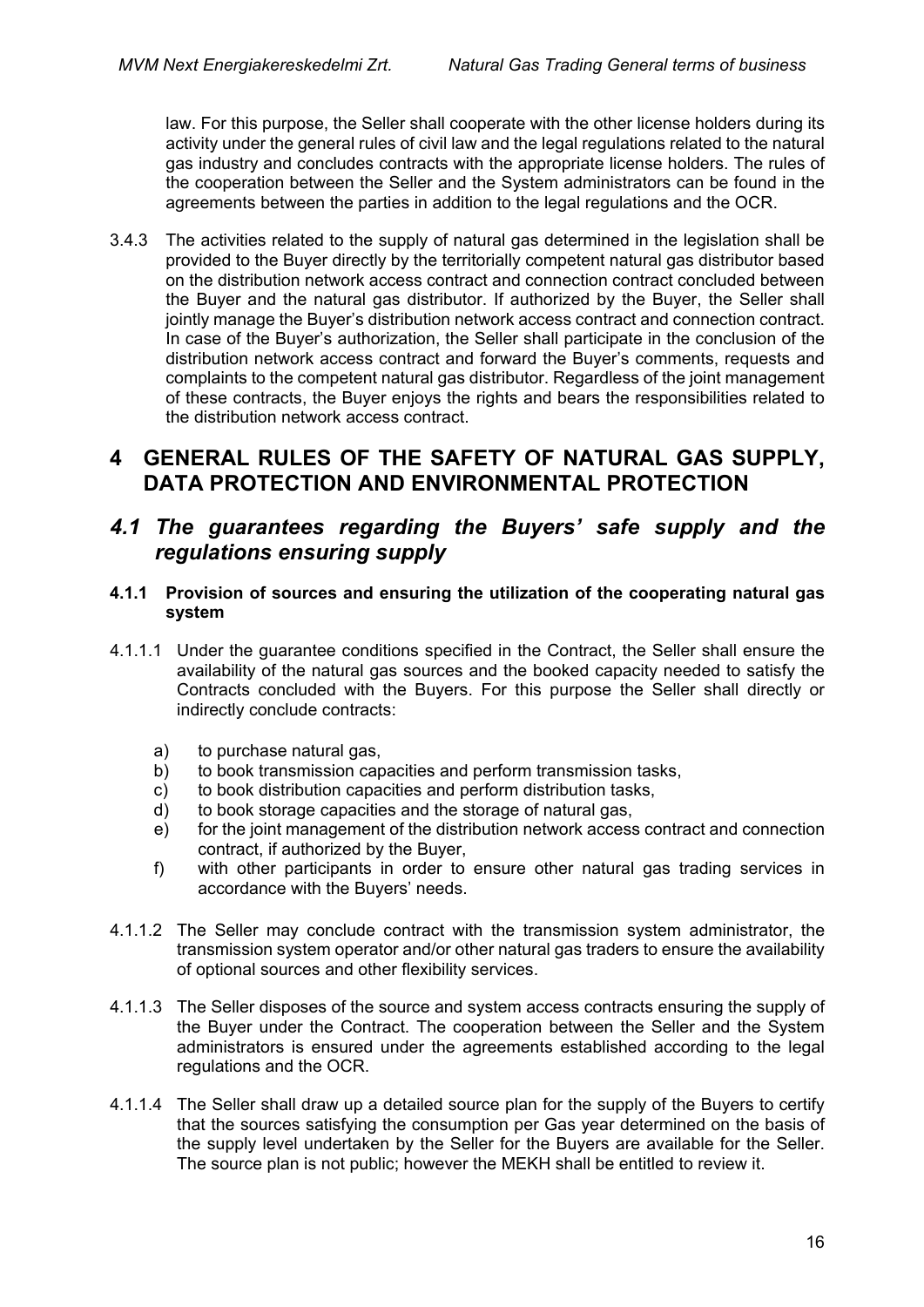- 4.1.1.5 The transmission system administrator and the territorially competent natural gas distributor shall ensure technical service safety according to the provisions of their respective general terms of business.
- 4.1.1.6 In order to eliminate Malfunctions, the territorially competent natural gas distributor shall maintain a permanently operative standby service. The general terms of business of the territorially competent natural gas distributor shall contain the provisions related to the elimination of malfunctions (e.g. elimination of gas spillages). A 24-hour telephone, included in *Annex 1* and displayed on the website, is available for Buyers to report gas leaks.
- 4.1.1.7 The territorially competent natural gas distributor shall be entitled to suspend natural gas distribution without prior notification in case human lives, property or the continuity of natural gas supply are threatened.
- 4.1.1.8 The further rules related to the transmission and distribution of natural gas can be found in the general terms of business of the transmission system administrator and the natural gas storage license holder.

#### **4.1.2 Service safety**

- 4.1.2.1 The Seller shall ensure the natural gas trading service according to the Buyer's needs specified in the Contract, with the exception of the following cases:
	- a) force majeure,
	- b) maintenance works performed on the transmission or distribution systems,
	- c) the Buyer's behavior or activity infringing the Contract,
	- d) a natural gas supply emergency concerning the Buyer (restriction, measures brought by the government or the competent minister), or
	- e) refusal of the natural gas trading service for any other lawful reason.
- 4.1.2.2 The competent System administrator shall inform the Buyers about the starting time and expectable duration of the works performed on the transmission or distribution system, as well as the necessary safety measures, as specified in its general terms of business. In case of the lawful interruption of the natural gas trading service or the lawful refusal of delivery, the Seller shall bear no responsibility.

#### **4.1.3 Financial guarantees**

4.1.3.1 The Seller's financial background is reliable and the Seller has the contractual guarantees of the amounts determined in the GET and the Vhr.

## <span id="page-16-0"></span>*4.2 Guarantees of data protection*

#### **4.2.1 General provisions**

4.2.1.1 In relation to its natural gas trading activity, the Seller shall determine the guarantees regarding the protection of the personal data it processes in relation to its natural gas trading activity in the following documents as specified under Point 4.2, taking note of the protection of natural persons regarding their personal data and the free flow of such data, as well as the provisions of Regulation (EU) 2016/679 of the European Parliament and Council of 27 April 2016 on the protection of natural persons with regard to the processing of personal data and on the free movement of such data, and repealing Directive 95/46/EC (General Data Protection Regulation) (hereinafter: **General Data**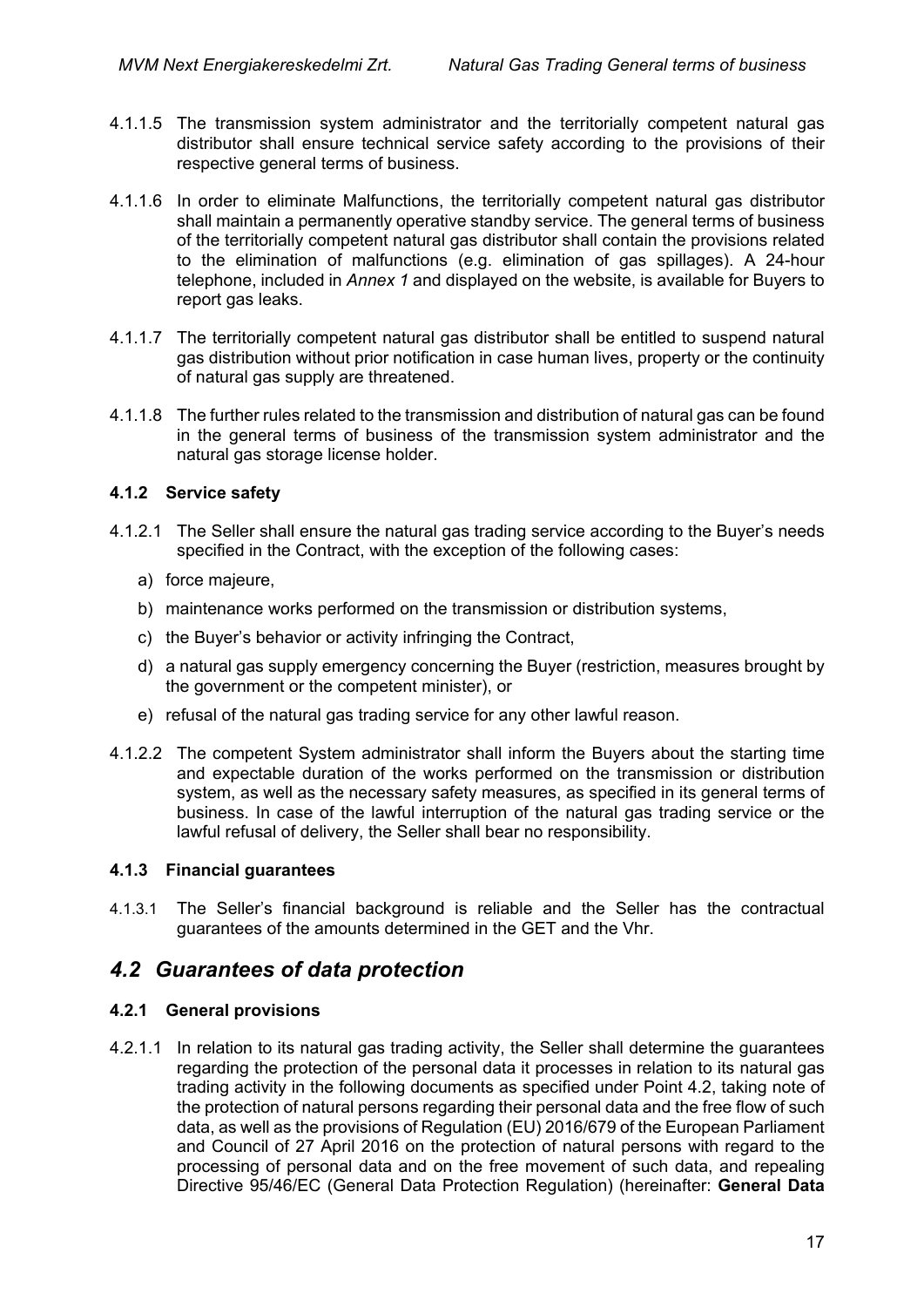**Protection Regulation**) and Act CXII of 2011 on Informational Self-Determination and Freedom of Information (hereinafter: the **Privacy Act**).

- 4.2.1.2 With regard to its activity and the guarantees of the data protection related thereto (the scope of the processed data of the contracting party, specification of the persons who the processed data or certain parts of such data may be disclosed to, rules of procedure in case of the infringement of the rights to the protection of personal rights, etc.) and telephone voice recordings, the Seller shall fulfil its obligations to provide detailed transparent and prior information related to the data it processes as they are recommended in the General Data Protection Regulation and the Privacy Act, in compliance with the obligation of providing detailed information recommended by the National Authority of Data Protection and Freedom of Information (NAIH)
	- a) in its General Data Processing Information on "the personal data processed by MVM Next Energiakereskedelmi Zrt about its natural gas users (natural gas consumers) and other clients (payers, contact persons, etc.) in relation to the natural gas trading contracts to be concluded with the natural gas users", and
	- b) its Data Processing Information on "the personal data processed in relation to the voice recordings prepared during administration by telephone and/or personal administration".
- 4.2.1.3 The Seller shall fulfil its obligations regarding the processing of the personal data of the contractual contact persons as described above in its Data Processing Information on "the processing of the personal data of the natural persons specified in the contracts and other documents, as well as the natural persons acting as contact persons on behalf of its other partners".
- 4.2.1.4 The Buyer shall inform the natural person contact person/persons specified in the Contract about the availability of the above information documents and make sure that the concerned natural person(s) has/have read the given documents.
- 4.2.1.5 The above documents and the further data processing information of MVM Next Energiakereskedelmi Zrt are accessible on the website at <https://www.mvmnext.hu/adatvedelem> and at the customer service offices of MVM Next Energiakereskedelmi Zrt.

## <span id="page-17-0"></span>*4.3 Confidentiality obligation*

- 4.3.1 The parties commit themselves to keep the fact of the conclusion of the Contract, the provisions of the Contract, as well as the information and business secrets they obtain about the other party or the business partners of the other party in the course of preparing or performing the Contract in secret and treat them confidentially without disclosing them to third parties in any form without limitation in time; further, they shall only use the information they obtain to the extent it is necessary to perform the Contract.
- 4.3.2 Unless otherwise provided, the data and facts one party obtains regarding the other party and its activity in relation to the offer regarding the conclusion of a contract, particularly (but not exclusively) the existence and contents of the offer, its full text and in particular the amounts of the fees it includes, shall be deemed as business secrets.
- 4.3.3 The parties' confidentiality obligation shall extend to all the business secrets and information qualifying as protected knowledge that the parties disclose to each other, as well as all such information, documentation and data that the parties qualified as confidential (confidential information) or that the law defines as such. The confidential obligation shall continue to apply after the termination of the Contract as the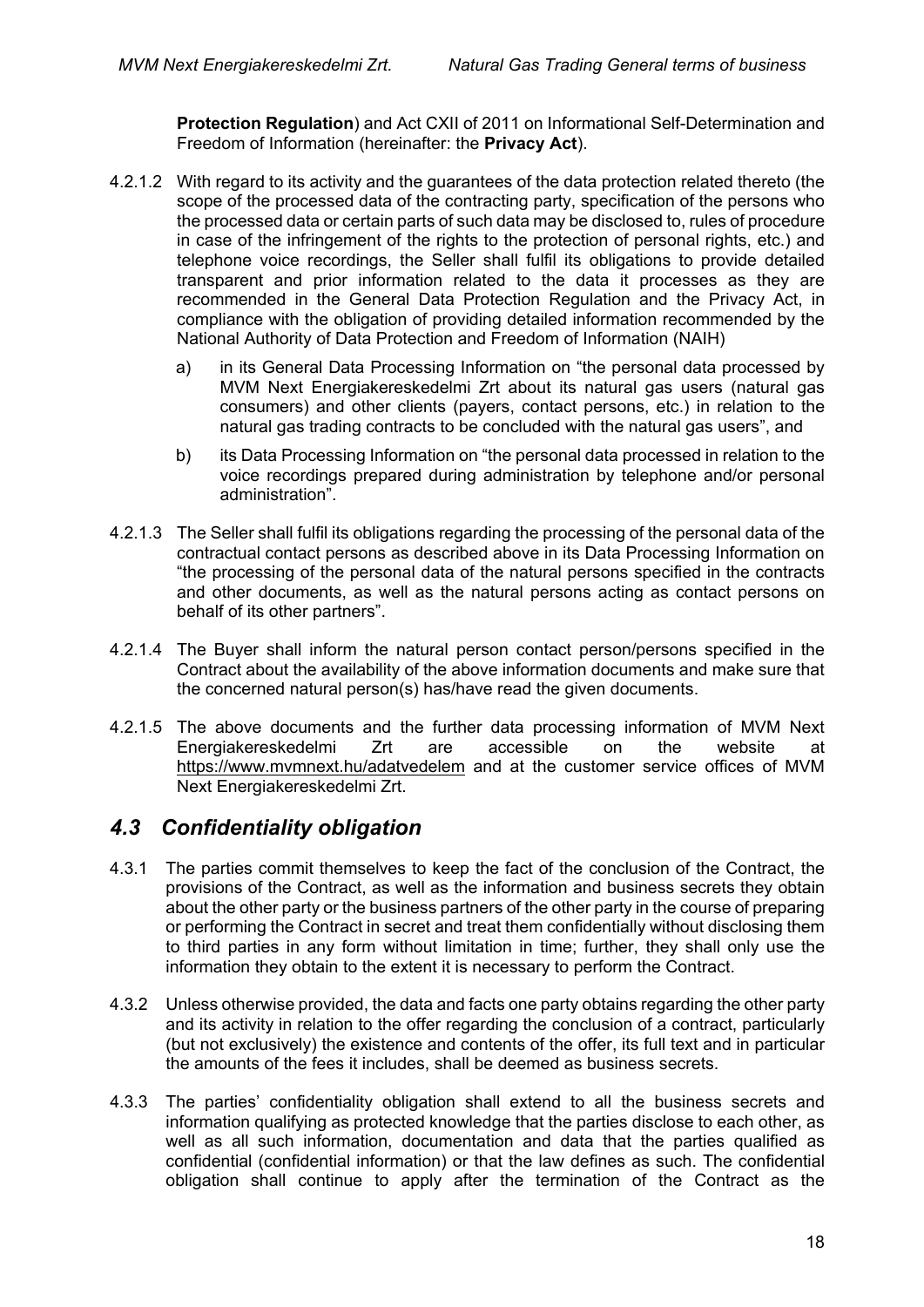effectiveness of the obligation is not affected by the termination of the Contract for any reason.

- 4.3.4 The confidentiality obligation shall extend to all the agents, contractors, business, legal and other consultants of the parties that participate in any way in the preparation and drawing up of the Contract or that participate in any way during the performance of the Contract, noting that the parties shall bear exclusive responsibility towards each other for the behavior of such persons.
- 4.3.5 In case of the infringement of the confidentiality obligation, the infringing party may be obliged to pay the contractual penalty determined under Points 7.9.7.4 b) and 7.9.7.5 b).
- 4.3.6 Neither party may disclose or make available business secrets, protected information or confidential information without the other party's prior written approval to third party/parties. This provision shall not apply to all the information to be supplied to third parties providing the Seller with legal, financial-accounting, insurance, or financial or additional financial services based on contracts, or, in case the Seller's offer stipulates the provision of a guarantee, it shall not apply to the information necessary for the conclusion and performance of the related agreements. Furthermore, unless otherwise provided by the legislation, this restriction shall not apply to the information disclosed to such third parties that qualify as the Seller's related undertaking or an entity with proprietary rights in relation thereto, or if it is a business organization belonging to the same company group as the Seller.
- 4.3.7 If a binding provision of a legal regulation so stipulates, all such data and information that are strictly necessary to fulfil the obligation prescribed in the legal regulation may be disclosed to the eligible party determined in the legal regulation without the other party's approval, taking note that the other party shall be simultaneously informed in writing about the disclosure of the information as determined in the legal regulations, in particular in Paragraphs (4) and (4a), Section 125 of the GET.
- 4.3.8 The confidentiality obligation shall not extend to any information:
	- a) available to the public or information that may become public in the future due to no fault of the party obtaining it,
	- b) that was demonstrably known to the party obtaining the information before the offer was sent or the Contract was concluded,
	- c) that the party obtaining the information received through such a third party that was not bound by confidentiality obligations against the party the information refers to,
	- d) the publication or disclosure of which is made compulsory by a legal regulation or the publication or disclosure of which is stipulated by the competent body (court, authority), to the extent and scope determined in the legislation, regulation or decision,
	- e) that the other party independently developed or created independent of the other party, which can be demonstrated with written evidence.
- 4.3.9 By concluding the Contract, the non-natural person Buyer agrees that the Seller as tenderer may mention the Contract (the Buyer's name, the term of the Contract and the Contracted Amount) as reference in tendering procedures related to natural gas trading services initiated by other users.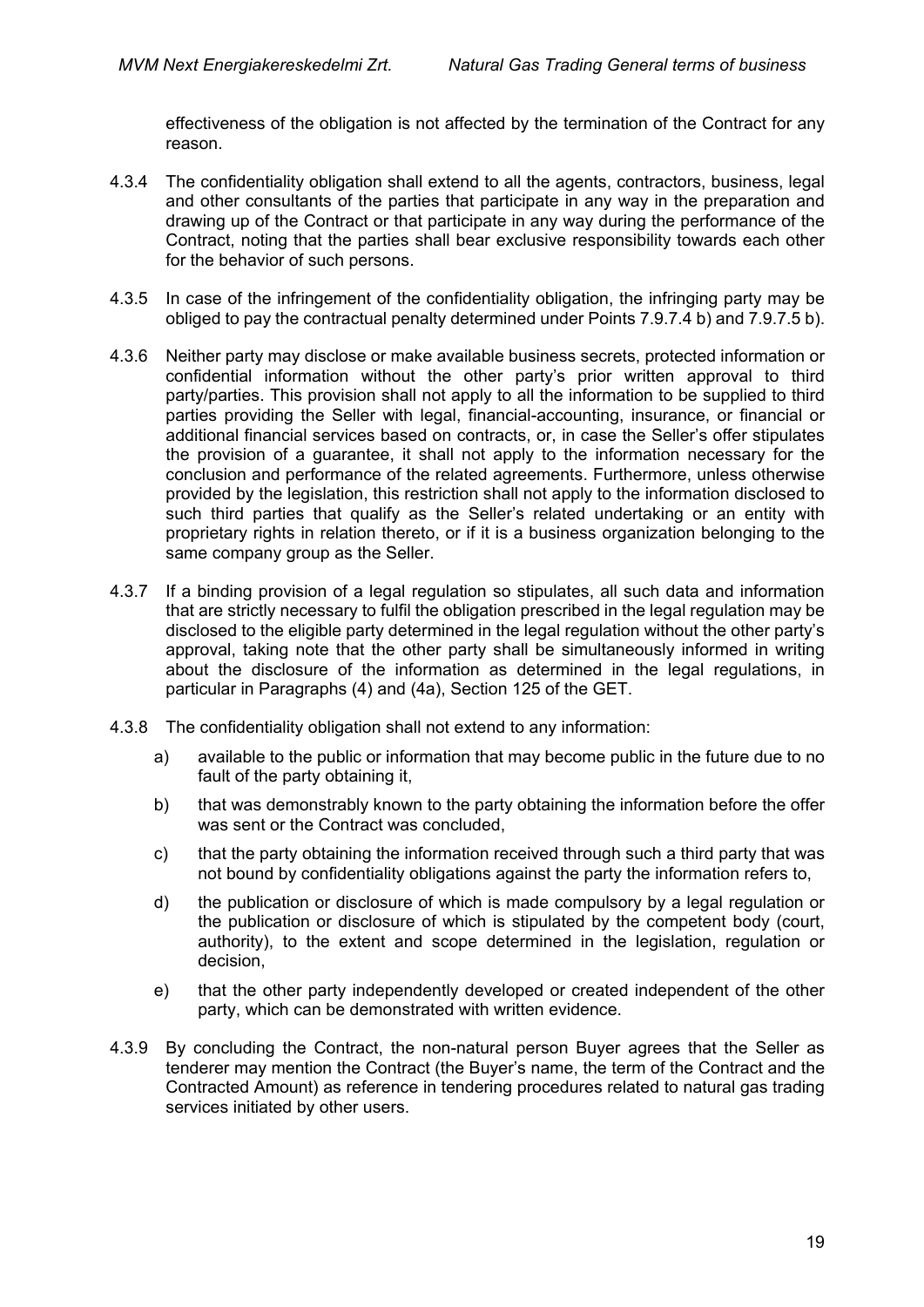## <span id="page-19-0"></span>*4.4 Environmental requirements and provisions to fulfil the requirements*

- 4.4.1 The Seller shall follow up the provisions of the environmental legislation concerning the Seller's activity and regulates its environmental tasks in the Environmental Regulations issued as a CEO instruction. As part of the integrated management system, the Seller operates an environmental management system certified under the MSZ EN ISO14001 standard.
- 4.4.2 The Seller shall perform its activity in compliance with the environmental requirements in force. It shall manage and store the hazardous materials used for its activity according to the applicable regulations and dispose of the hazardous waste with the involvement of the authorized external contractors according to the legislation.
- 4.4.3 The Seller shall continuously measure and analyze the energy resources needed to perform its activity and the use of these resources in order to keep developing its energy efficiency and improve its performance. It introduces and operates an energy management system based on Standard MSZ EN ISO 50001:2012.

## <span id="page-19-1"></span>**5 QUALITY REQUIREMENTS OF NATURAL GAS TRADING SERVICES AND THE NATURAL GAS MARKETED**

### <span id="page-19-2"></span>*5.1 Quality characteristics of the natural gas trading activity provided by the Seller*

- 5.1.1 During its activity the Seller ensures the continuity of the natural gas trading activity, the safety of supply, as well as the proper service and information provided to the Buyers through its customer service, customer relations and communications channels. The quality characteristics of the natural gas trading service provided by the Seller shall comply with the conditions recorded in the Contract, the legal regulations and the OCR.
- 5.1.2 The Seller operates an energy management system based on EN ISO 50001 and certified by an accredited certifying.
- 5.1.3 The Seller's IT system used to issue invoices as the certification under Paragraph 1(c), Section 100 of the GET.
- 5.1.4 Based on its authorization under the GET, MEKH may establish the minimum quality requirements of the Seller's natural gas trading activity concerning the Buyers (Guaranteed services), which the Seller shall continuously comply with during its activity. The list of the Guaranteed services, the legal consequences of the Seller's failure to perform the Guaranteed services and the rules of procedure of the Guaranteed services are included in *Annex 3*.

## <span id="page-19-3"></span>*5.2 Quality requirements of the natural gas marketed*

- <span id="page-19-4"></span>5.2.1 The quality of the natural gas provided by the Seller shall comply with the regulations in Annex 11 of the Vhr, in the light of the provisions of Section 66/A of the Vhr.
- 5.2.2 The Seller shall deliver the natural gas odorized to the Buyer. The transmission system administrator shall perform the odorization of the natural gas at the specified points of the high pressure transmission pipeline. The composition of the odorizing substance and the quantities to be fed in are included in the general terms of business of the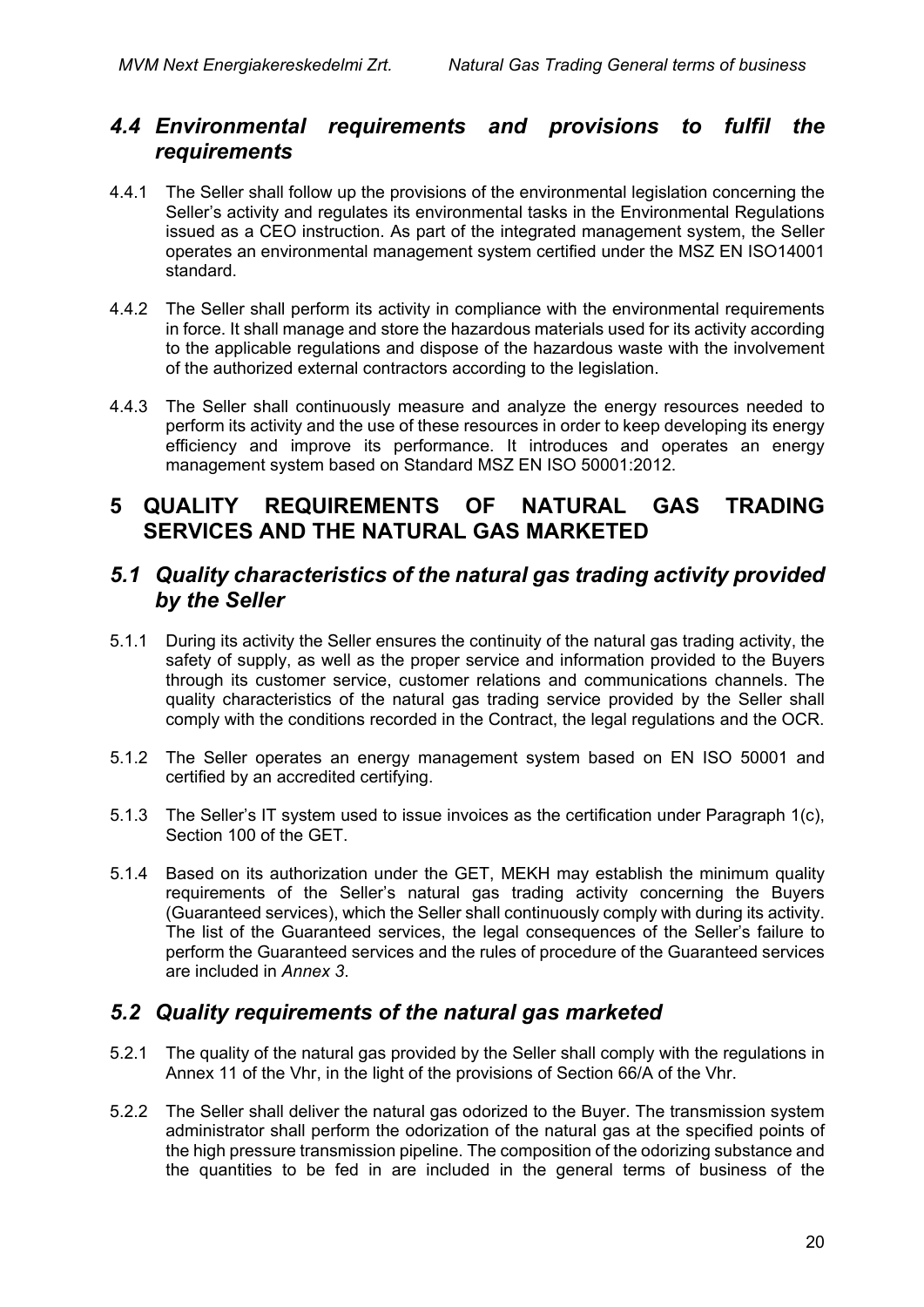transmission system administrator while the rules regarding the control of the quality of odorization can be found in the general terms of business of the natural gas distributor.

## <span id="page-20-0"></span>*5.3 The rules of procedure of the quality control of natural gas*

- 5.3.1 The measurement and control of the quality of the natural gas fed in the cooperating natural gas system shall be performed by the transmission system administrator according to the provisions of the OCR.
- 5.3.2 The transmission system administrator shall be responsible for ensuring the quality characteristics of the natural gas fed in the cooperating natural gas system. The Parties accept the quality characteristics provided by the transmission system administrator for their settlement procedures according to the Contract.
- 5.3.3 The quality of the natural gas delivered to the Buyer complies with the requirements related to gas group 2H in Standard MSZ 1648. The natural gas shall be delivered to the Buyer in odorized form.
- 5.3.4 The quality parameters of natural gas continuously measured according to the OCR:
	- a) composition (measured with process gas chromatograph);
	- b) relative density (MSZ ISO 6976);
	- c) calorific value and heat of combustion (MSZ ISO 6976);
	- d) Wobbe index.
- 5.3.5 The fluctuation of the daily mean calorific value (mean calorific value) may not exceed the ± 5% range of the contracted calorific value with the exception of the Abnormal course of business, Malfunctions, maintenance works or Force Majeure.
- 5.3.6 It shall be considered a quality defect if the deviation from the quality stipulated in the Contract exceeds the tolerance determined therein for reasons attributable to the Seller. The duration of the quality defect shall be the period lasting from the last measurement day before taking the examined and objected sample and the day of eliminating the quality defect or the modification of the Contract.
- 5.3.7 From the aspect of the pressure of the natural gas as a quality element, it shall be considered a quality defect if it falls under the minimum value with the exception of the Abnormal course of business, Malfunctions, maintenance works or Force Majeure.
- <span id="page-20-1"></span>5.3.8 If natural gas of non-complying quality appears in the cooperating natural gas system, the Seller may initiate the suspension of the service with the System administrator.

#### **5.3.9 Rules of procedure of quality objections**

<span id="page-20-2"></span>5.3.9.1 In case of natural gas not complying with the quality parameters, the parties shall proceed according to this Point 5.3.9. If the Buyer accepts the offered gas of differing quality (including if the natural gas has to be considered accepted according to provisions of Point 5.3.9.9), the parties shall record their rights and obligations for this purpose in a separate agreement. Either party may initiate the conclusion of this separate agreement.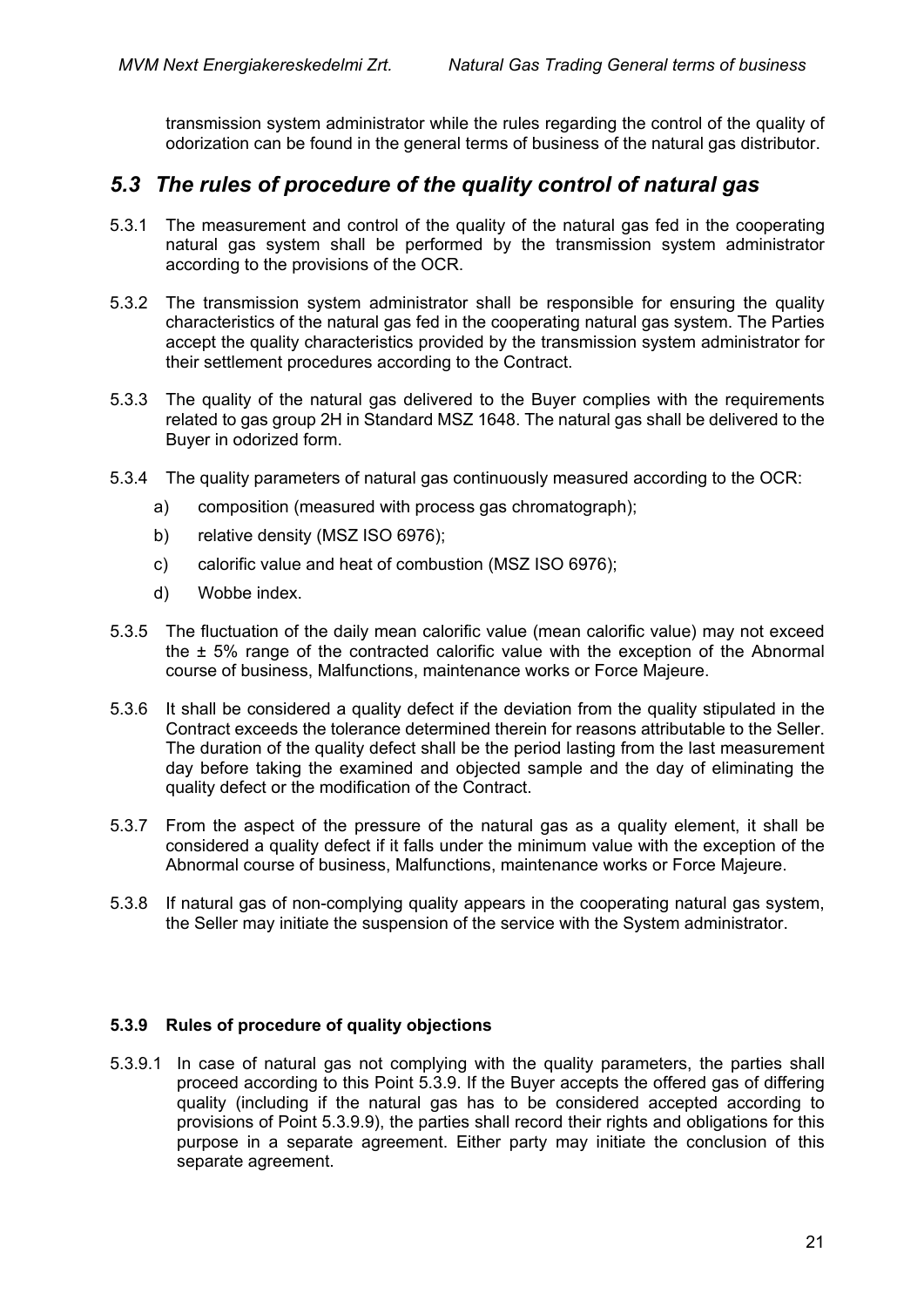- 5.3.9.2 If the parameters of the natural gas is proven not to comply with the quality specified under Point [5.2.1](#page-19-4) (natural gas outside specification), the Seller shall notify the Buyer about the expected or actual extent of the deviance from the specification immediately upon becoming aware of it.
- <span id="page-21-0"></span>5.3.9.3 If the Buyer becomes aware of the natural gas of differing quality in a way other than that specified under Point [5.3.8,](#page-20-1) he/she may raise an objection towards the Seller against the quality data only in writing, noting that the complaint about natural gas quality concerning the basis of settlement may only be well-founded if the Buyer reports the observed quality defect immediately or no later than within 4 (four) hours after becoming aware of it. In any other case, the quality objection shall be considered unfounded.
- 5.3.9.4 Following the report made by the Buyer according to Point [5.3.9.3,](#page-21-0) the Seller shall immediately start investigating the quality complaint during which only the Seller shall be entitled to act towards the transmission system administrator. The Seller shall inform the Buyer about the result of the investigation within 30 (thirty) days.
- 5.3.9.5 The Seller shall forward the reported gas quality complaint to the transmission system administrator and the natural gas producer and cooperate in its investigation.
- 5.3.9.6 The allowed tolerance of determining the quality data involving legal effects may be maximum ±1 (one) % compared to the control measure performed by Government Office of the Capital City Budapest or the accredited organization licensed to make the examination.
- 5.3.9.7 If the parties have a sample of the objected natural gas taken jointly in accordance with the relevant technical requirements (natural gas sampling directives), the parties shall consult each other on its examination. In the absence of an agreement, the sample shall be sent to the Government Office of the Capital City Budapest for the decisive examination.
- 5.3.9.8 If the Seller does not recognize the quality objection but the Buyer does not have a sample of the natural gas, the Seller shall certify the actual natural gas quality of the concerned period with the documents available to it. Failing that, the parties shall attempt to meet an agreement with the involvement of experts and the Government Office of the Capital City Budapest.
- 5.3.9.9 After being notified by the Seller or otherwise becoming aware of the natural gas of deviating quality, the Buyer may require the interruption of natural gas delivery, regardless of the procedure of the quality investigation. If the quality of the delivered natural gas deviates from the quality determined in the Contract but the Buyer fails to make an objection against the delivery of natural gas within 2 (two) working days after becoming aware of this, the Buyer shall be considered to have accepted the natural gas of deviating quality. In this case, the provisions of Point [5.3.9.1](#page-20-2) shall prevail.
- 5.3.9.10 If the Buyer's quality objection is well-founded, the Seller shall take the necessary correction measures and the Buyer shall be entitled to exercise the legal consequences determined in the General Terms of Business against the Seller.
- 5.3.9.11 If the Seller does not consider the Buyer's quality objection well-founded, it shall refuse the Buyer's objection and continue the trading of natural gas according to the provisions of the Contract. If the Buyer requested the interruption of the delivery of natural gas, the Buyer shall bear exclusive responsibility for its consequences. If the Buyer disagrees with the refusal, he/she may initiate a lawsuit according to Point [7.13.3.](#page-65-1)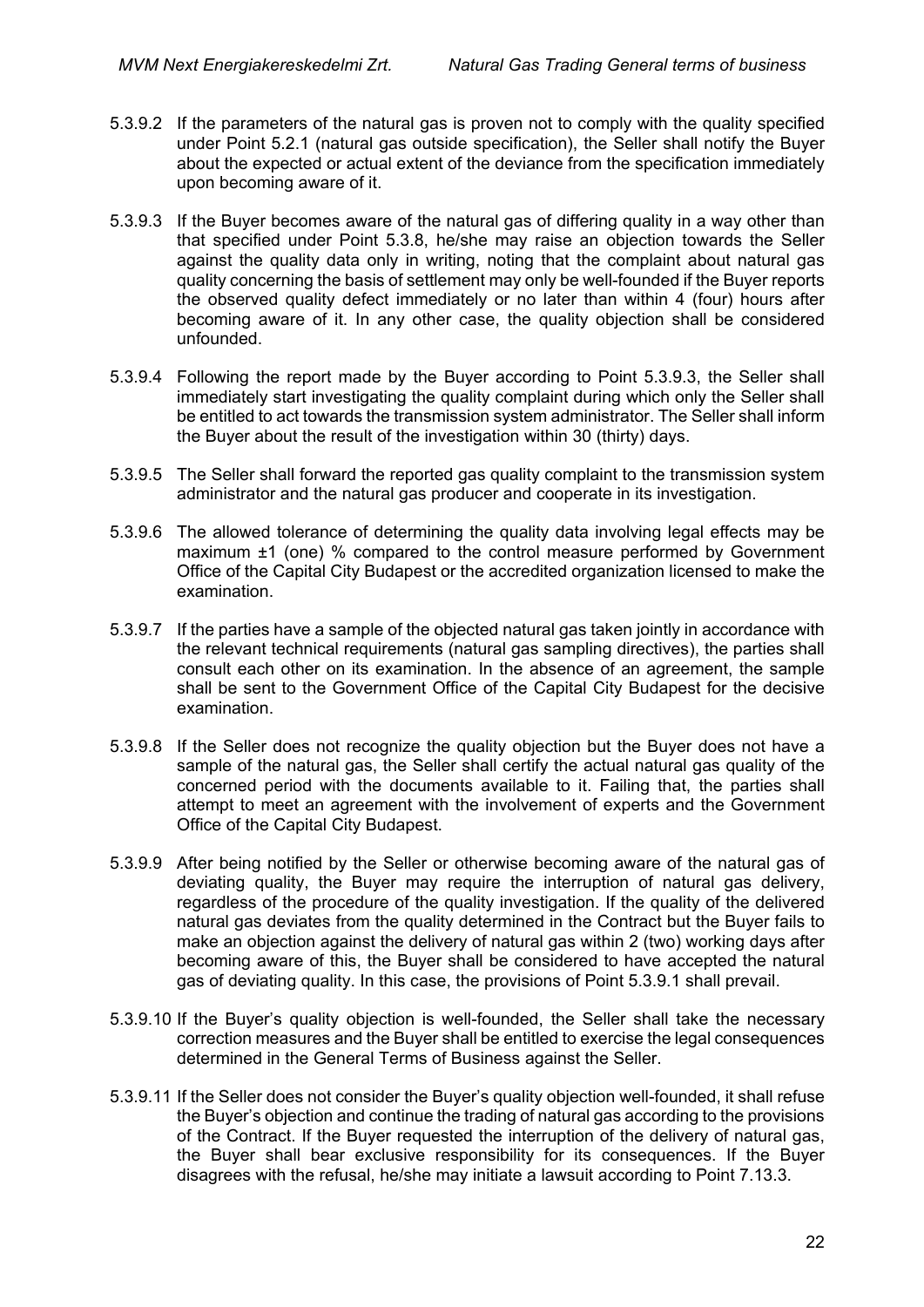- 5.3.9.12 If the quality of the natural gas changes for reasons not attributable to the Seller, no breach of contract occurs but the Buyer shall be entitled to refuse accepting the natural gas of defective quality.
- 5.3.9.13 If the Seller wishes to deliver natural gas of quality parameters deviating from the contracted values to ensure the contractual supply of the Buyer or if it is unable to fulfil the contracted quality conditions, the Seller shall be entitled to request a contract amendment, which may also concern the partial quantities.
- 5.3.9.14 In order to ensure the continuous maintenance and safety of natural gas supply, the Seller shall be entitled to provide natural gas with characteristics differing from the contract but complying with the standard conditions without prior notification but informing the Buyer thereof in writing at the same time. The Seller shall inform the Buyer about the expectable duration of delivering natural gas of such deviating quality. If the expectable duration exceeds 10 (ten) days, the Parties shall immediately consult each other about the amendment of the Contract.

### <span id="page-22-0"></span>**6 WAYS AND DETAILED RULES OF SATISFYING USER NEEDS AND RULES OF REPORTING CHANGES ON THE BUYER'S SIDE**

### <span id="page-22-1"></span>*6.1 Procedures and rules of informing the requestor*

- 6.1.1 On its own initiative or responding to the Buyer's request for an offer, the Seller may send (hand over or make) a natural gas trading offer to the Buyer specifying the important contractual conditions. Giving the offer, the Seller is not obliged to offer multiple products to the Buyer. The Seller shall prepare the offer based on the information it possesses and it has lawfully obtained or the information it received from the Buyer. The Seller may make its offer regarding the conclusion of the natural gas trading contract in person, by telephone, by post or electronically to the User.
- 6.1.2 Buyers may indicate their intention to contract with the Seller in order to use the natural gas trading service in person at the Seller's customer service office, using the central telephone lines, through the website or in writing. The contact details of the Seller can also be viewed on the website at [www.mvmenergiakereskedo.hu.](http://www.mvmenergiakereskedo.hu/) If the Buyer is already serviced by the Seller, the Buyer can also indicate his/her intention to contract or request an offer from the Seller through the contact person specified in the Contract.
- 6.1.3 During contracting the employees of the Seller shall describe the natural gas trading service(s) offered by the Seller and ensure the Buyers' proper information in this respect while they also register the demand for contracting. Having understood the conditions of the natural gas trading contract and received any necessary additional information, the Buyers may initiate contracting with the Seller by completing and signing the following documents:
	- a) the acceptance statement provided by the Seller and forming part of the Seller's offer or the sample contract provided by the Seller, and
	- b) the authorization in which the Buyer authorizes the Seller to act on his/her behalf with the territorially competent natural gas distributor and the previous natural gas trader or the universal provider (optional), and
	- c) the data request document needed for contracting.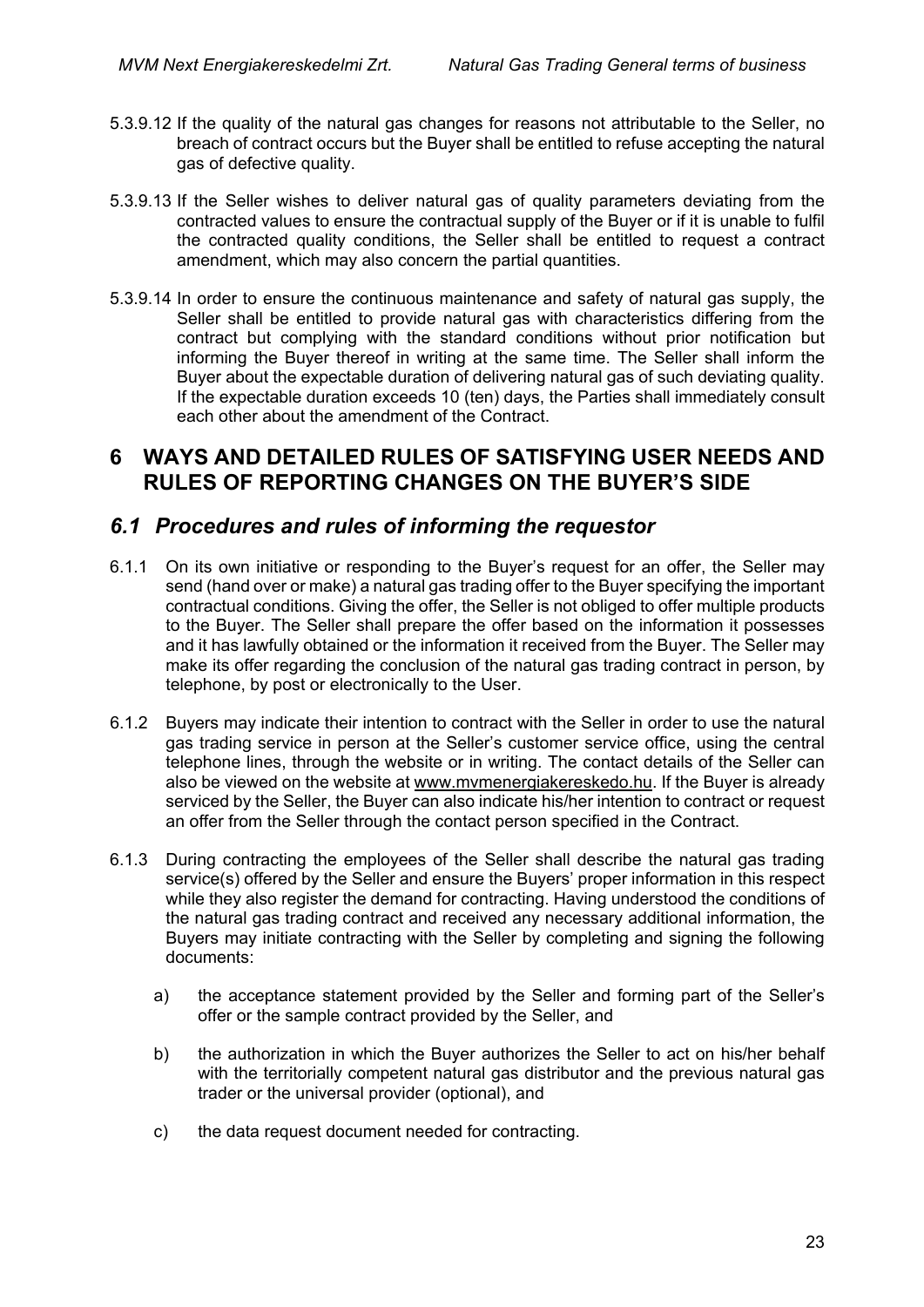- 6.1.4 During the procedure of concluding the Contracts, and agent may act toward the Buyer in representation of the Seller; the Seller shall be liable for the behavior of the agent as if it acted on its own.
- 6.1.5 If the Trader makes an offer by phone in a recorded phone call to the User and the User accepts the Trader's contracting offer during the same phone call, the Contract becomes effective between the parties by the acceptance of the offer, which shall be deemed written in accordance with Paragraph (3), Section 6:7 of the Civil Code, considering that the recorded telephone call is suitable to recall the contents of the legal statement in an unchanged form and to identify the person of the person making the statement and the date the statement was made.

### <span id="page-23-0"></span>*6.2 List of the data and documents requested from the requestor and the method of submitting them*

- 6.2.1 The scope of the data requested from the Buyer in order to facilitate the Seller to prepare its natural gas trading offer shall depend on the user category the Buyer falls in. The Seller generally needs the supply of the following data to be able to prepare its offer:
	- a) the Receipt point and its main characteristics (e.g. Receipt point address, nominal total capacity of consumption meter, connection contract, property boundaries, connecting network),
	- b) the daily or monthly consumption data measured in the previous gas year ( $m<sup>3</sup>/day$ , MJ/day or kWh/day) by Places of consumption,
	- c) the natural gas quantity to be withdrawn during the contractual period  $(m<sup>3</sup>/year,$ MJ/year or kWh/year),
	- d) the requested monthly or daily minimum and maximum quantities on a daily basis (m3/day, MJ/day or kWh/day),
	- e) maximum hourly peak demand on a monthly basis (m3/hour, MJ/hour or kWh/hour),
	- f) annual capacity demand (m3/hour, MJ/hour or kWh/hour),
	- g) dates of possible maintenance works,
	- h) information regarding the flexibility and interruptibility of consumption.
- 6.2.2 The conclusion of the Contract requires that the Buyer supplies the data referred to in Points [6.2.2.1.](#page-23-1) – [6.2.2.3](#page-24-0) and submits the documents specified in Point [6.2.2.4.](#page-24-1)
- <span id="page-23-1"></span>6.2.2.1 The Buyer shall supply the following data:
	- a) Buyer's details
		- i. natural persons: name, birth name, place and date of birth, mother's name, home address, address of residence or notification address, telephone number and, in case of individual entrepreneurs (IE), the tax number, registration number and the number of the individual entrepreneur ID, if any,
		- ii. other than natural persons (business organizations, etc.): company name, tax number, registration number (e.g. company registration number), registered office, notification address, telephone number,
	- b) Details of the Place of consumption (address, topographical lot number, legal title of use, measurement point ID (POD)),
	- c) method of settlement and payment.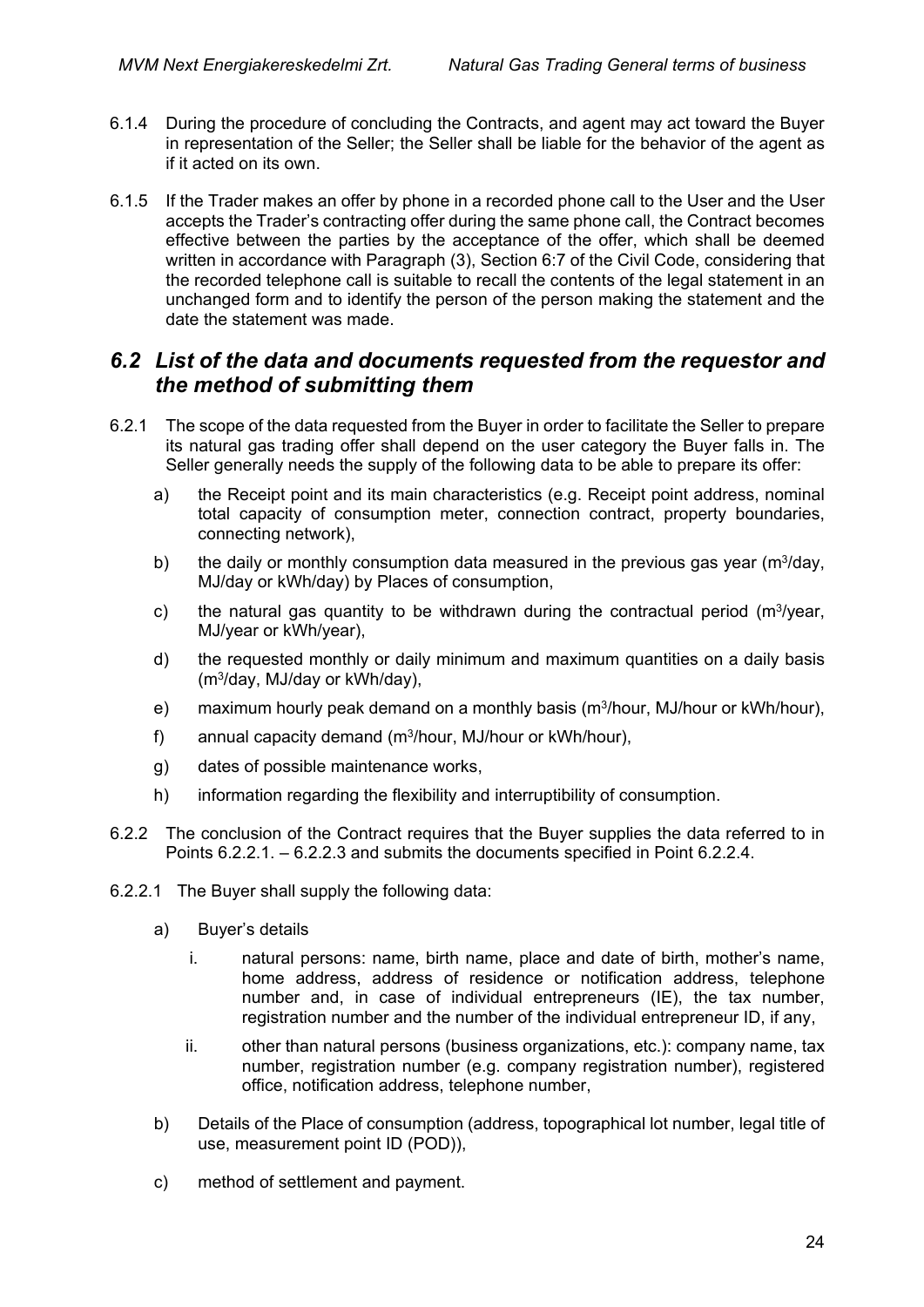- 6.2.2.2 If, in addition to the Buyer, a Payer is also entitled to make payments regarding the Contract, the Payer's details shall also be supplied as determined above, depending on whether it is a natural person or other than a natural person.
- <span id="page-24-0"></span>6.2.2.3 In case of a Buyer or Payer with a foreign home address, it is also necessary to supply the telephone number and electronic mail address.
- <span id="page-24-1"></span>6.2.2.4 In order to conclude the Contract, the Buyer shall present or submit to the Buyer the following documents:
	- a) natural persons (Buyer, Payer, representative): documentary proof of identity and certificate of domicile; in case of individual entrepreneurs (IE), the tax number, registration number and the number of the individual entrepreneur ID, if any; and, in case of legal representation (parent, guard or representative), the document certifying this,
	- b) other than natural persons: the document certifying the registration (existence) of the Buyer and Payer (extract from the company register, court registration certificate, etc.) and the specimen signature of the acting/signatory person in order to certify their authorization to represent the company,
	- c) condominiums: the articles of association of the condominium or, in case of newly founded condominiums, the document certifying its inclusion in the land register shall be needed;
	- d) a regular authorization in case of action by a representative,
	- e) in case of a change of users, a statement or record (e.g. handover record) that documents the meter reading(s) and meter identifier(s) recorded by the old and new Buyers at the time of handing over the consumption meter, if the Place of consumption is equipped with a consumption meter,
	- f) the document certifying the legal title of using the property and the eligibility to contract, noting that the details not needed for the transference (e.g. property purchase price) shall be defaced, such as
		- i. if the Buyer is the owner of the Place of consumption, the document certifying the Buyer's capacity as owner (a copy of a property deed from the land register issued within the last 30 days or the sale or gift contract, record of the executory procedure, record of auction),
		- ii. if the previous owner deceased, the death certificate of the previous Buyer and the grant of probate; in the absence of the grant of probate, certification of the Buyer's entitlement to use the property (the death certificate does not certify the ownership but the Seller is entitled to accept it until the grant of probate is issued, if necessary),
			- iii. in case of the previous Buyer's liquidation without a legal successor, the official document certifying this,
		- iv. in case of right of use, a property deed from the land register issued within the last 30 (thirty) days or a document certifying the right of use,
		- v. in case of a rental or right of tenancy, the rental agreement or tenancy agreement / in case of a change of tenants, the rental agreement and the owner's statement of approval if the property is not let by the owner,
		- vi. in case of a property owned by the municipal government, the decision of the municipal government to provide the property or the tenancy agreement signed with the asset manager.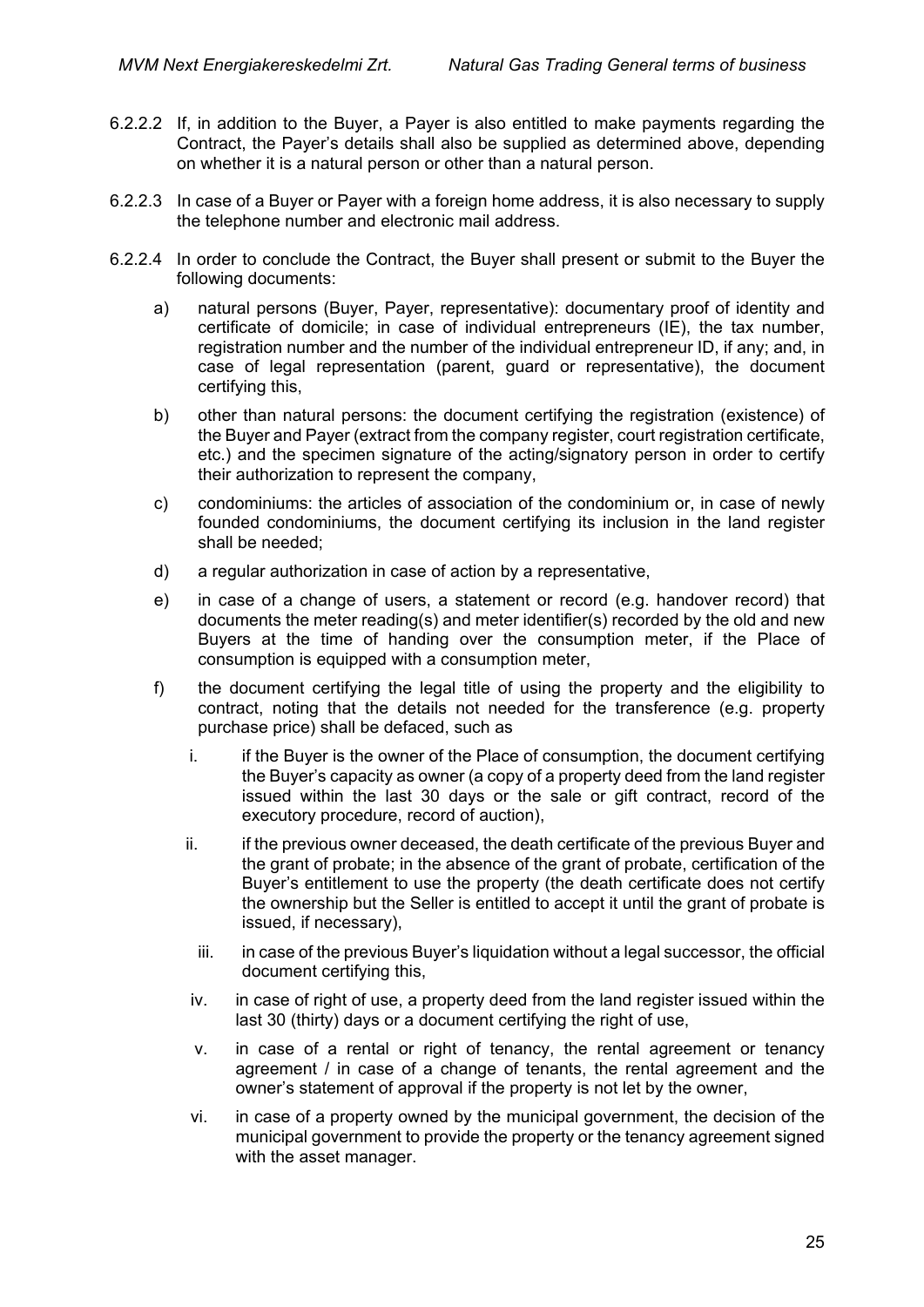- g) if the new Buyer is not the owner of the Place of consumption (but uses the Place of consumption as a tenant or on other grounds), the written statement of the owner of the Place of consumption about transferring his/her right to book capacity to the new Buyer.
- 6.2.2.5 In case of justified unusual cases, the Seller shall be entitled to determine the range of data and documents to be supplied beyond those specified under Points [6.2.2.1.](#page-23-1) to [6.2.2.4.](#page-24-1)
- 6.2.2.6 The Buyer shall make the data and documents needed to conclude and amend the Contract available to the Seller even if it already has a Contract with the Seller regarding another Place of consumption.
- 6.2.2.7 Based on the document proving the identity or the right of representation (personal ID, passport, driving license, authorization), the Seller checks if the acting person has the authorization to conclude contracts and represent the Buyer and if the details in the Contract are identical with those in the given document.
- 6.2.2.8 The Seller may make copies of the documents presented by Seller. All such personal details that the Seller is not entitled to process or in relation to which the Seller does not have a purpose of data processing (e.g. purchase price of property, contractual terms nor related to the provision of natural gas supply, etc.) shall be deleted or defaced in the copies made by the Seller or the documents not directly submitted by the Buyer to the Seller (sent by post or in email). Regarding the document personally submitted or the copy made by the Seller of the document, the Buyer certifies with his/her signature that he/she has approved of the processing of the data in the document. In case of the documents sent by the Buyer to the Seller by post or in email (not submitted in person), the Buyer shall be deemed to have approved of the processing of his/her data in the document in the absence of his/her signature. The Seller shall be entitled to store the copy or the document sent and use them in any legal dispute that may arise against the Buyer.
- 6.2.2.9 If the Buyer fails to make the data and documents specified under Point 6.2.2, the Seller shall notify the Buyer.

## <span id="page-25-0"></span>*6.3 Characteristics of the natural gas trading contracts*

- 6.3.1 With the exceptions determined in the General Terms of Business, the Seller only provides the possibility for the Buyers to contract in writing. For the purposes of the General Terms of Business, unless otherwise provided for in the law, the written form shall mean any such method with which it is possible to retrieve the contents of the legal statement in an unchanged form and identify the person of the maker of the statement and the date of making the statement, such as, in particular, paper-based (letter, form, etc.) and, unless otherwise provided for in the law, electronic forms of communication, as well as the voice recording.
- 6.3.2 The Contract shall be concluded in accordance with the contents of Point 7.1. Unless otherwise agreed, the Contract is concluded when the last party to sign the Contract has signed it or in cases of implicit acceptance as determined in the General Terms of Business.
- 6.3.3 If the Buyer signed the draft contract with a disagreement, the Contract shall only be concluded after reaching an agreement or common position on the contents of the disagreement.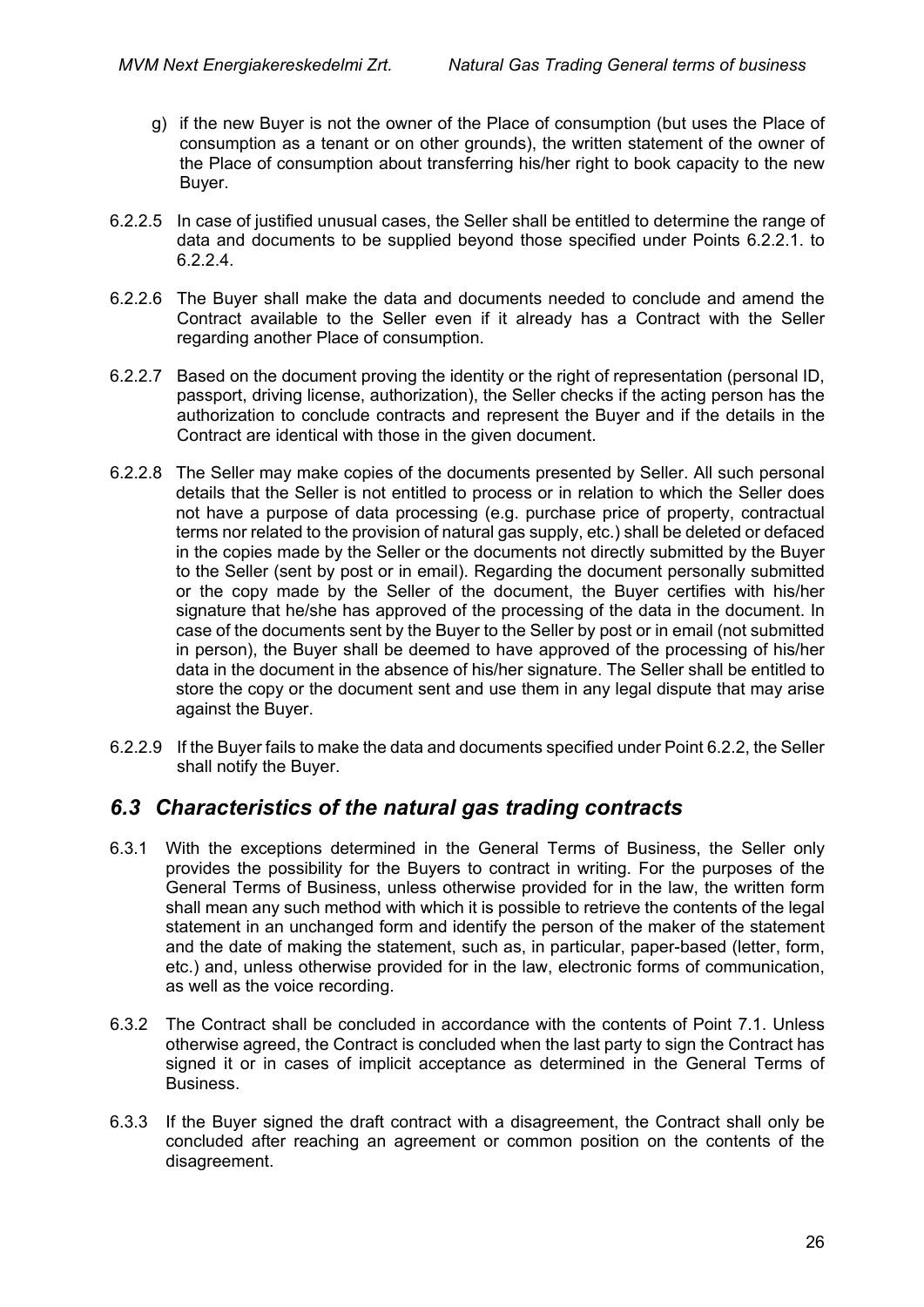- 6.3.4 If the Buyer fails to return the draft contract to the Seller within the timeframe while the offer is binding as determined by the Seller or if the Buyer fails to declare his/her position, not including the cases mentioned under Point 7.1.1.7, the offer ceases to be binding to the Seller.
- 6.3.5 If a fixed-term Contract is concluded with the Buyer and the Contract is not extended by the parties but the natural gas supply of the Buyer is not taken over by another natural gas trader or if the Buyer fails to ensure his/her supply, then the Seller may keep ensuring the Buyer's natural gas supply based on a Contract for an indefinite period against the Basic tariff package or Transfer price in order to maintain the continuity of the Buyer's natural gas supply except if the Buyer expressly objects to this in writing. In the latter case, the Seller shall terminate the Buyer's natural gas supply on the expiry of the contract period specified in the Contract or, if the expiry took place earlier, no earlier than 30 (thirty) days before receiving the Buyer's objection (termination notice) on the last gas day of the gas month. The Buyer shall be responsible for the legal consequences of any network access without contract.

## <span id="page-26-0"></span>*6.4 The procedure applied in case of a change of Buyers (transfer)*

- 6.4.1 If the Buyer wishes to discontinue using the natural gas trading service regarding a Place of consumption under the Contract (for example, the Place of consumption is sold or the Buyer moves out, not including the corporate law changes), he/she shall report this to the Seller no later than 15 days after discontinuing to use the service and, if the Seller does not manage the Contract and the distribution network access contract jointly, the concerned natural gas distributor. The report shall contain the details determined under Paragraph (4), Section 23/B of the Vhr. The Seller shall be eligible to refuse the implementation of the change of users as long as the report does not contain the details determined under this point.
- 6.4.2 If a new Buyer wishes to withdraw natural gas at the Place of consumption after the change of users, the report described under Point 6.4.1 shall be signed by both the Buyer and the new Buyer in a way suitable to have a legal effect (e.g. with their authorized signatures). At the time of making the report, the new Buyer may notify the Seller about his/her intention to conclude the natural gas trading contract.
- 6.4.3 During the change of users the reading of the consumption metering equipment shall be included in the record signed by the former and the new Buyer and this data will form the basis of settlement. If such a record is not made, the basis of settlement shall be the meter reading established at the time of the on-site meter checking performed by the natural gas distributor. The recommended template of the handover record is included in *Annex 1*.
- 6.4.4 If there is a change in the person of the Buyer or if the use of the natural gas trading service is discontinued, the natural gas distributor shall perform an on-site check of the condition of the connection pipe, the consumer pipe and the consumption metering equipment and enter the results of the check, inclusive of the meter readings, in a record. The natural gas distributor shall hand over or send by post one copy each of the record signed by the parties to the former and the new Buyer. In case of a change of users, the on-site check is performed free of charge.
- 6.4.5 The Contract may be modified or terminated according to the conditions determined in the Contract. If the Buyer has a fixed-term Contract or one with a Loyalty period, the Contract may also be terminated before the expiry of the fixed term or the Loyalty period with mutual agreement (in order to avoid the possible adverse consequences set forth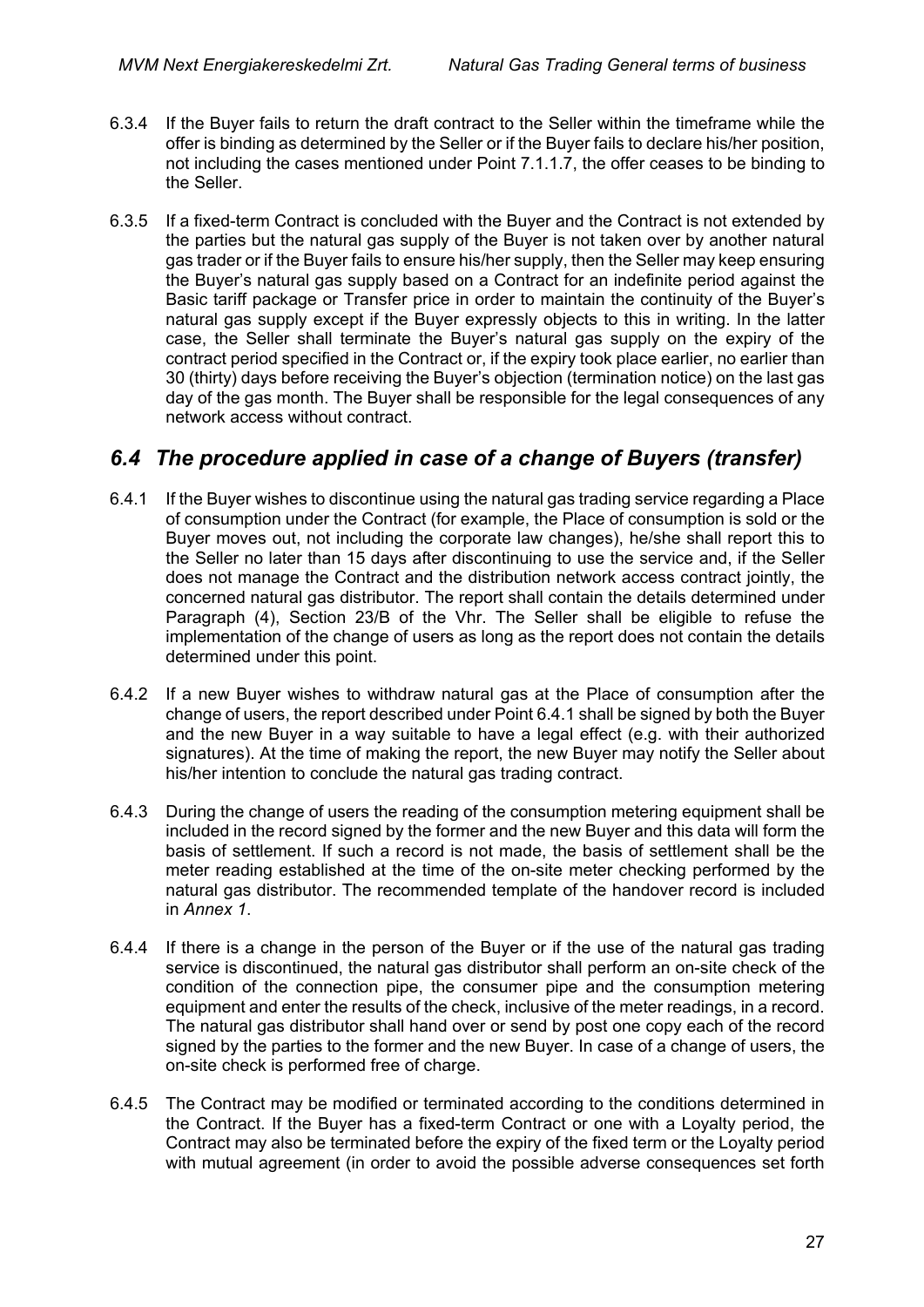in the Contract) in the event of the Buyer moving away from the Place of consumption or discontinuing to use the natural gas trading service.

- 6.4.6 In case the use of the natural gas trading service is discontinued, the cancellation becomes effective or the termination of the Contract by mutual agreement comes into effect on condition that the Buyer has fully settled his/her overdue debts towards the Seller. If the Buyer's cancellation or the termination with mutual agreement cannot become effective due to the Buyer's existing overdue debt, the Seller shall notify the Buyer thereof specifying the exact reason(s) by post or electronically, which may also be in email if so agreed with the Buyer, and the Seller shall provide the Buyer a 15-day deadline starting from the date of the letter of notification to settle the overdue debt and notify the Seller thereof.
- 6.4.7 If the change of users is reported late, the Buyer shall be liable for the use of the natural gas trading service at the concerned Place of consumption (in particular but not exclusively for the price of the withdrawn gas and the related other fees), as well as pay the Seller any incurred extra charges or contractual penalties until the Contract is terminated according to Points 6.4.5 and 6.4.6.
- 6.4.8 If the change of users is not reported or it is reported late, the Seller shall be entitled to charge contractual penalty against the Buyer according to Point d), Section 7.9.7.4.
- 6.4.9 The new Buyer shall be entitled to use the system with a valid and effective distribution network access contract.
- 6.4.10 The new Buyer shall supply the data and present the documents defined under Section 6.2.2 in order to conclude (modify) the Contract.
- 6.4.11 If the new Buyer does not notify the Seller that he/she does not wish to use the Seller's natural gas trading service in relation to the Place of consumption concerned with the change of users but the new Buyer consumes natural gas after the change of users, then a contract for an indefinite period is established between the Seller and the new Buyer. In this case the Seller shall provide and charge the natural gas trading service to the Buyer according to the Basic tariff package or the Transfer price. Regarding settlement and termination, the general terms and conditions determined in the General Terms of Business shall apply.
- 6.4.12 If the new Buyer notifies the Seller that he/she wishes to use the Seller's natural gas trading service in relation to the Place of consumption concerned with the change of users, the new Buyer thereby initiates the conclusion of the Contract. If the new Buyer already has a Contract with the Seller, the existing Contract may be modified. If the new Buyer fails to meet his/her obligations specified under Point 6.4.10, then the Seller calls on the new Buyer to supply any missing data or documents. If the new Buyer fails to do so within the given timeframe and does not initiate the change of traders regarding the Place of consumption and, consequently, the Place of consumption continues to be supplied by the Seller, then a Contract for an indefinite period is concluded between the Seller and the new Buyer. In this case the Seller shall provide and charge the natural gas trading service to the Buyer according to the Basic tariff package or the Transfer price. Regarding settlement and termination, the general terms and conditions determined in the General Terms of Business shall prevail and apply. The provisions of this point shall also be applied if the Seller has made a natural gas trading offer to the new Buyer but the Buyer fails to accept it until the deadline specified in the offer and the new Buyer does not initiate the change of traders regarding the Place of consumption.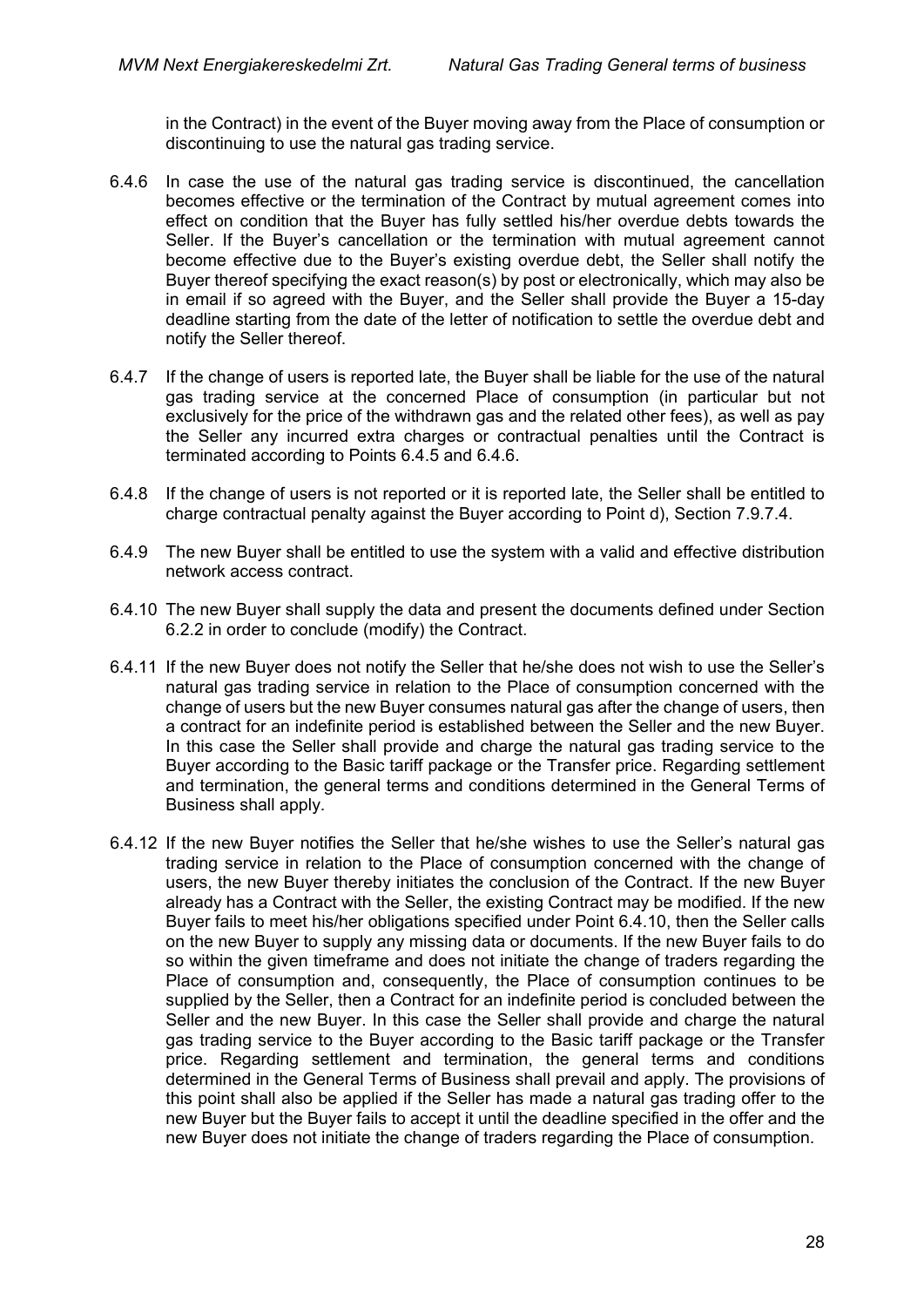- 6.4.13 If at the time of reporting the change of users the new Buyer notifies the Seller that he/she does not wish to use the Seller's natural gas trading service in relation to the Place of consumption, then the Seller shall provide and charge the natural gas trading service to the new Buyer in relation to this Place of consumption according to the Basic tariff package or the Transfer price between the change of users and the change of traders. If a Contract is concluded between the new Buyer and the Seller after the change of users, then the settlement of accounts and the termination of the Contract shall take place between the parties as determined in the Contract.
- 6.4.14 If the parties so agree, any change occurring in the persons of the parties shall be deemed as a contract amendment (transfer of contract) except if the change means universal succession, statutory separation of activities or a change of names. The party concerned by the change shall notify the other party within fifteen (15) days after the occurrence of the change even in the latter cases and shall be liable for any damages arising from its failure or delay to make this notification.

## <span id="page-28-0"></span>**7 GENERAL TERMS OF CONTRACT**

## <span id="page-28-1"></span>*7.1 Conclusion, term and general provisions of the Contract*

#### **7.1.1 Conclusion and entry into effect of the Contract; starting time of the provision of the natural gas trading service**

- 7.1.1.1 As a general rule, the Contract shall be concluded by the signatures of the parties (including the acceptance of the offer as described under Points 7.1.1.6 and 7.1.1.8) or by acceptance by conduct, considering the contents of Points 6.3.2 – 6.3.5. The Contract may also be concluded on the basis of an express provision of the law (e.g. Points (2), (3), Section 20 of Government Decree 296/2015. (X.13.).
- 7.1.1.2 The Contract shall come into effect on the date specified in the Contract. Unless provided otherwise, the Contract shall come into effect on the day it is signed by the parties (or on the day it is signed by the party signing it last if the parties do not sign it at the same time) or when the acceptance by conduct takes place.
- 7.1.1.3 As determined in the Contract, the parties shall conclude the Contract for a fixed-term or indefinite period.
- 7.1.1.4 The Contract shall specify the starting time of the provision of the natural gas trading service. Unless provided otherwise, the starting time of the provision of the natural gas trading service shall be the start of the gas day after the successful change of traders.
- 7.1.1.5 The General Terms of Business, the whole of which is considered general terms of contract, shall form an integral part of the Contract. In matters not regulated in the Contract, the terms and conditions specified in the General Terms of Business shall prevail and apply. If the Contract does not contain any specific differences from the provisions of the General Terms of Business, then the General Terms of Business shall supplement the terms and conditions set forth in the Contract.
- 7.1.1.6 The Contract shall also be concluded if the Buyer accepts the Seller's binding offer containing the important contractual terms by making a statement of acceptance of that offer, regardless of whether the full Contract is put to writing by both parties at a later time or the full Contract is not put to writing due to reasons not attributable to the Seller. In this case, the Contract shall be concluded when the addressee party receives the acceptance statement according to Paragraph 6:69 of the Civil Code.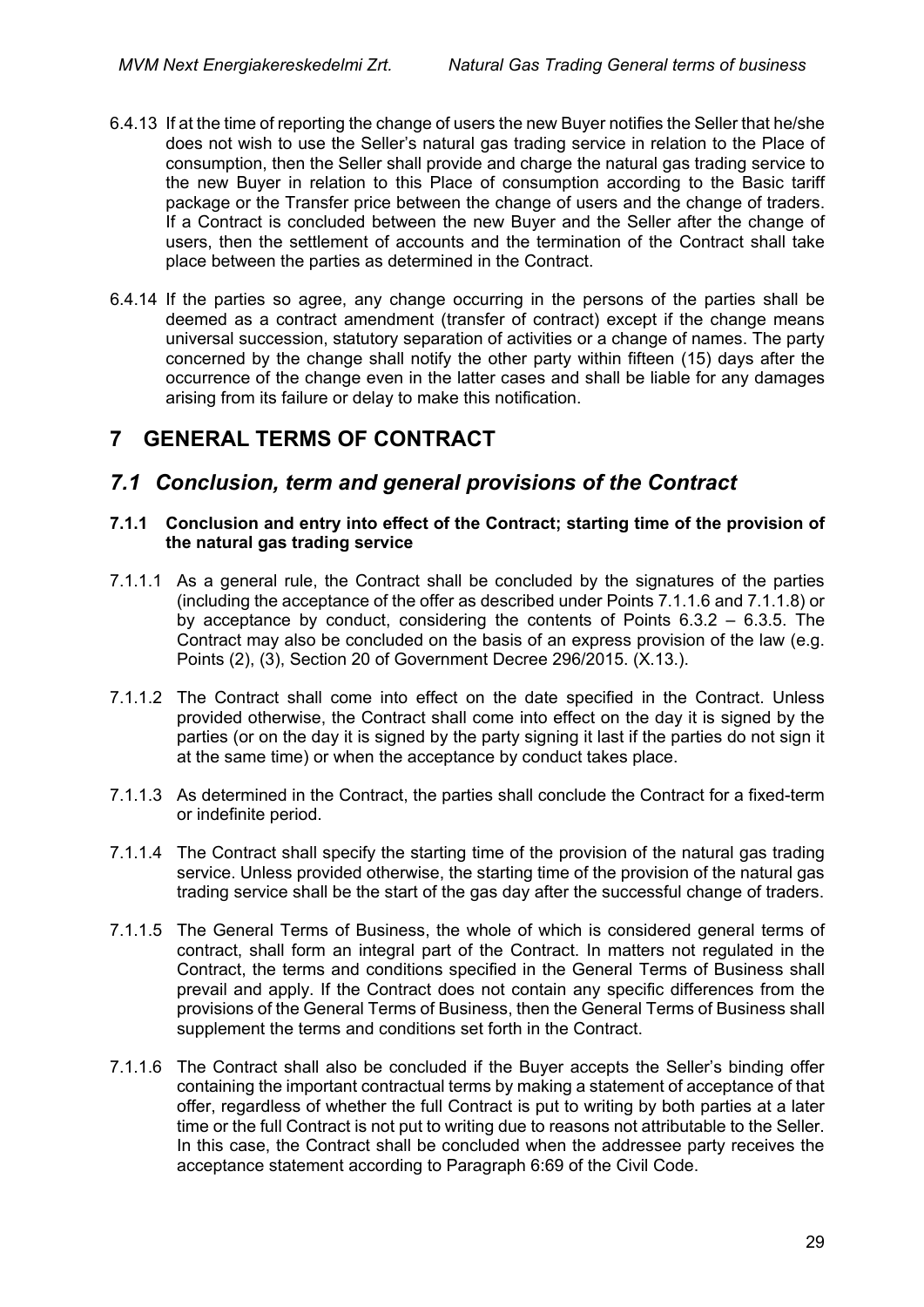- 7.1.1.7 The Contract or the amendment of the Contract shall be concluded by the parties by acceptance by conduct if the Buyer fails to make a statement to the Seller's binding offer within the timeframe determined in the offer. The offer shall be valid on condition that:
	- a) in its offer, the Seller drew the Buyer's attention clearly and prominently of the fact that the Buyer's failure to make a written statement within the given timeframe shall be deemed as the acceptance of the offer and the conclusion of the Contract or the amendment of the Contract,
	- b) the Seller provided an appropriate timeframe of at least 15 (fifteen) days to make the statement, and
	- c) the Seller sent its offer to the Buyer in a way that its receipt by the Buyer can be certified.
- 7.1.1.8 The Contract shall also be concluded if the Seller accepts the offer made to the Buyer and the Buyer has received the acceptance statement, regardless of whether the full Contract is put to writing by both parties at a later time or the full Contract is not put to writing due to reasons not attributable to the Seller. In this case, the Contract shall be concluded when the addressee party receives the acceptance statement according to Paragraph 6:69 of the Civil Code.
- 7.1.1.9 The Contract shall also be concluded if the Buyer granted the right of last offer to the Seller in the existing, valid and effective Contract between the parties and the Seller makes an offer whose contents are identical with the important contractual terms specified by the Buyer or are not more adverse for the Buyer before the deadline specified in the Contract, which is received by the Buyer.
- 7.1.1.10 By signing the Contract, the Seller and the Buyer state that:
	- a) they validly exist according to the Hungarian laws and they are able and entitled to conclude and perform the Contract while they also possess all the authorizations and authority permissions needed to perform the Contract;
	- b) they are not subject to any ongoing compulsory bankruptcy proceedings, windingup or liquidation proceedings;
	- c) they are not subject to any legal or other proceedings before a court, administrative authority or other authority that may prevent or adversely affects the performance of the provisions of the Contract;
	- d) the Contract is signed with due authorizations and contains the valid and legally binding commitments of the parties, which can be enforced according to the conditions contained therein;
	- e) the conclusion and performance of the Contract does not result in the infringement of the given party's instrument of incorporation or any other agreement or instrument concluded by the given party.
- 7.1.1.11 By signing the Contract, the Buyer states that the conclusion of the Contract is not prevented in any other way on the Buyer's side, and:
	- a) the natural person Buyer is not limited in his/her capacity to act and so he/she is entitled to conclude the Contract;
	- b) the Buyer has already terminated his/her former natural gas trading contracts related to all the Places of consumption subject to the Contract according to the provisions of the law or the concerned natural gas trading contract or will terminate any such contracts, inclusive of the settlements of any related payment or other obligations,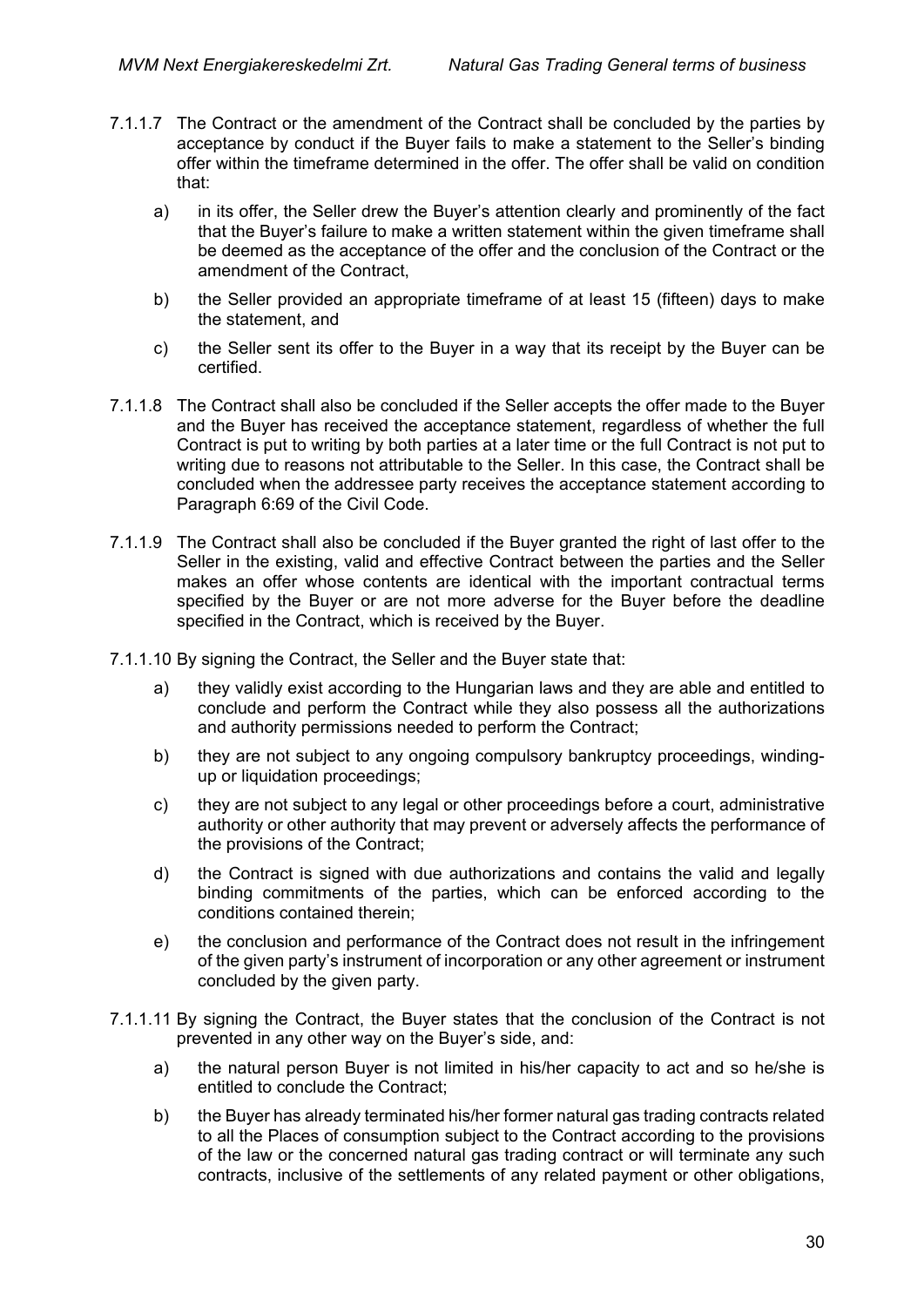within such a timeframe that makes him/her capable of performing the Contract, considering both the effective date of the Contract and the starting time of the provision of the natural gas trading service;

- c) the Buyer has a distribution contract with the territorially competent natural gas distributor regarding the Places of consumption under the Contract;
- d) the Buyer has the right to book capacities for the Place of consumption noting that, if the Buyer is not the owner of the Place of consumption, then the Buyer shall present to the Seller the statement of the owner of the Place of consumption on the transfer of the right to book capacities considering the provisions of Point [7.3.3](#page-33-0) no later than at the time of concluding the Contract;
- e) where it is compulsory according to the legal provisions, in case of all the Places of consumption under the Contract, the Buyer has a meter equipped with a data transmission system according to the OCR, which is capable of automatically managing and forwarding the measurement data or that the Buyer will have such equipment within the deadline necessary for the performance of the Contract, considering both the effective date of the Contract and the starting time of the provision of the natural gas trading service.
- 7.1.1.12 The Seller shall principally conclude Contracts with unique terms and conditions with Buyers having consumption meters of the nominal (total) capacity of 100  $\text{m}^3$ /hour or more, while it shall mainly conclude Contracts applying the general terms of contracts in case of users eligible for Universal service or Buyers having consumption meters of the nominal (total) capacity of 20 m<sup>3</sup>/hour or more but not higher than 99 m<sup>3</sup>/hour. In case of the Buyer's unique needs, a Contract with unique terms and conditions shall be concluded.
- 7.1.1.13 The general content elements of the Contracts concluded by the Seller with users not eligible for Universal service are listed in *Annex 3*.
- 7.1.1.14 The contract template and general terms of contract of the Contract to be concluded with users eligible for Universal service are included in *Annex 4*. In case of the Buyers' unique needs, the Seller shall be entitled to conclude a Contract differing from the contract template determined in *Annex 4* and containing unique contractual terms in case of such Buyers.

## <span id="page-30-0"></span>*7.2 The parties' rights and obligations*

- 7.2.1 The Seller shall provide the Buyer natural gas trading service(s) in accordance with the terms of the Contract against the Buyer's payment of the fees specified in the Contract.
- 7.2.2 The natural gas trading services provided by the Seller can be used on condition that the Contract is validly concluded and comes into effect and that the change of traders successfully takes place in relation to the Places of consumption under the Contract; further, if the Seller requires a financial quarantee as a condition of starting the natural gas trading service, then the Buyer shall provide it to the Seller as determined in the Contract.
- 7.2.3 Based on the Contract, the Seller shall be obliged to purchase the quantity of natural gas needed to supply the Buyer according to the Contract, book the capacities needed to transmit it to the Place of consumption and sell the Buyer the quantity of natural gas determined in the Contract, while the Buyer shall be obliged to receive the natural gas made available to them and pay the price thereof in due time.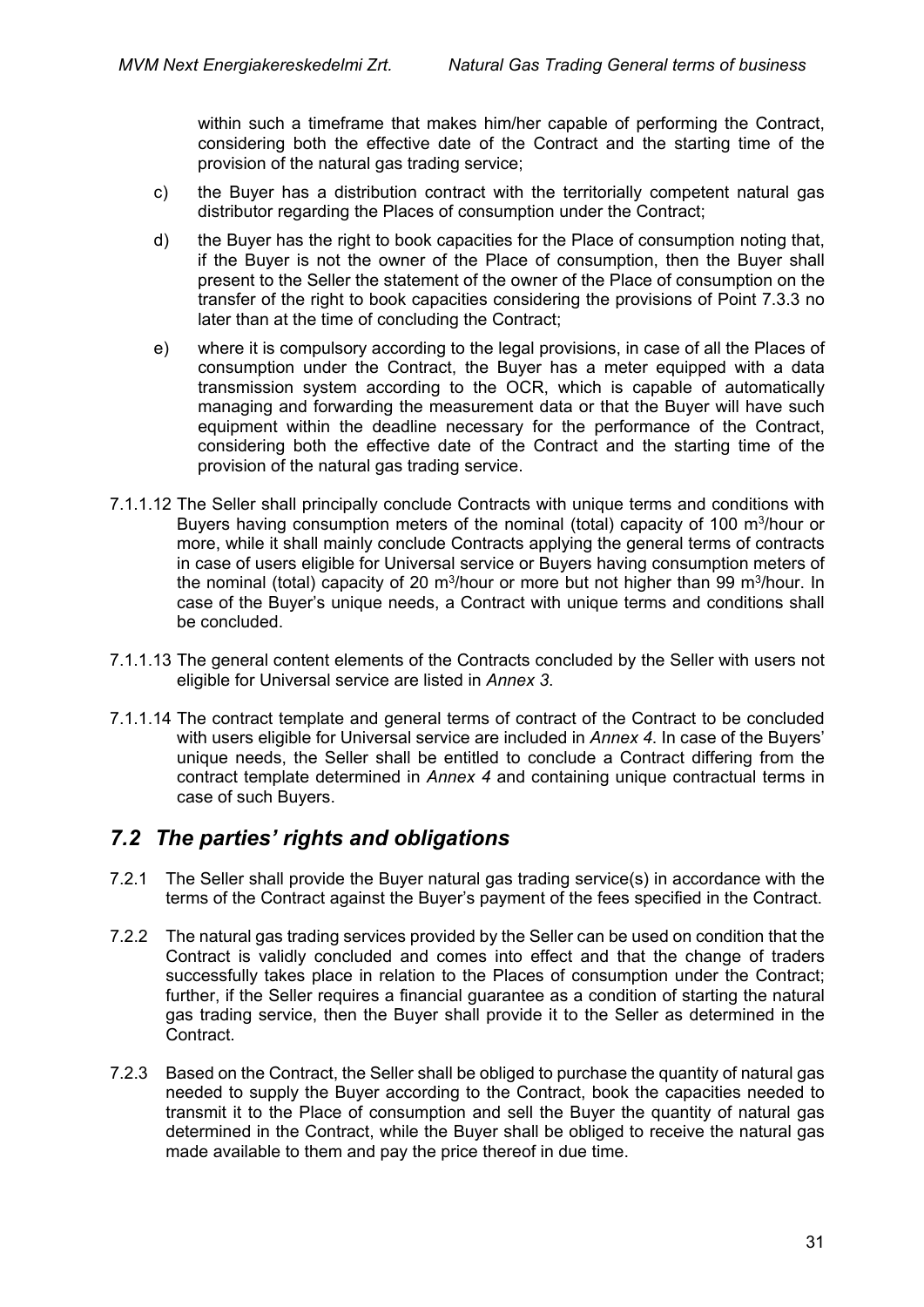- 7.2.4 The Seller shall be entitled to unilaterally modify the Contract in cases determined in its General Terms of Business. The rules applying if the tariffs or the price of the natural gas is unilaterally modified are included in Point 7.5.3. The Seller shall be entitled to unilaterally modify the General Terms of Business according to Point 1.4.
- 7.2.5 The Parties agree that they will at all times act in cooperation and based on mutual consultation while exercising their rights and fulfilling their obligations related to the Contract. While exercising their rights and fulfilling their obligations arising from the Contract and checking the proper performance of the Contract, the Seller and the Buyer shall act according to the requirement of good faith and fair dealing. The Seller shall continuously check and monitor the proper performance of the contract.
- 7.2.6 The Parties shall immediately notify the other party about any changes concerning their person and legal status that may take place after the Contract comes into effect or any changes concerning the performance of the Contract (including, in particular, if either party is subject to bankruptcy proceedings, winding-up or liquidation proceedings or if any user or technical data specified in the Contract changes). The defaulting party shall be liable for any damages arising from failing to fulfil this obligation.
- 7.2.7 Under the Contract, the Seller shall provide the Buyer:
	- a) notification of any extraordinary events it has become aware of that may significantly affect the Buyer's expectable natural gas consumption, and
	- b) the Buyer's representation towards the competent system administrator according to the Buyer's needs.
- 7.2.8 Under the Contract, the Buyer shall make sure to report to the Seller all extraordinary events that may affect his/her expectable consumption of natural gas.
- 7.2.9 Unless agreed otherwise, the operation, repair, maintenance, authentication, review and replacement, as necessary, of the consumption metering equipment (metering system) shall be the owner's duty. Any transformation or maintenance of the metering system in the owner's possession may only take place with the previous agreement of the Seller and the natural gas distributor and the participation of the concerned natural gas distributor. The construction of the measuring point needed to install the consumption metering equipment and the arrangement of installing the metering equipment shall in all cases be the Buyer's duty at his/her own expenses.
- 7.2.10 The Buyer shall make it possible for the System administrator or its representative to read the consumption metering equipment, access and check the stored metering data and install and remove the metering equipment.
- 7.2.11 The protection and preservation of the consumption metering equipment and the pressure regulator shall be the Buyer's duty regardless of their ownership. If the consumption metering equipment or the pressure regulator is replaced due to the Buyer's failure to ensure its protection, the related costs shall be borne by the Buyer.
- 7.2.12 The Seller and the natural gas distributor (or their representatives) shall be entitled to check the operation, integrity and authenticity of the metering equipment and pressure regulator installed at the Buyer, as well as the existence and integrity of the cover seals on the meter at any time, the conditions of which the Buyer shall ensure.
- 7.2.13 If the Seller detects any irregularity at the time of the above-mentioned checks or becomes aware of them in any other way (including the irregularities of the closing fittings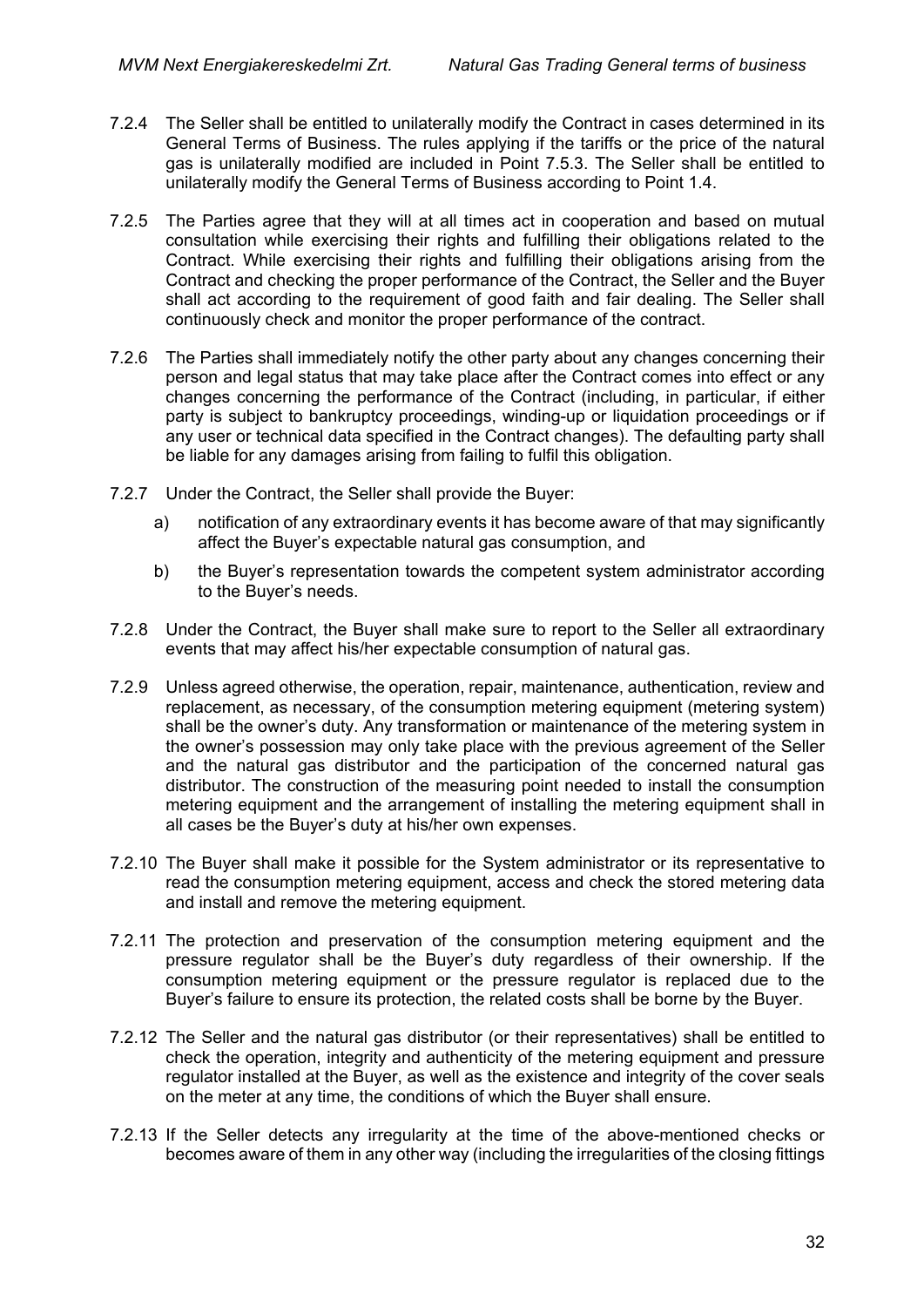built in the bypass pipe of the meter), the Seller shall be entitled to correct the already charged gas volume retrospectively, the price of which the Buyer shall pay.

- 7.2.14 The Buyer shall without delay report to the Seller if he/she detects or suspects a disorder of the consumption metering equipment, the corrector or the transmitting telemechanical system.
- 7.2.15 The Buyer shall facilitate the performance of the on-site check by the natural gas distributor or its representative in order to ensure that the requirements of safe gas consumption are met and shall cooperate during the performance of the check.
- 7.2.16 While exercising his/her rights under this Contract, the Buyer shall consider the contents of its connection contract in effect regarding the connection of the Place of consumption and the general terms of business of the competent natural gas distributor
- 7.2.17 The rights and obligations of the Seller and the Buyer shall be determined in the Contract, the General Terms of Business and the legal regulations in effect

### <span id="page-32-0"></span>*7.3 Conclusion of the Contract and the management of unique conditions*

#### **7.3.1 General provisions**

- 7.3.1.1 Unless provided otherwise, the parties shall conclude a Contract of full supply, based on which the Places of consumption under the Contract shall be exclusively supplied by the Seller and the Buyer shall ensure the natural gas demand of such Places of consumption exclusively through the Seller.
- 7.3.1.2 The Parties may agree in the Contract that the Buyer shall be subject to an obligation to report Daily consumption demand reports (nominating) regarding the Places of consumption under the Contract as determined in the Contract. The detailed rules regarding the Daily consumption demand reports (nominating) shall be determined in the Contract. If the Buyer makes a mistake in the Daily consumption demand report (nominating), then the Seller shall be entitled to oblige the Buyer to pay nominating deviation surcharge according to the provisions of the Contract.
- 7.3.1.3 The Seller shall conclude a Contract with the Buyer containing unique conditions if the Buyer has unique needs differing from the standard demands or if the Buyer wishes to use the natural gas trading services provided by the Seller with conditions differing from the standard conditions (e.g. public procurement procedures, procurements of user communities). The Buyer shall indicate his/her unique needs clearly and separated in his/her request for offer before the conclusion of the Contract and make the instruments supporting his/her unique needs or any other documents available to the Seller. If the Seller is able to and undertakes to satisfy the unique needs, it shall prepare its natural gas trading offer accordingly and send it to the Buyer.

### **7.3.2 Loyalty period**

- 7.3.2.1 For a determined set of customers and in case of a Contract for an indefinite period, the Seller ensures the possibility of undertaking a Loyalty period for the duration determined in the unique section of the Contract so that the loyal customers can use the Seller's natural gas trading services with unique conditions.
- 7.3.2.2 During the Loyalty period the Buyer may conditionally use the unique tariff packages as determined in the Contract and the General Terms of Business. If the Contract is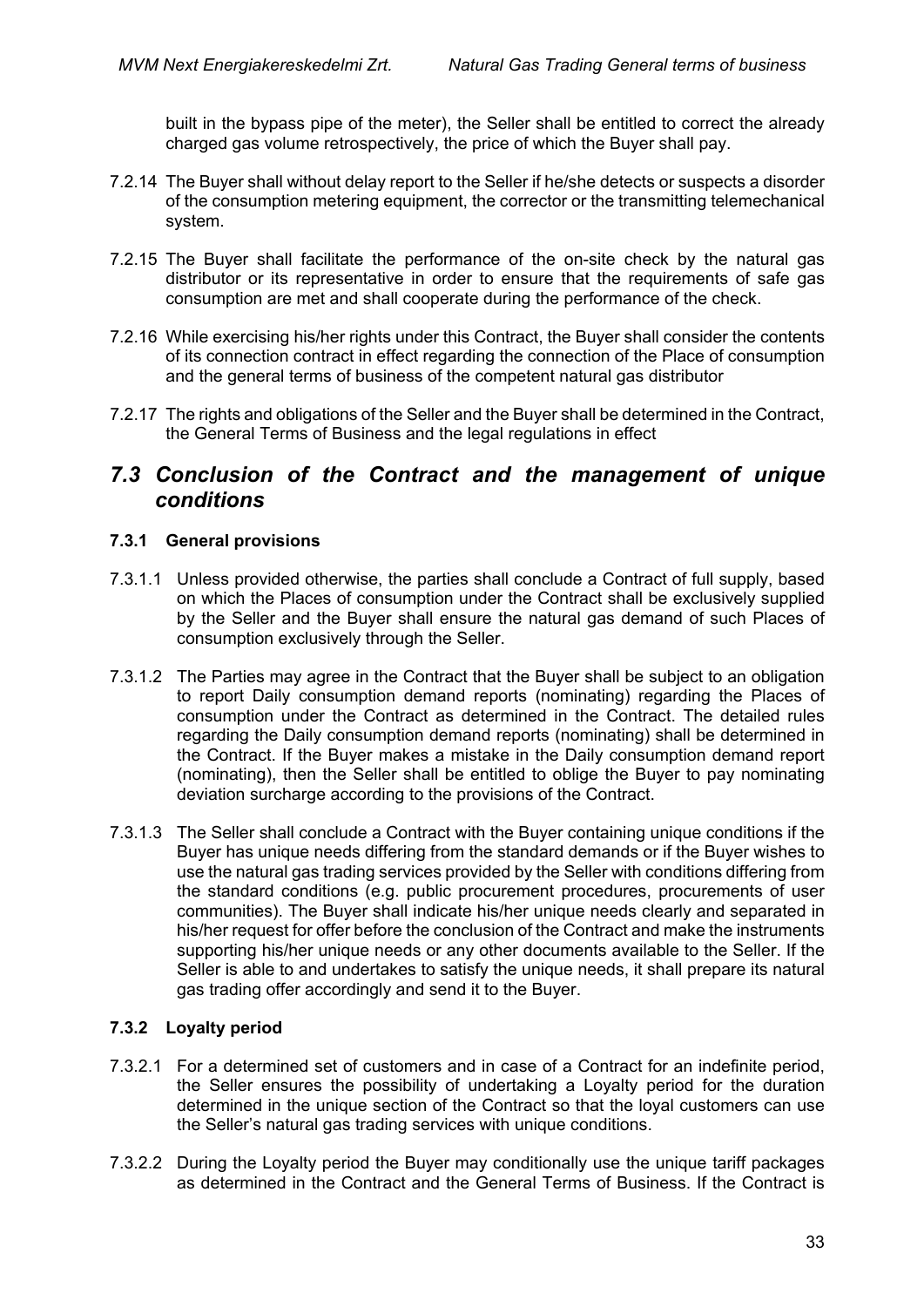terminated due to reasons attributable to the Buyer or the natural gas trading service is suspended at the Buyer's request during the Loyalty period, then the Buyer loses his/her eligibility to use the preferential tariff package retrospectively from the starting date of the Loyalty period and the Buyer shall settle accounts with the Seller retrospectively according to the currently valid Basic tariff package, as well as pay the resulting extra expenses of the Seller calculated on the basis of the contracted annual natural gas volume.

- 7.3.2.3 The Loyalty Period shall be automatically extended for an additional 1 (one) year each time if the Buyer fails to notify the Seller in writing that he/she does not wish to renew the Loyalty Period before the date preceding the expiry of the Loyalty Period by a period corresponding to the period of notice under the Contract, but at least before the 90th (ninetieth) day preceding the expiry of the Loyalty Period.
- 7.3.2.4 If the Buyer notifies the Seller that he/she does not wish to renew the Loyalty period, this in itself shall not be deemed as the expression of his/her intention to terminate the Contract. In this case, the Contract shall remain in effect between the parties as a Contract for an indefinite period noting that the Seller shall not be obliged to ensure unique conditions or a preferential tariff package for the Buyer after the expiry of the Loyalty period. Accordingly, if the Loyalty period is not renewed based on the Buyer's written notice and the Contract does not terminate on the day of expiry of the Loyalty period, then the Seller shall provide and charge the natural gas trading service against the currently valid Basic tariff package after the expiry of the Loyalty period. If the Buyer wishes to terminate the Contract at the time of the expiry of the Loyalty period or after the expiry of the Loyalty period, then the termination of the Contract shall be initiated accordingly, in accordance with the termination conditions governing the Contract for an indefinite period.

#### <span id="page-33-0"></span>**7.3.3 Transfer of the right to book capacities to tenant or user of another legal title**

- 7.3.3.1 Only the owner of the Place of consumption may decide about the size of the purchased capacity of the Place of consumption. The owner of the Place of consumption may transfer its right to book capacities regarding the Place of consumption to the tenant of the Place of consumption or a person using it based on another legal title if the owner of the Place of consumption does not have arrears on its invoices towards the Seller or the System administrator. The owner of the Place of consumption shall notify the Seller in writing about the transfer of the right to book capacities and its size. In the absence of a written notice, no Contract may be concluded for the supply of the new user of the Place of consumption with a person other than the owner of the Place of consumption.
- 7.3.3.2 If the access of the person using the Place of consumption lawfully to the system is suspended due to a breach of contract, the owner of the place of consumption may again dispose of the capacities concerned by the transferred right to book capacities if the owner or the person holding the right to book capacities ensures the guarantees and conditions needed to terminate the suspension and settles the arrears on the invoices towards the creditor.
- 7.3.3.3 The owner of the Place of consumption may again exercise its right to book capacities regarding the Place of consumption if the legal title ensuring the lawful use of the Place of consumption has terminated or if the parties have agreed in writing about the return of the right to book capacities and this agreement has been presented to the Seller and the concerned System administrator, and if there are no arrears on invoices regarding the Place of consumption towards the Seller or the territorially competent System administrator.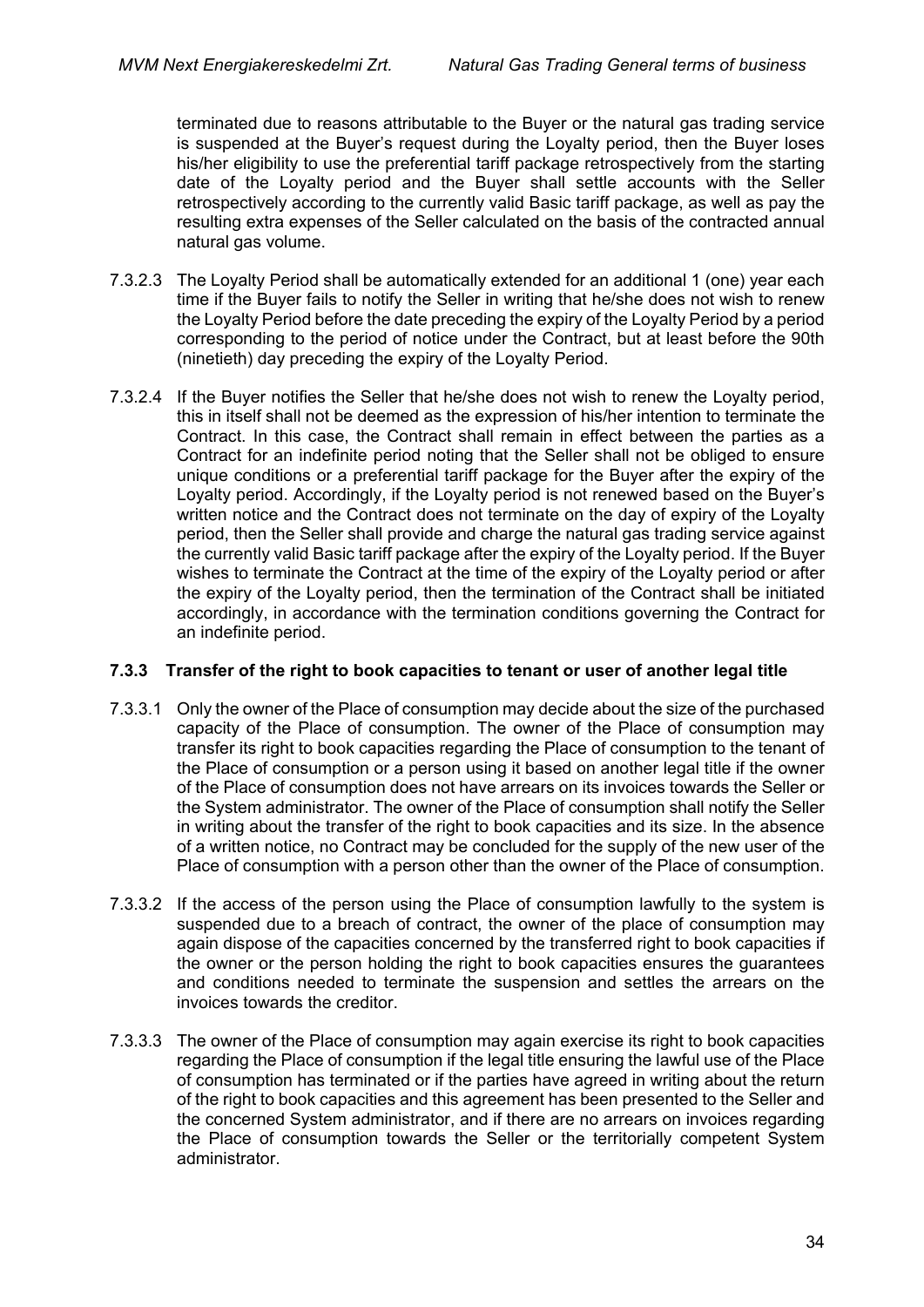- 7.3.3.4 If approved by the Buyer using the Place of consumption as a tenant or based on another legal title, the Seller shall forward to the owner of the Place of consumption the Buyer's data related to its arrears on invoices (overdue debts) giving rise to disconnection in order to protect the enforcement of the owner's future right to book capacities. It is the obligation and responsibility of the owner of the Place of consumption to obtain the Buyer's consent of the transfer of his/her data and submit it to the Seller; in case of natural persons, the owner shall provide the Buyer detailed information in particular about the voluntary nature of the consent and the right to withdraw it at any time among other things, fully in accordance with the provisions of the General Data Protection Regulation (GDPR) defined under Point 4.2 before the Buyer gives his/her data transfer consent.
- 7.3.3.5 If the right to book capacities returns to the owner of the Place of consumption and these capacities are also booked with the Contract, the owner of the Place of consumption shall replace the former holder of the right.
- 7.3.3.6 The further rights and obligations related to capacity booking are included under Point [7.4.](#page-34-0)

## <span id="page-34-0"></span>*7.4 The Seller's obligations and rights related to capacity booking and its commitment to return the transferred right to book capacities*

- 7.4.1 By signing the Contract, the Buyer transfers his/her right to book capacities to the Seller to the extent determined in the Contract for the duration of the Contract. The provision of the natural gas trading service cannot be started without the transfer of the right to book capacities. In the event of the termination of the Contract, the right to book capacities shall revert to the Buyer by operation of the law.
- 7.4.2 The Seller shall ensure the Buyer's supply of natural gas according to and to the extent of the capacity demand specified in the Contract. The Buyer transfers his/her right of disposition over the network access capacities registered by the System administrator to the Seller for the duration of the Contract so the Seller shall have the right of access regarding these capacities for the duration of the Contract. The Seller may freely decide on the use of the capacities and may use them during the performance of its other obligations without separate charges; the Seller shall bear any settlement or financial risks arising in relation thereto. The Seller may transfer to third parties the right to book capacities received from the Buyer.
- 7.4.3 Unless provided otherwise, if no Contract has been concluded between the parties regarding the forthcoming gas year and the Buyer fails to indicate by the deadline determined by the Seller that he/she does not wish to make the annual capacity booking regarding the forthcoming gas year through the Seller, or the capacity demand to be taken into account by the Seller regarding the annual capacity booking, the Seller shall be entitled to make an annual capacity booking regarding the forthcoming gas year in favour of the Buyer based on the capacity under the current Contract. All responsibilities arising from the failure or delay of the Buyer to make a statement, or from the incorrectness of the statement, shall be borne by the Buyer.
- 7.4.4 The Buyer shall be responsible for the demand report and the correctness of the reported capacity demand. If for any reason the System Administrator does not accept the capacity demand reported on the basis of the data supplied by the Buyer (e.g.: it exceeds the purchased capacity, or the theoretical maximum capacity of the site), the Seller shall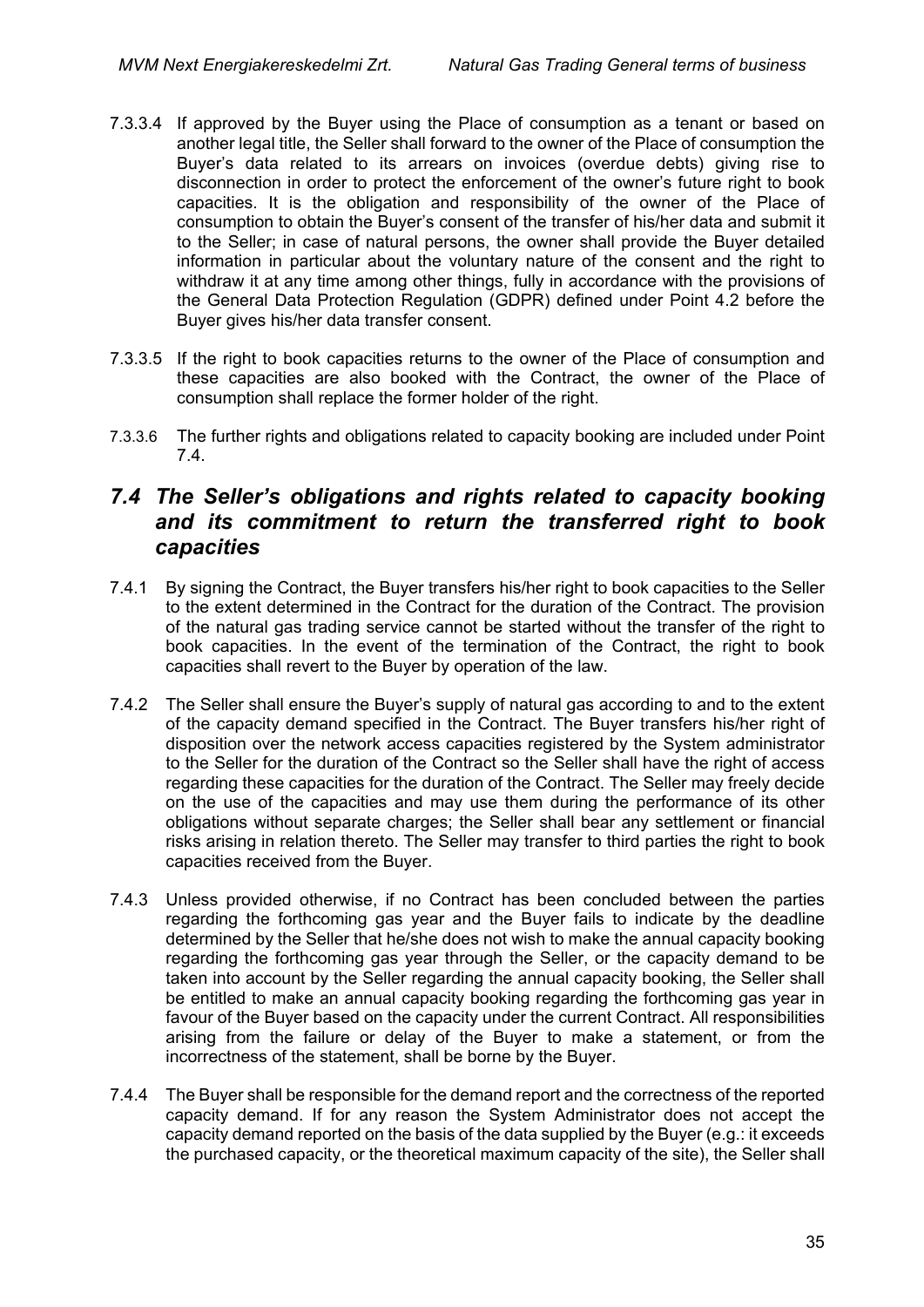be entitled to apply the purchased capacity in the records of the System Administrator or the highest value determined by the System Administrator when booking the capacities.

- 7.4.5 The Buyer takes note that, in case of a change of traders, the Seller is obliged to take over the capacities booked by the former natural gas trader and bear their costs. In such cases, the Seller shall be entitled to recalculate the Network access fee specified in the Contract due to the take-over of the capacity and modify it by unilaterally amending the Contract.
- 7.4.6 The Buyer may report its new or increased capacity needs modifying the capacity specified in the contract to the System administrator in accordance with its general terms of business. The consultations require that the data determined in the general terms of business of the System administrator are supplied to the System administrator by completing the forms specified in the regulations and submitting them as required. The Seller shall join the negotiations with the System administrator on the conditions of satisfying the Buyer's needs to the extent required by the Buyer. The Buyer can contact the Seller using one of the contact channels listed in *Annex 1* or through its customer manager in order to negotiate the conditions of the supply that satisfies the Buyer's new or increased capacity needs. If the completion of the procedure needed to ensure the capacity (increase) is part of the commercial offer according to the parties' agreement, then the Buyer and the Seller shall continue to jointly interact with the System administrator to implement the connection and the necessary capacity increase.
- 7.4.7 The Buyer shall report to the Seller without delay but no later than within 15 (fifteen) days after the conclusion of the contract signed with the System administrator to implement the development if the realization of the Buyer's purchased capacity increase needs development (a major technical investment or construction). The Buyer shall bear all the responsibility for any damages arising from the Buyer's failure to make this report.

## <span id="page-35-0"></span>*7.5 Pricing conditions, determination of prices, conditions of changing prices, procedure applicable in case of price changes*

#### **7.5.1 Pricing conditions**

- 7.5.1.1 As the consideration for the natural gas trading service, the Seller applies unique prices or tariffs subject to predetermined contractual conditions and established according to the characteristics of use (including the Basic tariff package and the Transfer price).
- 7.5.1.2 The unique prices shall be established in the Contract concluded with the Buyer based on the mutual agreement of the parties.
- 7.5.1.3 The Seller shall regularly review the prices assigned to the tariffs, based on which the initial price belonging to the given tariff shall be fixed at the time the offer is made and when the Contract is concluded.
- 7.5.1.4 The preferential tariffs determined by the Seller can only be used if the Buyer undertakes a Loyalty period or in case of a fixed-term Contract.
- 7.5.1.5 The Seller shall determine the valid Basic tariff package and the Transfer price and publish them in the form of a notice on its website. The currently valid Basic tariff price and the Transfer price determined in the notice shall form an integral part of the General Terms of Business. Settlement of accounts between the Parties shall take place according to the published Basic tariff package and/or Transfer price valid at the time. The Seller shall make the notices related to the Basic tariff package and the Transfer price available on its website retrospectively for 5 (five) years.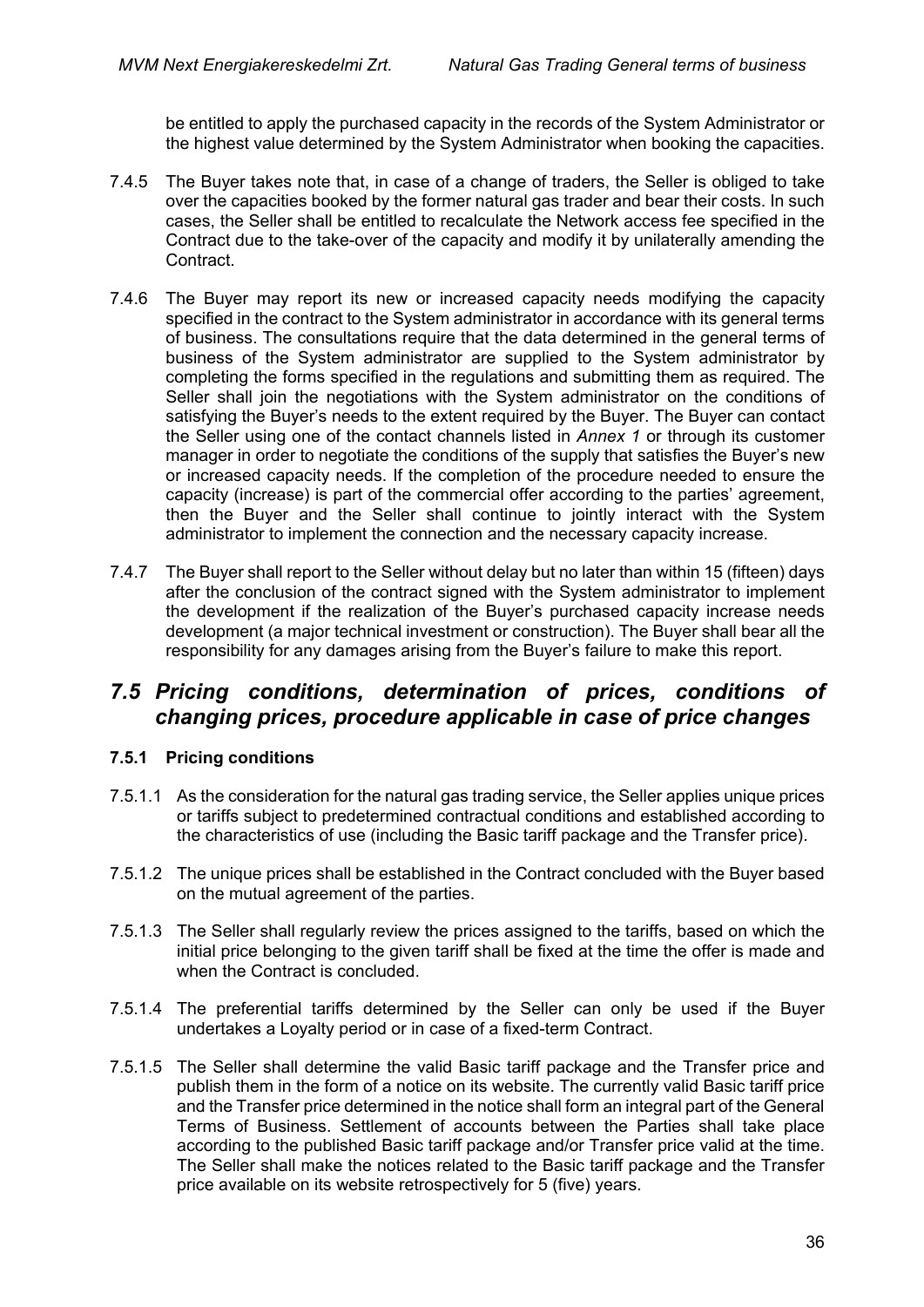- 7.5.1.6 The consideration payable for the natural gas trading service shall evolve as determined in the Contract and will (may) be supplemented with surcharges, contractual penalties and other fees if the parties' performance deviates from the **Contract**
- 7.5.1.7 If any of the indicators, factors or reference values used to determine the consideration for the natural gas trading service are not available or if their publication is stopped after the conclusion of the Contract, then the Seller shall be entitled to substitute them with such indicators, factors or reference values that are closest to realizing the goal of the Contract while notifying the Buyer at the same time. The Buyer shall be entitled to object to the indicators, factors or reference values determined by the Seller if he/she proves that the application thereof causes him/her significant disadvantage. In such cases, the Parties shall consult with each other and jointly determine the substituting indicators, factors and reference values. If the consultations do not lead to a result within 30 days after they are started, either party may initiate an appeal procedure. Until the court decides otherwise, the indicators, factors or reference values determined by the Seller shall be applied.

#### **7.5.2 The consideration for the natural gas trading service (natural gas price)**

- 7.5.2.1 *General provisions*
- 7.5.2.1.1 In return for the natural gas trading service, the Buyer shall pay the Seller the consideration for the service determined by the parties. The consideration for the natural gas trading service (natural gas price) includes:
	- a) the Gas fee,
	- b) the Network access fees, and
	- c) other fees.

#### 7.5.2.2 *Gas fee*

- 7.5.2.2.1 The Gas fee shall be determined as the product of the delivered/received amount of heat or energy and the net unit price of natural gas or tariff determined in the Contract. The net unit price of natural gas and the tariff type shall be fixed in the Contract. The net unit price of natural gas or tariff applied by the Seller is a free market price, which is not subject to the approval of the MEKH.
- 7.5.2.2.2 In case of certain tariffs it determines, the Seller may provide the Buyer fee discounts based on the Buyer's natural gas consumption according to the provisions determined under this point and in the Contract (usage fee discount). A fraction of the fixed fee of the tariff determined in the Contract and expressed as a percentage shall be credited as a usage fee discount against the invoices of the forthcoming months containing the volume charge and the Gas fee on condition that the Buyer does not have any overdue debt arising from the Contract towards the Seller at the time the amount is credited. The usage fee discount shall only be recognized in the form of crediting. If the amount of the usage fee discount creditable for the Buyer exceeds the total amount of the invoice of the given month including the Volume Fee and the Gas Fee, it shall be cumulated and its amount shall be credited up to the total amounts of the invoices of the forthcoming months including the Volume Charge and the Gas Fee noting that it is always the usage fee discount of the given month that has to be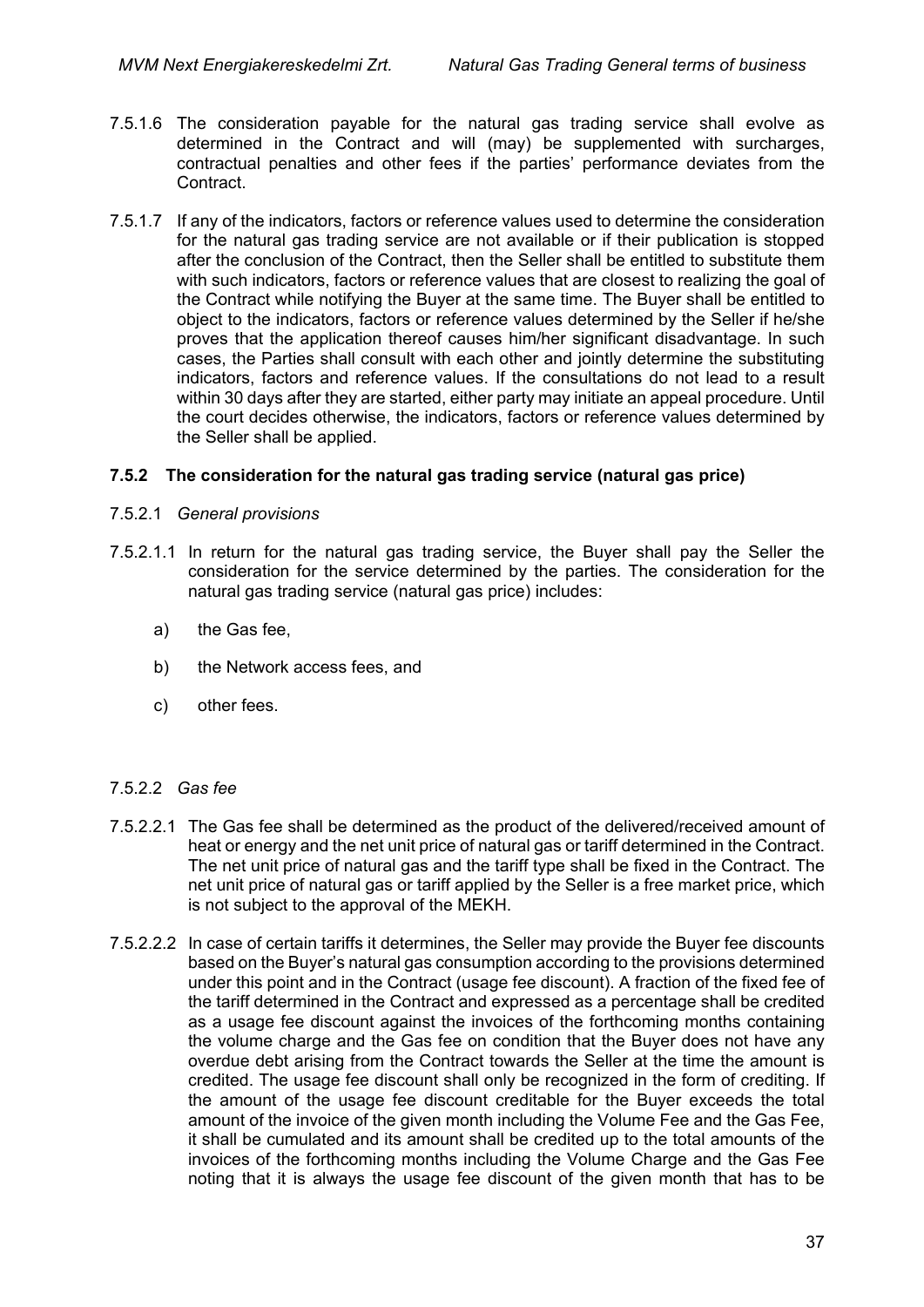credited. If the Buyer is not entitled to receive usage fee discount in the given month, the Buyer may not request the usage fee discount to be established and applied at a later date with reference to any reason.

#### 7.5.2.3 *Network Access Fee*

- 7.5.2.3.1 The Buyer shall pay the Seller the Network Access Fee determined in the Contract (e.g. Capacity Fee, Base Fee, Volume Charge) for the use of the cooperating natural gas network. Unless provided otherwise, the Seller shall charge the Capacity Fee and the Volume Charge in a separate invoice to the Buyer.
- 7.5.2.3.2 The Gas Fee may also contain a network access fee element. The user eligible for Universal service shall pay the Seller the Network Access Fee and the Gas Fee according to Annex 4.
- 7.5.2.3.3 The Buyer shall also pay the Capacity Fee and the Base Fee if he/she is excluded from the natural gas supply due to breach of contract or if the natural gas distributor lawfully refuses or suspends the natural gas distribution service, or if the Buyer requests the suspension of the natural gas distribution service under the Contract.
- 7.5.2.3.4 If the Seller becomes aware that any of the data serving as the basis of determining the Network Access Fee specified in the Contract is incorrect, then the Seller shall be entitled to recalculate the Network Access Fee specified in the Contract and retrospectively enforce it while notifying the Buyer, as well as unilaterally modify the Contract according to the correct data.
- 7.5.2.3.5 If the Buyer initiates the removal of the consumption metering equipment under the Contract during the Gas Year because the Buyer wishes to discontinue consuming gas or requests the replacement of the consumption metering equipment as a result of which the nominal total capacity of the Consumption metering equipment installed at the Place of consumption falls under the original value, then the Buyer shall pay the Capacity Fee specified in the Contract until the end of the Gas Year.
- 7.5.2.3.6 The Seller shall invoice to the Buyer an odorization fee related to the Settlement period and calculated on the basis of amount of the odorizing substance used and the unit price of the odorizing substance (HUF/l) established by the Authority. The odorization fee shall be invoiced as part of the Volume charge.
- 7.5.2.3.7 If the Buyer exceeds the purchased capacity and, as a result, the Seller is required to pay a surcharge to the System administrator because the purchased capacity has been exceeded, then the Seller shall be entitled to pass this surcharge on to the Buyer and the Buyer shall pay it to the Seller.
- 7.5.2.3.8 If implementing a connection or if being connected to the service during the gas year, the Buyer shall be liable for the Seller's payment obligations arising from the network access contracts concluded by the Seller in the interest, on behalf and under the authorization of the Buyer according to the Contract and based on the law.
- 7.5.2.3.9 The natural gas trading service performed by the Seller under the Contract may mediated services.
- 7.5.2.4 *Other fees*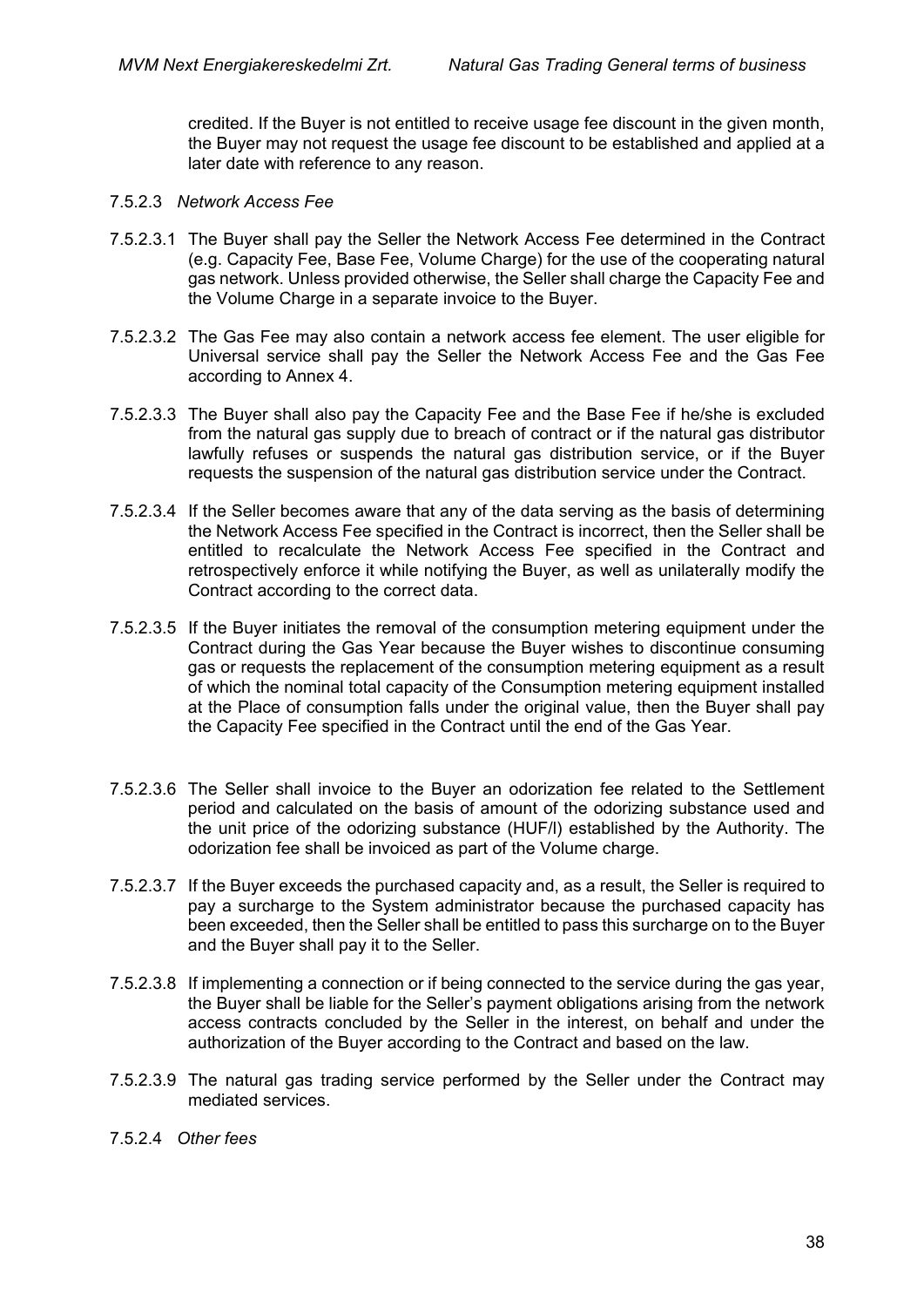- 7.5.2.4.1 The fees established in the Contract do not contain the HUSA (Hungarian Hydrocarbon Stockpiling Association) Fee under the separate legal regulation, which shall be displayed on the invoice as a separate tariff. If the HUSA Fee is modified by the competent organization, the Seller shall be entitled to unilaterally modify the HUSA Fee according to the change of the fee from the date the fee changes and charge it against the Buyer.
- 7.5.2.4.2 The Seller shall be entitled to charge to the Buyer a proportional part of the energy efficiency contribution payable by the Seller pursuant to Act No. LVII of 2015 on energy efficiency (hereinafter referred to as: the Energy Efficiency Act), as an obligated party under the energy efficiency obligation scheme, calculated by the Seller by taking into account the energy savings targets to be met pursuant to the Energy Efficiency Act. The Energy Efficiency Fee, included as a separate item in the monthly Gas Invoice, is calculated as a product of the savings target percentage specified in subsection (1) of Section 15 of the Energy Efficiency Act for the amount sold in the calendar year covered by the term of the Contract, the amount of the energy efficiency contribution specified in subsection (1) of Section 15/E of the Energy Efficiency Act, expressed in HUF/kWh, and the amount of energy invoiced under the Contract [e.g. in the calendar year of 2021 the savings target percentage is 0.3%]. If the term of the Contract covers more than one calendar year, the savings target percentage shall match the percentage specified for the given calendar year. The amount of the Energy Efficiency Fee [HUF/kWh] for a given calendar year can be found on the website of the Seller. The deadline for the payment of the invoiced Energy Efficiency Fee shall be the same as the deadline for the payment of the Gas Charge.
- 7.5.2.4.3 The taxes according to the valid legal regulations shall be charged above the unique fees and tariffs determined in the Contract, which the Seller shall separately display on the invoice.
- 7.5.2.4.4 The fees established in the Contract shall not contain consumption taxes or other public fees or charges, dues or other similar fee elements related to the legal transactions similar to this Contract and to be applied without the intentions of the Parties, such as, in particular, the value added tax (VAT), the excise duty or funds according to Section 138/A of the GET to the extent and in the time period determined in the law, which the Seller shall be entitled to charge against the Buyer or pass on to the Buyer in accordance with the valid legal regulations regardless of whether the concerned tax or other public fee or charge, due or other fee element already existed before the conclusion of the Contract or was only introduced afterwards. In case of the change of such taxes or other public fees or charges, dues or other fee elements, the Seller shall be entitled to unilaterally modify these fee elements according to the change from the effective date of the change and charge them against the Buyer.

#### **7.5.3 Conditions of changing prices and the procedure applicable in case of price changes**

- 7.5.3.1 The Seller shall be entitled to unilaterally modify the Basic tariff package and the Transfer price at any time, while it shall notify the Buyers about the modification in the form of a notice published on its website in advance.
- 7.5.3.2 The Seller shall be entitled to introduce new preferential tariffs and modify or cancel the already applied tariffs as of the first day of the forthcoming Gas Year. If the tariff is modified or changed, the Seller shall notify the Buyer of its intention of modification or change in writing 2 (two) months before the date of effect. In the notification, the Seller shall determine the new or modified tariff and its date of effect. If the Seller changes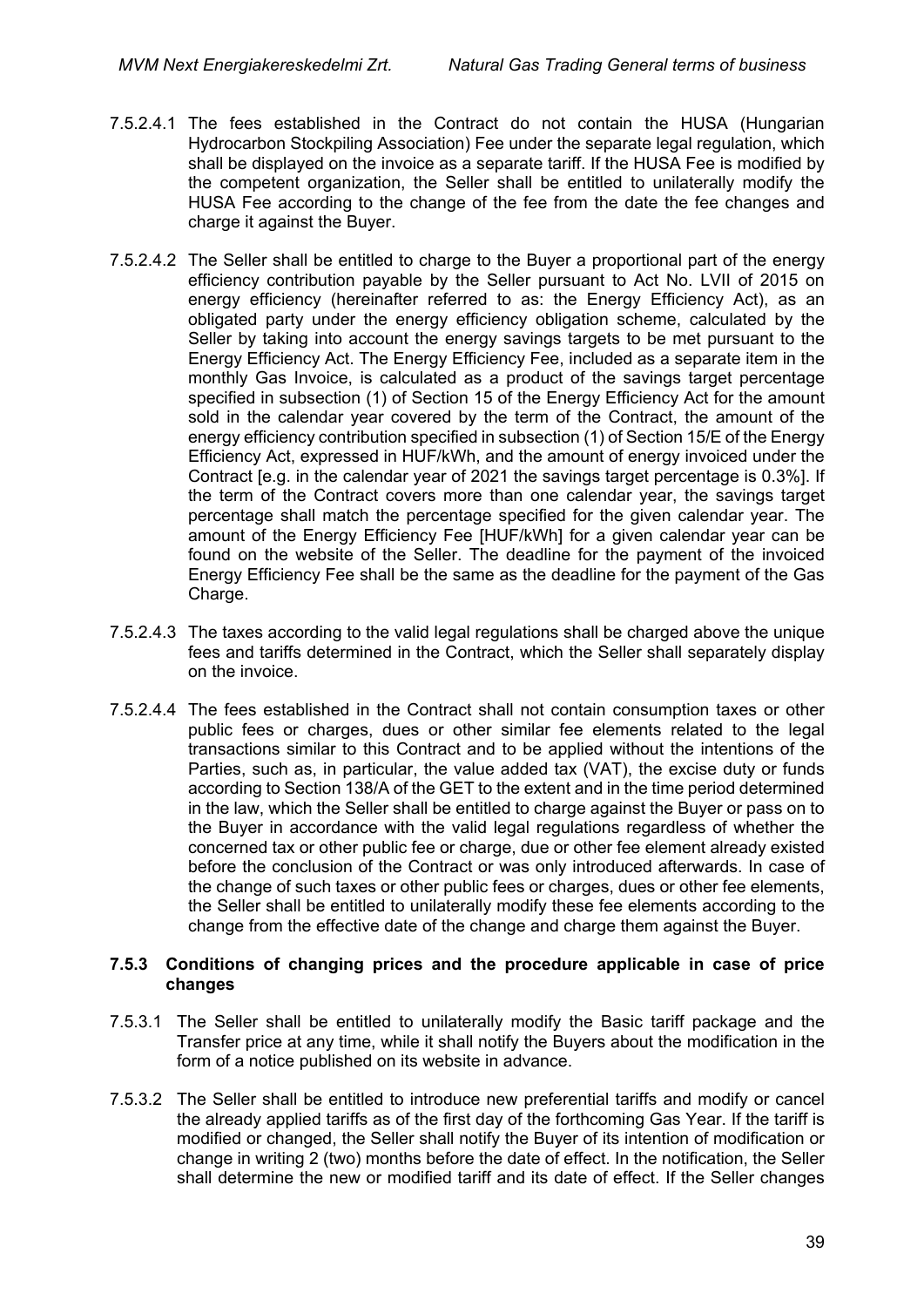the conditions of the contracted tariff, the Buyer shall be entitled to terminate no later than 40 (forty) days before the start of the Gas Year. If the Buyer does not exercise his/her right to terminate until the set deadline, this shall be deemed that the Buyer accepts the modification or change initiated by the Seller. If a Loyalty Period has been stipulated for the Buyer and the Loyalty Period does not coincide with the Gas Year, the above shall be applied with the with the exception that the first day after the expiry of the Loyalty Period shall be considered instead of the first day of the Gas Year. In case of a fixed-term Contract, where the duration of the Contract is more than one year and the contractual year does not coincide with the Gas Year, the above shall be applied with the exception that the first day after the expiry of the 1 (one) year shall be considered instead of the first day of the Gas Year. If the tariff modification is favorable for the Buyer (price reduction), the Buyer shall not be entitled to terminate the Contract with reference to this point.

- 7.5.3.3 In case of a natural gas net unit price variable based on parameters specified in the Contract (formula price), the Seller shall exercise the changes with the frequency determined in the Contract, which shall not be deemed as Contract modification so the Buyer shall not have the right to terminate and the Seller shall not have the obligation to notify the Buyer.
- 7.5.3.4 The Seller shall be entitled to unilaterally modify the natural gas net unit price determined uniquely and specified in the Contract. The Seller shall notify the Buyer in writing 2 (two) months before the date of effect of the modification of the unit price. In the notification, the Seller shall determine the modified unit price and its date of effect. The Buyer shall be entitled to terminate the Contract with 30 (thirty) days' notice starting from the date of effect of the modified unit price. If the Buyer does not exercise his/her right to terminate until the set deadline, this shall be deemed that the Buyer accepts the modification initiated by the Seller.
- 7.5.3.5 In case of a change in the regulations regarding the network access fees, the Seller shall be entitled to unilaterally change the Network Access Fee determined in the Contract according to the price change from the date of effect of the modification and charge it to the Buyer, about which the Seller shall notify the Buyer at the same time as sending the first invoice issued on the date of change the latest. In this case, the Buyer shall not have the right to terminate.
- 7.5.3.6 If the unit price of the odorizing substance and the odorizing norm change, then the Seller shall be entitled to modify the odorizing fee according to the change.
- 7.5.3.7 In case of changes in the charges, authority prices or pricing conditions prescribed in the resolution of the Authority taking place after the conclusion of the Contract, the changed charge, authority fee or pricing condition shall become part of the valid Contract and the Buyer shall not have the right to terminate in relation thereto. The Seller shall notify the Buyer of the change at the same time as sending the first invoice issued on the date of change the latest.
- 7.5.3.8 If a new financial burden is introduced in relation to the performance of the Contract during its term by a legal regulation or authority decision, the Seller shall be entitled to automatically pass on the new financial burden (with the amount unchanged) from its effective date, unless provided otherwise in the law. The Buyer shall not have the right to terminate in relation thereto. The Seller shall notify the Buyer of the new financial burden at the same time as sending the first invoice issued with the new financial burden the latest.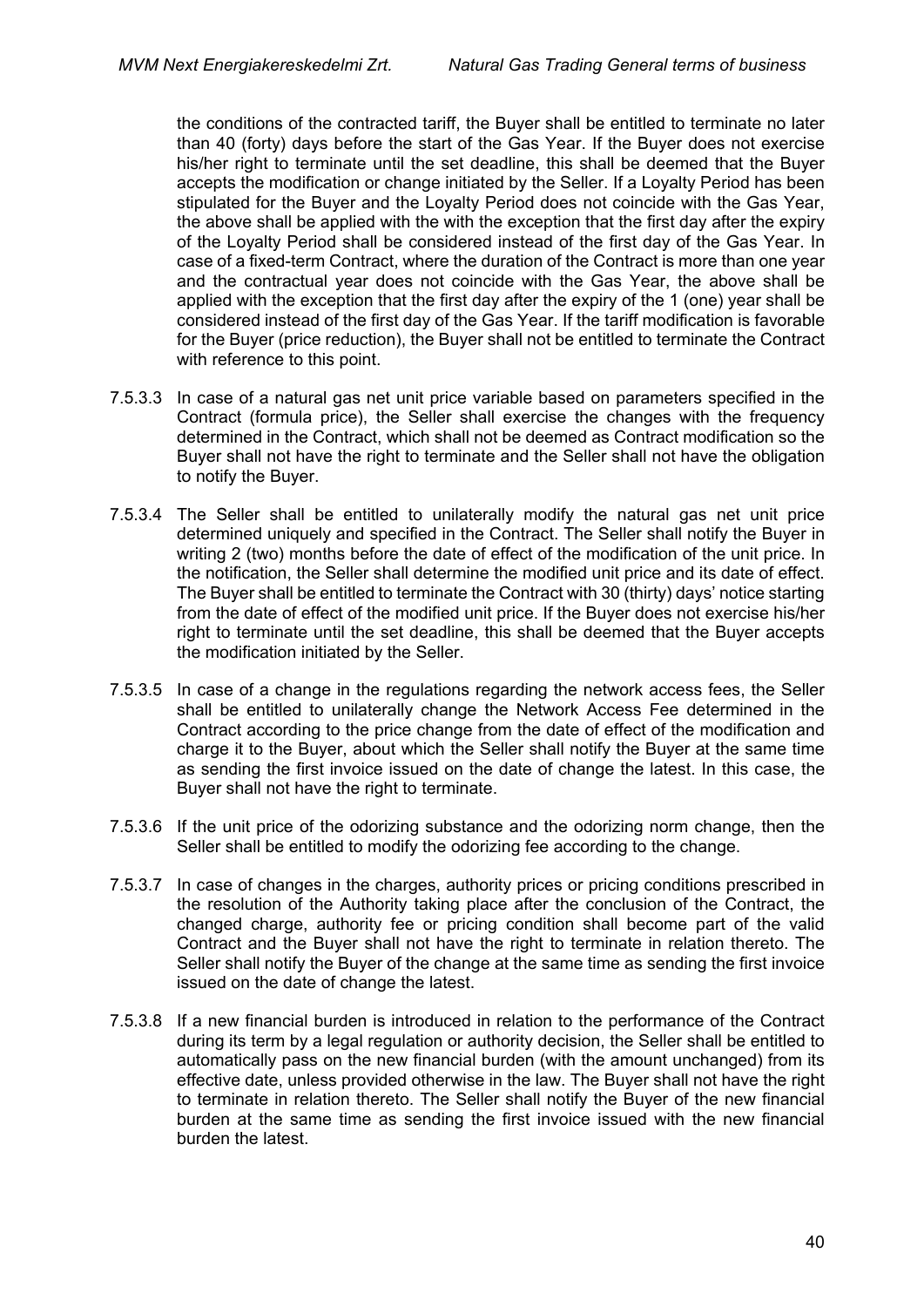# *7.6 Rules applicable in case of malfunctions, restrictions and interruption*

### **7.6.1 General provisions**

7.6.1.1 The rules applicable in case of malfunctions, restrictions and interruption are included in the general terms of business of the territorially competent System administrator and the legal regulations in effect.

### **7.6.2 Malfunction**

7.6.2.1. The System Administrator shall be obliged to inform the Seller of any Malfunction in the manner specified in the General Terms of Business of the System Administrator. Upon receiving a notice from the System Administrator, the Seller shall inform the Buyers of any Malfunction on its website.

### **7.6.3 Restriction**

- 7.6.3.1 In case of a Natural Gas Supply Crisis of emergency level, the natural gas consumption of the Buyers may be reduced or ceased (restrictions) to the extent justified for the purposes of restoring system integrity. Restrictions shall be applied according to the restriction categories based on the provisions of the valid legal regulations.
- 7.6.3.2 The restriction of usage necessary due to a Natural Gas Supply Crisis of emergency level shall be ordered and controlled by the transmission system operator. In case of restrictions, the System administrator shall directly notify the Buyer (orally or electronically) or through the national news agency. The Buyer shall start the restrictions by self-limitation immediately after being notified and implement it within the timeframe assigned to the restriction class.
- 7.6.3.3 If the Buyer fails to implement the restriction order or does not implement it properly, the System administrator shall be entitled to exclude the Buyer from natural gas supply for the duration of the restriction, the costs of which shall be borne by the Buyer, or physically limit the consumption of gas in cases determined by law. The Buyer failing to implement the restrictions shall be liable for all damages arising from his/her default. After the termination of the restriction, the concerned System administrator shall terminate the technical exclusion. The costs incurred by the System administrator in relation to the exclusion and the restoration of the service shall be borne by the concerned Buyer.
- 7.6.3.4 The possible restriction categories are defined by law (currently Government Decree 110/2020 (IV.14.)), according to which restriction categories I-IX and a non-restrictable category may be established. If the Buyer's natural gas capacity falls in categories I-V, the Buyer shall set up his/her action plan and regulations for the implementation of the restrictions and update it at least annually.
- 7.6.3.5 The Buyer's restriction category shall be specified in the Contract. The provision of all the data needed to determine the restriction category shall be the duty and responsibility of the Buyer and the Seller shall not examine the correctness of such data. The Buyer shall make the data needed to determine the restriction category in the format and by the deadline determined by the Seller. If there is any change in any of the data provided for the determination of the Buyer's restriction category, the Buyer shall immediately notify the Seller thereof in writing; the Buyer shall be responsible for any damages arising from his/her failure to meet this obligation. The Seller shall confirm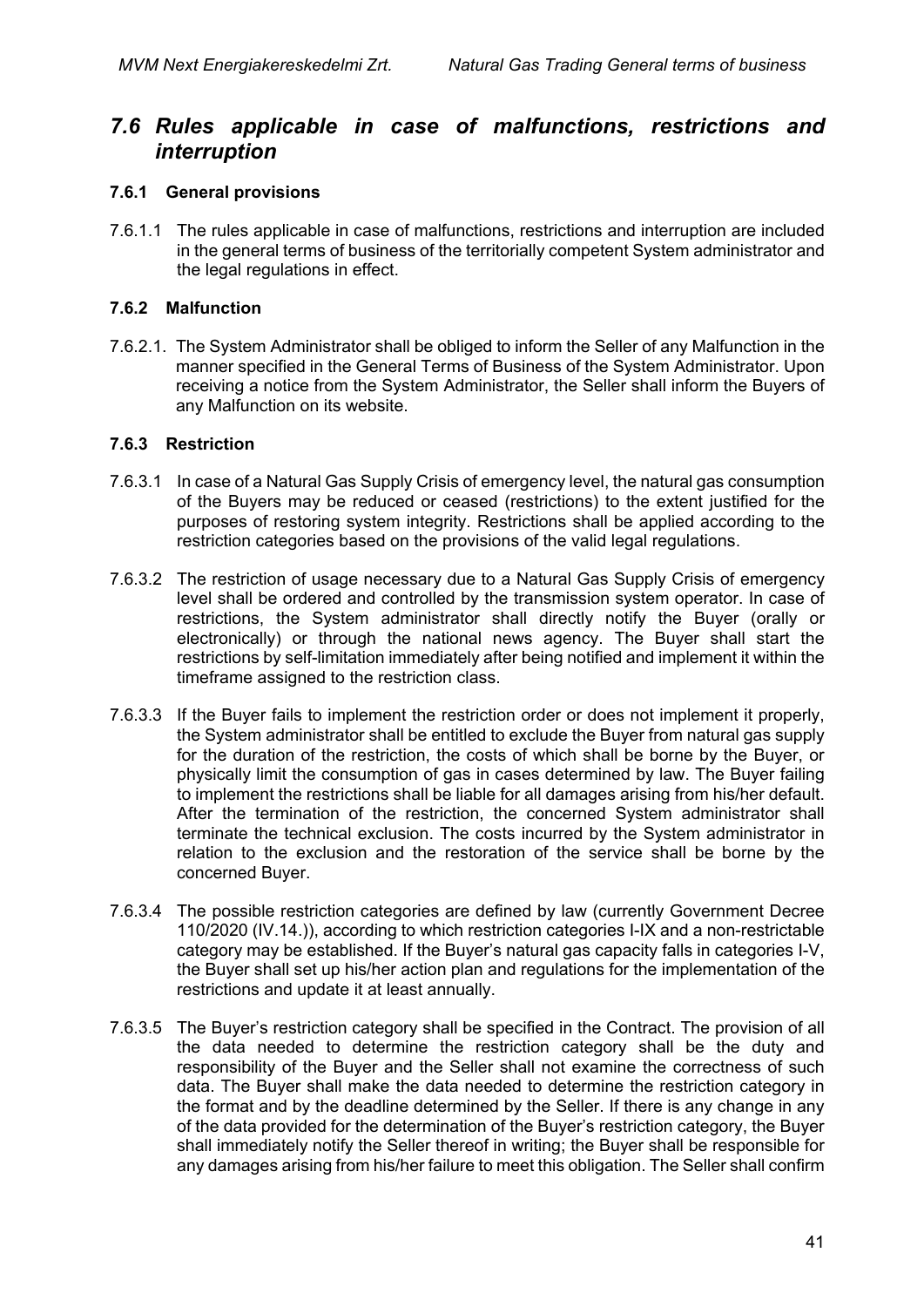the change of the restriction category in writing to the Buyer, which shall also mean the modification of the Contract.

- 7.6.3.6 If the Buyer qualifies as a basic social provided under Point 75, Section 3 of the GET, the Buyer shall make a duly signed statement thereof. The Buyer shall certify the contents of the statement in writing for the Seller and present the document supporting the statement without delay no later than within 5 (five) working days if requested by the Seller. If this is unsuccessful or if the Buyer fails to do so, the Seller shall be entitled to unilaterally modify the Buyer's restriction category by way of the unilateral modification of the Contract.
- 7.6.3.7 The details of the Buyer's contact person responsible for the implementation of the restriction may be included in the Contract according to the Buyer's decision.
- 7.6.3.8 By signing the Contract, the Buyer states to have knowledge of the valid regulation of the restriction category, the obligations he/she has according to such regulation and the rules of procedure. The Buyer may be classified in the non-restrictable category based on the Buyer's duly signed statement, with the exception of Domestic Users.
- 7.6.3.9 If restricting the Buyer's gas consumption would result in the emission of substances that seriously endanger human lives, health or the environment, the Contract shall specify the temperature limit value under which the emission of the harmful substances is probable, if this is required by the existing legislation.
- 7.6.3.10 The usage restriction ordered in accordance with the provisions of the law shall in all cases be deemed as the lawful refusal of the natural gas trading service.
- 7.6.3.11 Up to the extent of the capacity booked as interruptible capacity, the interruption of the Buyer's usage shall not be deemed as restriction.

### **7.6.4 Interruption and refusal of service**

- <span id="page-41-0"></span>7.6.4.1 The Buyer takes note that the natural gas trading service may also be interrupted for reasons under the natural gas distributor's control, due to the suspension or interruption of the natural gas distribution service, such as in particular if:
	- a) the maintenance, renovation, transformation, development or replacement of the distribution pipeline cannot be performed in any other way,
	- b) it is made necessary by the connection of a new user,
	- c) the Buyer cannot present the document certifying the completion of the check of the connection pipe and the user equipment determined in a separate legal regulation at the natural gas distributor's request and the natural gas distributor process that the connection pipe and the user equipment does not comply with the safety requirements.
- 7.6.4.2 The Buyer takes note that the natural gas distributor may refuse or suspend the natural gas distribution service in the cases determined by law (e.g. in cases defined under Point (1), Section 16 of the GET) and in its general terms of business.
- 7.6.4.3 The natural gas distributor shall communicate the starting time and foreseeable duration of the interruption of the natural gas distribution service and the necessary safety measures to the Buyer and the Seller as it is determined in its general terms of business.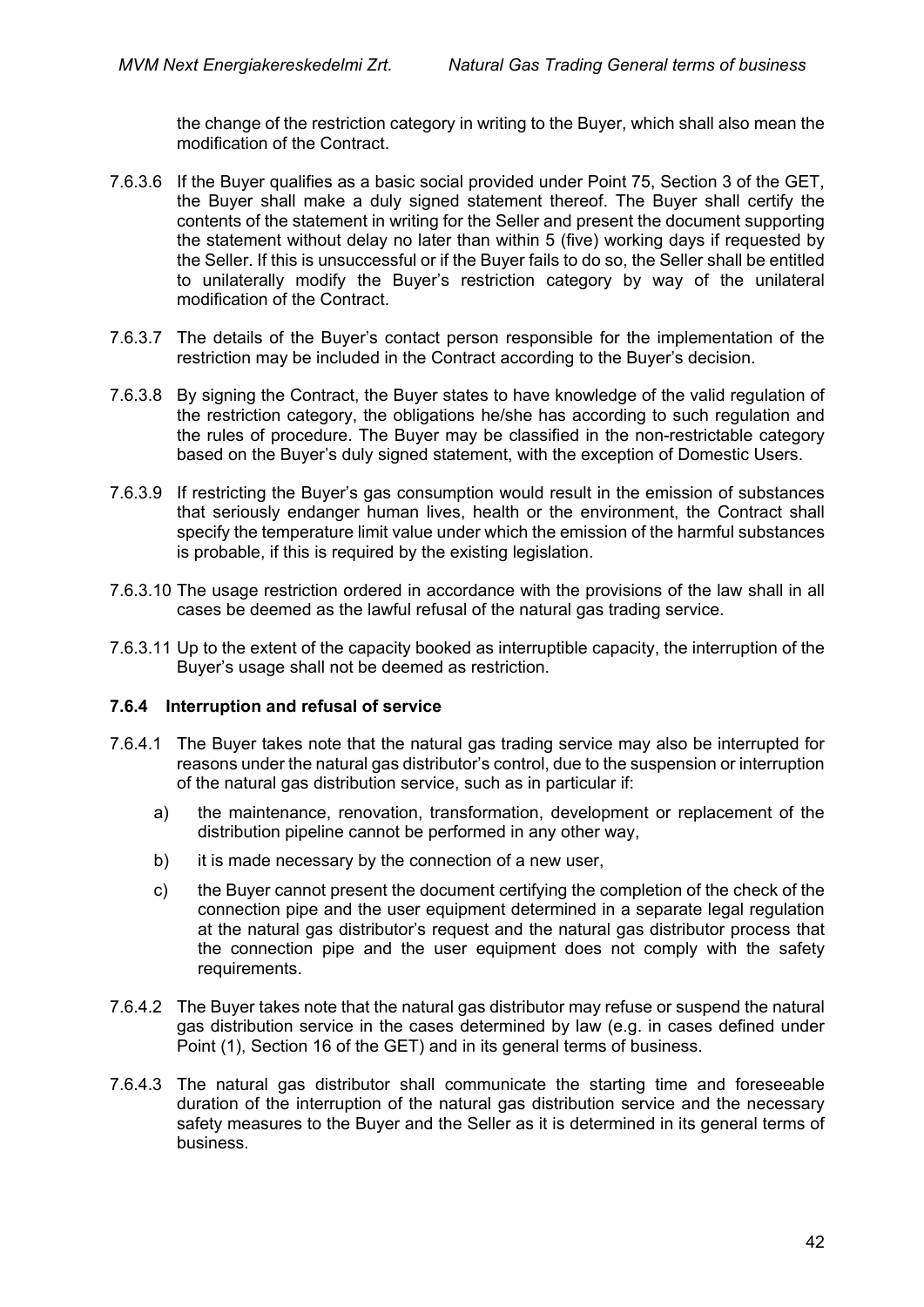- 7.6.4.4 In case of a threat to human lives or property or the continuity of the natural gas supply, the natural gas distributor shall interrupt the natural gas supply without prior notification.
- 7.6.4.5 The natural gas distribution service may also be interrupted or refused at the Seller's initiation, in which case the natural gas distributor shall implement the exclusion from the service without examining the lawfulness of the initiation.
- 7.6.4.6 In the above cases, the temporary decrease of the distribution capacity or the temporary interruption of the natural gas distribution service shall not be deemed to be a breach of Contract by the Seller. If the natural gas distributor does not act in accordance with the above provisions, the natural gas distributor shall be fully liable towards the Buyer.
- 7.6.4.7 The natural gas distribution service may also be refused partially if such an emergency situation arises that may pose a threat to the Buyer or the lives or properties of other persons outside the Place of consumption (e.g. failure of the exhaust system). In such cases, the Buyer shall make it possible to exclude the gas equipment posing the threat out of usage. The Buyer shall report any irregularities related to the natural gas distribution service he/she detects to the natural gas distributor without delay. In case of gas leaks or gas spillages within rooms, the Buyer shall take the necessary steps in order to eliminate the threat (e.g. airing, shutting the gas taps, refraining from lighting fire or switching on electric devices, preventing the generation of sparks, informing the threatened environment).
- 7.6.4.8 The territorially competent natural gas distributor shall restore the natural gas distribution service within the timeframe determined in its general terms of business if the cause of its refusal has ceased to exist and it has received proper notification thereof.
- 7.6.4.9 During the period of interruption the Buyer shall pay the Capacity Fee and Base Fee determined in the Contract. If the natural gas distributor does not invoice the distributor capacity or base fees to the Seller during the interruption, then the Seller shall credit the distribution capacity or base fees not invoiced by the natural gas distributor for the Buyer.
- <span id="page-42-0"></span>7.6.4.10 The natural gas distribution service may also be interrupted at the Buyer's request, the conditions of which shall be determined in the general terms of business of the competent natural gas distributor. In case of interruption, the Buyer shall pay the Capacity Fee and the Base Fee to the Seller.
- 7.6.4.11 If the events determined under Points [7.6.4.1.](#page-41-0) [7.6.4.10](#page-42-0) occur, failure to provide or receive the contracted natural gas quantity shall be deemed breach of contract if either party is responsible for it according to the rules of the Civil Code.

## *7.7 Requirements for the contracted partner, detailed presentation of optional financial guarantees in case of users not eligible for Universal Service*

### 7.7.1 **Requirements for the Buyer**

7.7.1.1 It is a basic requirement for the Buyer to fully complete the obligations he/she has under the Contract, cooperate with the Seller during the performance of the Contract and provide all data, data changes and other information to the Seller that may be necessary for the maintenance of the contractual relationship between the parties and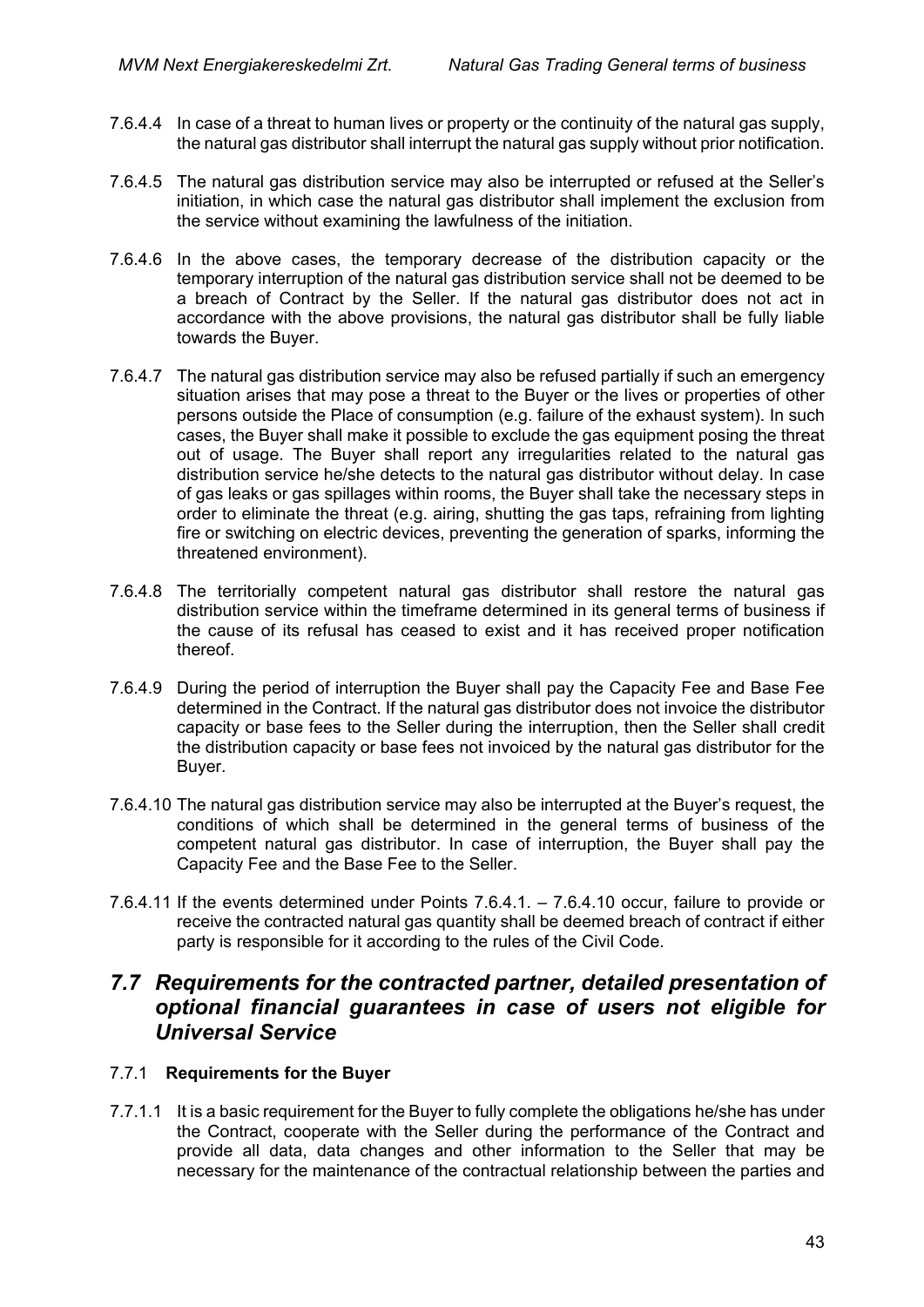the completion of the contractual obligations. For this purpose, the Seller expects the Buyer to respect the requirement of good faith and integrity, as well as the civil law principles of mutual cooperation in addition to the accurate observation of the provisions of the legal regulations, the General Terms of Business and the general terms of contract and the full performance of the concluded Contract, on the basis of reciprocity.

7.7.1.2 Of the requirements for the contracted partner, financial stability, discipline of payment and the reliability of quantity forecasts shall have paramount importance. The Seller reserves the right to judge its Buyers regarding their financial stability and long-term predictability and make its offer in view of this, as well as, in justified cases, require financial guarantee (bank guarantee, mortgage, security deposit, joint and several guarantee, etc.), advance payments or more frequent invoicing or exercise in the Contract the price, exchange rate, quantity and regulatory risks it faces.

### **7.7.2 Detailed description of the optional financial guarantees**

7.7.2.1 In order to ensure the provision of the natural gas trading service, the Seller shall be entitled to request the provision of financial guarantee from the Buyer, not including the users eligible for Universal Service, either at the time of concluding the Contract before starting the natural gas trading service (regardless of whether any guarantee was provided or not at the time of concluding the Contract and before starting the provision of the natural gas trading service under the Contract) or during the performance of the Contract and, in particular, in the cases described under Point 7.7.2.2, if its conditions are fulfilled.

### 7.7.2.2 If

- a) the Buyer exceeds the payment deadline of his/her invoices by at least 15 (fifteen) calendar days on two (two) successive occasions or by at least 30 (thirty) calendar days on 1 (one) occasion,
- b) the previous natural gas trading contract concluded with the Buyer terminated due to disconnection as a result of non-payment, or
- c) there is a negative change in the Buyer's financial situation, such as, in particular, if
	- i. the Buyer's equity capital is negative,
	- ii. the audit opinion on the Buyer's previous settlement reports is not complete or if it is qualified or contains a warning,
	- iii. the Buyer's liquidity, financial position or financial indicators deteriorate,
	- iv. an enforcement procedure is started against the Buyer due to a debt exceeding HUF 500,000 arising from a financial claim,
	- v. the Buyer becomes subject to winding-up, bankruptcy, compulsory strike-off or debt settlement proceedings, or
	- vi. in case of other existing circumstances suggesting caution,

then the Seller shall be entitled to require the Buyer to provide financial guarantee. The Buyer shall make the required guarantee available to the extent set by the Seller until the calendar day determined in the written notice containing the request of the financial guarantee. If the Buyer fails to provide the required guarantee until the deadline specified in the Seller's notice, the Seller shall be exempted from all its contractual obligations determined in the Contract and shall be entitled to terminate the Contract with immediate effect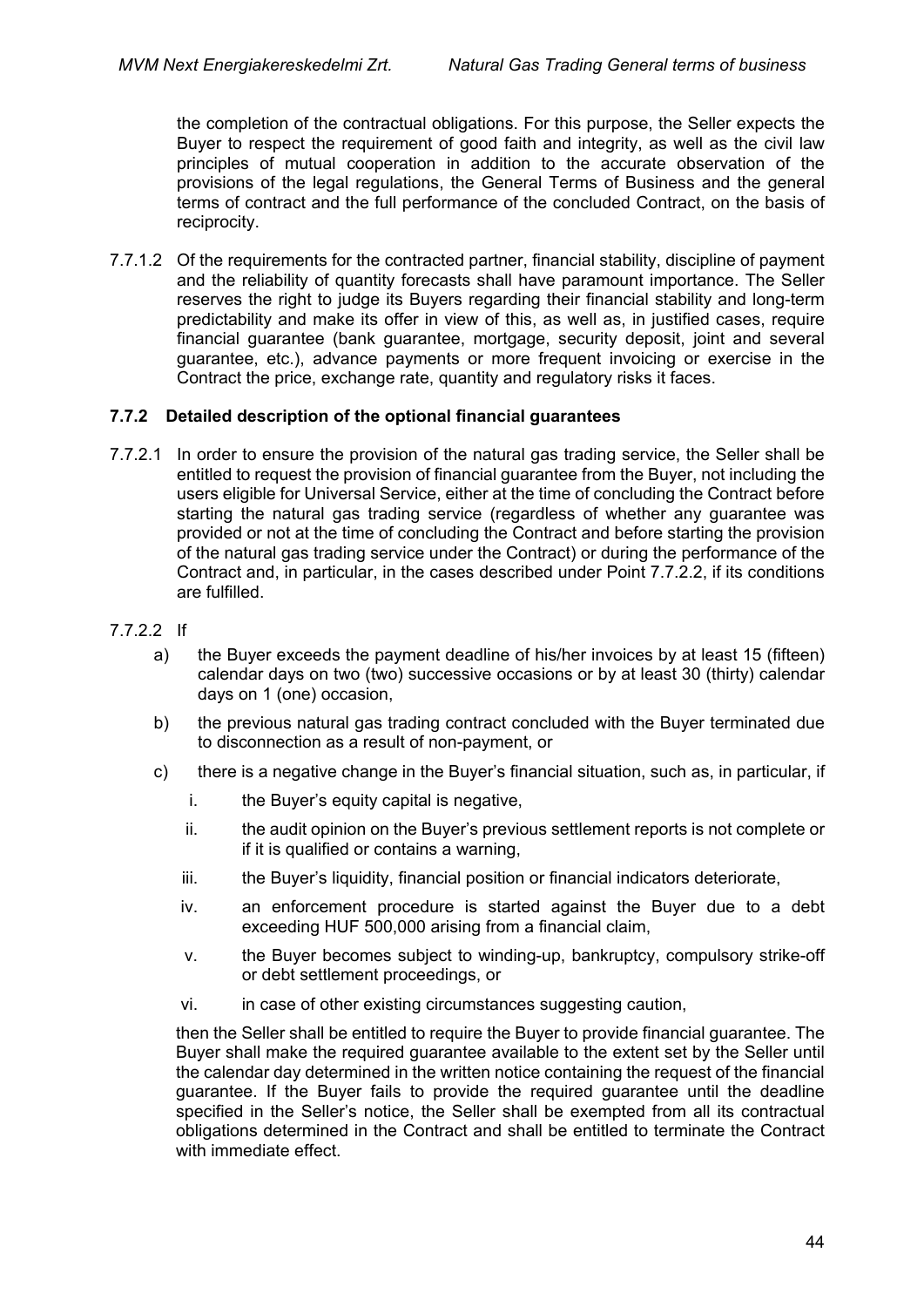### 7.7.2.3 *Financial guarantees*

- 7.7.2.3.1 During the determination of the amount of the financial guarantee the Seller shall consider the average consumption of 85 (eighty-five) days and the period determined in the Contract and available for financial performance as follows:
	- a) the highest volume used compared to the annual consumption in case of a unique offer.
	- b) in case of an offer with a tariff, the average daily consumption is corrected by
		- i. 18.62 percent in case of heating,
		- ii. 13 percent in any other case.
- 7.7.2.3.2 The Seller performs a buyer assessment examination (creditworthiness) and classifies the Buyer in a risk (guarantee) category, based on which it determines the type of the financial guarantee. The Seller makes the conclusion of the Contract or the continued provision of the natural gas trading service subject to whether the Buyer provides the required financial guarantee for the Seller.
- 7.7.2.3.3 Based on the classification, the Seller may in particular require the following financial guarantees from the Buyer.
	- a) Issued by a Qualified Bank:
		- i. *payment guarantee*, which is unconditional; irrevocable; non-transferable; revolving; ensuring the payment at the Seller's first call without the examination of the basic legal relationship or any further comment of the Buyer within 5 (five) banking days after the receipt of the drawdown notice;
		- ii. *bank deposit*, which the Seller may exclusively use as a financial guarantee until the date determined in the contract based on a tripartite contract between the Seller, the Buyer and the bank; and which the bank transfers to the bank account number specified by the Seller at the Seller's first call without the examination of the basic legal relationship or any further comment of the Seller within 5 (five) banking days after the receipt of the drawdown notice.
	- b) Other guarantees, such as:
		- i. *financial security* paid by the Buyer, which shall be transferred to the separated bank account number specified by the Seller until the  $10<sup>th</sup>$  (tenth) banking day preceding the data of effect of the Contract,
		- ii. *joint and several guarantee issued by a company in a business relationship*  with the Buyer, in which the concerned company irrevocably undertakes to pay the Buyer's overdue debt at the Seller's first payment notice within 5 (five) banking days after its receipt and providing that the joint and several guarantee may only be transferred with the Seller's approval,
		- iii. *parent company guarantee* (support letter issued by the Buyer's parent company), in which the parent company undertakes irrevocable joint and several guarantee for the Buyer to perform the Buyer's existing debts towards the Seller,
		- iv. contractual limit.
- 7.7.2.3.4 The Seller reserves its right to change the Buyer's guarantee category if a change of at least plus 50% occurs in the actual consumption of the Buyer compared to his/her consumption planned without flexibility. The Buyer shall accordingly replace the guarantee within 15 (fifteen) calendar days.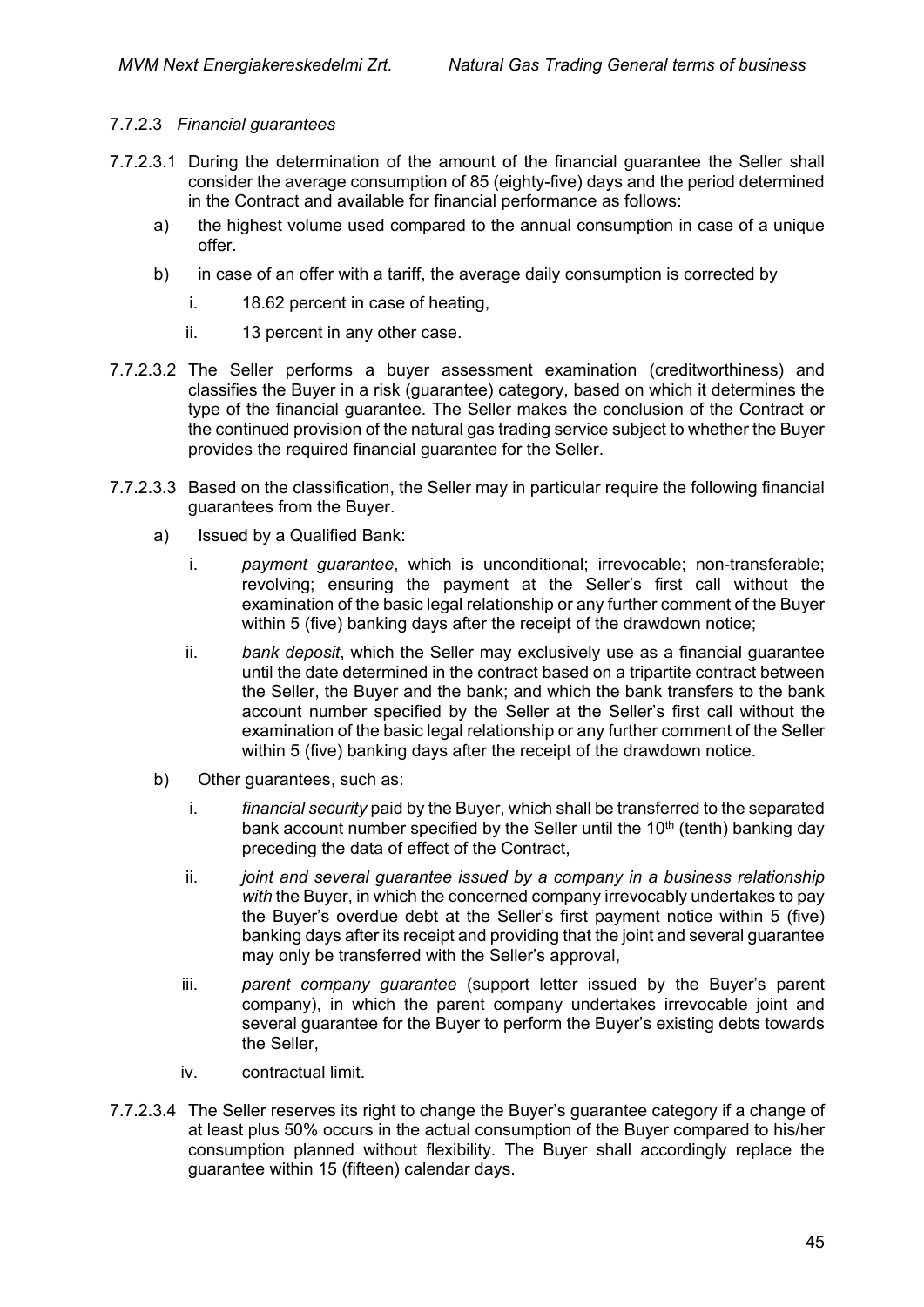### 7.7.2.4 *Availability period of the financial guarantee*

7.7.2.4.1 The first day of the availability of the financial guarantee provided by the Buyer shall be the 10<sup>th</sup> (tenth) working day before the commencement of the natural gas trading service or, in case of an ongoing natural gas trading service, the calendar day determined by the Seller; the last day of availability shall be the  $90<sup>th</sup>$  (ninetieth) day after the termination of the Contract.

### 7.7.2.5 *Right of use*

7.7.2.5.1 The Seller shall be entitled to use the financial guarantee if the Buyer fails to pay the invoiced and due price of the natural gas trading service or any other payment obligation becoming due under the Contract (contractual penalty, compensation, interest on arrears, etc.) despite the first payment notice sent after the expiry of the payment deadline within 5 (five) calendar days of its receipt. Any objection made to the invoice does not have suspensory effect, not does it affect the right to use the financial guarantee.

### 7.7.2.6 *"Charging"*

- 7.7.2.6.1 The Buyer shall charge the guarantee amount to the originally determined level within 5 (five) working days after the financial guarantee is used.
- 7.7.2.6.2 If the nature of the guarantee does not make charging possible, then the Buyer shall provide the Seller another guarantee at least equal to the used and drawn down guarantee with at least the same value within 5 (five) working days.

### 7.7.2.7 *Qualification of the financial institute providing the guarantee*

- 7.7.2.7.1 The bank guarantee may be a payment guarantee issued by any financial institute of at least 50 (fifty) billion HUF balance sheet total with at least HUBa3 and/or BB classification published by an international rating agency (Moody's, S&P, Fitch), established in Hungary or other member state of the European Union or in any other country that is party to the treaty on the European Economic Area, which is unconditional, irrevocable and completes payment at the Seller's first payment notice without the examination of the basic legal relationship or any further comment of the Seller within 5 (five) banking days after the receipt of the drawdown notice and which is non-transferable. The Seller shall accept financial guarantees issued under the Hungarian law in the Hungarian language. The Seller reserves the right to change its criteria of bank qualification according to the prevailing circumstances and the changes in the conditions of the financial market.
- 7.7.2.8 *Prepayment or more frequent invoicing*
- 7.7.2.8.1 If the Buyer is past due for more than 5 (five) days within the same Gas Year, the Seller may decide on prepayment with its unilateral statement and/or decide to shorten the Settlement period determined in the Contract and the payment deadline and issue its invoices to the Buyer accordingly. The basis of settlement shall be the Contracted Monthly Natural Gas Volume in case of prepayment while the Seller shall be entitled to establish the natural gas volume serving as the basis of settlement according to the data derived from the telemechanical system or by estimation, at its discretion.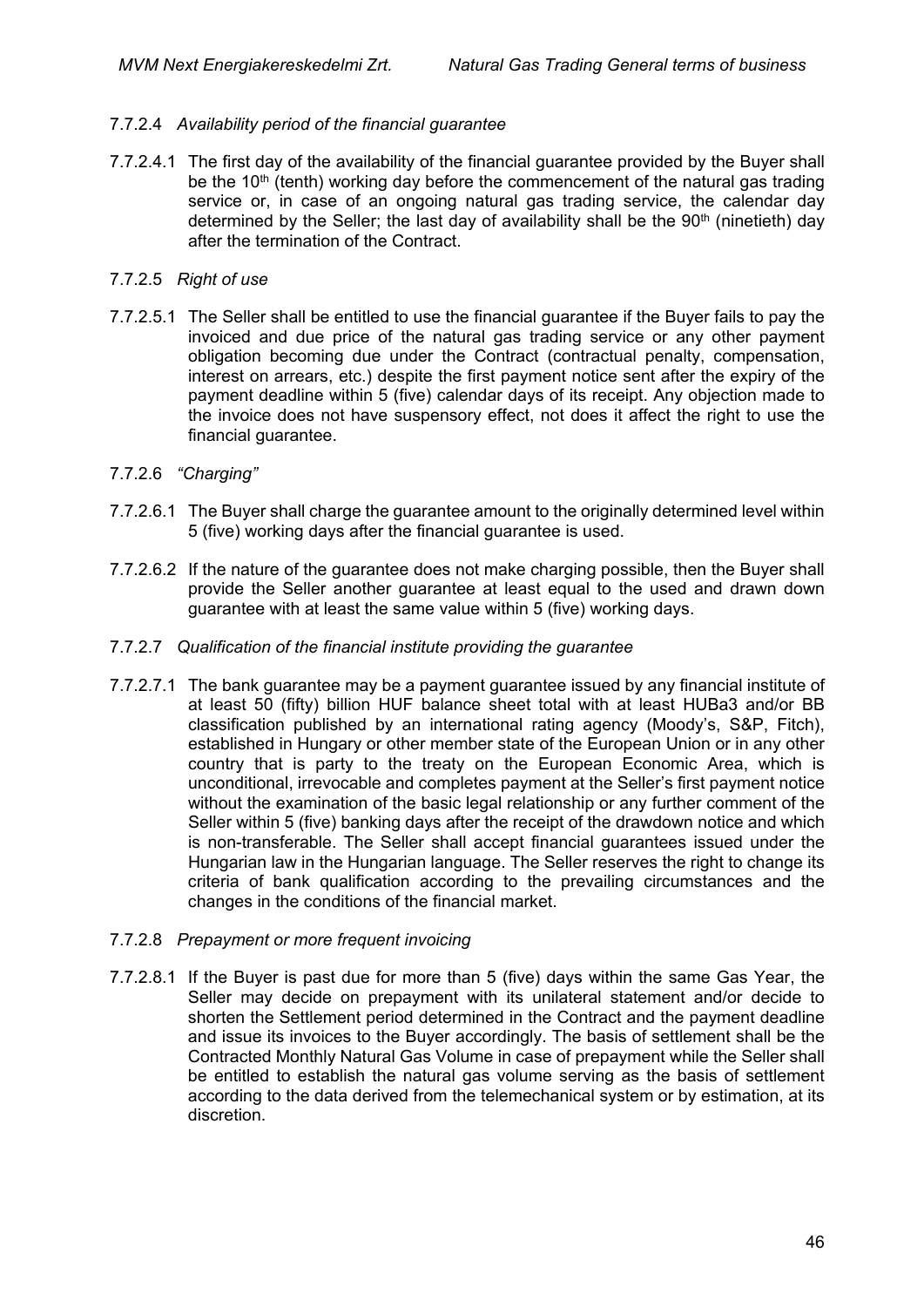- 7.7.2.8.2 If the Buyer has provided a financial guarantee to the Seller and the Buyer is past due for more than 5 (five) days within the same Gas Year, then prepayment and/or more frequent invoicing shall be applied after consulting with the Buyer.
- 7.7.2.8.3 Switching to prepayment and/or more frequent invoicing does not affect the enforceability of the other legal consequences (e.g. provision of financial guarantee) arising from the delayed payment.

## *7.8 Rules of settlement quantities and payment requirements*

### **7.8.1 General provisions**

- 7.8.1.1 The Seller invoices the consideration for the natural gas trading service(s) provided according to the conditions of the Contract, which the Buyer shall pay in full to the Seller within the deadline.
- 7.8.1.2 In its registration system, the Seller maintains electronic customer account(s) about the Buyer's debts arising from the use of the natural gas trading service(s) and his/her related payments.
- 7.8.1.3 Subject to its business decision, the Seller may provide payment relief to the Buyer based on the separate agreement concluded with the Buyer. If the Buyer fails to meet the payment deadline determined in the separate agreement, then the unsettled payment obligation becomes due automatically in one amount. When the Contract terminates, the separate agreement also terminates and any unsettled payment obligation determined in that agreement becomes due in one amount.
- 7.8.1.4 The Seller determines the Buyer's consumption of natural gas based on the mater readings provided to it by the System administrator and charges the fees accordingly. The Seller's delay in issuing the invoice is excluded if it is due to the System administrator's delayed provision of data (not performed within the deadline determined in the current legislation). By concluding the Contract the Buyer gives its consent to the Seller to obtain the measuring and settlement data received from the natural gas distributor, or from the transmission system administrator derived from the telemechanical system, or read from the data storage at the Place of consumption, or read on the consumption metering equipment and store them.
- 7.8.1.5 The Parties accept the data provided by the territorially competent System administrator as the basis of settling their accounts.
- 7.8.1.6 The basis of settlement quantities between the Parties shall be the volume of natural gas delivered at the Receipt Point, as well as the heat quantity and energy quantity calculated therefrom. Until the opposite is proved, the parties shall consider that the quantity of the natural gas delivered at the Receipt Point equals with the natural gas quantity measured by the consumption metering equipment (measurement system).
- 7.8.1.7 At the time of or after concluding the Contract the Buyer shall be entitled to specify a Payer; in this case, the Payer shall also sign the Contract or the separate agreement to be concluded by the parties in this subject. The Seller does not examine whether the Payer is entitled to perform the payment obligation under the Contract instead of the Buyer and the Seller shall have no responsibility in this respect. The Buyer and the Payer shall be jointly liable to pay the fees and other amounts displayed on the invoice.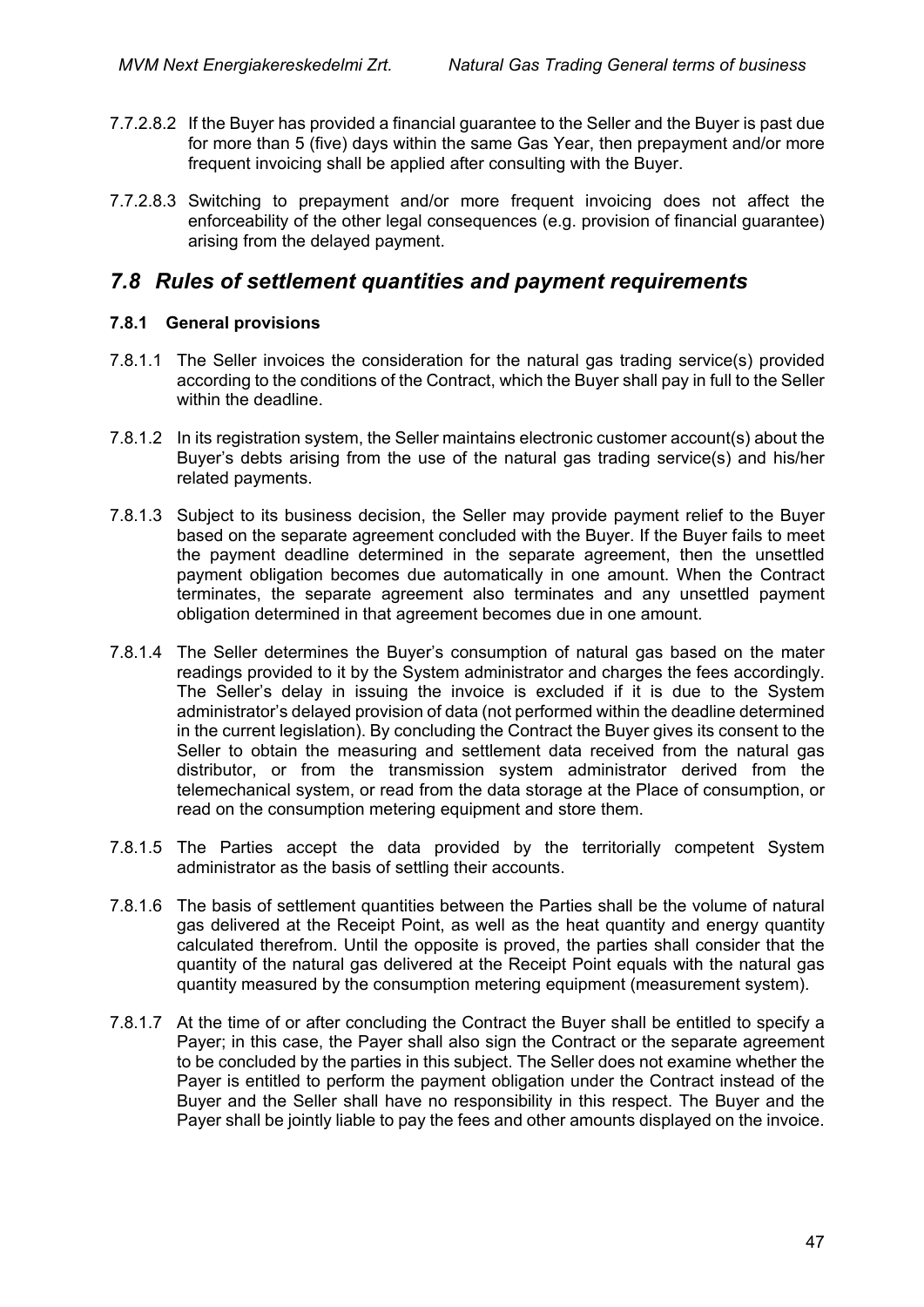#### **7.8.2 The basis, conditions and period of settling accounts and the rules of payment and invoicing**

#### 7.8.2.1 *Settlement metering*

- 7.8.2.1.1 The measurement of the delivered-received natural gas shall be performed with certified, calibrated measuring instrument or, if applicable, with its accessories (e.g. telemeter, etc.). The System administrators shall act according to the relevant provisions of the GET, the Vhr and the OCR while determining the use of the booked capacity and the volume of the distributed and consumed natural gas. The System administrators provide the Seller the quality and quantity data according to the legislation on metrology.
- 7.8.2.1.2 If the consumption metering equipment installed at the Buyer does not measure consumption or measures it incorrectly, or if the calibration period of the consumption metering equipment has expired, its data cannot serve as the basis for settlement. If the Buyer detects any defects of the consumption metering equipment, the corrector or the telemechanical system, he/she shall report it to the System administrator and the Seller without delay.
- 7.8.2.1.3 If the metering device is defective or its calibration has expired, the competent System administrator determines the quantity of the consumed natural gas and the period to be invoiced in accordance with the provisions of its general terms of business and the Seller uses the data it provides to invoice the consumed natural gas quantity to the Buyer at the natural gas price to be applied for the period of defective or not calibrated measurement.
- 7.8.2.1.4 Either party may request that the data established by remote reading should be checked by extraordinary on-site reading. If the data read remotely and on the spot for the same period are identical, the requesting party shall pay the costs of the extraordinary on-site reading.
- 7.8.2.2 *Settlement period, rules of settlement*
- 7.8.2.2.1 The settlement of the Buyer's natural gas consumption shall take place as determined in the Contract, considering the following possible periods:
	- a) every 10 (ten) days, in ten-day periods adjusted to the ends of the months, or
	- b) twice monthly, or
	- c) monthly, or
	- d) once a year, or
	- e) several times a year.
- 7.8.2.2.2 Unless provided otherwise by the Parties, the Buyer's natural gas consumption shall be settled monthly.
- 7.8.2.2.3 In case of settlement once or multiple times a year, the Seller shall be entitled to issue Partial Invoices between 2 (two) settlement (annual meter reading) times. The quantity charged in the Partial Invoice shall be determined according to the procedure set forth in *Annex 2* or, in case of a Contract concluded with a user eligible for Universal Service under *Annex 4*, according to the general terms of contract set forth in *Annex 4*.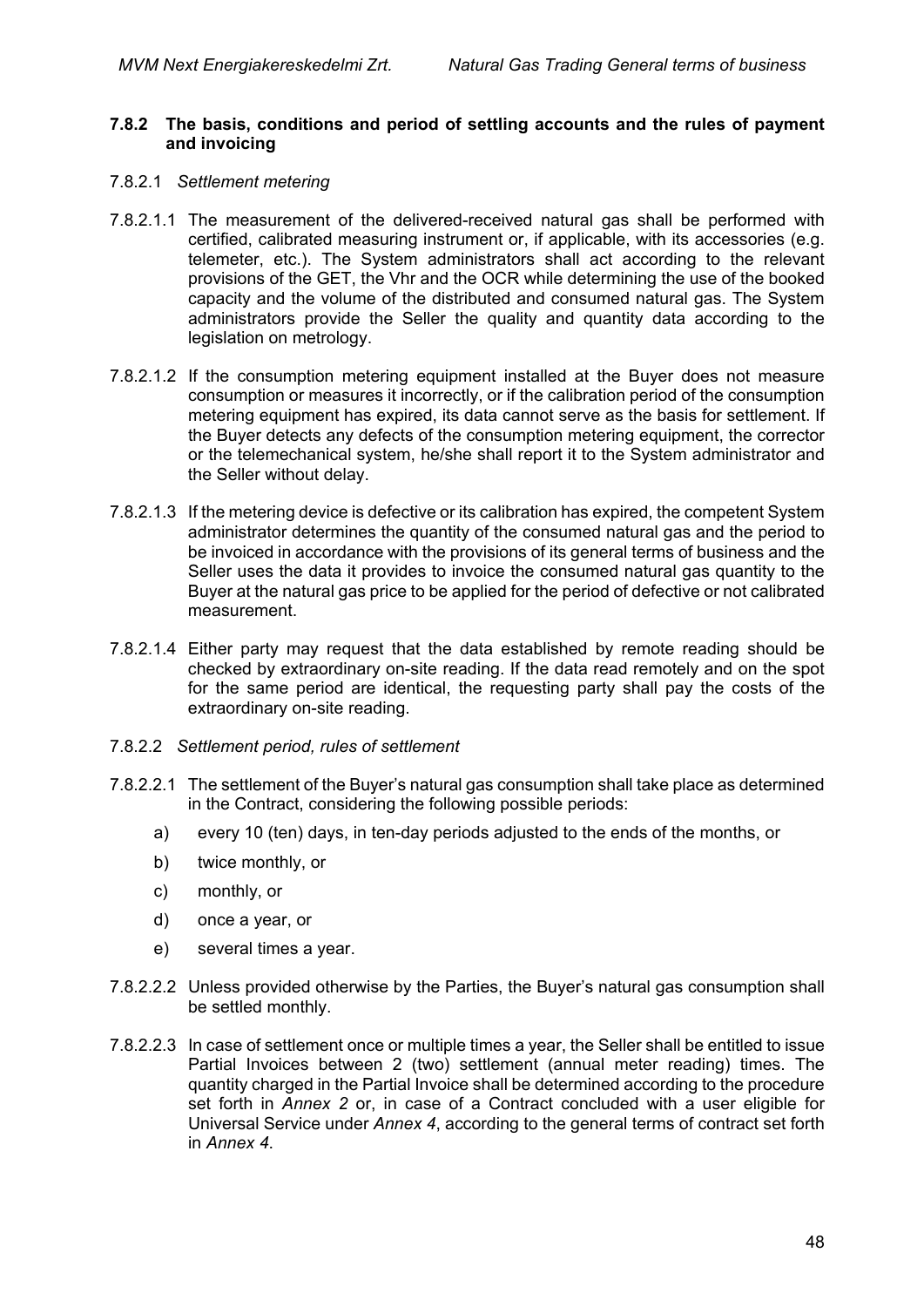- 7.8.2.2.4 If the Buyer expressly undertakes in relation to the Place of consumption under the Contract to report (dictate) to the Seller the reading of the consumption metering equipment in the period between the meter readings scheduled by the natural gas distributor, it shall send the current closing meter reading(s) of the gas meter(s) of the given month to the Seller's email address at [meroallas.kereskedelem@mvm.hu](mailto:meroallas.kereskedelem@mvm.hu) until the  $5<sup>th</sup>$  (fifth) day of the calendar month following the given month (or on the previous working day if it is a holiday). The Buyer shall be responsible for the correctness of the supplied data. If the provision of the data is delayed or missed and the natural gas license holder or its representative cannot perform the reading of the consumption metering equipment either, the Seller shall be entitled to issue a partial invoice based on estimation or on the expectable consumption of the given Gas Month specified in the Contract. If authenticated meter reading is available during the period between the meter readings scheduled by the natural gas distribution (due to meter replacement, control reading, extraordinary meter reading requested by the Buyer at his/her cost), then the Seller shall perform correction based on metering.
- 7.8.2.2.5 The Buyer shall make it possible for the Seller or its representative or for the natural gas distributor or its representative to read the consumption metering equipment on site at a previously agreed time. If the Buyer does not make it possible to read the consumption metering equipment or prevents it, then the Seller shall be entitled to issue an invoice for the current Settlement Period based on the estimated meter reading, which does not exempt the Buyer from his/her payment obligation. If the Buyer does not make the reading of the consumption metering equipment possible, then the Seller shall be entitled to charge contractual penalty to the Buyer.
- 7.8.2.2.6 If the natural gas distributor cannot perform the reading of the consumption metering equipment for the second time under Paragraph (1a), Section 100 of the GET and no agreement is reached about the time of the repeated reading, the natural gas distributor shall establish the consumed quantity by estimation and send the meter reading established by estimation to the Seller within 3 (three) days. If the actual meter reading becomes available after the estimation, the Seller shall divide the actual quantity of consumption between the two known meter readings as determined in *Annex 2* and charge it in the settlement invoice it issues at the end of the Settlement period.
- 7.8.2.2.7 The settlement of the Network access fees shall take place monthly.
- 7.8.2.3 *Rules of invoicing and payment*
- 7.8.2.3.1 Unless otherwise agreed by the parties, the Seller shall issue its invoices with a payment deadline of 15 (fifteen) calendar days. The interest on arrears, any contractual penalty or surcharge shall become due in 15 (fifteen) calendar days calculated from the date of the settlement document or letter stipulating it.
- 7.8.2.3.2 The Buyer shall pay the Seller the price of the received natural gas and other fulfil his/her other payment obligations according to the invoice issued by the Seller (settlement document) within the deadline specified in the invoice (settlement document).
- 7.8.2.3.3 The parties regard the due date specified in the invoice as the date of performance under the legislation on the value added tax.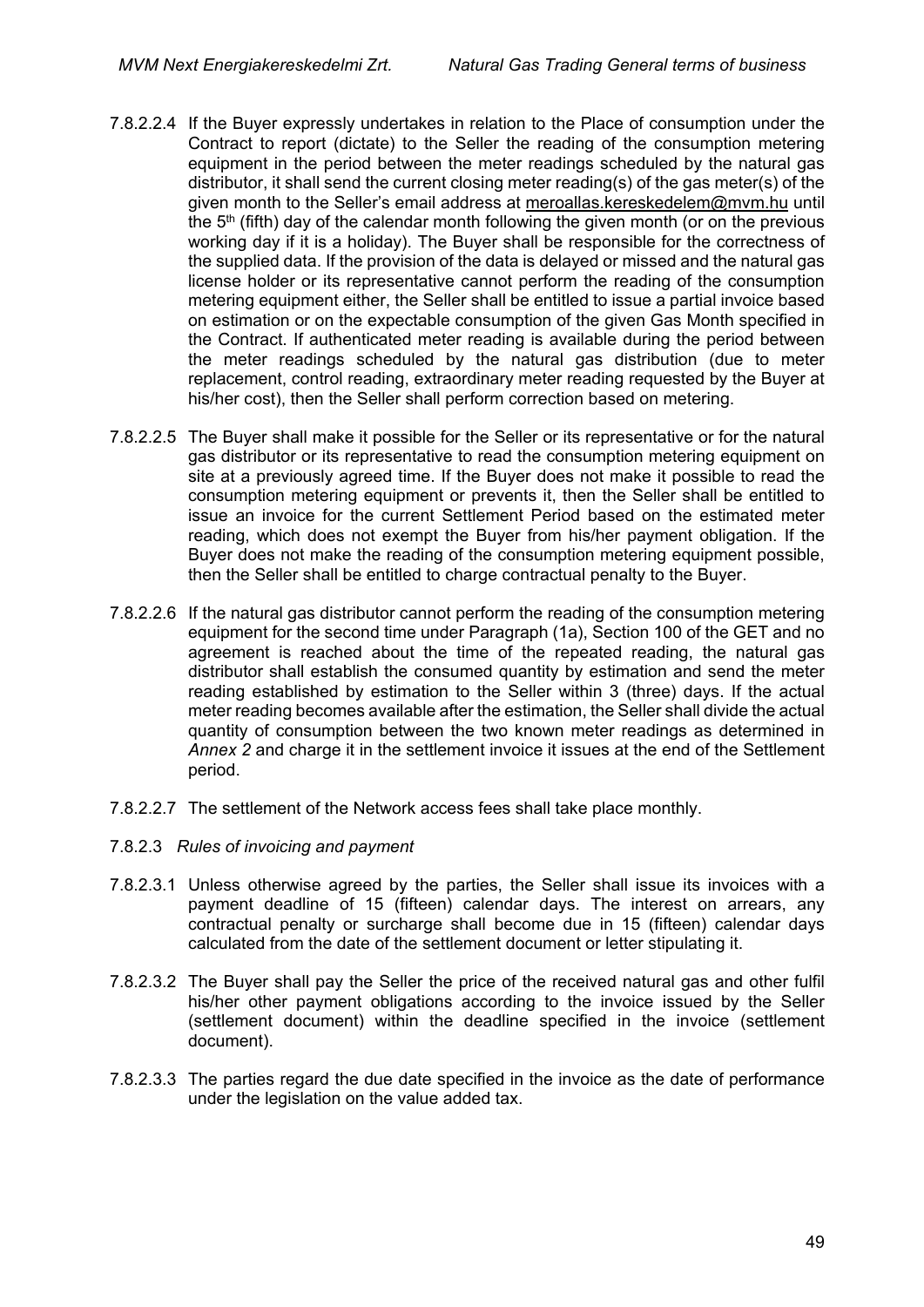- 7.8.2.3.4 Unless otherwise agreed by the parties, the Buyer (Payer) shall pay the fee specified in the invoice (settlement document)
	- a) until the payment deadline specified in the invoice in case of bank transfer or payment by bank card, or
	- b) at the time it is submitted by the financial institute.
- 7.8.2.3.5 All costs occurring in relation to the performance of the payment obligation of the Buyer (Payer) shall be borne by the Buyer.
- 7.8.2.3.6 The Buyer may request the issue of electronic invoice or e-invoice in the Contract. In case of an e-invoice, no paper-based invoice shall be issued. The Seller shall publish the conditions of electronic invoicing and issuing e-invoices on its website.
- 7.8.2.3.7 Payment by the Buyer (Payer) shall be deemed completed when the total amount is credited on the Seller's bank account; however, the Seller shall only become aware of the data of payment on working days. It is the Buyer's (Payer's) responsibility to consider the time period needed for the financial performance depending on the method of payment and supply the details needed for its identification in case of bank transfer. Unidentifiable amounts transferred to the Seller's bank account shall not be considered financial performance. The party initiating the transfer shall act with due diligence and supply the information needed to identify the purpose of the amount. In this case, the Buyer (Payer) shall be liable for all legal consequences arising from non-payment.
- 7.8.2.3.8 If the Buyer completes payment in relation to multiple invoices issued by the Seller, it shall send the break-up of the payment between the individual invoices to the Seller to the email address at: [avizo@mvm.hu](mailto:avizo@mvm.hu) .
- 7.8.2.3.9 If the Buyer (Payer) fails to pay the invoiced and due consideration for the natural gas trading service within the deadline, the Seller shall be entitled to exercise the legal consequences in particular under Point 7.9.5 and to assignment the claim according to Point [7.9.6.](#page-55-0)
- 7.8.2.3.10If the Buyer does not receive the invoice or the settlement invoice as frequently as it is determined in the Contract, he/she shall report this to the Seller without delay.
- 7.8.2.3.11If the natural gas trading service is used by multiple persons (there are multiple Buyers), the concerned Buyers shall be jointly liable for the payment of the consideration for the natural gas trading service.
- 7.8.2.4 *Set-off*
- 7.8.2.4.1 If the Seller has an undisputed, overdue and homogenous payment obligation towards the Buyer, the Seller shall be entitled to perform this obligation by way of setoff.
- 7.8.2.4.2 If the Seller has a repayment obligation towards the Buyer under the Contract (e.g. due to overpayment), the Seller shall be entitled to set this payment obligation off towards the Buyer's payment obligation that becomes due. This right of set-off of the Seller excludes the Seller's delay. If the repayment obligation cannot be fulfilled by way of set-off because no further invoice is to be issued, the Seller shall repay it to the Buyer within 15 (fifteen) days.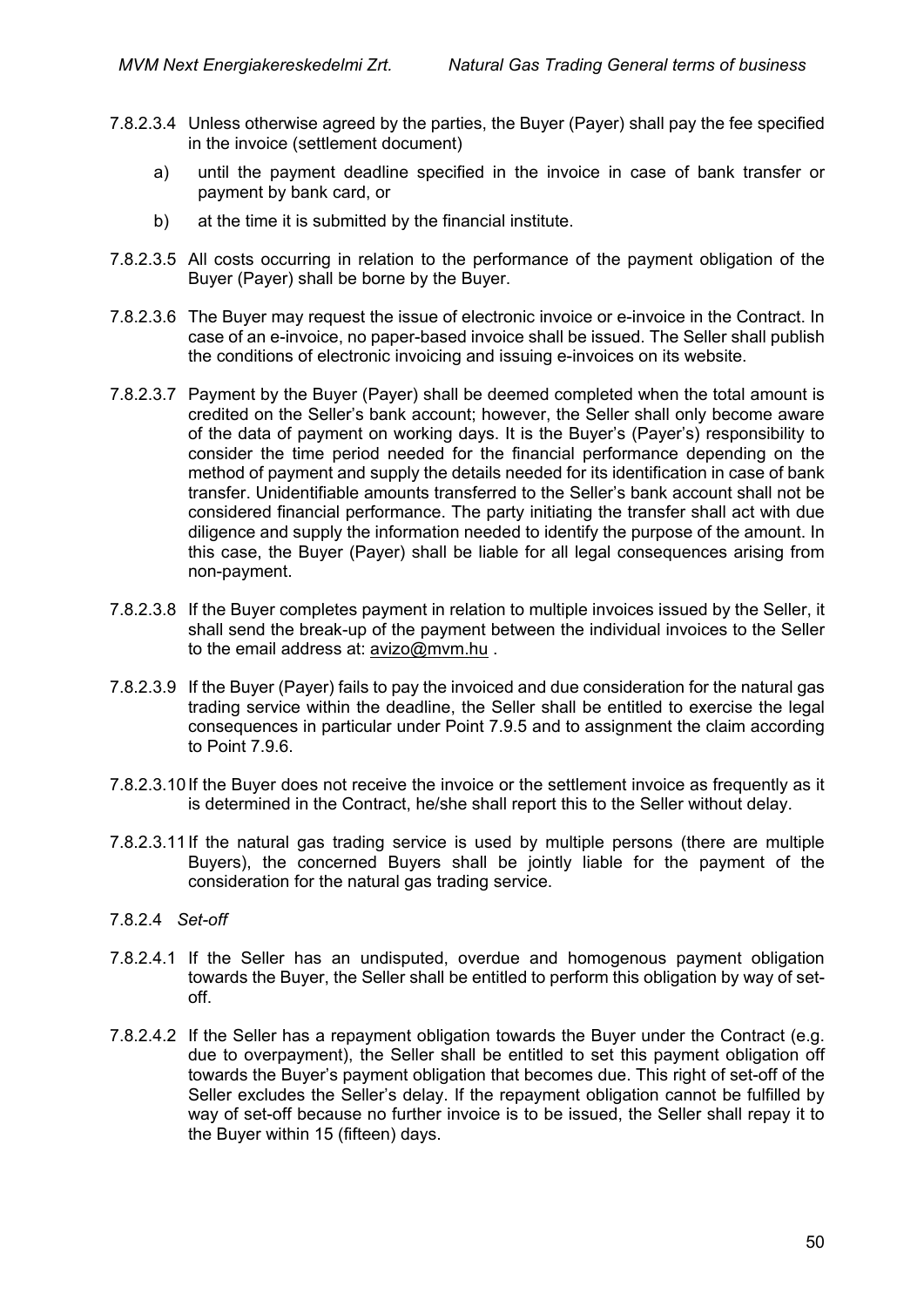### **7.8.3 Invoice complaints**

- 7.8.3.1 The Buyer shall be entitled to raise an objection against the invoice (settlement document) within 6 (six) working days after the receipt of the invoice (settlement document), alleged or certified under Point 3.2.11. The Seller or its representative shall decide on the invoice complaint within the shortest possible time but no later than within 15 (fifteen) days and correct the concerned invoice (settlement document) if necessary.
- 7.8.3.2 The invoice complaint shall contain the objected data or amount and the circumstances or explanation serving as the basis of the complaint. If the Buyer does not make a complaint about the Seller's invoice (settlement document) within the deadline determined under Point 7.8.3.1 or if the complaint does not comply with the above requirements regarding its contents, the payment obligation specified in the invoice (settlement document) shall be deemed approved (undisputed) on the day after the  $7<sup>th</sup>$ (seventh) working day except if the invoice (settlement document) does not fulfil the legal conditions. The Buyer shall report any formal errors of the invoice (settlement document) to the Seller without delay.
- 7.8.3.3 Reporting the invoice complaint does not have suspensory effect on the payment of the invoice (settlement document) except if the invoice (settlement document) contains a clear clerical error or it does not fulfil the legal conditions.
- 7.8.3.4 If the Buyer does not consider the Seller's response to the invoice complaint acceptable, he/she shall notify the Seller thereof in writing with reasoning within 3 (three) working days.
- 7.8.3.5 If the Seller refuses the Buyer's objection or complaint, the Buyer (Payer) shall be entitled to make a complaint to the consumer protection authority in the case determined under Point 3.1.2, to the MEKH in other cases, to a conciliation body in the case determined under Point 3.1.3, or initiate legal proceedings.
- 7.8.3.6 Regarding the settlement of accounts between the Parties, the limitation period under Point 7.9.8 shall apply as appropriate.

## *7.9 Rules and procedures applicable in case of breach of contract and irregular gas consumption*

### **7.9.1 Cases and legal consequences of breaches of contract**

- 7.9.1.1 If either party breaches the provisions of the Contract, including those of the General Terms of Business, the other party shall be entitled to enforce against the other party its claim regarding the legal consequences determined in Contract, the General Terms of Business and the legislation to the extent and in a way determined in the Contract, the General Terms of Business and the legislation.
- 7.9.1.2 The legal consequences of breaches of contract described below may be applied jointly except if the Contract, the General Terms of Business or the legislation otherwise provides.
- 7.9.1.3 It shall be deemed the Seller's breach of contract in particular if
	- a) he Seller fails to start the natural gas trading service at the time determined in the Contract for reasons within the Seller's responsibility

*Its legal consequence may be the payment of compensation by the Seller and the Buyer shall be entitled to terminate the Contract by extraordinary notice.*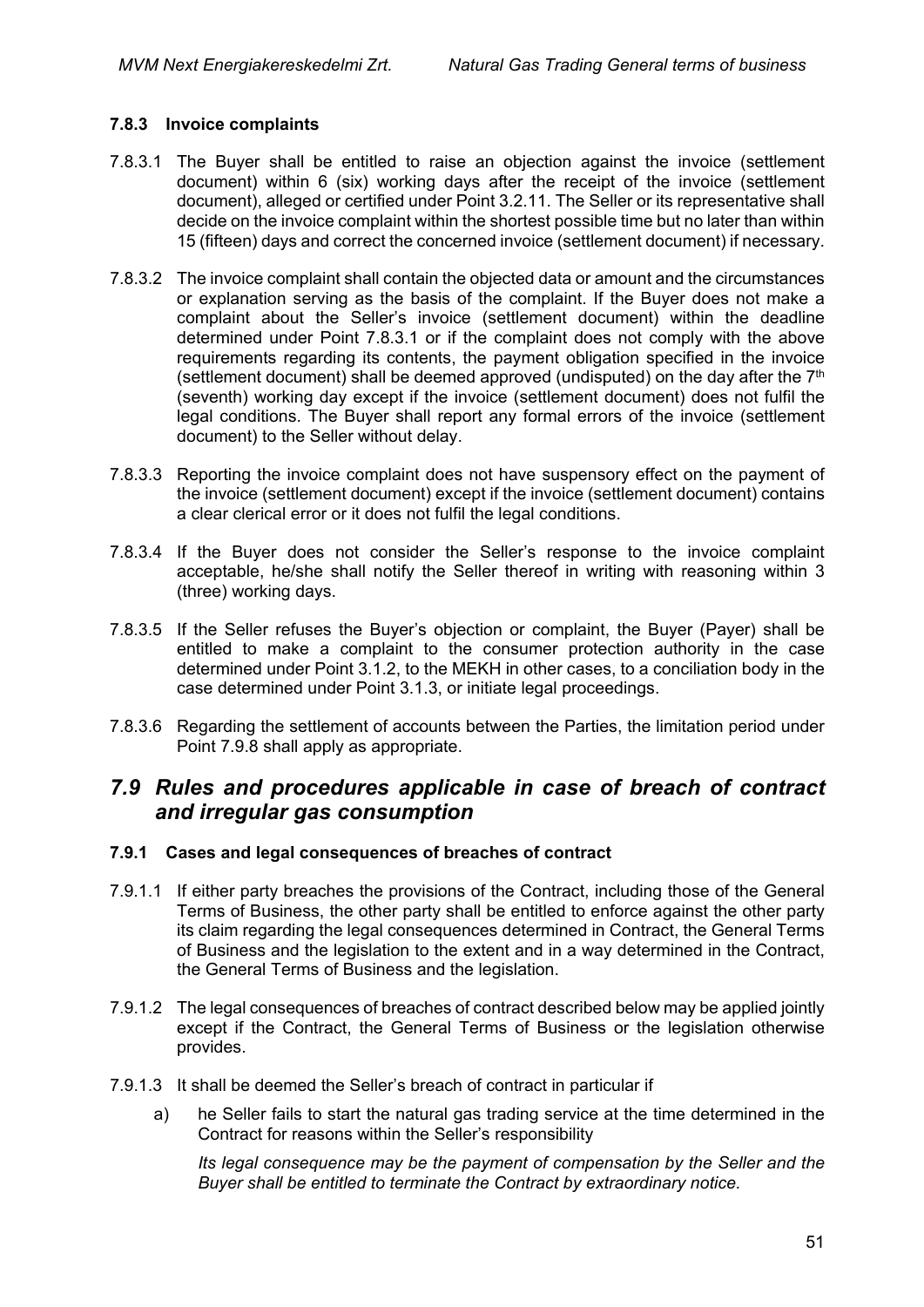b) the characteristics of the natural gas sold by the Seller do not comply with those stipulated in the Contract, the technical specifications or the standard

*Its legal consequence may be the payment of compensation by the Seller and the Buyer shall be entitled to terminate the Contract by extraordinary notice.*

c) the Seller does not perform the Guaranteed services

*Its legal consequence may be the payment of contractual penalty or compensation by the Seller.*

d) the Seller fails to deliver the natural gas volume determined in the Contract for the given period within the range of the permitted tolerance by fault of the Seller (Undersupply) except if this is caused by force majeure, the lawful refusal of the service or the Buyer's breach of contract

*Its legal consequence may be the payment of compensation by the Seller.*

e) the natural gas trading service is interrupted due to the Seller's unlawful behavior or the Seller interrupts or restricts the service beyond the extent specified in the Contract and the legislation, or if the Seller fails to initiate the reconnection of the Buyer excluded from the natural gas supply within 24 hours after the termination of the irregularity or breach of contract giving rise to it and the receipt of the Buyer's notice thereof

*Its legal consequence may be the payment of compensation by the Seller and the Buyer shall be entitled to terminate the Contract by extraordinary notice.*

f) in addition to the above, the Seller breaches any of its obligations under the Contract, the General Terms of Business or the legislation in any other way

*Its legal consequence may be the payment of compensation by the Seller.*

- 7.9.1.4 It shall be deemed the Buyer's breach of contract in particular if
	- a) the Buyer fails to pay the price of the natural gas trading service, including the Network Access Fee, any surcharges, contractual penalties or other fees, or pays it late, outside the deadline determined in the Contract

*As its legal consequence, the Seller shall be entitled to charge interest on arrears, collection flat rate (in case of businesses or contracting authorities) and shall be entitled to pass on the costs it incurs to the Buyer and claim compensation from the Buyer. The Seller shall be entitled to require financial guarantee with the exception of users eligible for Universal service. The Seller shall be entitled to disconnect the Buyer or terminate the Contract by extraordinary termination.*

b) the Buyer exceeds the daily and/or hourly booked capacity specified in the Contract, or fails to report his/her capacity booking needs or delays doing so

*Its legal consequence may be the payment of contractual penalty or compensation by the Buyer or the Buyer's disconnection by the Seller.*

c) the natural gas volume received by the Buyer is lower than that determined in the Contract by more than the permitted tolerance (Under-consumption) except if this is due to force majeure or the Seller's breach of contract

*Its legal consequence may be the payment of contractual penalty by the Buyer.*

d) the natural gas volume received by the Buyer is lower than that determined in the Contract by more than the permitted tolerance (Over-consumption) except if this is due to force majeure or the Seller's breach of contract

*Its legal consequence may be the payment of contractual penalty by the Buyer.*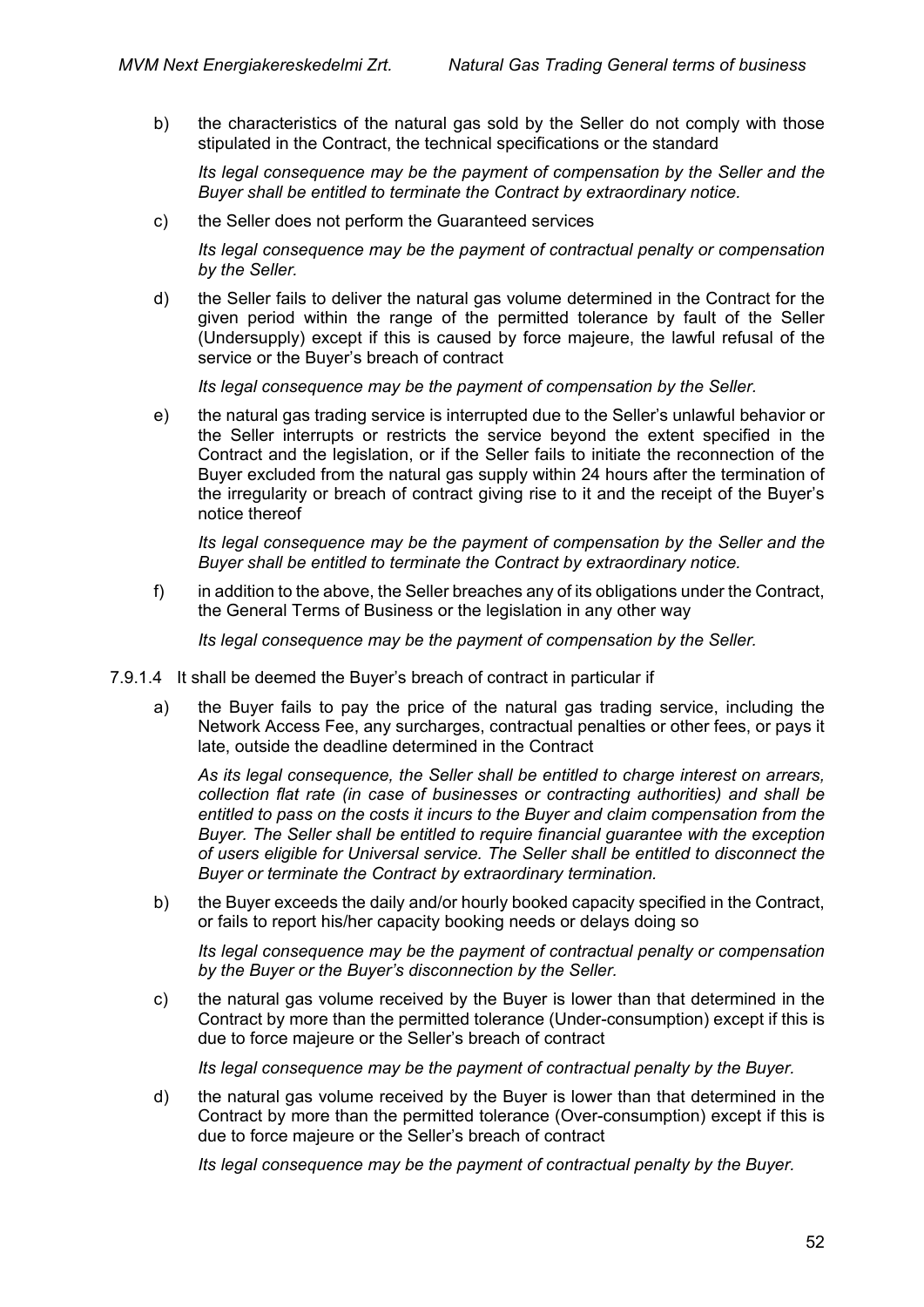e) the Buyer does not fulfil his/her obligation to report any change in a compulsory content element of the Contract or a detail needed for invoicing (Buyer's (Payer's) name, residential address/registered office, notification address, registration number (e.g. company registry number), tax number, restriction category) or a change of users or fulfils this obligation late; does not fulfil his/her obligation to report other data or fulfils it late

*Its legal consequence may be the payment of contractual penalty or compensation by the Buyer.*

f) the Buyer does not fulfil his/her obligation to report any change in contractual data forming the basis of settlement (required natural gas volume, booked capacity, purchased capacity, nominal (total) capacity of consumption metering equipment, etc.) or fulfils it late

*Its legal consequence may be the payment of contractual penalty or compensation by the Buyer.*

g) the Seller does not submit the required guarantee until the deadline specified in the notice on the requirement of the financial guarantee

*Its legal consequence may be the Buyer's disconnection or the termination of the Contract by extraordinary termination by the Seller.*

h) the Buyer breaches his/her obligations specified in the Contract or the General Terms of Business in any other way

*Its legal consequence may be the payment of compensation by the Buyer.*

### **7.9.2 Compensation, limitation of liability**

- 7.9.2.1 In case of the other party's breach of contract, the parties may claim compensation for the legal consequences according to the law, including their certified damages.
- 7.9.2.2 The parties shall pay the certified damages they cause to each other by breach of Contract according to the provisions of the Civil Code as amended. The parties may also claim compensation for the damages caused by the breach of contract if they did not exercise their claim for contractual penalty or if they are eligible for the compensation of damages exceeding the amount of the contractual penalty.
- 7.9.2.3 The concerned party shall notify the other party in writing about the caused damage together with the justification and credible certification of its compensation claim immediately upon becoming aware of the damage. If the other party disputes the occurrence of the damage or its responsibility, it shall initiate consultations within 15 (fifteen) days. In case of the failure of the consultation, the injured party may take legal action to exercise its claim. The amount of the compensation shall be reduced by the amounts recovered from other sources or third parties (e.g. insurance) and the part of the damage that occurred as a result of the injured party's failure to fulfil its obligations of damage prevention and damage mitigation shall not be paid. The parties agree that their responsibility under the Contract shall not extend to consequential damages, lost income, lost profits or any damages caused in relation to the injury of reputation. The amount payable by the Seller to compensate for the damage caused by the breach of Contract shall not exceed the twelvefold value of the Buyer's monthly average consumption, or, in case the contractual period determined in the Contract is less than 12 (twelve) months, then the monthly average consumption multiplied by the number of the contractual months (the upper limit of the compensation obligation). The contents of this point shall by no means be interpreted in a way that either party would restrict or exclude its responsibility for damages caused by criminal acts or intentionally, or for breaches of contract endangering human lives, physical integrity or health.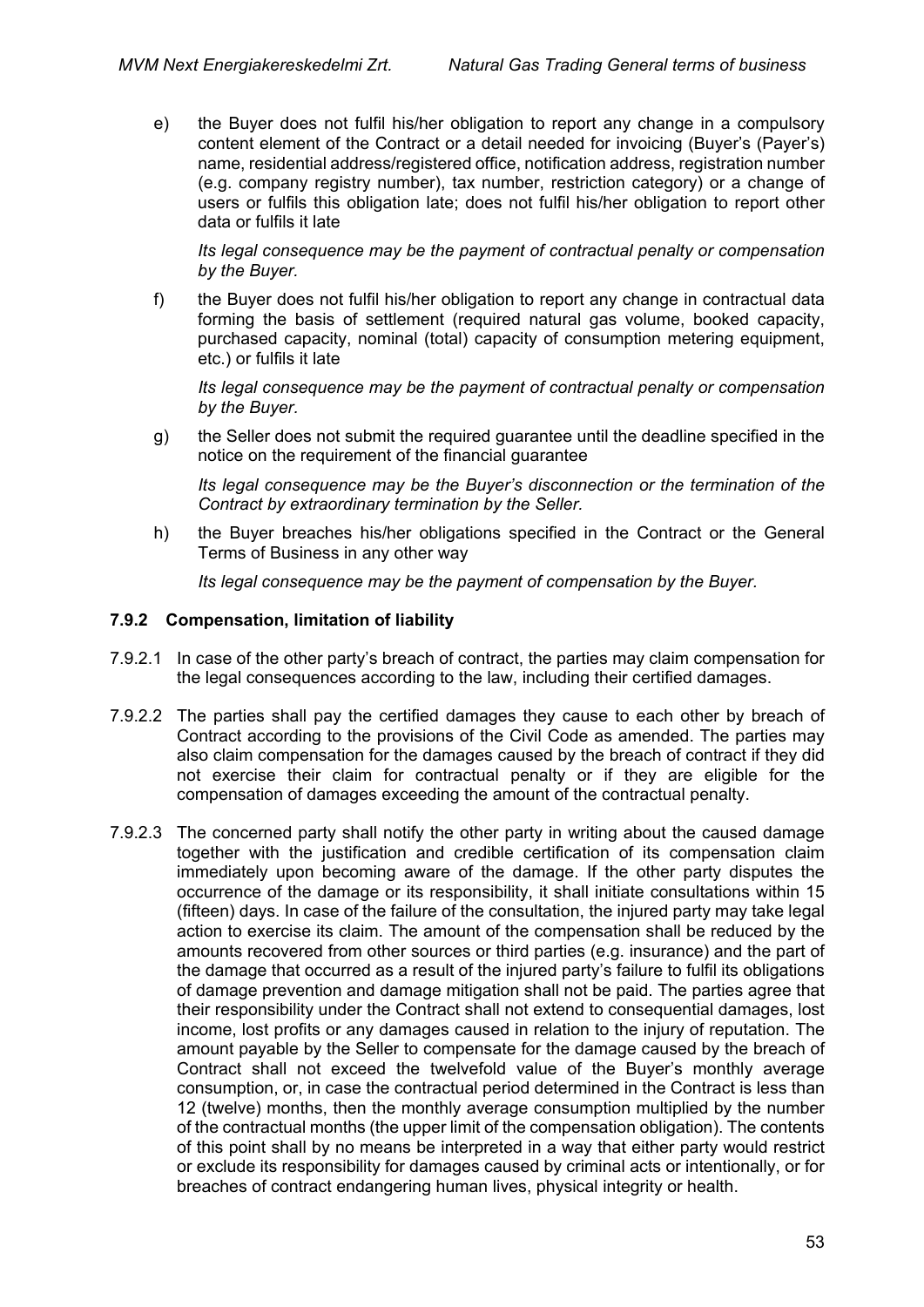7.9.2.4 The Buyer notes that the Seller excludes its responsibility in relation to its debt under Act CXLIII of 2015 on Public Procurements (hereinafter: the **Kbt**), the exemption of the transaction from the scope of public procurements under the Kbt, and the lawful closure of the procedure under the Kbt before the conclusion of the Contract under the Kbt.

### **7.9.3 Lawful refusal of performance (disconnection)**

- 7.9.3.1 With the cooperation of the competent natural gas distributor, the Seller may lawfully refuse in part or in full the natural gas trading service in the following cases:
	- a) if the conditions of delivery-receipt have ceased to exist due to events outside the Seller's control or become restricted (force majeure) until the conditions are restored,
	- b) in case of Natural Gas Emergency Situations, according to the legislation in effect,
	- c) in case of the use of interruptable capacity, with the conditions under the Contract,
	- d) according to the phases described below, if the Buyer fails to fulfil his/her payment obligation, with the exception of the users eligible for Universal service and also the district heat producer license holder if the conditions under Point 10.1.2 exist in case of the district heat producer license holder:
		- i. the Seller sends a payment notice to the Buyer (Payer) in case of late payment of at least 5 (five) calendar days,
		- ii. the Buyer (Payer) shall pay his/her debt specified in the payment notice within the deadline determined in the Contract or provide the financial guarantee determined by the Seller and notify the Seller thereof,
		- $iii.$  if the payment of the overdue debt or the provision of the financial guarantee does not take place within the deadlines specified above, the Seller may lawfully refuse performance.
- 7.9.3.2 If the user eligible for Universal service but not qualified as a Domestic User delays the fulfilment of his/her payment obligation for more than 30 (thirty) days, the Seller may initiate the disconnection of the Place of consumption with the natural gas distributor. The notification regarding the disconnection and the resulting interruption of the service shall be given to the Buyer in a registered letter with acknowledgement of receipt or in any other way that its receipt by the Buyer (Payer) can be certified. If the Domestic user fails to fulfil his/her payment obligation, the refusal of performance (disconnection) may take place in accordance with the provisions of the GET and the Vhr, the detailed description of which is included in the general terms of contract in *Annex 4*.
- 7.9.3.3 The disconnection does not exempt the Buyer from the consequences of Underconsumption.
- 7.9.3.4 If the Seller supplies multiple Places of consumption of the Buyer under the same Contract, the Seller shall be entitled to lawfully refuse performance regarding all Places of consumption if the payment obligation is infringed in relation to any of the Places of consumption based on the above provisions, unless provided otherwise in the Contract.
- 7.9.3.5 If the Buyer is disconnected due to non-payment, the Seller shall be entitled to require the Buyer (with the exception of users eligible for Universal service) to provide financial guarantee as a condition of reconnection in addition to the payment of the debt and the related costs.
- 7.9.3.6 The Buyer shall notify the Seller in writing about the elimination of the cause of his/her disconnection. After receiving the Buyer's notification and the payment of the incurred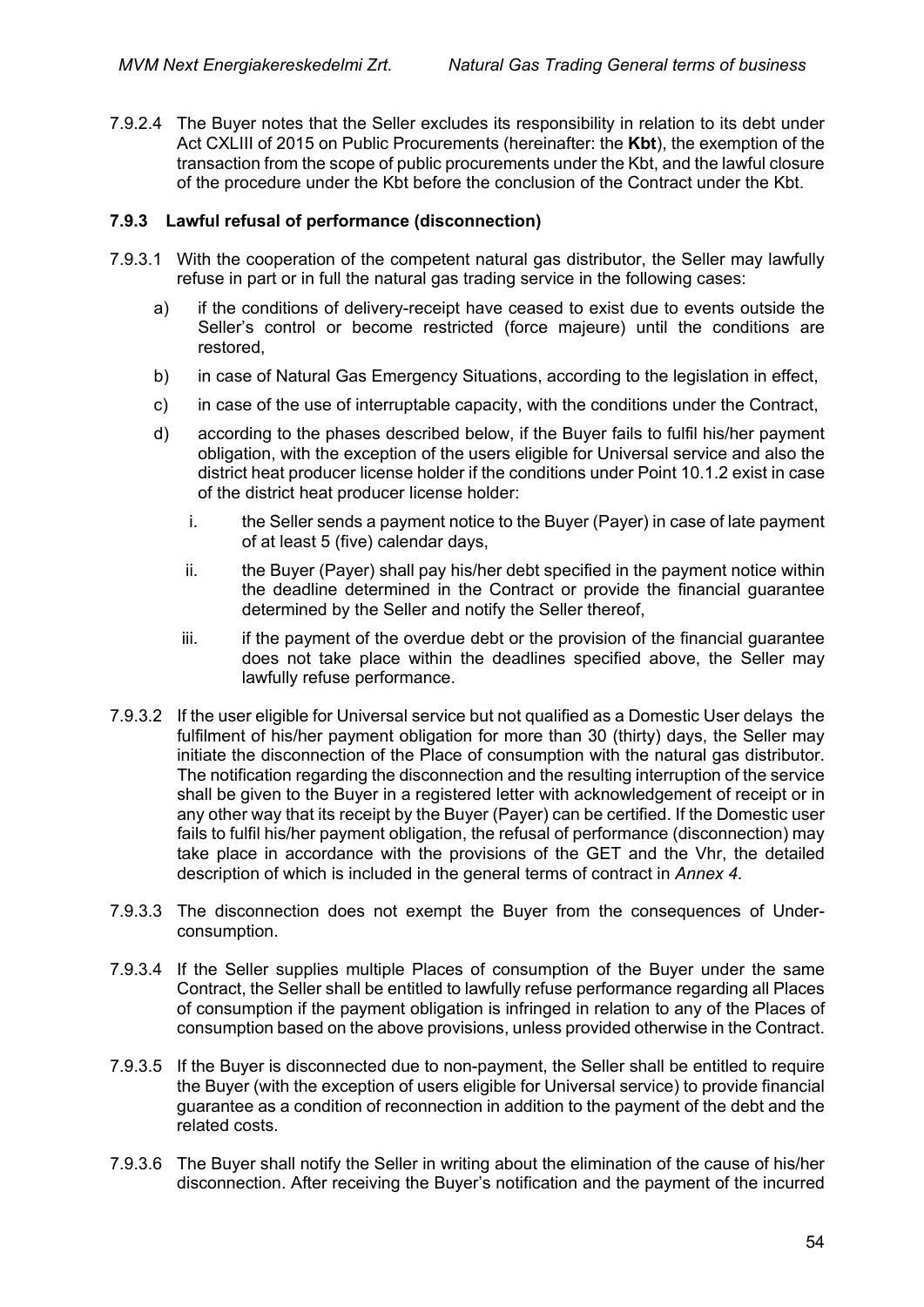costs, the natural gas distributor shall restore the natural gas service according to its general terms of business on behalf of the Seller on condition that the conditions of reconnection are also fulfilled against the natural gas distributor.

- 7.9.3.7 The natural gas trading service may be restored if the following conditions are all met:
	- a) the Buyer has put an end to the defaulting conduct and conditions,
	- b) the Buyer has paid the price of the natural gas volume determined according to the General Terms of Business and fulfilled his/her other payment obligations (Base Fee, Capacity Fee, Gas Fee, arrears, interest on arrears, surcharge, contractual penalty, etc.),
	- c) the Buyer has paid the costs incurred by the termination and restoration of the natural gas trading service,
	- d) if the Seller requested a financial guarantee, the Buyer has provided this guarantee to the Seller to the extent required within the set deadline.
- 7.9.3.8 The Seller shall notify the System administrator about the fulfilment of the conditions under Point 7.9.3.7 within 24 (twenty-four) hours. The System administrator shall ensure the restoration of the natural gas service as determined in the GET and the general terms of business of the System administrator.
- 7.9.3.9 The rules regarding the payment of the fees related to the reconnection and the amounts of the fees are determined in the relevant legislation noting that the System administrator invoices the payable fees to the Buyer based on the distribution network access contract.

#### **7.9.4 Financial guarantee**

- 7.9.4.1 If the Buyer fails to pay the price of the natural gas, including the Network Access Fee, the surcharge, the contractual penalty and other fees, or fulfil his/her other payment obligations under the Contract or fails to do it within the timeframe determined in the Contract, then the Trader may stipulate the provision of a financial guarantee under Point 7.7 as the condition of the further provision of the natural gas trading service.
- 7.9.4.2 If the Customer does not provide the required guarantee, the Trader shall be entitled to refuse the performance of the Contract. If the Buyer still does not fulfil his/her obligation to provide the guarantee within 5 (five) bank days after the Trader's notification, then the Trader shall be entitled to terminate the Contract by immediate notice.

### **7.9.5 Late payment**

- 7.9.5.1 The Buyer (Payer) shall pay the fees and other amounts specified in the Seller's invoice within the set deadline. If the Buyer (Payer) fails to pay the invoiced and due fees or other amounts, the Seller shall be entitled to:
	- a) charge interest on arrears for the period of the delay,
	- b) demand collection flat rate in case of businesses and contracting authorities under Act IX of 2016,
	- c) pass on its extra costs arising from the delay to the Buyer,
	- d) stipulate the provision of financial guarantee with the exception of users eligible for Universal service (Point 7.9.4),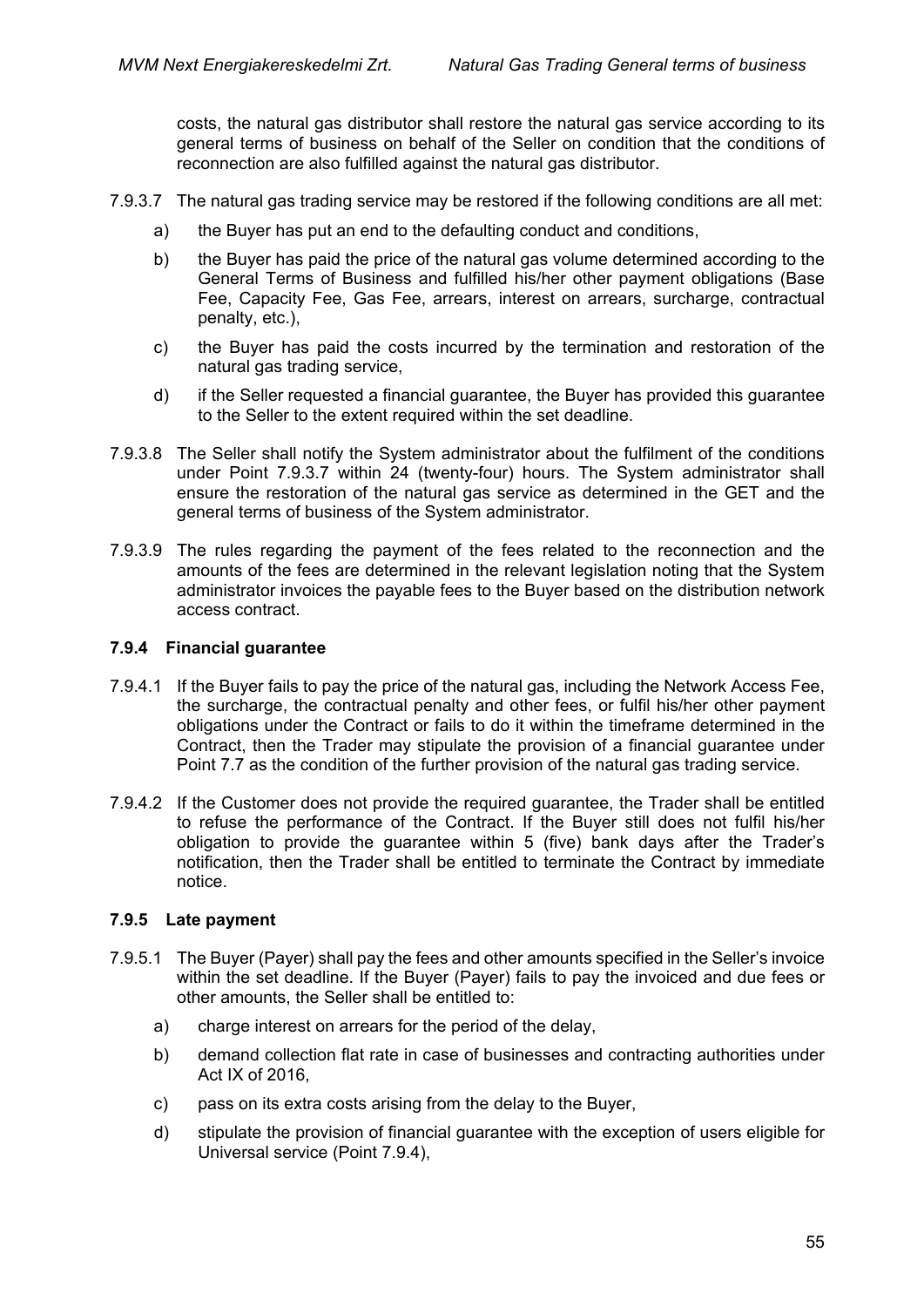- e) initiate disconnection with the competent System administrator on the expiry of the payment notice in case of non-payment (Point 7.9.3),
- f) terminate the Contract by extraordinary termination

according to the provisions of the Contract and the General Terms of Business.

- 7.9.5.2 In case of the delayed fulfilment of his/her payment obligation, the Buyer (Payer) shall pay interest on arrears from the day following the payment deadline as the starting day of the delay during the period of delay at the rate determined in the Civil Code, unless agreed otherwise. The obligation to pay interest on arrears shall exist even if the delaying party's delay is excused.
- 7.9.5.3 In case of delayed payment, the delaying party shall pay the other party's certified costs in addition to the interest on arrears.
- 7.9.5.4 Based on Act IX of 2016 on the Collection Flat Rate, the Seller shall be entitled to the collection flat rate of the extent determined in Act IX of 2016 on the Collection Flat Rate in case of the Buyer's delayed payment in order to cover the Seller's costs related to the recovery of its claim if the Buyer qualifies as a business or a contracting authority. The Seller shall be entitled to the collection flat rate after each overdue invoice. The due date of the claim shall be the date of the voluntary payment of the claim or, in the absence of voluntary payment, the date of the first payment notice.
- 7.9.5.5 The Buyer shall not be obliged to pay the collection flat rate if he/she excuses his/her delay while the related claim is being enforced.
- 7.9.5.6 The performance of the obligation related to the payment of the collection flat rate does not exempt from the other legal consequences of the delay; however, the amount of the collection flat rate shall be offset against the compensation.
- 7.9.5.7 In case of an overdue debt, the Seller shall notify the Buyer of this fact and of the legal consequences of non-payment as determined in the General Terms of Business, the GET and the Vhr, and it shall call on the Buyer to perform the obligation according to the contract. If this notification is unsuccessful, the Seller shall be entitled to initiate legal proceedings to enforce the overdue debt or the employment of an external collection company, or the assignment of the overdue debt. The Seller may employ the external collection company to inform the Buyers that the collection company lawfully acts on behalf of and in place of the Seller.
- 7.9.5.8 Certain Buyers determined in the Vhr may request the Seller and the competent System administrator to ensure them exemption from disconnection from the natural gas service due to delayed payment, the detailed rules of which are determined in the GET and the Vhr (moratorium).

### <span id="page-55-0"></span>**7.9.6 Assignment of claims**

- 7.9.6.1 The Seller shall be entitled to assign its claims against the Buyer under an assignment contract (assignment). By the assignment, the assignee shall replace the assigning Seller as the holder of the claim.
- 7.9.6.2 After the entry into force of the assignment contract, the Seller shall not accept payments to the claims under the assignment contract; the claims shall be paid to the assignee after the entry into force of the assignment contract.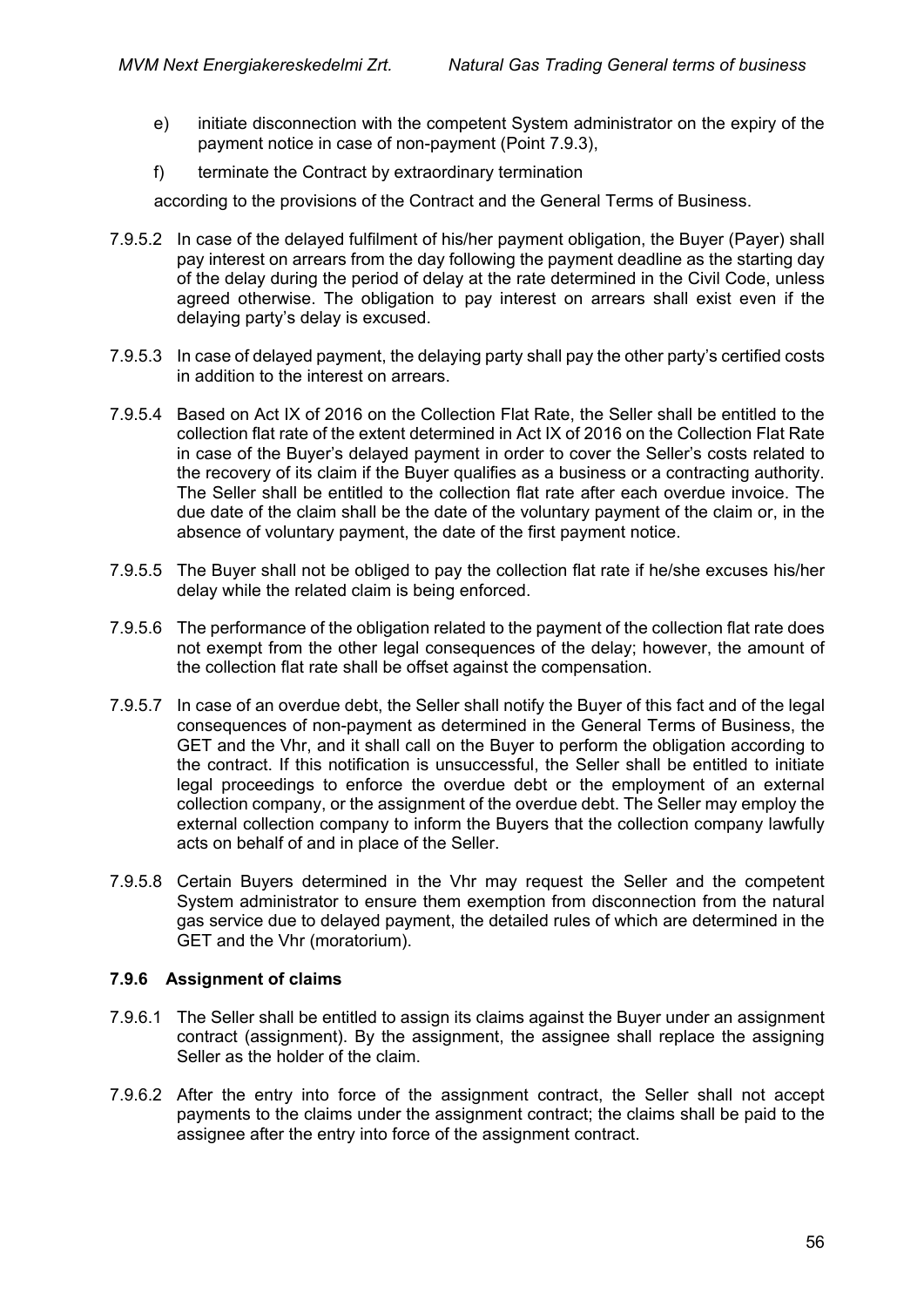- 7.9.6.3 The Seller shall provide the information needed to enforce the claim and hand over the documents certifying the existence of the claim.
- 7.9.6.4 The Seller may also fulfil its obligation to notify the debtors by having the notice on the assignment sent to them by the assignee.
- 7.9.6.5 The notification about the assignment signed by the parties (assignment document) shall contain the following data:
	- a) the details of the assignor and the assignee;
	- b) the information on data processing;
	- c) the payment instruction (fulfilment instruction);
	- d) the continuation sheet forming an annex of the assignment document, which may contain:
		- i. the name of the a debtor user,
		- ii. the place of consumption,
		- iii. the user identifier/customer code,
		- iv. the residential address/registered office of the user,
		- v. the tax number of the non-natural person user,
		- vi. the amount of the overdue debt,
		- vii. the number(s) of the invoice(s) underlying the overdue debt,
		- viii. the payment deadline(s) of the invoice(s) underlying the overdue debt.
- 7.9.6.6 The assignee shall certify the completion of the assignment to the debtors at the same time of the notification.

### **7.9.7 Contractual penalty**

- 7.9.7.1 The parties shall be entitled to stipulate a contractual penalty as the guarantee of contractual performance. The contractual penalty shall be paid within 15 (fifteen) days after the date of the letter stipulating it. Set-off is not applicable in relation to the claim for contractual penalty.
- 7.9.7.2 No liability to pay contractual penalty shall arise in case of the lawful refusal of performance or in case of previously arranged planned maintenance or force majeure. In such cases, the natural gas volume determined in the Contract for the given period shall be reduced with the concerned natural gas volume. Similarly, the natural gas volume determined in the Contract for the given period shall be reduced with the natural gas volume refused due to quality defect.
- 7.9.7.3 Unless provided otherwise, the contractual penalty shall be payable on an objective basis regardless of the fault of the parties.
- 7.9.7.4 The Seller shall be entitled to enforce the following contractual penalties against the Buyer based on the Contract:
	- a) Based on the parties' agreement, in case of the Buyer's Under-consumption or Overconsumption, the Seller shall be entitled to enforce contractual penalty against the Buyer as determined under the Contract. In case of contractual penalty resulting from a quantity difference, the basis of the contractual penalty shall be the value of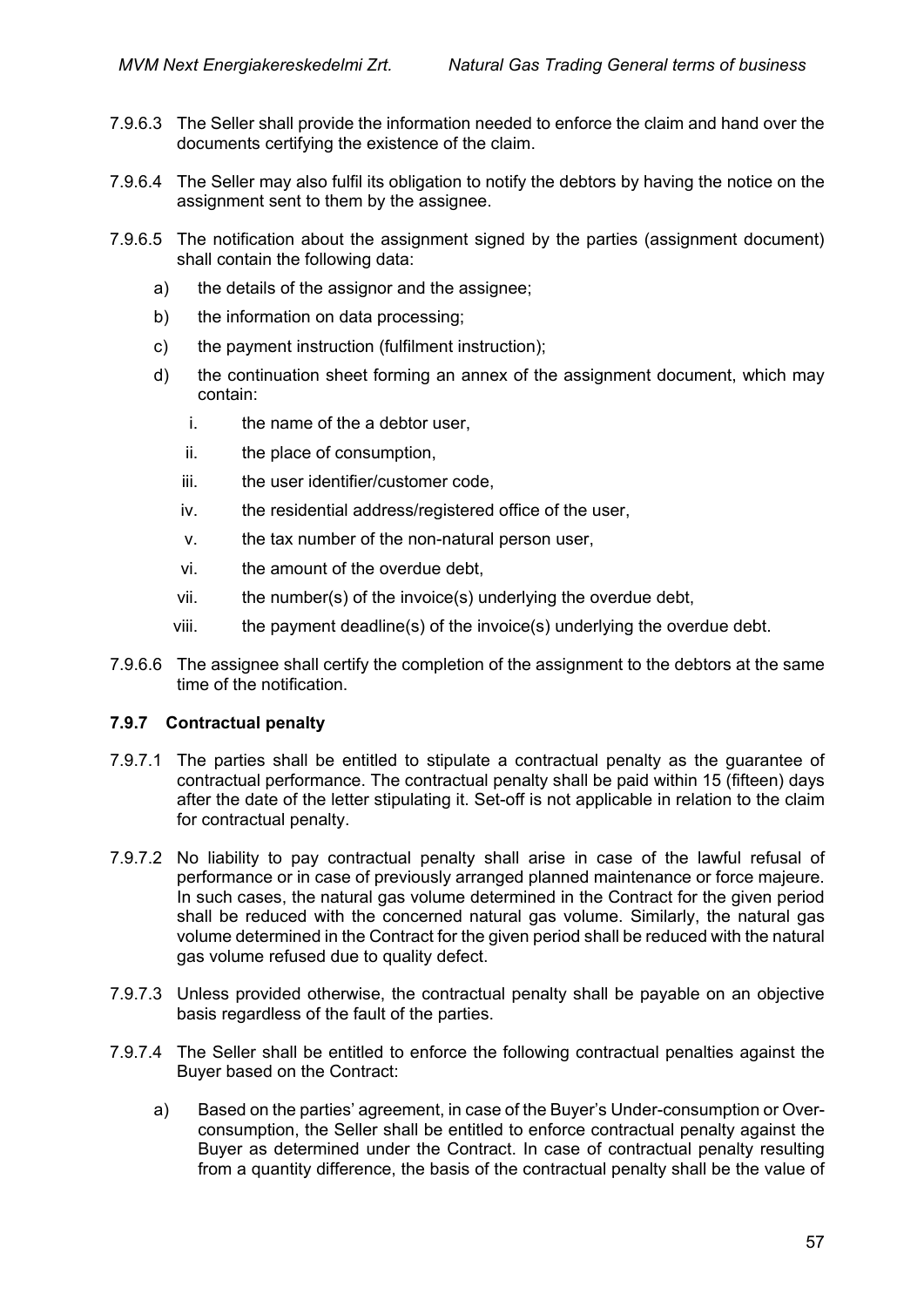the natural gas calculated with the arithmetical mean value of the unit price or tariff valid at the time of the breach of contract, while the extent of the contractual penalty shall be 25 (twenty-five) % of the contractual penalty base.

If the parties monthly examine the quantity differences, then, in case of Underconsumption, the Buyer shall be entitled to initiate with the Seller that the Seller should set it off against the amount payable based on the natural gas consumption through the raised consumption exceeding the monthly contractual natural gas volume within 3 (three) months after the month of Under-consumption. The amount of the already paid contractual penalty shall be set off against the financial performance of the invoice issued about the receipt of the natural gas exceeding the monthly minimum applying the natural gas net unit price or tariff valid at the time of receipt. In this case, the Seller shall update the amount of the charged and paid contractual penalty monthly.

- b) If the Buyer demonstrably infringes his/her confidentiality obligation, then the Seller may require the Buyer to pay a contractual penalty determined as 10% (ten percent) of the contractual value or offer value calculated for one Gas Year, including the amount of the Network Access Fees.
- c) In case of exceeding the capacity, the Buyer may be required by the Seller to pay contractual penalty, the amount of which shall be equal with a hundred times the difference between the highest hourly capacity used on the gas day the capacity was exceeded and the capacity booked in the Contract (i.e. 100 HUF/kWh/h/day).
- d) If the Buyer fails to fulfil his/her data provision obligation according to Sub-points e) and f), Point 7.9.1.4, the Seller may require the Buyer to pay a contractual penalty in the amount specified below based on the (total) capacity of the consumption metering equipment installed at the concerned Place of consumption:
	- i. under 20  $m^3$ /hour: 5,000 HUF
	- ii. between 20-99 m3/hour: 10,000 HUF
	- iii.  $100 \text{ m}^3$ /hour or higher: 30,000 HUF.
- e) If the Buyer undertakes in the Contract to grant the Seller the right of last offer but fails to grant the right of last offer to the Seller or grants it in a way that the Seller cannot make its last offer, then the Seller shall be entitled to require the Buyer to pay a contractual penalty in the amount equaling 25% (twenty-five percent) of the product of the annual contracted volume determined in the Contract and the natural gas price but minimum 500,000 HUF (five hundred thousand forints), or, in case of users eligible for Universal service, 100,000 HUF (one hundred thousand forints).
- f) If the Buyer does not facilitate reading the consumption metering equipment, the Seller shall be entitled to enforce a contractual penalty in the amount of 20,000 HUF (twenty thousand forints) against the Buyer.
- g) If the Seller cannot start performance under the Contract because the change of traders has been refused in case of any of the Places of consumption by fault of the Buyer (unsuccessful change of traders), then the Seller shall be entitled to enforce cancellation penalty against the Buyer regarding the concerned Place of consumption. The amount of the cancellation penalty shall be 30% (thirty percent) of the product of the annual contracted natural gas volume determined in the Contract (or, if the term of the Contract is less than a year, the contracted natural gas volume determined for the term of the Contract) and the net unit price of the natural gas (in case of indexed unit price, the unit price shall be determined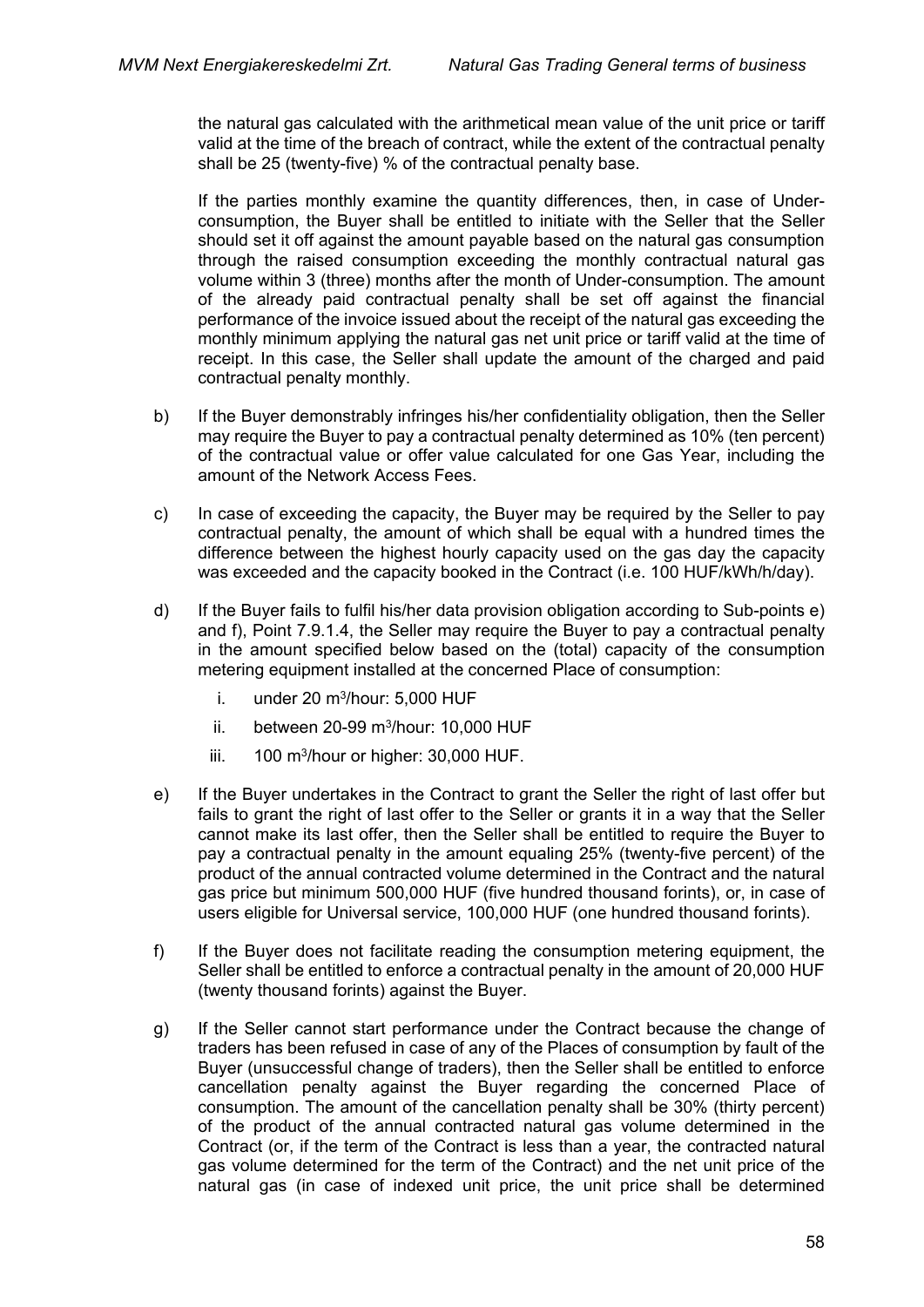according to the index on the day of the unsuccessful change of traders). The cancellation penalty shall be payable on an objective basis regardless of the parties' fault; therefore, the parties exclude the possibility of reducing the penalty.

- 7.9.7.5 The Buyer shall be entitled to enforce the following penalties against the Seller:
	- a) In case of the non-performance of the Guaranteed service, the Seller pay the Buyer the penalty determined in *Annex 3* and in the amount determined therein. In case of the Buyer's wrongful conduct, the Seller shall not be responsible for the nonperformance of the Guaranteed service and shall not have the obligation to pay contractual penalty.
	- b) If the Seller demonstrably infringes its confidentiality obligation, then the Buyer may require the Seller to pay a contractual penalty determined as 10% (ten percent) of the annual contractual value or offer value calculated for a Gas Year, including the amount of the Network Access Fees.

#### **7.9.8 Limitation period**

- 7.9.8.1 The claims arising from the Contract that became due on 1<sup>st</sup> October 2011 or later but before 19<sup>th</sup> December 2018 shall expire in 2 (two) years, while claims becoming due on or after 19th December 2018 shall expire in 3 (three) years. Regarding the claims that arose before 1<sup>st</sup> October 2011, the provisions of the Contract and, unless otherwise provided, the Civil Code, shall be applied. The limitation period shall start on the day the claim becomes due.
- 7.9.8.2 The limitation period shall be interrupted by:
	- a) the debtor's acknowledgement of the debt,
	- b) the modification of the obligation by agreement and the agreement,
	- c) the enforcement of the claim against the debtor in court proceedings (in an order for payment procedure) if the court has brought a final resolution to close the proceedings,
	- d) the announcement of the claim in bankruptcy proceedings,
	- e) the written notice of the Seller or the external collection provider acting on the Seller's behalf or that of the Buyer if it is delivered in a way that its receipt can be certified.

### **7.9.9 Force majeure**

7.9.9.1 Neither party shall be held responsible for the non-performance or non-compliant performance of the provisions of the Contract if this is the result of an event or circumstance outside the control of the party referring to force majeure that could not reasonably avoid or prevent and that makes it impossible for the party referring to force majeure to fulfil its obligations under the Contract. In this case, the party referring to the existence of the force majeure event shall be exempted from its contractual obligations for the period and to the extent that the force majeure event prevents it from fulfilling its obligations. If the party referring to the force majeure event is exempted, the other party shall also be exempted from fulfilling its obligations under the Contract to the extent of the former party's exemption. However, this exemption shall not extend to the failure to fulfil the notification obligation under Point [7.9.9.2](#page-59-0) or the payment of any amount due under the Contract.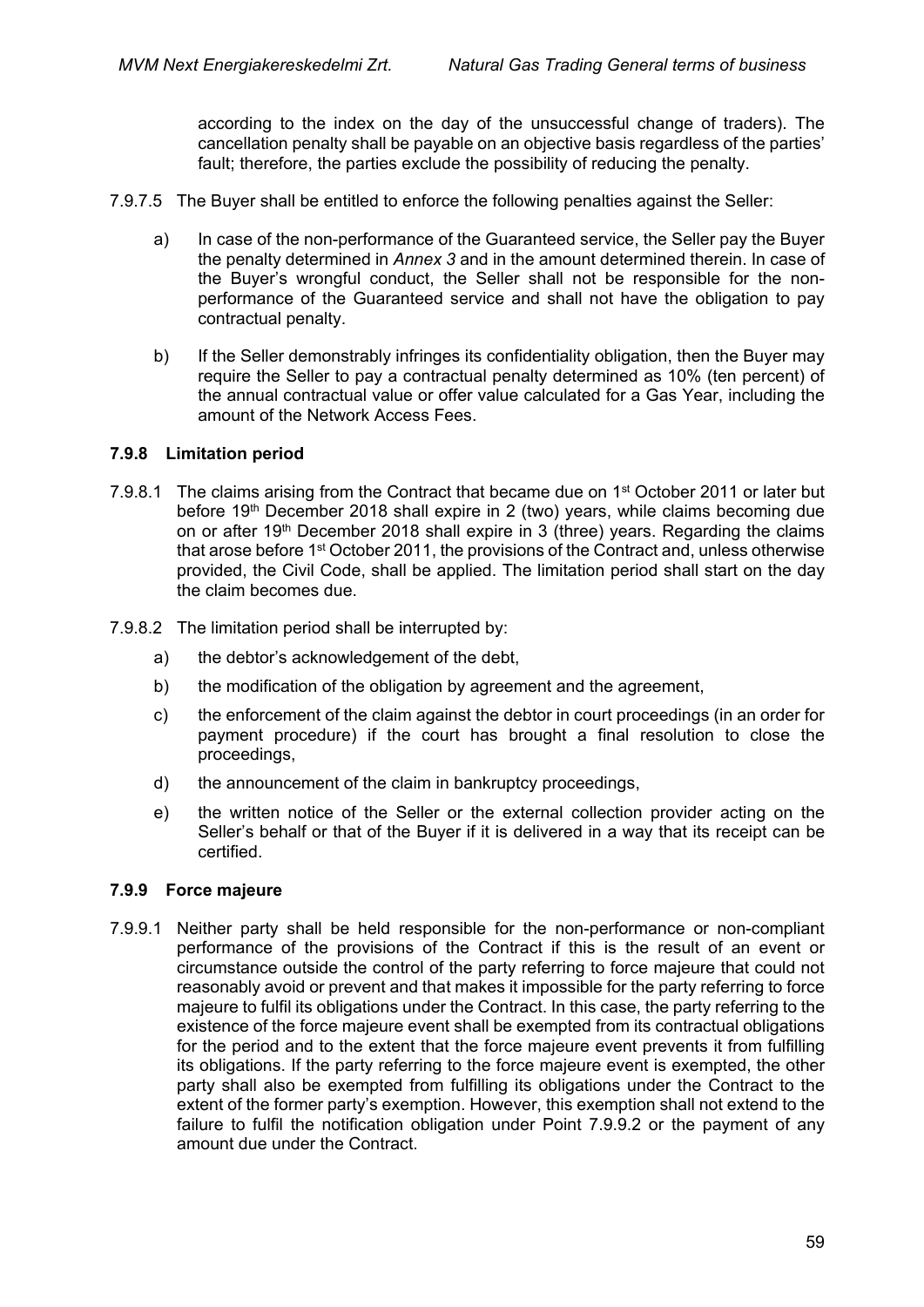- <span id="page-59-0"></span>7.9.9.2 In case of a force majeure event, the party referring to it shall notify the other party within the shortest time possible and at the same time give information about the expectable duration of the force majeure and its effects on the Contract. Further it shall make every reasonable effort to eliminate and terminate the force majeure event and mitigate its consequences. The party requesting its exemption from its contractual requirements based on the force majeure shall credibly certify the existence of the force majeure event and its circumstances by attaching the supporting documents at the other party's request.
- 7.9.9.3 The Parties agree that the force majeure shall mean in particular but not exclusively the following:
	- a) war, revolution, strike, natural disasters,
	- b) any failure of the systems of the transmission system operator or the territorially competent System administrators that prevent the party from fulfilling its obligations under the Contract,
	- c) the transmission system operator or the territorially competent System administrator suspends the transmission, distribution or receipt of natural gas regardless of the full performance of the provisions of the network access contract.
- 7.9.9.4 The absence of the approvals, permissions and authorizations needed for the performance of the Contract shall not be deemed force majeure.

### **7.9.10 Irregular consumption**

- 7.9.10.1 Irregular consumption shall be deemed a breach of the distribution network access contract, regarding which the territorially competent natural gas distributor shall be entitled to act against the Buyer.
- 7.9.10.2 The detailed rules regarding irregular consumption shall be included in the general terms of business of the System administrator.

## *7.10Rules of administering user complaints and complaint management*

### **7.10.1 General provisions**

- 7.10.1.1 It shall be deemed a complaint when the Buyer makes an objection about the measures taken to manage his/her earlier complaint sent to the Seller or the absence of the expected measure. The request for information, data provision or recommendations about the improvement of the quality of activities shall not be deemed complaints. A Buyer not subject to the Act on Customer protection shall confirm his/her spoken report in a written form within 24 (twenty-four) hours to the Seller, unless provided otherwise in the legislation.
- 7.10.1.2 The complaint shall contain the following as a minimum:
	- a) the requestor Buyer's name, contact details and customer ID number,
	- b) the address and ID of the concerned Place of consumption (POD),
	- c) the brief description of the application supported by the available documents,
	- d) specification of the requested measure.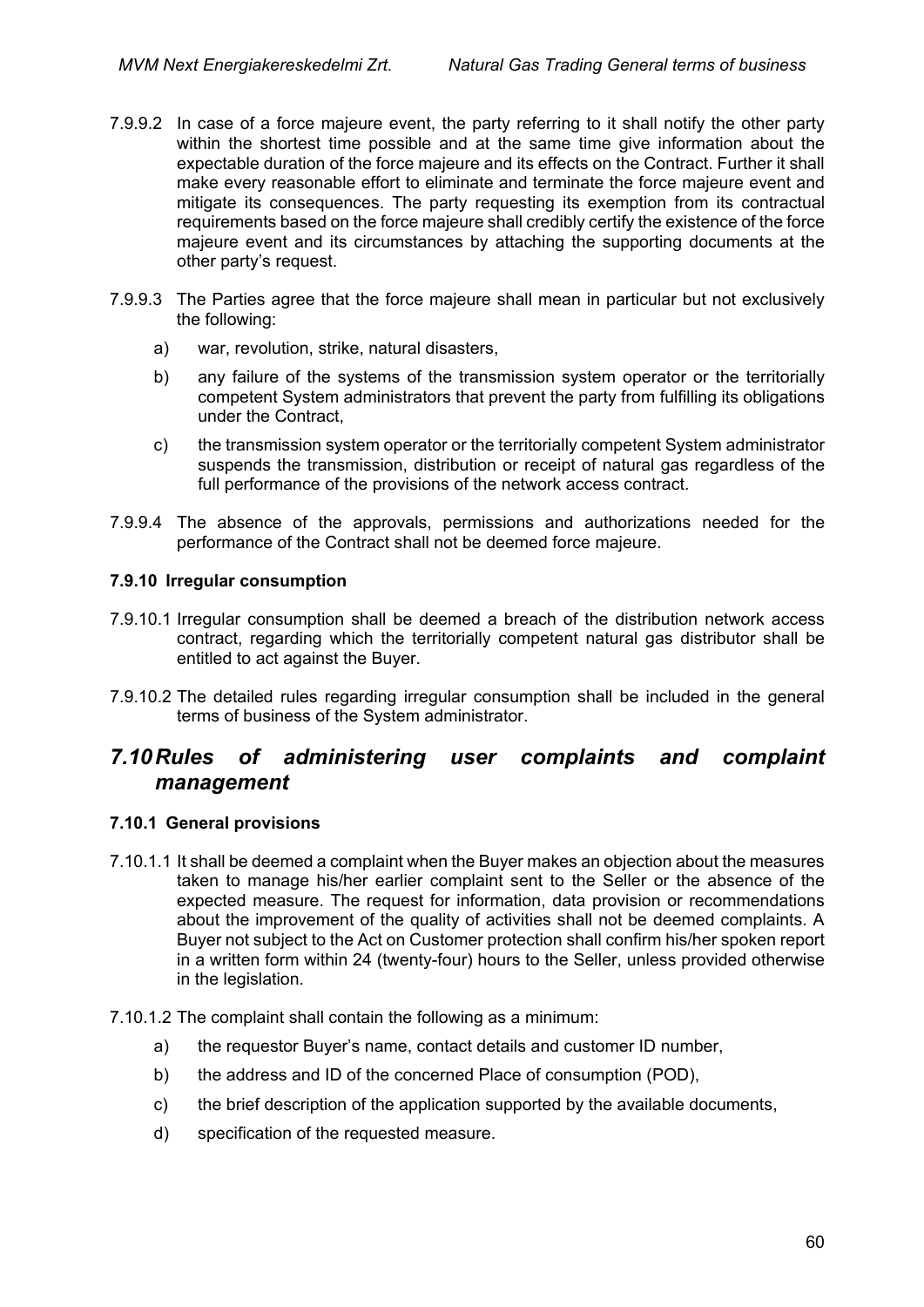- 7.10.1.3 In the absence of the content elements determined under Point 7.10.1.2, the Seller may return the complaint application to the Buyer for the purposes of clarification without a substantive reply.
- 7.10.1.4 The Buyer shall cooperate with the Seller for the purposes of investigating the complaint, provide the Seller with the necessary information and be available for the necessary consultation.
- 7.10.1.5 The rules related to invoice complaints are included under Point 7.8.3.

#### **7.10.2 Recording and archiving incoming complaints**

- 7.10.2.1 The Buyer can make his/her complaint about the natural gas trading service through the appointed customer manager, using the contact details specified in the Contract or through the Seller's customer service channels.
- 7.10.2.2 The Seller shall receive the submissions made orally or submitted in writing at the customer service offices but not arranged on site against a certificate.
- 7.10.2.3 The complaint can be made orally (in person or by phone) or in writing (in letter, email or, in case of Domestic users, through the customer service).
- 7.10.2.4 All complaints received by the Seller shall be registered and the Seller makes sure they are retained and archives in a traceable way until the end of the limitation period. To ensure that the process can be documented, the Seller applies unique reference numbers in case of the administration of complaints by phone without a submission, about which it informs the Buyer at the start of administering the complaint.
- 7.10.2.5 The Seller shall record and store calls related to substantial administration (complaints made at the central telephone customer service or telephone communication between the customer service and the Buyer), about which the Buyer receives information at the beginning of the telephone administration. The data protection rules of administration by telephone are included in Point 4.2.
- 7.10.2.6 The Seller shall also operate online customer service (e.g. internet or mobile application) for Domestic users. The current list and methods of matters that can be arranged through the online customer service (whether they require registration or not) are available on the Seller's website. In case of domestic users with a valid registration, the measures taken through the online customer service shall be deemed as if they were taken by the domestic users themselves.

#### **7.10.3 Documenting the implementation of the necessary consultations**

- 7.10.3.1 The Seller shall record all the documents related to the user complaint, including the notes and records prepared about the consultations, the related correspondence and/or the data content of these documents recorded in the IT system in a traceable way and observe the legal regulations related to data protection in every area of administration of cases.
- 7.10.3.2 If necessary, the Seller shall clarify with the concerned license holders which of them shall act in the given matter and transfer the complaint to the acting license holder unless the Seller itself is the acting party. The Seller shall immediately notify the Buyer in writing when this has taken place.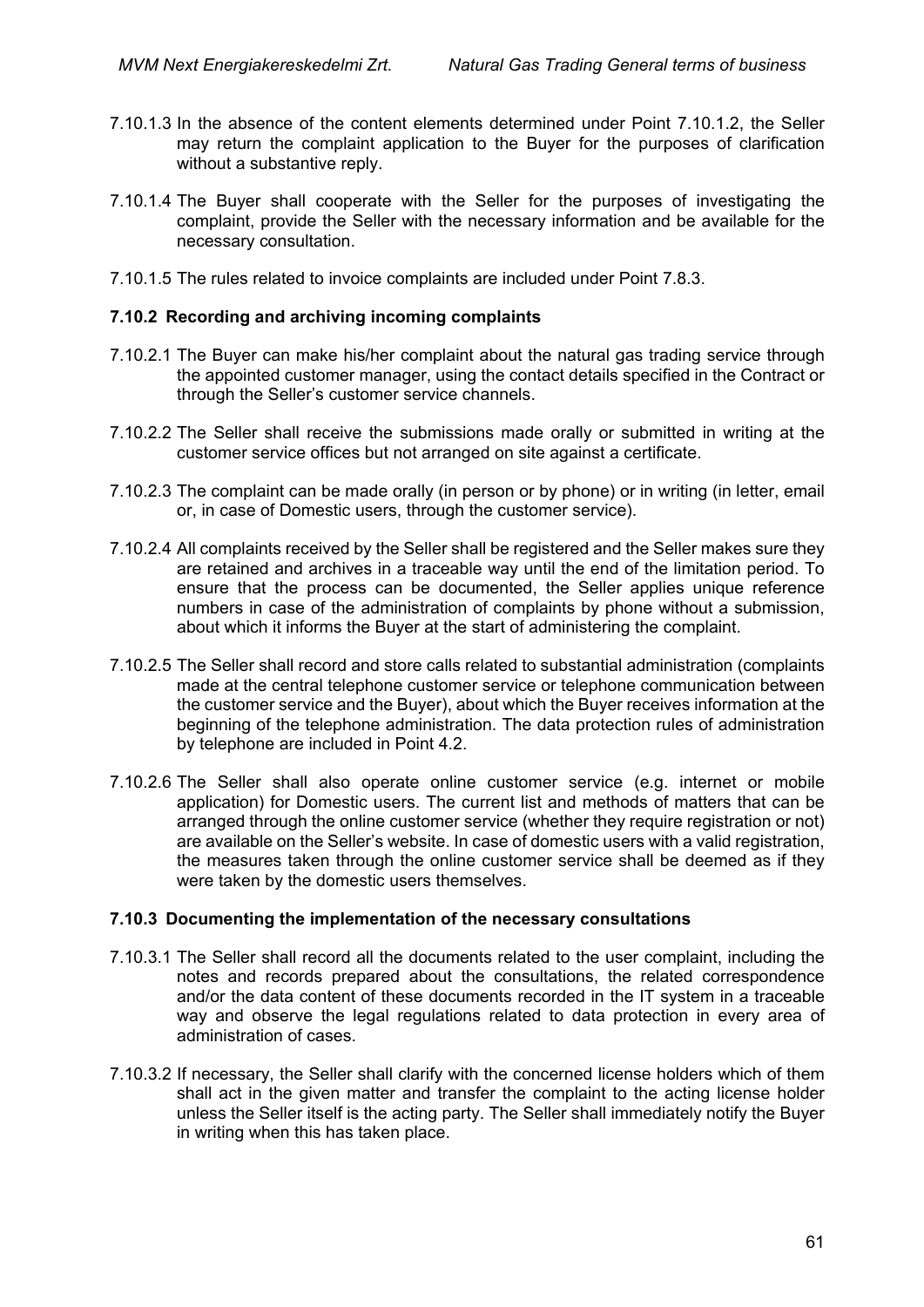7.10.3.3 If the submission is related to both the natural gas trading service and another activity, e.g. system administrator activity, and, consequently, it concerns another license holder apart from the Seller, the concerned license holders shall conduct the consultations necessary to clarify the competences and make the necessary measures within 15 (fifteen) days after the receipt of the complaint. In that context, the Seller shall be entitled to forward the Buyer's complaint to the other license holder during the consultation conducted with the concerned license holder so that this license holder can contact the Buyer.

#### **7.10.4 Deadline to give a substantial response; consequence of failing to meet the deadline to respond**

- 7.10.4.1 The Seller shall respond to the complaints received in a documented way in writing within 15 (fifteen) days, unless provided otherwise by law. In this case, the Seller may fulfil the obligation to give a written response using any means that makes it possible for the addressee to store the data addressed to it permanently for a period appropriate for the purpose of the data and display it in an unchanged form and with unchanged contents.
- 7.10.4.2 In case of inquiries not qualifying as complaints, the format of the response the Seller gives to the inquiries may differ from that of the Buyer's inquiry if it meets the criteria of controllability and traceability (e.g. responding in email or by phone to an inquiry by post).
- 7.10.4.3 The response period of 15 (fifteen) days may be extended with the time needed to establish the competence to act and the consultations (see Point 7.10.2) if they are required. The response period shall not contain the time between the consultation with the Buyer about an appointment and the completion of the on-site examination related to the complaint.
- 7.10.4.4 The Seller may decide not to investigate repeated complaints from the same Buyer with the same contents as a previous complaint, substantially responded to and not containing any new information or to investigate user inquiries made by unidentifiable persons.
- 7.10.4.5 If the Seller rejects the complaint or objection, the Buyer may turn to the MEKH, the Authority of Economic Competition or the consumer protection authority or it may initiate proceedings with a conciliation body or legal proceedings as detailed under Point 3.1.
- 7.10.4.6 The Buyer shall turn to the Seller in a verifiable way with his/her complaint before initiating proceedings with the authorities or the conciliation body.

# *7.11Cases and rules of contract termination*

### **7.11.1 General provisions**

- 7.11.1.1 The Contract shall cease:
	- a) on expiry of the contractual period under the Contract or at the time determined in the Contract provided that the Buyer has fulfilled all his/her obligations arising from the Contract (e.g. his/her obligation to pay fees, not including the payment of the final invoice);
	- b) if the Buyer's distribution network access contract has expired for any reason;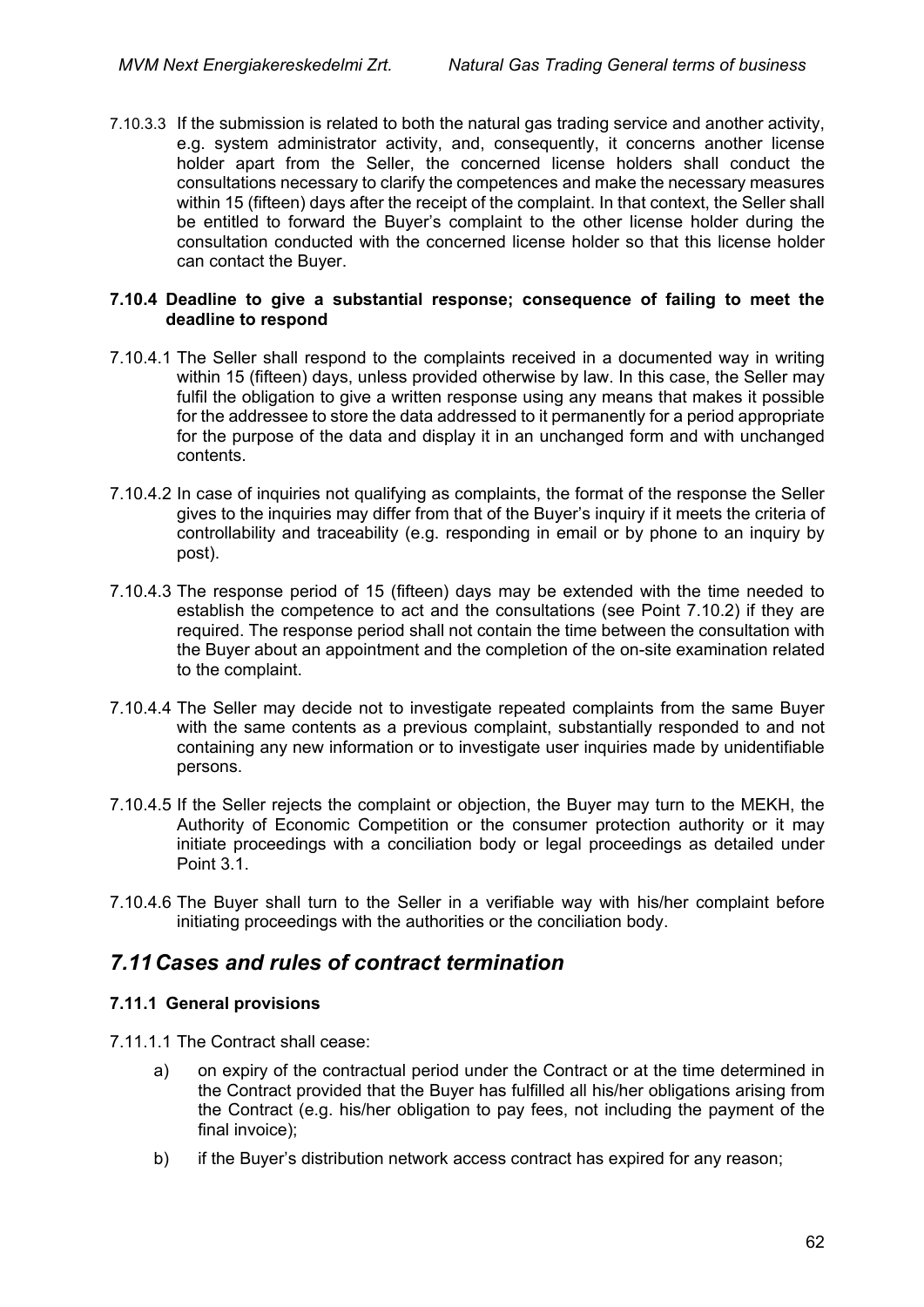- c) if either party terminates without a legal successor;
- d) on the day the Buyer deceases;
- e) if the Seller's natural gas trading license is withdrawn for any reason and a new license is not issued,
- f) performance according to the Contract becomes impossible for any other reason.
- 7.11.1.2 The Contract can be terminated:
	- a) at any time by the parties' joint written agreement, or
	- b) by cancellation, or
	- c) by ordinary termination, or
	- d) by extraordinary termination.
- 7.11.2 A fixed-term Contract may not be terminated by ordinary termination. A fixed-term Contract may be terminated on condition that the Buyer has fulfilled all his/her contractual obligations arising from the Contract (such as, in particular, the obligation to pay his/her fees) within the deadline determined in the Contract. If the Buyer has not fulfilled any of his/her contractual obligations until the  $45<sup>th</sup>$  (forty-fifth) day preceding the expiry of the contractual period determined in the Contract (e.g. he/she failed to meet his/her obligation to pay his/her fees), then the Seller may require the Buyer to fulfil this obligation by setting a payment deadline of at least 5 (five) days. If the Buyer exceeds the deadline determined by the Seller or fails to fulfil another contractual obligation before the expiry of the contractual period, then the Contract does not terminate when the contractual period expires but becomes a Contract for an indefinite period unless this is excluded by law. The extended Contract for an indefinite period shall be subject to the same conditions as the Contract with the difference that the Seller continues to ensure and charge the natural gas service provided to the Buyer according to the Basic tariff package and the prolonged Contract may be terminated according to the provisions of the General Terms of Business related to Contracts for an indefinite period.
- 7.11.3 If the Seller and the Buyer (Payer) concluded a payment relief agreement in any way or form at any time during the term of the Contract, then this agreement shall automatically lose its effect on the termination of the Contract or, in case of extraordinary termination, immediately on the day the legal notice on the termination is received by the other party and all the related debts (capital, interests, contributions, etc.) become due and payable immediately and in one amount.
- 7.11.4 At the same time as the Contract terminates or is terminated, all the obligations to pay fees arising from the Contract shall become due automatically, immediately and in one amount, the enforceability of which is not affected by the termination of the Contract.
- 7.11.5 If the Contract terminates in a way that the Buyer's further natural gas supply is not ensured by a different natural gas trader or the Buyer himself/herself (the Buyer definitively discontinues using natural gas regarding the Place of consumption or the Seller terminates the Contract by extraordinary termination), then the Buyer shall bear liability towards the Seller up to the extent of the contractual booked capacity according to the Contract and pay the Capacity Fee and the Base Fee to the Seller for the entire contractual period determined in the Contract (or, in case of the Capacity Fee, for the period of the capacity booking if it is shorter than the contractual period), which the Seller shall be entitled to charge to the Buyer in one amount.
- 7.11.6 If the Buyer does not have a new natural gas trading contract or universal servicing contract after the termination of the Contract, then the legal consequences of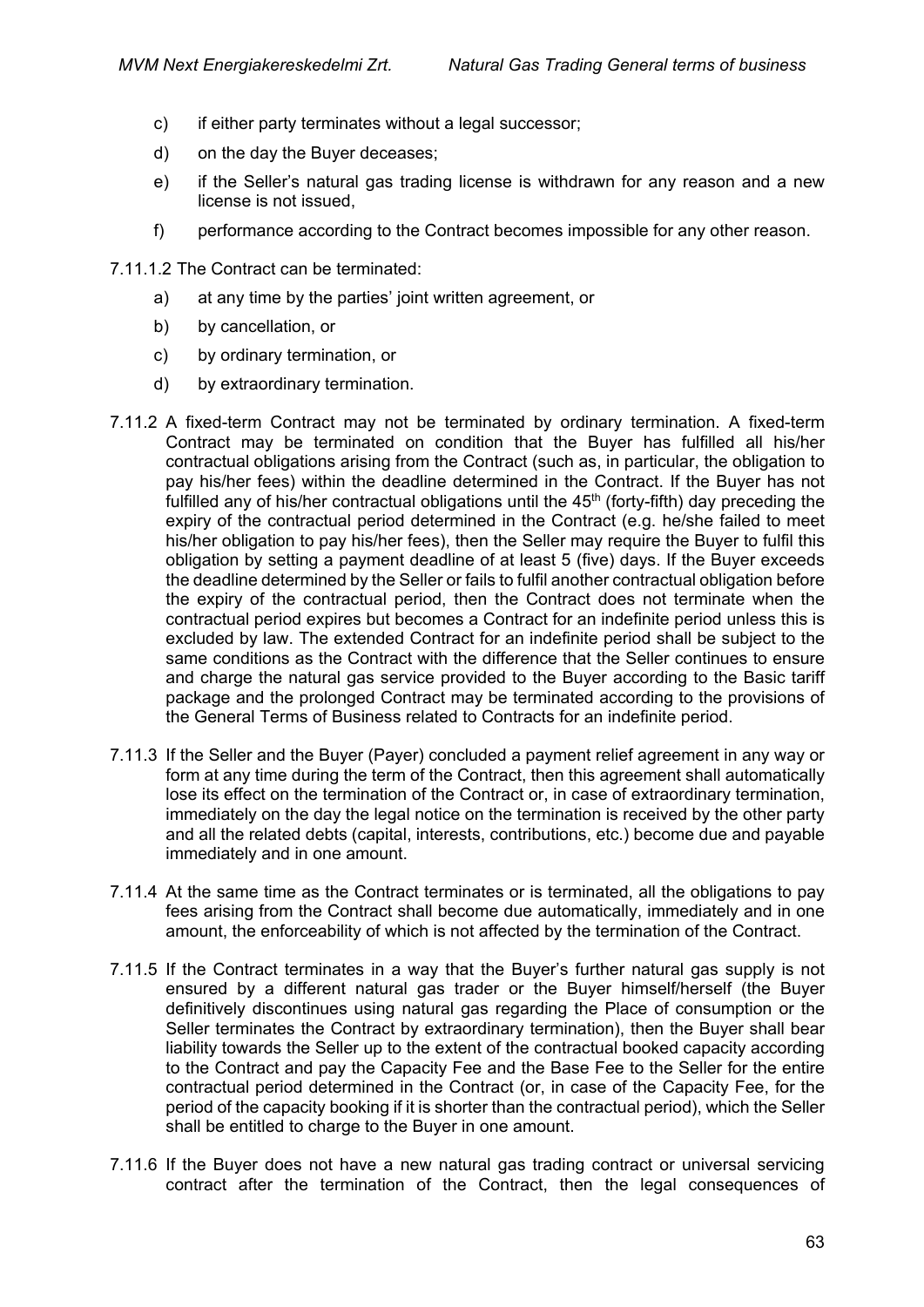consumption without a contract may be applicable against the Buyer regarding the consumed natural gas. The rules related to consumption without a contract are included in the general terms of business of the territorially competent System administrator.

7.11.7 The Contract may terminate or be terminated in the other cases determined in the legislation, according to the conditions described therein.

### **7.11.8 Cancellation**

- 7.11.8.1 If the Buyer wishes to withdraw from the Contract after the conclusion of the Contract but no later than on the  $30<sup>th</sup>$  (thirtieth) day preceding the commencement of the performance specified in the Contract, then the Seller may require the Buyer to pay abortive fee. Cancellation shall not be possible from the said date and the Contract may only be terminated according to the general rules.
- 7.11.8.2 The amount of the abortive fee shall be equal with the product of 50% (fifty percent) of the contracted annual natural gas volume not received by the Buyer regarding the delivery period determined in the Contract or the period until the end of the Loyalty Period and the contractual price (including the net unit price of the natural gas or tariff and the Network Access Fee) but a minimum of 100,000 HUF (one hundred thousand forints). The contracted annual natural gas volume not received by the Buyer shall be determined based on the expectable annual consumption specified in the Contract. In case of net natural gas unit price with formula, the amount of the retention fee shall be determined based on the closing prices valid on the day the Contract is terminated. The retention fee shall be payable to the Seller on an objective basis so the parties exclude the possibility of reducing the amount of the retention fee.

### **7.11.9 Ordinary termination**

- 7.11.9.1 The Parties may terminate the Contract without reasoning by way of ordinary termination in writing, effective on the last gas day of the gas month following the termination notice, unless provided otherwise. During the Loyalty Period the party shall not be entitled to terminate the Contract by ordinary termination.
- 7.11.9.2 The termination notice of the Buyer shall contain:
	- a) the fact of the termination,
	- b) the Buyer's declaration that it terminates the Contract due to no longer needing the supply or a change of traders.
- 7.11.9.3 If the termination notice is irregular, it does not have a legal effect, about which the Seller shall inform the Buyer in writing within 5 (five) days after the receipt of the notice.
- 7.11.9.4 The Seller shall only accept the Buyer's termination notice by post or electronic mail, which the Buyer shall send to the Seller's mailing address. The notice period shall start from the day the notice is received by the Seller.

### **7.11.10 Extraordinary termination**

7.11.10.1 Either party shall be entitled to terminate the Contract with immediate effect by extraordinary notice with reasoning sent to the other party if the other party fails to fulfil its substantial obligation specified in the Contract despite the related written notice (substantial breach of contract). Exercising the right of extraordinary termination does not necessitate prior written notice in cases determined under Sub-points b), c) and d), Point 7.11.10.2 and Sub-points b) and d), Point 7.11.10.3.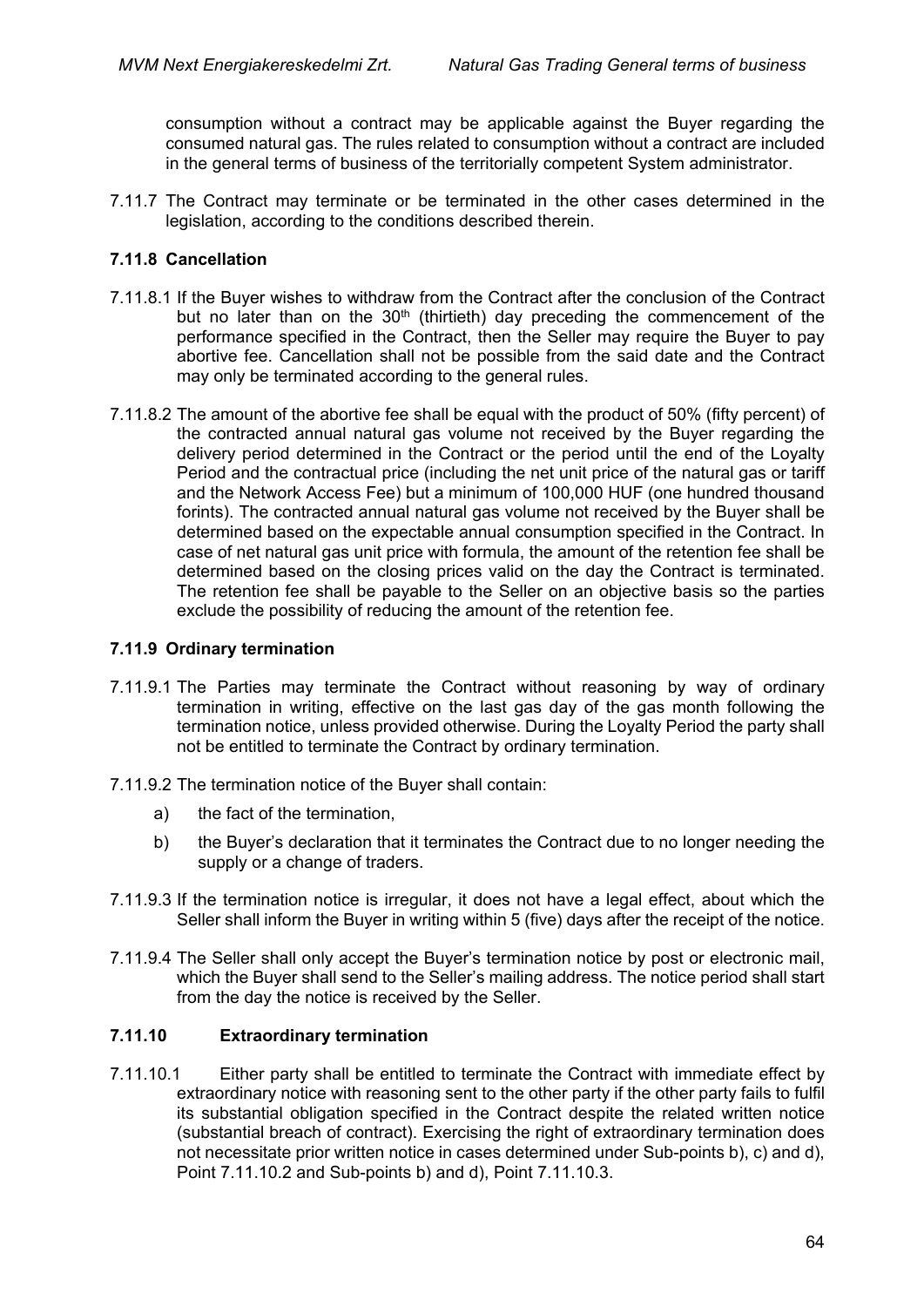- 7.11.10.2 It shall be deemed substantial breach of contract by the Buyer in particular if:
	- a) the Buyer fails to fulfil his/her due payment obligation;
	- b) if the court establishes the Buyer's insolvency or the court orders the conduction of liquidation proceedings or enforcement proceedings against the Buyer, and if the Buyer admits its general insolvency in writing or if the Buyer's highest body decides on its termination by winding up without a legal successor;
	- c) the Buyer's declaration given to the Seller under the Contract turns out to not to reflect the reality in a material aspect;
	- d) the Buyer is exempted from fulfilling his/her obligations under the Contract for more than 60 (sixty) successive days or for more than 90 (ninety) days during a Gas Year in case of a Force Majeure event;
	- e) the Buyer refuses to provide financial guarantee;
	- f) the Buyer fails to fulfil his/her other contractual obligations apart from those described above or fails to fulfil them appropriately despite the fact that the Seller has called on the Buyer on one occasion to ensure contractual performance indicating the breach of contract and setting the proper deadline.
- 7.11.10.3 It shall be deemed substantial breach of contract by the Seller if:
	- a) the Seller unlawfully discontinues the natural gas trading service or interrupts it unduly or to an extent exceeding the permitted extent, including if the Seller does not initiate with the territorially competent natural gas distributor to reconnect the disconnected Place of consumption within the period determined in the legislation;
	- b) the Authority has suspended or withdrawn the Seller's operating license and the Seller is no longer entitled to pursue natural gas trading activities under the Contract without a legal successor authorized to do so;
	- c) the Seller files for bankruptcy proceedings at the competent court; or the competent court establishes the Seller's insolvency in its final decision, or the Seller's highest body decides on its termination by winding up without a legal successor;
	- d) the Seller is exempted from fulfilling its obligations under the Contract for more than 60 (sixty) successive days or for more than 90 (ninety) days during a Gas Year in case of a Force Majeure event.
- 7.11.10.4 In case of extraordinary termination, if the Seller cannot deregister the Buyer under the rules of the change of traders, the Buyer shall remain supplied by the Seller until the Buyer can be deregistered according to the rules of the change of traders. In this case, the Seller shall provide and charge the natural gas supply to the Buyer according to the Basic tariff package for the period until the change of traders is completed provided that the Place of consumption was not disconnected.
- 7.11.10.5 The extraordinary termination of the Contract does not affect the enforceability of the other legal consequences determined in the Contract or the legislation.

# *7.12Contract amendment*

- 7.12.1 Unless provided otherwise in the General Terms of Business or the Contract, the Contract may be amended only by the mutual agreement of the parties in writing.
- 7.12.2 The parties agree that it shall also be deemed written amendment by mutual agreement if the Seller makes a written offer to the Buyer about the amendment of the Contract and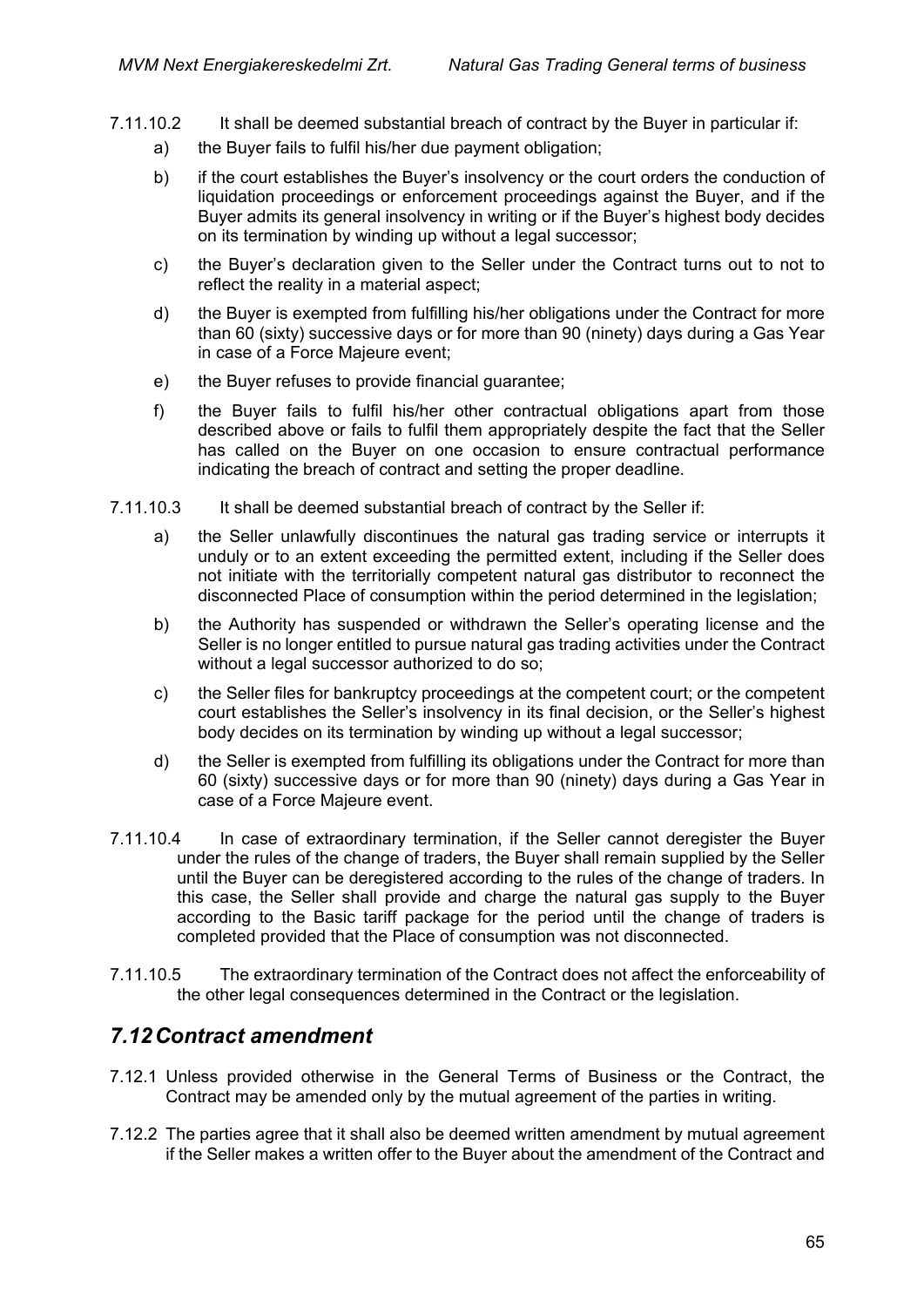the Buyer does not respond to the Seller's amendment offer within the timeframe set in the amendment offer. Such amendments of the Contract shall be valid on condition that:

- a) the Seller draws the Buyer's attention in its amendment offer in a clear and prominent manner to the fact that, if the Buyer does not make a written statement within the given timeframe, then the amendment offer shall be deemed accepted under this point of the Contract,
- b) the Seller ensures an appropriate timeframe of at least 15 (fifteen) days for the Buyer to make its statement about the amendment offer, and
- c) the Seller delivers its amendment offer to the Buyer in a way that its receipt by the Buyer can be certified.
- 7.12.3 Any change in the persons of the parties shall be regarded as a contract amendment; therefore, it requires the parties' mutual agreement except if the change means general legal succession or statutory separation of activities. The party concerned by the change shall, however, notify the other party about the change in the latter case in writing within five (5) working days; the party required to make the notification shall be liable for any damages arising from the non-performance or late performance of this obligation.
- 7.12.4 Changes in the contracting party's details determined in the Contract (e.g. company name, mailing address, bank, bank account) shall not be deemed an amendment of the Contract. The party concerned by the change shall, if possible, notify the other party of the change before it takes place but no later than 5 (five) days after the change; the party required to make the notification shall be liable for any damages arising from the nonperformance or late performance of this obligation. A change in the person of the natural gas distributor shall not be deemed an amendment of the Contract about which the Seller shall notify the Buyer in writing. The change of the net unit price of natural gas regarding the given Settlement Period based on the set formula in case of a price with formula shall not be deemed an amendment of the Contract.
- 7.12.5 The parties shall examine the possible necessity of amending the Contract, initiate the amendment of the Contract and cooperate in the amendment if the valid legislation determining the parties' legal relationship change during the term of the Contract.

# *7.13Governing law, legal disputes, invalidity*

- 7.13.1 The parties declare that the Contract, including its annexes and its possible amendments, shall be governed by the Hungarian law. The Contract shall be drawn up in the Hungarian language so its translation to any foreign language shall only serve informative purposes. If the Contract is drawn up in both Hungarian and foreign languages, the Hungarian version shall govern in case of any differences or contradictions.
- 7.13.2 The Contract along with its annexes shall constitute the entire agreement between the Parties and the signature of the Contract shall render any previous oral or written interpretation, measure, statement or agreement between the Parties null and void.
- 7.13.3 The parties shall settle any disagreement arising in relation to the Contract or the breach, termination, validity or interpretation thereof amicably. If the amicable settlement does not lead to a result, the parties may turn to the court with the proper competence and powers.
- 7.13.4 The parties agree that the invalidity of any provision of the Contract shall not affect the validity of the remaining provisions except if the parties would not have concluded the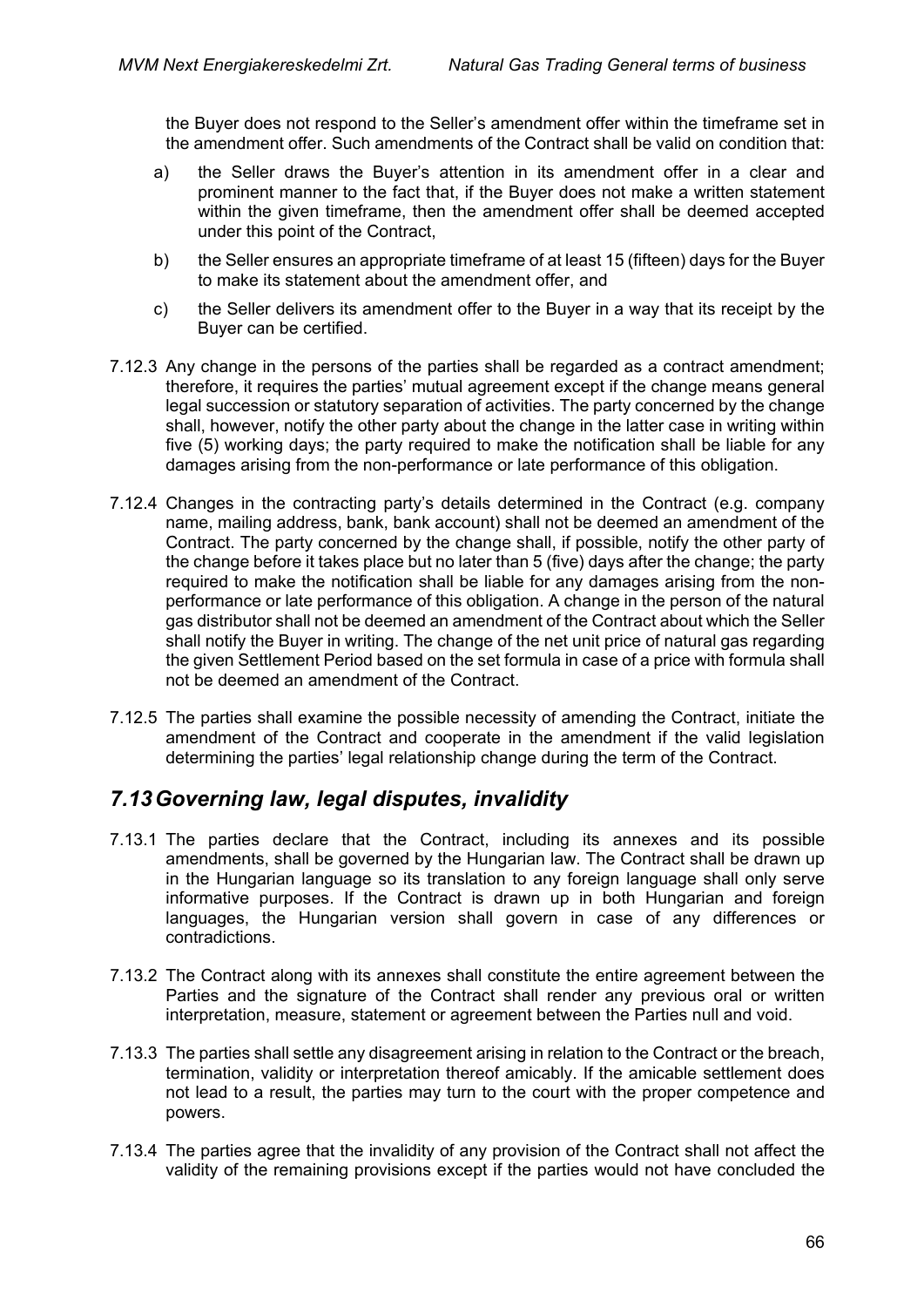Contract without the affected provision. In this case, the parties shall replace the invalid provision with one that is closest to the purpose thereof.

7.13.5 With the exception of the assignment of the parties' financial claims against each other and their transfer to an Affiliated Company, neither party shall be entitled to transfer or assign its rights and obligations determined in the Contract to a third party without the other party's prior written consent, which may only be refused on reasonable grounds. If the financial-business situation of the Affiliated Company is significantly worse than that of the assigning party, it shall be the condition of the assignation that the assigning party should provide a guarantee for the performance of obligations by the Affiliated Company. If the Buyer has provided a financial guarantee for the performance of the Contract, he/she shall be entitled to assign his/her rights and obligations under the Contract, including their assignment to the Affiliated Company, only on condition that it repeatedly provides financial guarantee to the Seller regarding the transfer or the third party concerned with the assignment, or modify the financial guarantee in a way that it should provide proper guarantee for the performance of the obligations of the third party concerned with the assignment.

# **8 RULES AND PROCEDURE OF TRADER CHANGE AND METHODS OF SETTLEMENT**

## *8.1 General provisions*

- 8.1.1 If the Buyer wishes to change natural gas traders, it shall be arranged by the System administrators and the concerned natural gas traders jointly and free of charge.
- 8.1.2 The Buyer may act independently to carry out the change of traders or mandate the natural gas trader the Buyer is concluding or wishes to conclude his/her new natural gas trading contract with to carry out the change.
- 8.1.3 The license holders concerned with the change of traders and the Buyer shall cooperate with each other.
- 8.1.4 If the Buyer has fulfilled his/her obligations related to the change of traders, such as, in particular, the contractual terms not performed at the time handing in the notice, but a concerned natural gas trader or the System administrator fails to fulfil its obligations related to the change of traders and the change of traders fails due to this, the Buyer's Contract remains effective with unchanged conditions. The natural gas trader or the System administrator failing to fulfil its obligations related to the change of traders shall pay the damage and costs of the concerned parties with interests due to the failure to complete the change of traders.
- 8.1.5 The Seller shall not be held liable for the delay of the deadline of the change of traders for reasons outside the Seller's control.

## *8.2 The Seller as the previous natural gas trader*

8.2.1 If in the future the Buyer wishes to purchase the natural gas from another natural gas trader or universal provider at the Place of consumption under the Contract (hereinafter: **change of traders**), it shall report it to the Seller in writing no later than 30 (thirty) days before the termination of the Contract, considering the conditions of contract termination, or terminate the Contract as determined in the Contract. The termination of the Contract due to change of traders shall not affect the validity of the distribution network access contract.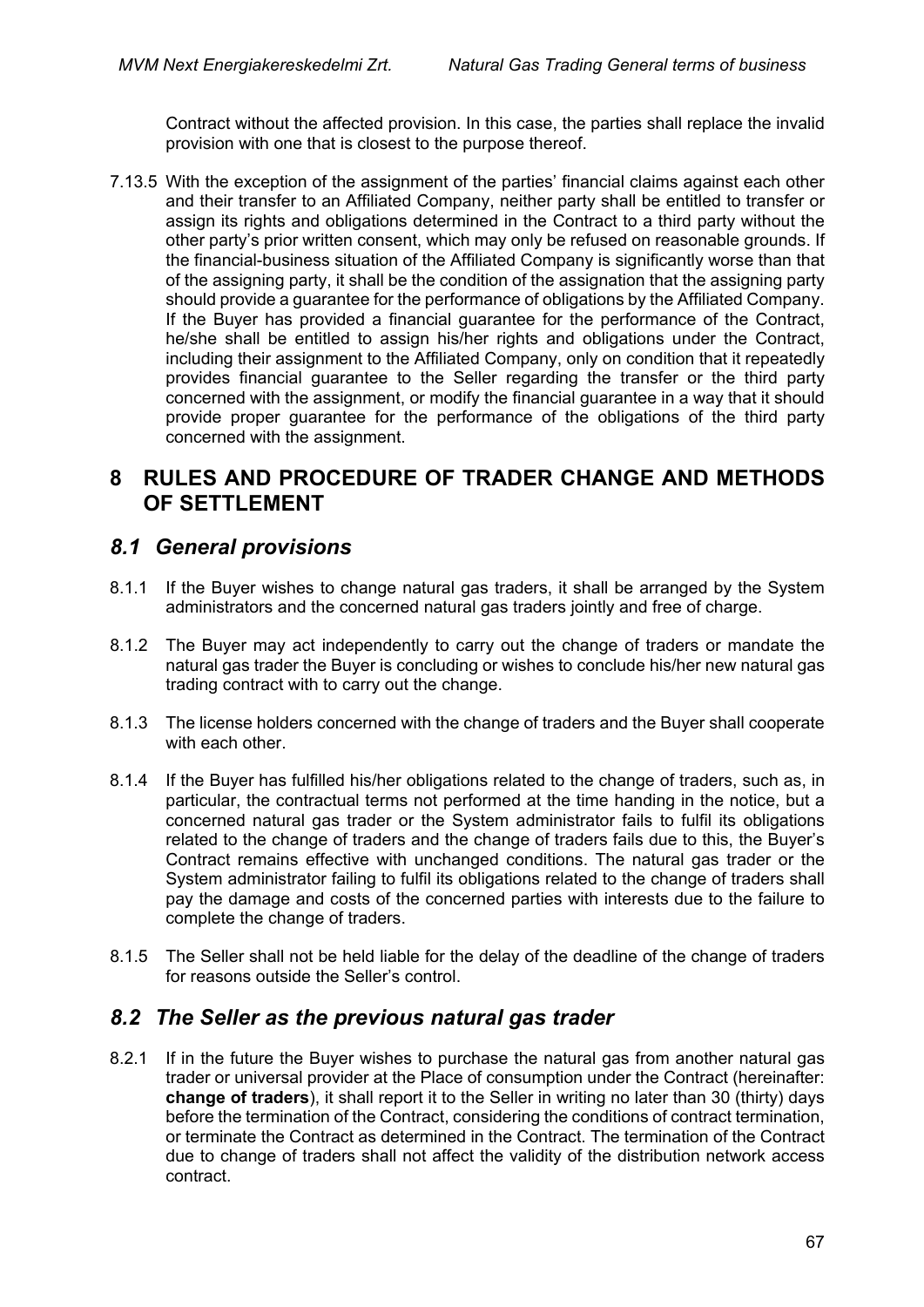- 8.2.2 The Seller shall send a written notification to the Buyer and, if the new natural gas trader acts on behalf of Buyer, the new natural gas trader within 5 (five) days after receiving the notice about
	- a) the acknowledgement of the termination notice, indicating the unique identification number of the Place of consumption (measurement point ID) and the date of the termination of the Contract, or
	- b) the contractual conditions unfulfilled at the time of submitting the notice, including the debts of the Buyer, as well as the details of these debts and the method and deadline of settling them.
- 8.2.3 Debt shall mean all the due and not yet paid (whether or not overdue) arrears the Buyer has towards the Seller under the Contract (including the contractual penalty, surcharge and other fees) along with their interests, dues and all the costs against the Buyer that the Seller may incur in relation to the Contract and its enforcement.
- 8.2.4 In case of sale under Sub-point b), Point 8.2.2, the Buyer shall fulfil the contractual conditions not performed at the time of submitting his/her notice until the deadline specified in the notification. The Buyer's termination notice shall only become effective if the Buyer has fulfilled the contractual conditions not performed at the time of submitting his/her notice until the specified deadline and has not failed to duly fulfil another contractual condition (obligation) in the meantime. If the Buyer has fulfilled all the contractual conditions needed for the termination within the set deadline, the Seller shall commence the change of traders after becoming aware of the fulfilment of the conditions and sends an acknowledgement without delay under Sub-point a), Point 8.2.2. If the time period set in the notification sent by the Seller according to Sub-point b), Point 8.2.2 expires without the Buyer fulfilling the contractual conditions specified in the Seller's notification, it shall be regarded as indication that the Buyer withdraws his/her termination notice, as a result of which the change of traders fails and the Contract remains valid between the Parties. In this case, the Seller shall be entitled to ensure and charge the Buyer's natural gas supply against the Basic tariff package from the planned date of the termination of the Contract.
- 8.2.5 If the Buyer acts on his/her own, it shall send the notification under Sub-point a), Point 8.2.2 to the new natural gas trader in due time after receiving it so that the natural gas trader can perform its obligations under the GET.
- 8.2.6 If the Buyer does not act on his/her own, the Seller shall report the change of traders and the date of the termination of the Contract to the System administrator at the same time as it sends the acknowledgement under Sub-point a), Point 8.2.2.The concerned System administrator shall perform its tasks determined in relation to the change of traders until the date of the termination of the Contract.
- 8.2.7 In case of a change of traders, the Seller and the Buyer shall settle accounts with each other. The meter reading at the time of the change of traders shall take place as follows:
	- a) in case of Buyers with remote-readable meters, the System administrator shall ensure that the closing meter reading is remotely determined at the time of the termination of the Contract,
	- b) in case of Buyers without remote-readable meters, the agreement between the Buyer, the Seller and the new natural gas trader shall prevail as to the determination of the closing meter reading. In this context, the parties may also agree to accept the meter reading reported by the Buyer or an estimation made according to the profile classification under the OCR.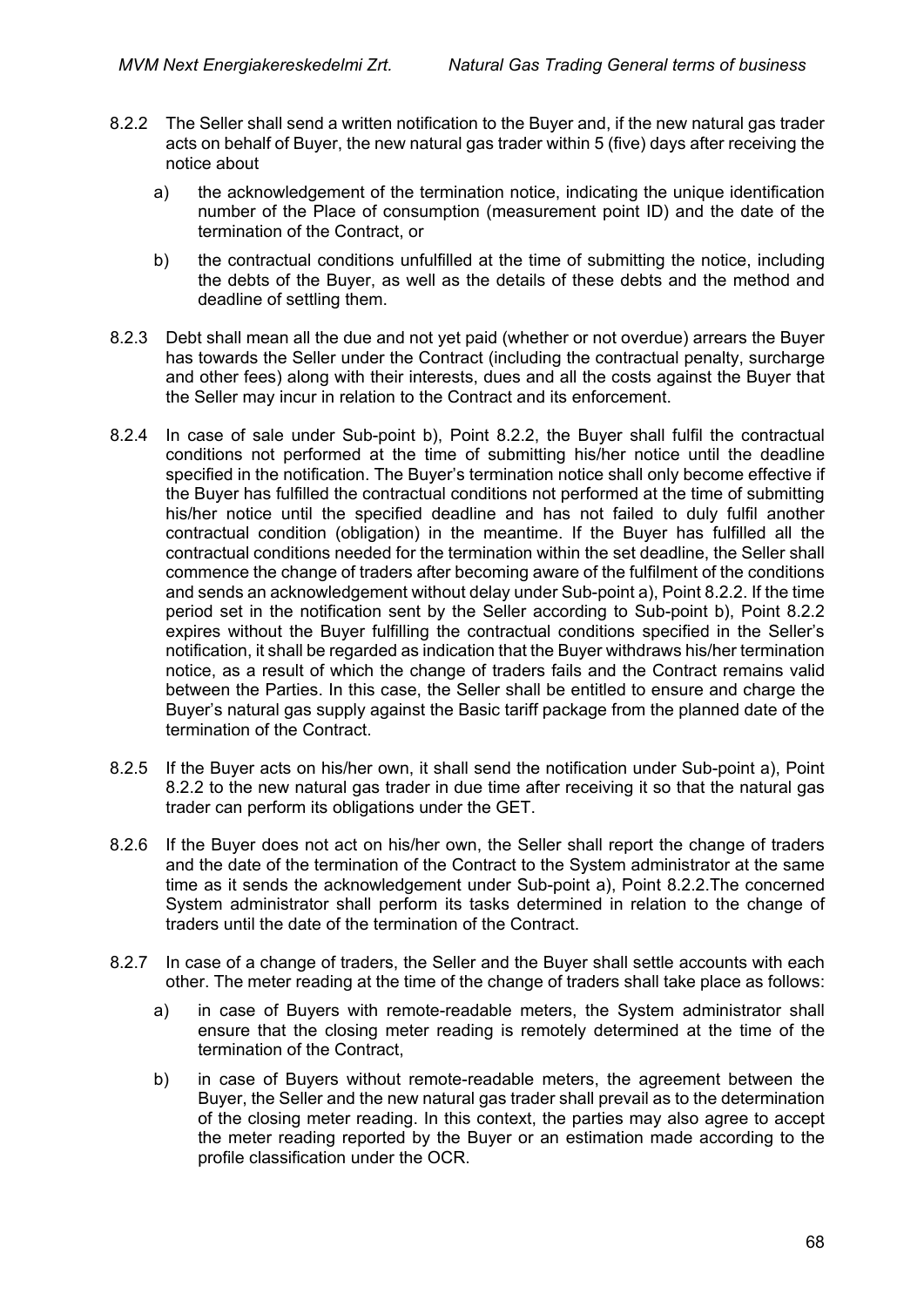- 8.2.8 If the parties do not agree on the closing meter reading, the new natural gas trader shall initiate with the System administrator the reading of the consumption metering equipment at least 5 (five) working days before the termination of the Contract. The cost of meter reading shall be divided equally between the Seller and the new natural gas trader. (The System administrator shall determine the closing meter reading by way of apportionment based on the reading.)
- 8.2.9 The System administrator shall report the data needed for settlement to the Seller and the new natural gas trader within 3 (three) days after the reading, based on which the Seller issues a final invoice within 20 (twenty) days after the termination of the Contract. The meter reading in the first invoice issued by the new natural gas trader shall be identical with the closing meter reading in the final invoice.
- 8.2.10 In case of a fixed-term Contract, if the Buyer concluded or wishes to conclude a natural gas trading contract with another natural gas trader becoming effective on the day after the day the Contract terminates, the Buyer shall report the conclusion of the new natural gas trading contract to the Seller at least 30 (thirty) days before the termination of the Contract so that the change of traders can take place on the day after the termination of the Contract. The Buyer shall comply with the conditions under Point 7.11.2 with regards to the termination of the Contract. If the Buyer fails to meet the deadline of reporting, the Seller and the System administrator shall not be liable if the change of traders does not take place on the day after the termination of the Contract if they complied with the related deadlines.
- 8.2.11 In case of a change of traders, the Buyer or the new natural gas trader concluding a natural gas trading contract with the Buyer shall book the capacity booked with the System administrator and made available after the termination of the Contract to ensure the supply of the Buyer noting that the new natural gas trader may fully or partially refuse to take over and book the transmission feed-in capacity, the transmission release capacity related to storage, and the storage capacity. In case of the transmission and distribution capacity, the Capacity Fee shall be paid until the end of the Gas Year; the storage capacity shall be payable time-proportionately until the end of the storage year.
- 8.2.12 In case of the full or partial refusal of taking over and booking the transmission feed-in capacity, the transmission release capacity related to storage, and the storage capacity, the natural gas network access fees shall be paid by
	- a) the new natural gas trader after the capacity taken over and booked by itself,
	- b) the Seller after the capacity not taken over or booked from it by the new natural gas trader

The natural gas network access fee payable after the capacity not taken over or booked by the new natural gas trader shall not be passed on the Buyer.

8.2.13 The further regulations related to the change of traders shall be determined in the GET, Vhr and the OCR.

## *8.3 The Seller as the new natural gas trader*

8.3.1 Before the Buyer's change of traders, the Seller shall act as a representative or agent, if authorized or mandated by the Buyer, regarding the cancellation and termination of the natural gas trading service the Buyer has with another natural gas trader, including the universal service contract (hereinafter, for the purposes of Point 8.3: the **previous contract**). Without an authorization or mandate, the Seller shall not be entitled to cancel the previous contract or make a report regarding its termination. In such cases, the Buyer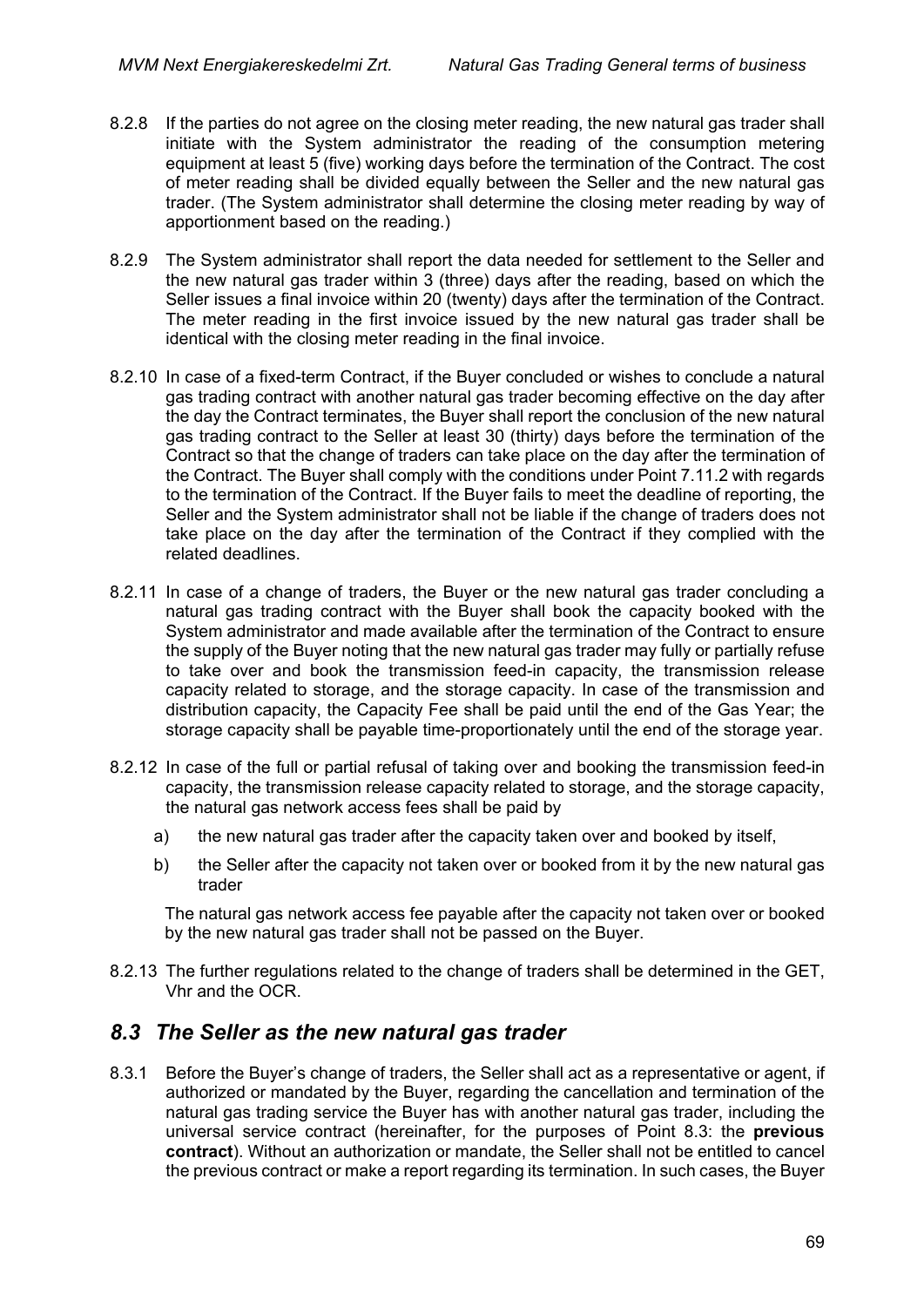shall take all the necessary steps to ensure the termination of the said contract. The authorization or mandate shall not extend to the settlement obligations related to the cancellation and termination of the previous contract or apply to the performance of any settlement obligations existing against the System administrator.

- 8.3.2 In relation to the management of the previous natural gas trading contract, the Seller shall report the change of traders to the System administrator.
- 8.3.3 If the Buyer acts on his/her own, at the same time as it sends his/her termination notice to the previous natural gas trader it shall notify the Seller of his/her intention to enter and the expectable date of its entry so that the Seller can fulfil its obligation of reporting and initiation towards the System administrator as determined in Section 31/B of the GET in due time. The Buyer shall send the Seller the acknowledgement of the termination notice received from the previous natural gas trader along with the copy of the last invoice it received from the previous natural gas trader without delay but no later than 22 (twentytwo) days before the termination of the previous contract. If this deadline is not observed, the Seller cannot ensure that the supply starts on the start day stipulated in the Contract.
- 8.3.4 On behalf of the Buyer, the Seller shall report to the concerned System administrator the effective date of the new Contract and initiates the conclusion (amendment) of the network access contract applying the unique identification number of the Place of consumption without delay after receiving the acknowledgement of the termination notice from the previous natural gas trader but no later than 21 (twenty-one) days before the date of termination of the Buyer's previous natural gas trading contract.
- 8.3.5 In the absence of an agreement between the Buyer, the previous natural gas trader and the Seller, the System administrator shall report the data needed for the settlement of accounts within 3 (three) days after the meter reading or estimation to the previous natural gas trader and the Seller, based on which the previous natural gas trader issues a final invoice. The initial meter reading in the invoice issued by the Seller shall be equal with the closing meter reading in the final invoice.
- 8.3.6 If the previous natural gas trader informs the Seller that it does not accept the termination due to overdue arrears on invoices or the non-performance of other contractual conditions, then the provision of the natural gas trading service can start after the date of the termination of the previous contract specified in the acknowledgement of the fulfilment of the conditions needed for the termination of the previous contract under the Contract concluded with the Seller and following the successful change of traders.
- 8.3.7 The Seller may choose to conclude the Contract on condition that the Buyer should not have any overdue arrears on invoices towards the natural gas trader (Universal service provider) previously supplying it and in relation to any of his/her Places of consumption and that none of the Buyer's Places of consumption should be disconnected from natural gas supply due to overdue arrears on invoices or any other breach of contract, and that the Buyer's previous supply contract has been terminated (or will terminate no later than by the time the supply under the Contract begins).
- 8.3.8 The Seller may make the acceptance of the request for quotation subject to the provision of a financial guarantee in case of users not eligible for Universal service if the previous natural gas trading contract was terminated due to non-payment or if other conditions under Point 7.7 exist.
- 8.3.9 If the Buyer has fulfilled his/her obligations related to the change of traders but either the concerned natural gas trader or the System administrator fails to fulfil its obligations related to the change of traders, then the Buyer's previous contract shall remain effective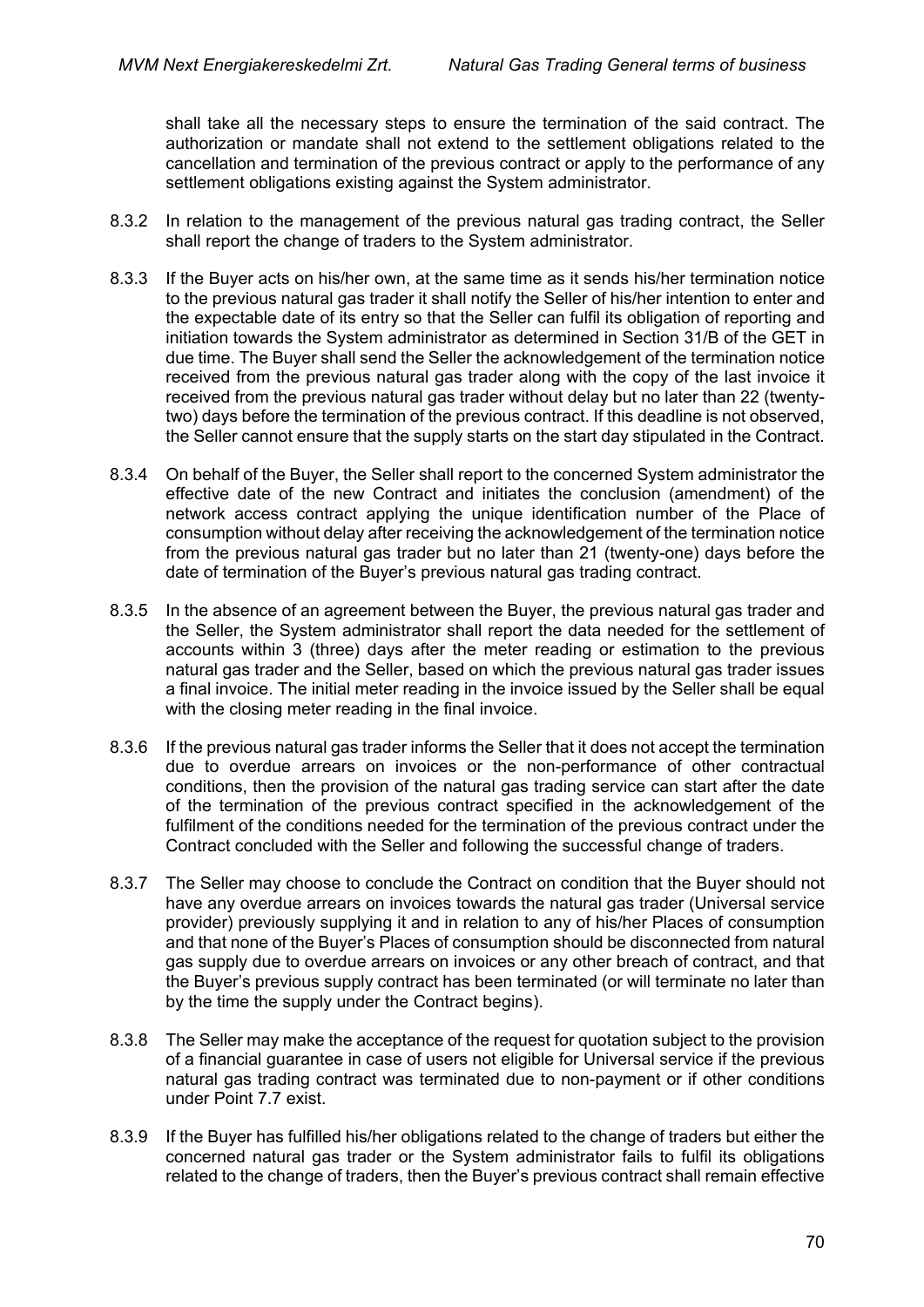with unchanged conditions. The natural gas trader or System administrator not fulfilling the obligations related to the change of traders shall reimburse the damages and costs incurred due to the failure of the change of traders by the concerned parties along with the interests.

- 8.3.10 If the change of traders is unsuccessful due to the Buyer's fault, the Seller shall be entitled to pass the costs it incurs in relation thereto on to the Buyer.
- 8.3.11 The Buyer accepts and understands that, if he/she concludes a Contract with the Seller for more than one Place of consumption at the same time, the change of traders may take place at different times for the different Places of consumption. If the supply of the different Places of consumption begins on days other than those determined in the Contract, the Seller shall not be liable to pay contractual penalty or compensation to the Buyer if it has fulfilled his/her obligations under the GET and the Vhr.

# *8.4 Rules related to the change of traders in case of users eligible for Universal service*

- 8.4.1 Under the relevant legal provisions, the rules regarding the change of traders of users eligible for Universal service shall be identical with those regulating the change of traders of users not eligible for Universal service, with the exceptions described below.
- 8.4.2 The user eligible for Universal service may initiate natural gas supply within the scope of the universal service. Switching over to the universal provider shall take place according to the rules of the change of traders detailed above noting that the universal provider shall have contracting obligation in case of the eligible users in its territory.
- 8.4.3 If the user not classified as a Domestic user but eligible for Universal service wishes to use Universal service again after the termination of the Contract, the universal provider shall be entitled to ask the Buyer to submit the Seller's certificate stating that the Contract was not terminated due to disconnection as a result of non-payment. In the existence of certain conditions, the Seller shall issue the certificate if it is requested by the user not classified as a Domestic user but eligible for Universal service. If the Seller has refused to issue the certificate because the Contract concluded with the user not classified as a Domestic user but eligible for Universal service was terminated due to disconnection as a result of non-payment, the universal provider shall be entitled to require financial guarantee as the condition of concluding the universal service contract.

# **9 SPECIAL RULES RELATED TO USERS ELIGIBLE FOR UNIVERSAL SERVICE**

# *9.1 General provisions*

- 9.1.1 According to the conditions specified under this Point 9, the Seller may also provide natural gas trading service to the users eligible for Universal service.
- 9.1.2 Regarding the service conditions not regulated under this point, the other provisions of the General Terms of Business shall apply.
- 9.1.3 The user eligible for universal service may terminate the Contract for an indefinite period in writing with 30 (thirty) days' notice. The Buyer shall not be entitled to terminate the Contract by ordinary termination during the Loyalty Period.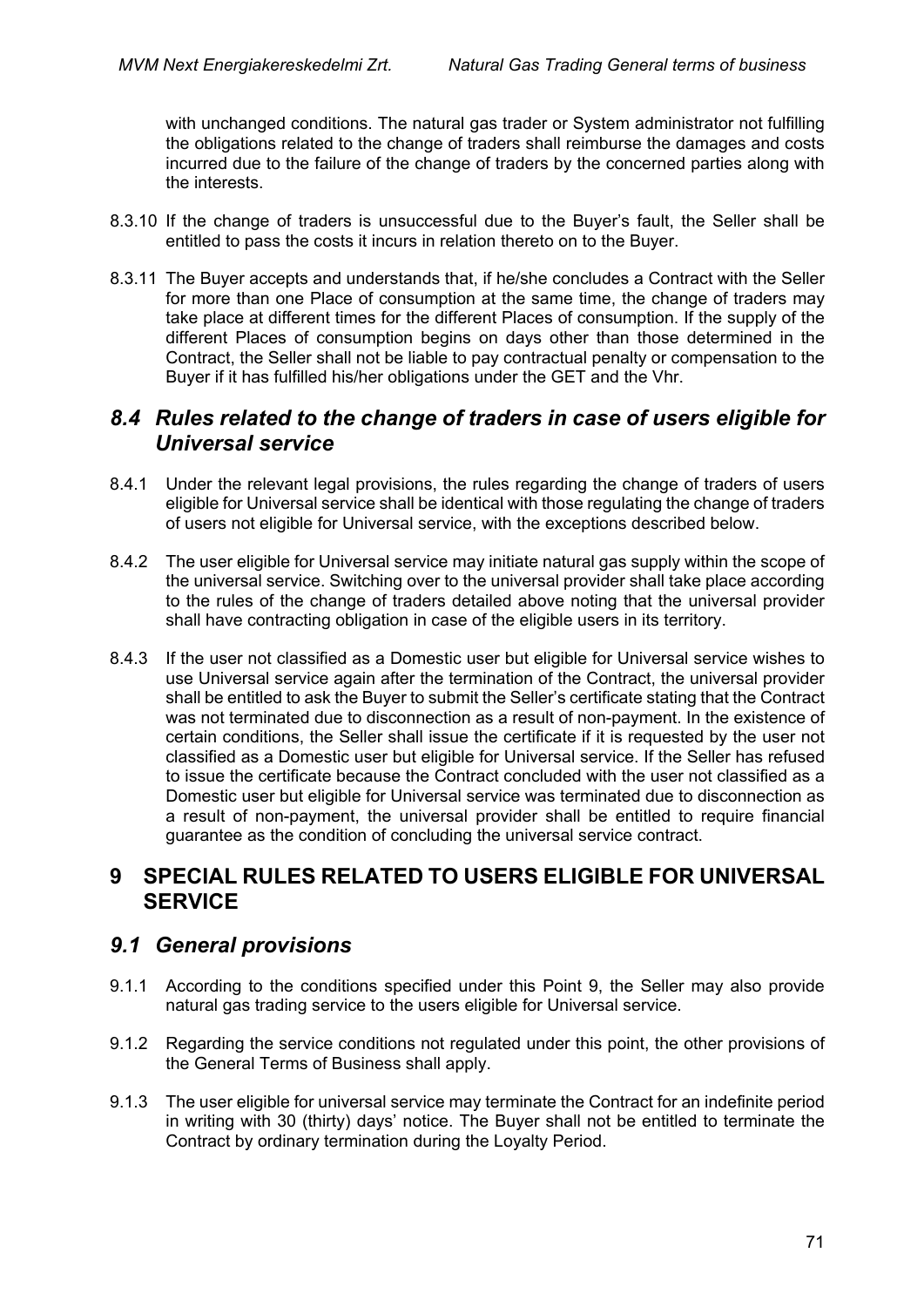- 9.1.4 Regarding users eligible for Universal service, it is possible to deviate from the conditions determined under Point 9 in case of the parties' express mutual agreement (in particular if a user not eligible for Universal service and users eligible for Universal service wish to jointly conclude contracts for their natural gas supply with identical conditions and if a number of users eligible for Universal service and users not eligible for Universal service wish to conclude a single Contract for their Places of consumption with the Seller containing the same conditions) provided that the deviation is not prohibited by the legislation.
- 9.1.5 The detailed information regarding the services used, the pricings related to the tariffs, the conditions of settlements and the scheduling of the meter readings shall be specified (in cases differing from Point 7.8) in the concerned Contracts and in the current notifications.
- 9.1.6 Unless otherwise provided for in the Civil Code, the agreement of consideration concluded by the spouses during the existence of the community of property shall be regarded as an agreement concluded with the approval of the other spouse except if the third party concluding the agreement knew or should have known that the other spouse had not approved the conclusion of the agreement. If the spouse concluded the agreement for the purposes of meeting the usual needs of everyday life, pursuing their profession or private entrepreneurial activity, the other spouse may refer to the lack of their approval if they had expressly objected to the agreement before its conclusion at the third party concluding the agreement.

# *9.2 Cases of unilateral amendment of the Contract by the Seller, inclusive of price changes; term of the amendment and the rules of publication*

9.2.1 The rules related to the unilateral amendment of the Contract by the Seller are found under Point 7.2.4; the rules regulating the unilateral modification of tariffs are determined under Point 7.5.3.

# *9.3 Special provisions related to vulnerable consumers*

### 9.3.1 *General provisions*

- 9.3.1.1 The Seller shall meet the provisions related to vulnerable consumers in accordance with the provisions of the legislation as determined under the General Terms of Business.
- 9.3.1.2 Based on their characteristics making them eligible for protection determined in a separate law, as consumers with special social needs or disabilities, vulnerable consumers among Domestic users may enjoy the treatment and preferences provided by the Seller or the natural gas provider and determined in detail under the Vhr.
- 9.3.1.3 If a Buyer qualifies as a user with both special social needs and disabilities, he/she shall be eligible to receive the preferences ensured for both groups.
- 9.3.1.4 The Buyer wishing to use the preferences provided for vulnerable consumers may apply for his/her registration by the territorially competent natural gas distributor by presenting the original copy of the document certifying his/her eligibility. The rules related to registration are determined in the GET, the Vhr and the general terms of business of the natural gas distributor. The Buyer shall become eligible to use the preferences provided for vulnerable consumers through his/her registration noting that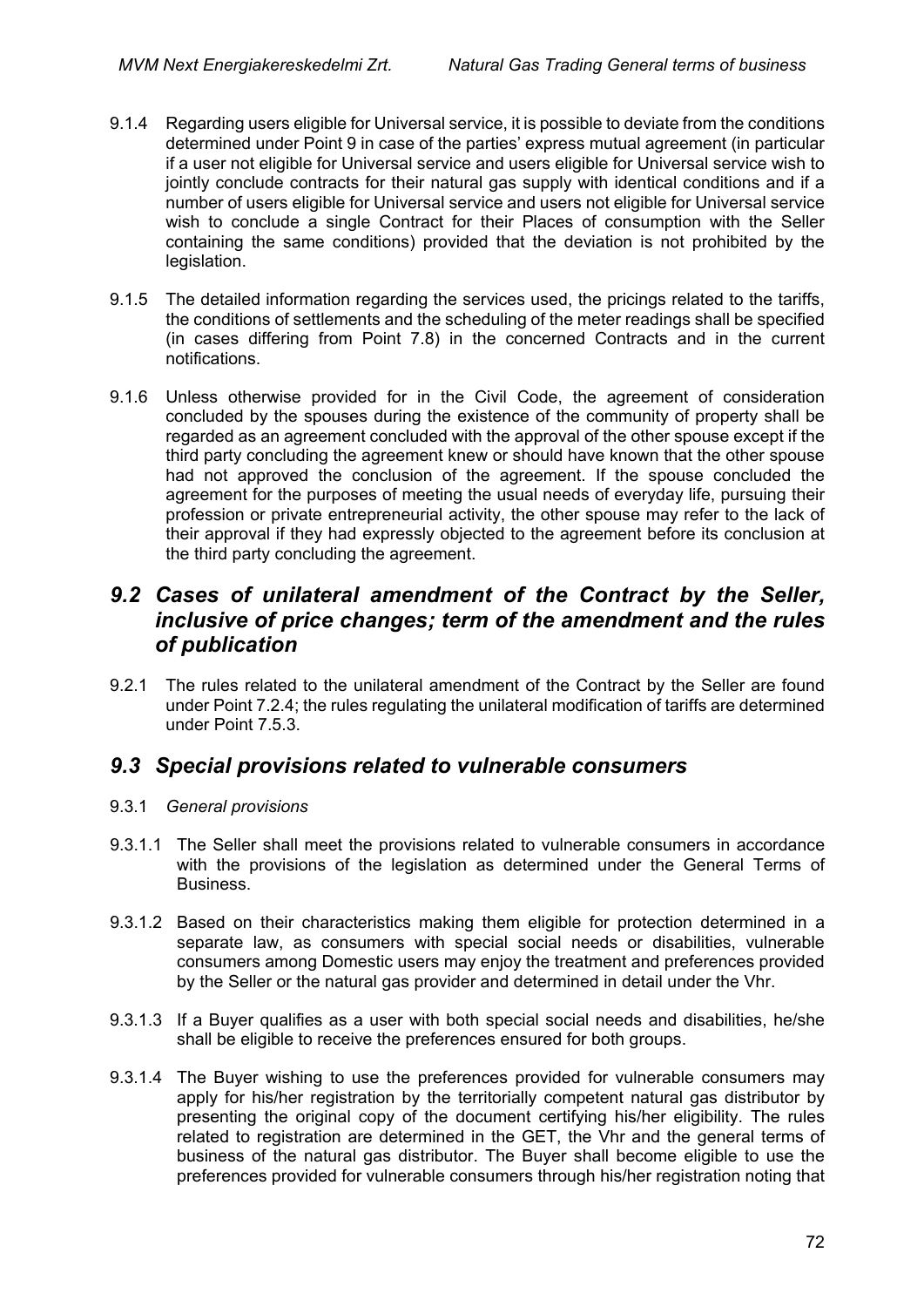the natural gas distributor shall suspend the disconnection procedure ongoing at the time of the submission of the application for registration in case of consumers with special social needs while the application is being processed.

- 9.3.1.5 The vulnerable consumer shall report the change or termination of the condition ensuring his/her eligibility for protection to the natural gas distributor in writing within 15 (fifteen) days.
- 9.3.1.6 If the vulnerable consumer or the person living in the household of the Domestic user receiving special care that justifies the protection moves to another Place of consumption, the change shall be reported according to the rules regarding the changes in the consumer's person and, if the eligibility for protection still exists and the protection is requested, a new application shall be submitted based on the natural gas trading contract concluded for the new Place of consumption.
- 9.3.1.7 In case of a change of traders, the natural gas distributor shall inform the new natural gas trader about the existence of the protection and the data of the vulnerable consumers in its records.
- 9.3.1.8 The tasks of the natural gas distributor related to vulnerable consumers are determined in the general terms of business of the natural gas distributor.

### **9.3.2 Consumers with special social needs**

- 9.3.2.1 *Eligible consumers, certification and scope of eligibility*
- 9.3.2.1.1 For the purposes of the GET and the Vhr, a consumer with special social needs shall be the natural person or who meets one of the following criteria or who has a person living in their household who meets one of them:
	- a) under Act III of 1993 on Social Governance and Social Benefits, receives
		- i. old age allowance, or
		- ii. allowance for persons of working age, or
		- iii. municipal support to cover regular costs related to residence, or
		- iv. care allowance, or
		- v. child home care allowance;
	- b) under Act XXXI of 1997 on the Protection of Children and the Administration of Guardianship,
		- i. receives regular child protection allowance, or
		- ii. received housing support (for 3 (three) years after the support is granted), or
		- iii. qualifies as such a foster parent or professional foster parent who rears a child in institutional care in their own household;
	- c) is in a rental relationship according to Act CIII of 2018 on Ensuring the Creation of Homes for Natural Persons Participating in the National Asset Management Program with an Operator specified under Act CIII of 2018.
- 9.3.2.1.2 The consumer with special social needs can certify his/her compliance with the conditions under Point 9.3.2.1.1 to the natural gas distributor by presenting the original copy of a document specified below: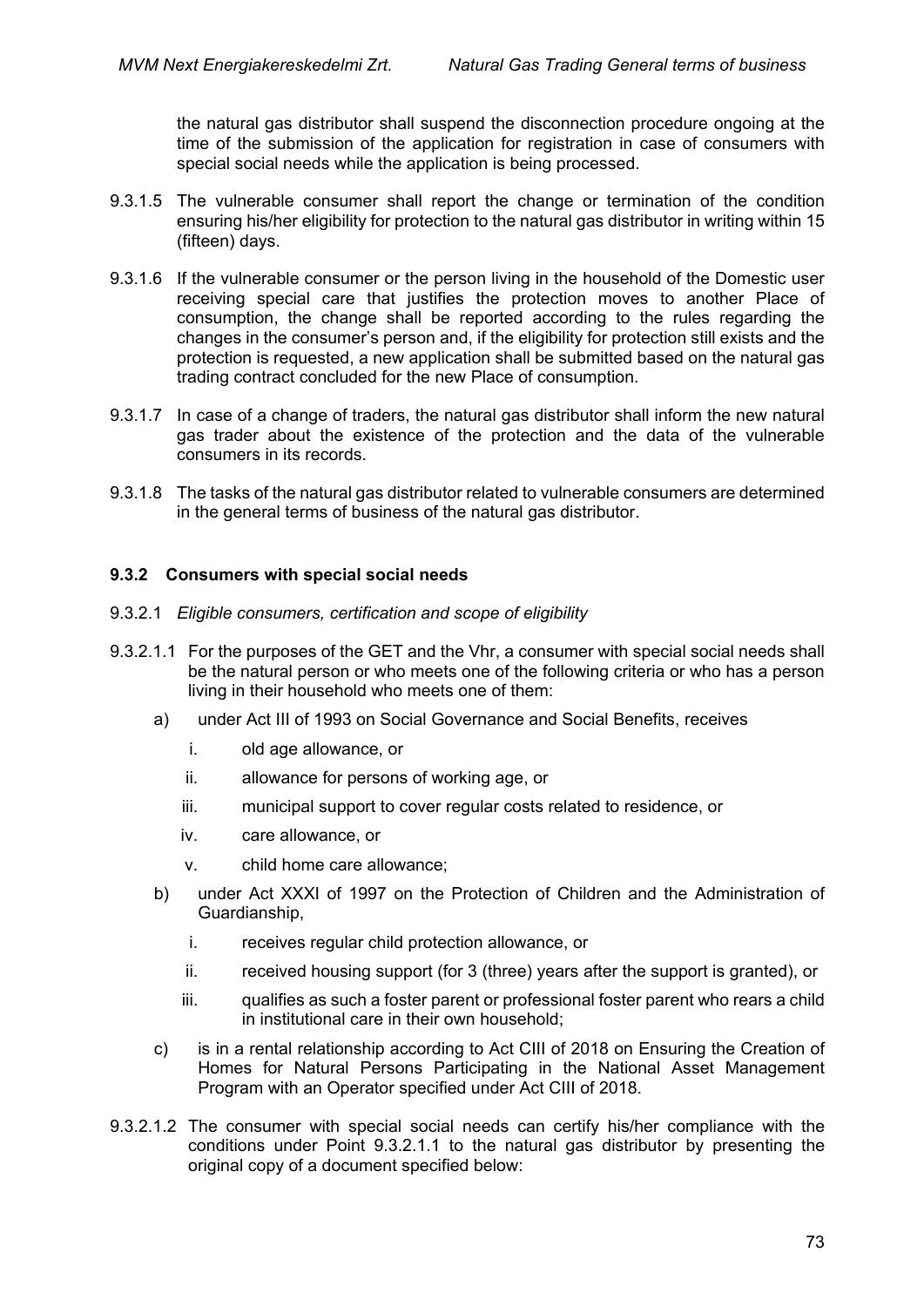- a) a completed and signed form according to Annex 9 of the Vhr not older than 30 (thirty) days, or
- b) a certificate or resolution published by the body establishing the care or fact entitling the consumer for the status of consumer with special social needs and certifying the existence of the eligibility, not older than 30 (thirty) days.
- 9.3.2.1.3 The further rules related to the certification of the eligibility of consumers with special social needs are determined in the general terms of business of the natural gas distributor.
- 9.3.2.1.4 The natural gas distributor shall notify the Seller as the natural gas trader supplying the consumer with special social needs of the entry into or deletion from the records of the consumer with special social needs.
- 9.3.2.2 *Preferential conditions available within the scope of the eligibility*
- 9.3.2.2.1 The consumer with special social needs may use the following preferences:
	- a) payment in instalments,
	- b) deferred payment for a maximum of 30 (thirty) days,
	- c) prepayment meter.
- 9.3.2.2.2 The vulnerable consumer may only exercise his/her rights granted under protection at one Place of consumption. If the consumer with special social needs applies for his/her entry in the records with view to a person living in the same household, this person shall not be entitled to request his/her entry in the records regarding another Place of consumption.

#### 9.3.2.3 *Preferential payment options (payment in instalments, deferred payment)*

- 9.3.2.3.1 The consumer with special social needs may request the application of payment in instalments or deferred payment no later than the end of the deadline specified in the second payment notice. The attention of consumers with special social needs shall be drawn to this in the payment notices. The Seller shall give a substantial response to the request of the consumer with special social needs for preferential payment options within 15 (fifteen) days. The consumer with special social needs shall not be disconnected while his/her request is under assessment.
- 9.3.2.3.2 The payment in instalments and the deferred payment shall only be available for such consumers with special social needs who undertake to pay the price of the natural gas consumed during the period of payment in instalments or deferred payment, the partial amounts of the overdue debt or the deferred amount of the debt within the set deadline. The consumer with special social needs shall be entitled to payment in instalments or deferred payment on 1 (one) occasion within 12 (twelve) months.
- 9.3.2.3.3 The maximum duration of the deferred payment shall be 30 (thirty) days.
- 9.3.2.3.4 The duration of the payment in instalments shall not be less than
	- a) 2 (two) months in case of an overdue debt not exceeding the price of 1 (one) month's consumption of the same period of the previous year,
	- b) 5 (five) months in case of an overdue debt exceeding the price of 1 (one) month's consumption but not exceeding the price of 3 (three) months' consumption of the same period of the previous year,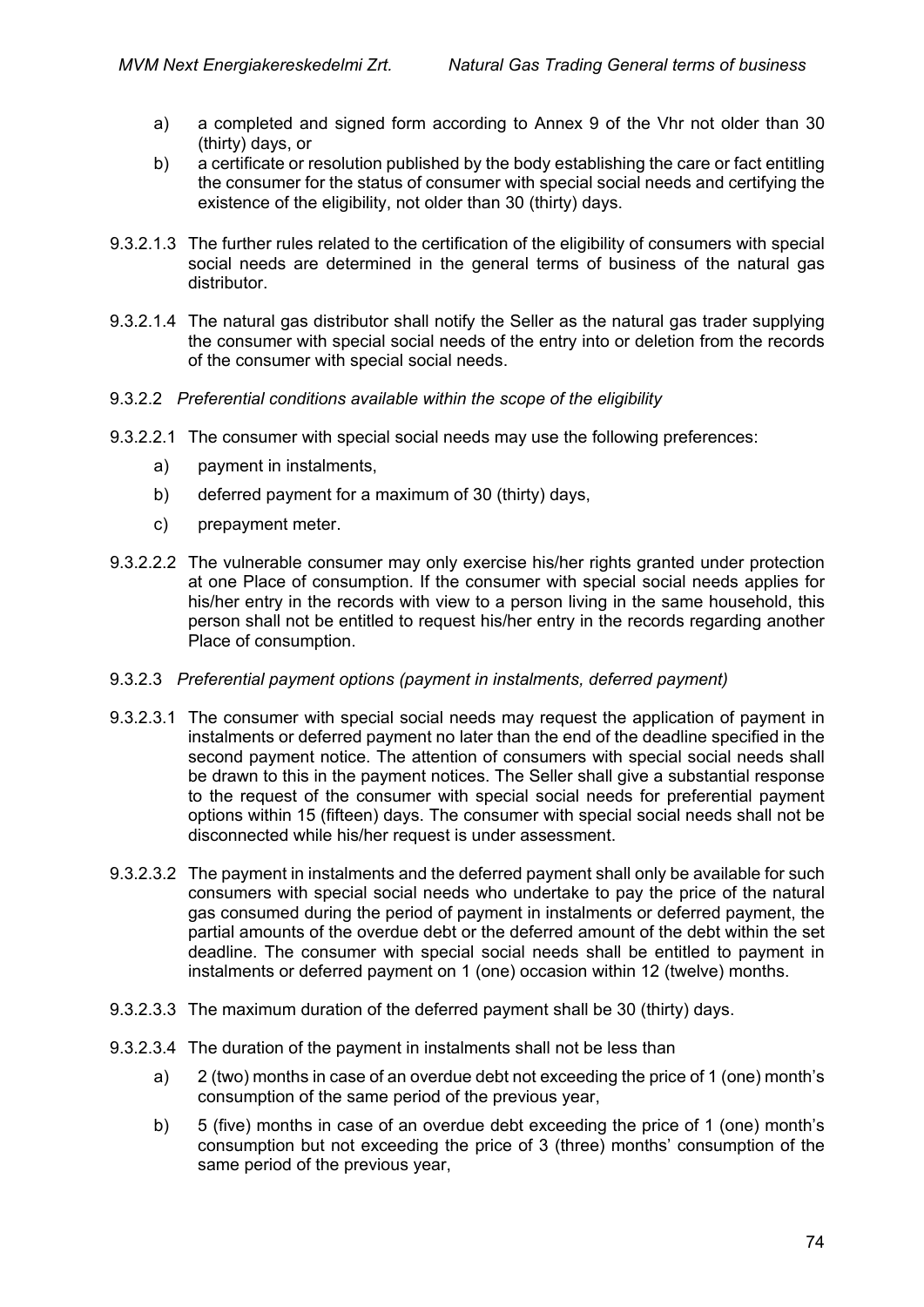c) 6 (six) months in case of an overdue debt exceeding the price of 3 (three) months' consumption of the same period of the previous year,

where the consumption of the previous year shall be determined on the basis of the division of the consumption of the 12 (twelve) months' consumption preceding the application according to the characteristic curve stipulated in *Annex 2*.

- 9.3.2.3.5 The consumer shall not be subject to the obligation to pay interests regarding the payment obligation concerned by the preferential payment during the validity of the agreement on payment in instalments or deferred payment.
- 9.3.2.3.6 If the consumer with special social needs breaches the conditions regarding the preferential payment options, the Seller shall be entitled to terminate the agreement on payment in instalments or deferred payment with immediate effect, in which case the total amount included in the agreement (capital, interests, dues, etc.) becomes payable in one amount immediately.
- 9.3.2.3.7 Any deviation from these provisions regarding the preferential payment options shall only be possible for the benefit of the consumer with special social needs.
- 9.3.2.3.8 If the consumer with special social needs changes natural gas traders after his/her entry into the records, the previous natural gas trader shall issue a certificate at the time of the termination of the previous natural gas trading contract as to whether the consumer with special social needs received the option of deferred payment or payment in instalments during the past 12 (twelve) months and if he/she met the conditions of its agreements.
- 9.3.2.4 *Prepayment meter*
- 9.3.2.4.1 In addition to offering the preferential payment options, the Seller shall conspicuously offer the possibility of installing prepayment meters, in coordination with the natural gas distributor. The Seller shall provide prepayment meters for all such consumers with special social needs who request it. If the Domestic user as a consumer with special social needs initiates his/her entry in the records of vulnerable consumers during the period of or after disconnection due to overdue debt, it may at the same time request the instalment of the prepayment meter under the conditions of payment in instalments determined under the previous point ("Preferential payment options (payment in instalments, deferred payment)").
- 9.3.2.4.2 If the Seller refuses the request of the consumer with special social needs for preferential payment options or if the consumer with special social needs fails to settle his/her debt despite the preferential payment options or fails to comply with the provisions of the agreement on the payment in instalments or the deferred payment in any other way, then the Seller may make the further consumption subject to the instalment of a prepayment meter, to which the Seller shall draw the attention of the consumer with special social needs in the notification it sends on the granting or refusal of the option of payment in instalments or deferred payment. The prepayment meter shall be installed by the natural gas distributor on the Seller's initiative at the time specified in the prior notification. If the consumer with special social needs does not agree on the instalment of the prepayment meter or hinders or prevents the instalment and entry into operation thereof, he/she may be disconnected from supply under the rules related to the disconnection of Domestic users. The rules related to the disconnection of Domestic users are included in *Annex 4* (general terms of contract).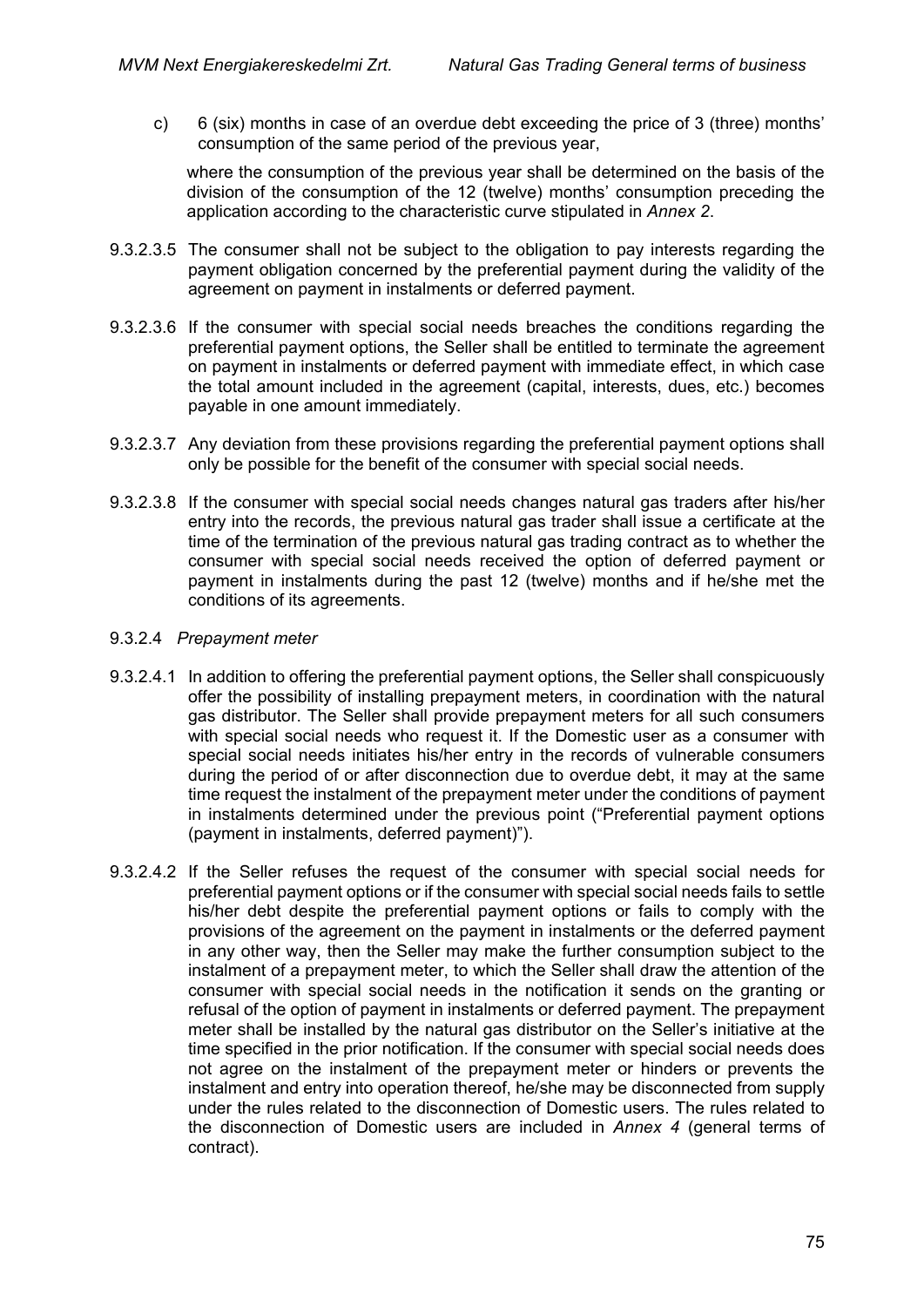- 9.3.2.4.3 The principle of the lowest cost shall be applied in all cases during the instalment of the prepayment meter. At the same time as the instalment of the prepayment meter, the natural gas distributor shall inform the consumer with special social needs in writing about the instructions of use of the prepayment meter and the related contractual conditions.
- 9.3.2.4.4 At the same time as the instalment of the prepayment meter, the Seller and the consumer with special social needs shall agree on the settlement of the debts accumulated and pending until the time of installing the prepayment meter. The duration of the payment in instalments shall not be less than:
	- a) 4 (four) months in case of an overdue debt not exceeding the price of 1 (one) month's consumption of the same period of the previous year,
	- b) 10 (ten) months in case of an overdue debt exceeding the price of 1 (one) month's consumption but not exceeding the price of 3 (three) months' consumption of the same period of the previous year,
	- c) 12 (twelve) months in case of an overdue debt exceeding the price of 3 (three) months' consumption of the same period of the previous year,

where the consumption of the previous year shall be determined on the basis of the division of the consumption of the 12 (twelve) months' consumption preceding the application according to the characteristic curve stipulated in *Annex 2.*

- 9.3.2.4.5 The consumer shall not be subject to the obligation to pay interests regarding the payment obligation concerned by the preferential payment during the validity of the agreement on payment in instalments.
- 9.3.2.4.6 In order to facilitate the agreement, the Seller shall send an agreement offer to the consumer with special social needs regarding the settlement of the debts. If the consumer fails to return the Seller's written offer regarding the settlement of the debts signed or make a counter proposal within 15 (fifteen) days of receiving it, then it shall be deemed that the consumer does not accept the instalment of the prepayment meter or that it has withdrawn its previous agreement regarding the instalment.
- 9.3.2.4.7 The further rules regarding the preferential payment options are included in the previous point ("Preferential payment options (payment in instalments, deferred payment)").
- 9.3.2.4.8 In case of consumers with special social needs, the costs of instalment of the prepayment meter and the cost of the measurement point transformation needed for the instalment of the prepayment meter shall be borne by the natural gas distributor. The ownership of the prepayment meter shall be governed by the general rules on consumption metering equipment.
- 9.3.2.5 *Topping up the prepayment meter*
- 9.3.2.5.1 It is the responsibility of the consumer with special social needs to top up the prepayment meter. A third person may also top up the prepayment meter for the benefit of the consumer with special social needs. The prepaid amount may be used flexibly during the term of the Contract. The disruption in supply due to the fact that the meter is not topped up or that the topped up amount has been used shall not be deemed disconnection by the license holder or a breach of contract by the Seller.
- 9.3.2.5.2 The Seller shall ensure the possibility of topping up the prepayment meter at the customer service office during at the top-up points operated by its contracted partner.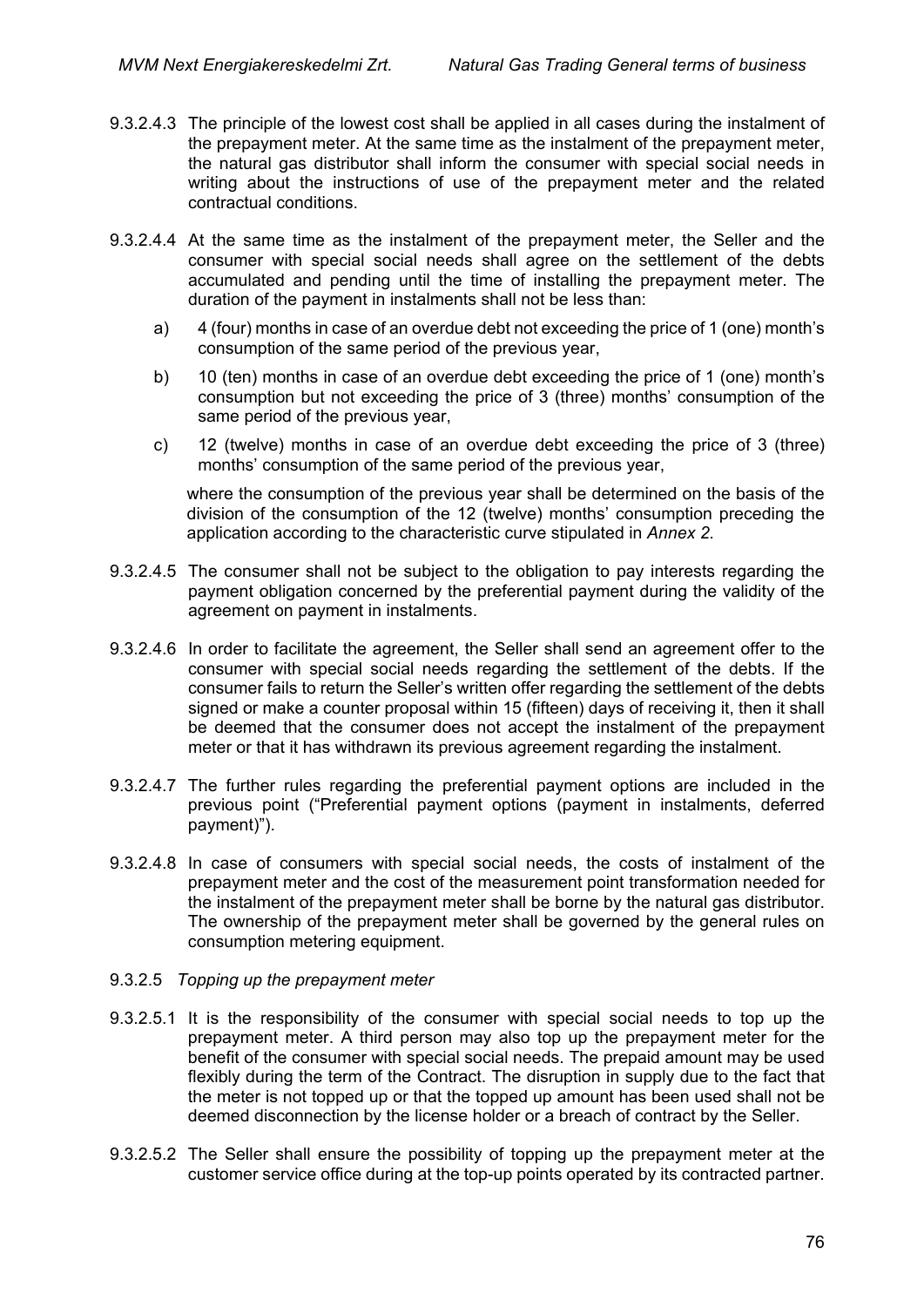The full list of the top-up points can be found on the Seller's website. Topping up is possible by bank card at the Seller's customer service office and in cash or by bank card at the top-up points operated by the Seller's contracted partner.

- 9.3.2.5.3 If the card used to top up the prepayment meter fails, the user shall submit it at the Seller's customer service office. In the absence of this, the Seller may invoice the cost of card replacement. The service interruption occurring as a consequence of the failure and replacement of the card shall not be deemed disconnection by the license holder or a breach of contract by the Seller.
- 9.3.2.5.4 The Seller shall publish the detailed and updated information on the top-up points, the current minimum amount of topping up and the purchasable natural gas volume on its website. The above information, inclusive of the top-up points in the county of the customer service office, the minimum amount and the purchasable volume, shall also be available at the consumer service office. If requested, the customer service office shall give information on further top-up points.
- 9.3.2.5.5 Before topping up, the user shall load the data of the meter on the card.
- 9.3.2.5.6 The Seller shall ensure the consumer with special social needs with a prepayment meter the possibility of prepaying the natural gas consumption after the settlement of the due instalment according to the agreement on payment in instalments or deferred payment, the Base Fee and other due amounts (e.g. interest on arrears).
- 9.3.2.5.7 If the consumer with special social needs delays the payment of the instalment according to the agreement on payment in instalments or the deferred payment, the Seller may use
	- *a)* 25% of the amount paid by the consumer with special social needs to top up the prepayment meter in case of an overdue debt under 150,000 HUF, or
	- *b)* 50% of the amount paid by the consumer with special social needs to top up the prepayment meter in case of an overdue debt over 150,000 HUF
		- to reduce the amount of the overdue debt provided that the Seller fulfilled

obligation to provide information under the GET and the Vhr.

9.3.2.5.8 Regarding the natural gas volume unused until the termination of the Contract, the Seller shall fully settle accounts with the user applying the unit prices valid on the day of termination of the contract (in case of arrears, the amount returnable on the basis of the unused natural gas volume shall be credited up to the amount of the arrears). The Seller shall consider the unused volume based on the meter reading provided by the natural gas distributor.

#### 9.3.2.6 *Invoicing*

- 9.3.2.6.1 The price of the natural gas purchased using the prepayment meter may not exceed the price the consumer with special social needs would pay under his/her Contract in the absence of a prepayment meter.
- 9.3.2.6.2 The consumer shall receive a partial invoice about the paid amount at the time of topping up and a settlement invoice in view of the actual consumption period and volume. The emergency credit used shall also be recognized at this time, subsequently. Before settlement and topping up the consumer shall load the data of the meter on the card.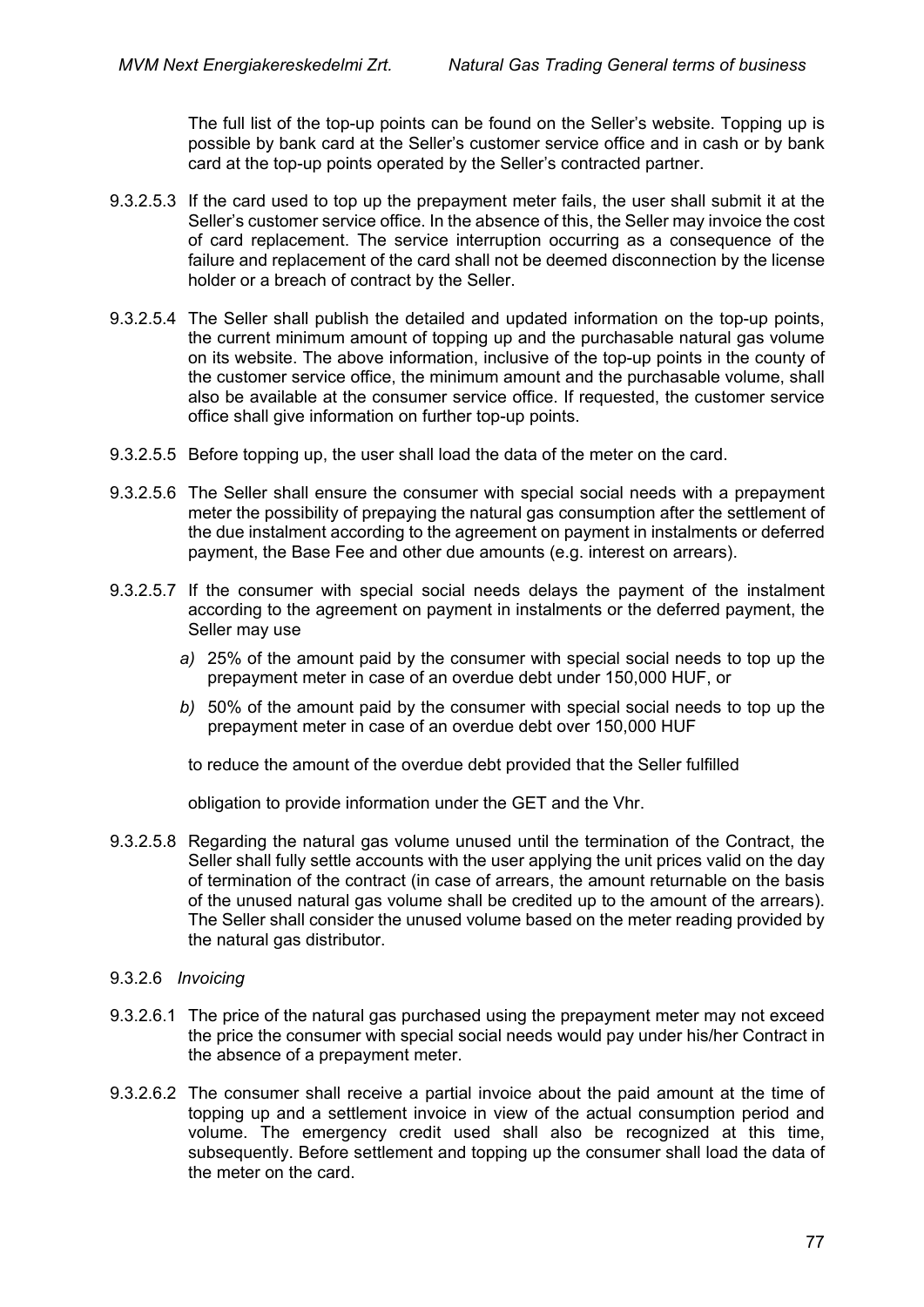9.3.2.6.3 The tariff applied during the settlement of consumption and the Base Fee shall be identical with the tariff applied during the settlement of purchases via non-prepayment meters.

### **9.3.3 Consumers with disabilities**

- 9.3.3.1 *Eligible consumers, certification and scope of eligibility*
- 9.3.3.1.1 A consumer with disabilities shall be the consumer
	- a) who receives disability allowance,
	- b) who receives personal allowance for blind persons,
	- c) whose life or health is directly threatened by their disconnection from the natural gas supply or the discontinuation thereof.
- 9.3.3.1.2 As a consumer with disability, the Domestic user can certify to the natural gas distributor its eligibility to be entered in the records of vulnerable consumers to the natural gas distributor by
	- a) submitting the completed and signed form according to Part A), Annex 10 of the Vhr not older than 30 (thirty) days, and
	- b) if it receives personal allowance for blind persons, presenting the original copy of the resolution or certificate issued by the authority establishing or providing the allowance to certify the existence of the eligibility not older than 30 (thirty) days or submitting the completed and signed form according to Part B), Annex 10 of the Vhr not older than 30 (thirty) days, or
	- c) if it receives disability allowance, presenting the original copy of the resolution or certificate issued by the authority establishing or providing the allowance to certify the existence of the eligibility not older than 30 (thirty) days or submitting the completed and signed form according to Part B), Annex 10 of the Vhr not older than 30 (thirty) days *and* the form according to Part C), Annex 10 of the Vhr, or
	- d) if disconnection from or discontinuation of the natural gas supply would directly threaten the life or health of the Domestic user or a person living in the same household, then the form according to Part C), Annex 10 of the Vhr.

In case d), the certificate shall contain the contact information of the person to be notified in case the person with the disability defined above is affected by disconnection from or discontinuation of the natural gas supply.

9.3.3.1.3 The natural gas distributor shall notify the Seller as the natural gas trader supplying the person with disability at the same time as the consumer about the entry into or deletion from the records of the consumer with disability.

#### 9.3.3.2 *Preferential conditions available within the scope of the eligibility*

9.3.3.2.1 At the time of reporting his/her request to be entered in the records, the consumer with disability shall make a statement as to which of the services provided by the Seller he/she wishes to use according to his/her disability. The Seller shall start providing the requested service no later than on the  $30<sup>th</sup>$  (thirtieth) day after the consumer's entry in the records if the requested service complies with the disability. The Seller shall not be obliged to satisfy any request of consumer with disability not supported by the submitted documents.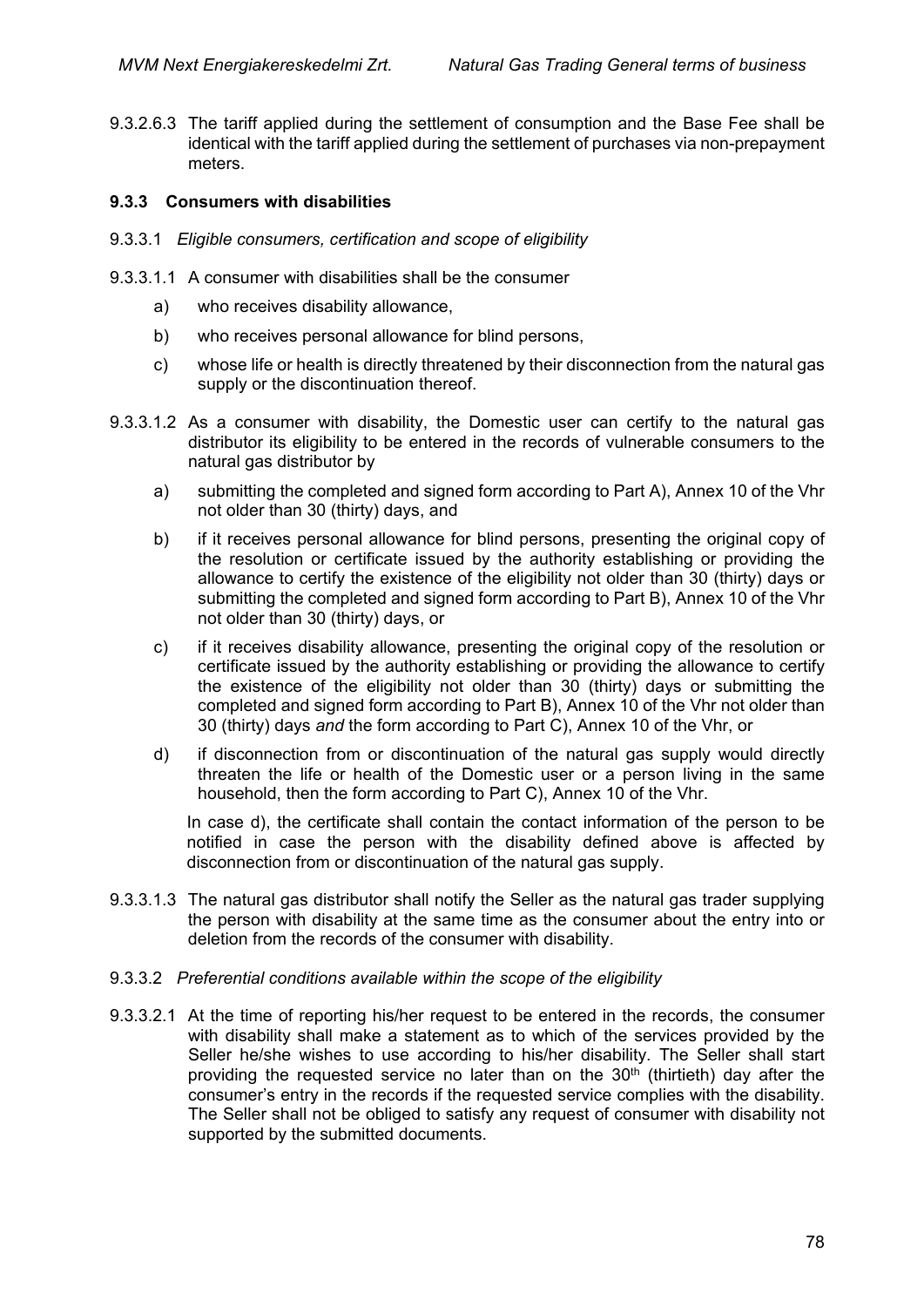- 9.3.3.2.2 The consumer with disability may modify his/her statement on maximum 2 (two) occasions a year. If the consumer modifies his/her previous statement, the Seller shall start providing the services to be used no later than on the  $30<sup>th</sup>$  (thirtieth) day after the receipt of the consumer's modification request if the requested service complies with the disability. The Seller shall not be obliged to satisfy any modification request of consumer with disability not supported by the submitted documents.
- 9.3.3.2.3 The nature of the disability that makes the consumer with disability unable to read the consumption metering equipment, read the invoices or settle the invoice outside the Place of consumption using methods other than payment in cash or the compliance with Sub-point d), Point 9.3.3.1.2 shall be certified by the attending physician or, in the absence of such physician, the general practitioner by completing the form according to Part C), Annex 10 of the Vhr so that the Seller can identify the nature and contents of the special treatment under the legislation and the General Terms of Business. If the expert body on rehabilitation examined the health condition, health damage or disability of the concerned person, the attending physician or the general practitioner shall establish the nature of disability or the compliance with Sub-point d), Point 9.2.2.1 based on the expert opinion or resolution of this body.
- 9.3.3.2.4 The Seller shall provide the special treatment free of charge.
- 9.3.3.2.5 Special treatment for consumers with disability receiving personal allowance for blind persons or disability allowance may be the following:
	- a) monthly (interim) meter reading at the Place of consumption,
	- b) ensuring the possibility of settling invoices at the Place of consumption in cash,
	- c) establishing the point of measure in a way that differs from the usual arrangement but complies with the technical and safety requirements (special treatment ensured by the natural gas distributor),
	- d) unique assistance provided for the interpretation of the invoice: invoice copy in larger format (photocopy in A3 size), on-site invoice explanation, invoice translation (invoice printed with Braille script).
- 9.3.3.2.6 The person receiving personal allowance for blind people or disability allowance as a consumer with disability does not have to be ensured special treatment according to his/her condition if there is an adult person in the same household who does not qualify as a consumer with disability.
- 9.3.3.2.7 If the disconnection from or interruption of the natural gas supply would directly threaten the life or health of the Domestic consumer or a person living in the same household, the rules of notification determined in the general terms of business of the natural gas distributor regarding the notification of Domestic users due to planned interruptions shall apply to the date of notification in the event of the interruption or planned interruption of the service.
- 9.3.3.2.8 The consumer with disability may only exercise his/her rights ensuring his/her protection at one Place of consumption.
- 9.3.3.2.9 In addition to the above, the Seller shall pay extra attention to ensure equal opportunities for its customers with disabilities. In that context, the Seller shall ensure the obstacle-free accessibility of its customer service office. If the consumer with disability so requires, the Seller shall ensure anticipated administration of matters. Based on the indications of consumers with disability or their interest organizations, the Seller strive to assist the administration of matters of consumers with disability in additional ways.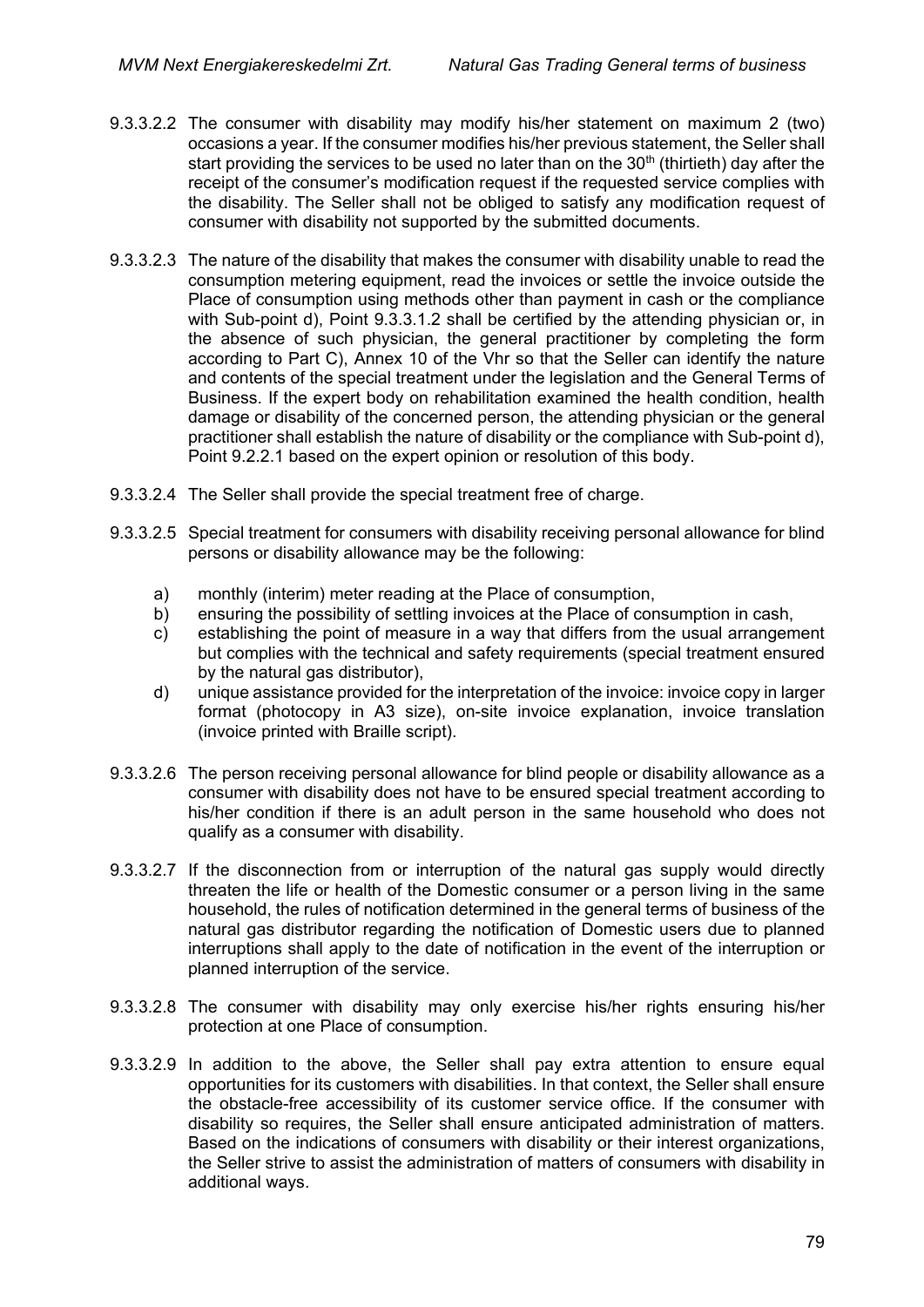## *9.4 Rules of procedure regarding the management of the change of users*

9.4.1 The detailed rules of the procedure regarding the management of the change of users are included under Point 6.4.

# **10 SPECIAL CONDITIONS REGARDING DISTRICT HEAT PRODUCER LICENSEES AS CUSTOMERS**

# *10.1General provisions*

- 10.1.1 This point of the General Terms of Business contains the special rules regarding the natural gas trading service provided to district heat producer licensee Buyers. In matters not regulated under this point, the other provisions of the General Terms of Business shall be applied.
- 10.1.2 The Seller shall only be entitled to initiate with the natural gas distributor the disconnection due to late payment of the district heat producer licensee that sells district heat to district heat providers supplying domestic users or separate installations or that supplies domestic users or separate installations with district heat as a district heat producer licensee if the following conditions are jointly met:
	- a) the district heat producer licensee Buyer is more than 90 (ninety) days late with its payment obligation,
	- b) The Seller has notified the district heat producer licensee about the debt at least twice, and
	- c) the consultation between the parties about providing the option of deferred payment or payment in instalments led to no result.
- 10.1.3 In the cases under Sub-points b) and c), Point 10.1.2, the district heat producer licensee's first notification shall be sent by post or electronically and the second notification shall be sent by registered letter with acknowledgement of receipt or any other way that makes it possible to certify receipt by the district heat producer licensee. A minimum of 15 (fifteen) days shall pass between the 1<sup>st</sup> (first) and  $2^{nd}$  (second) notifications.
- 10.1.4 If the district heat producer licensee disconnected from natural gas supply settles all its overdue debts and pays the other costs determined in Paragraph (3), Section 106 of the GET, the natural gas trader shall initiate the reconnection of the district heat producer Buyer to the supply within 24 (twenty-four) hours after the debts and costs are paid. The Seller's failure to fulfil this obligation shall be deemed substantial breach of contract. The natural gas distributor shall ensure the natural gas distribution service within 24 (twentyfour) hours after becoming aware of the Seller's initiation regarding the reconnection.

Gábor Hiezl **Imre Fodor** Imre Fodor CEO Business Sales Director

Annexes: 5

Appendices: 3